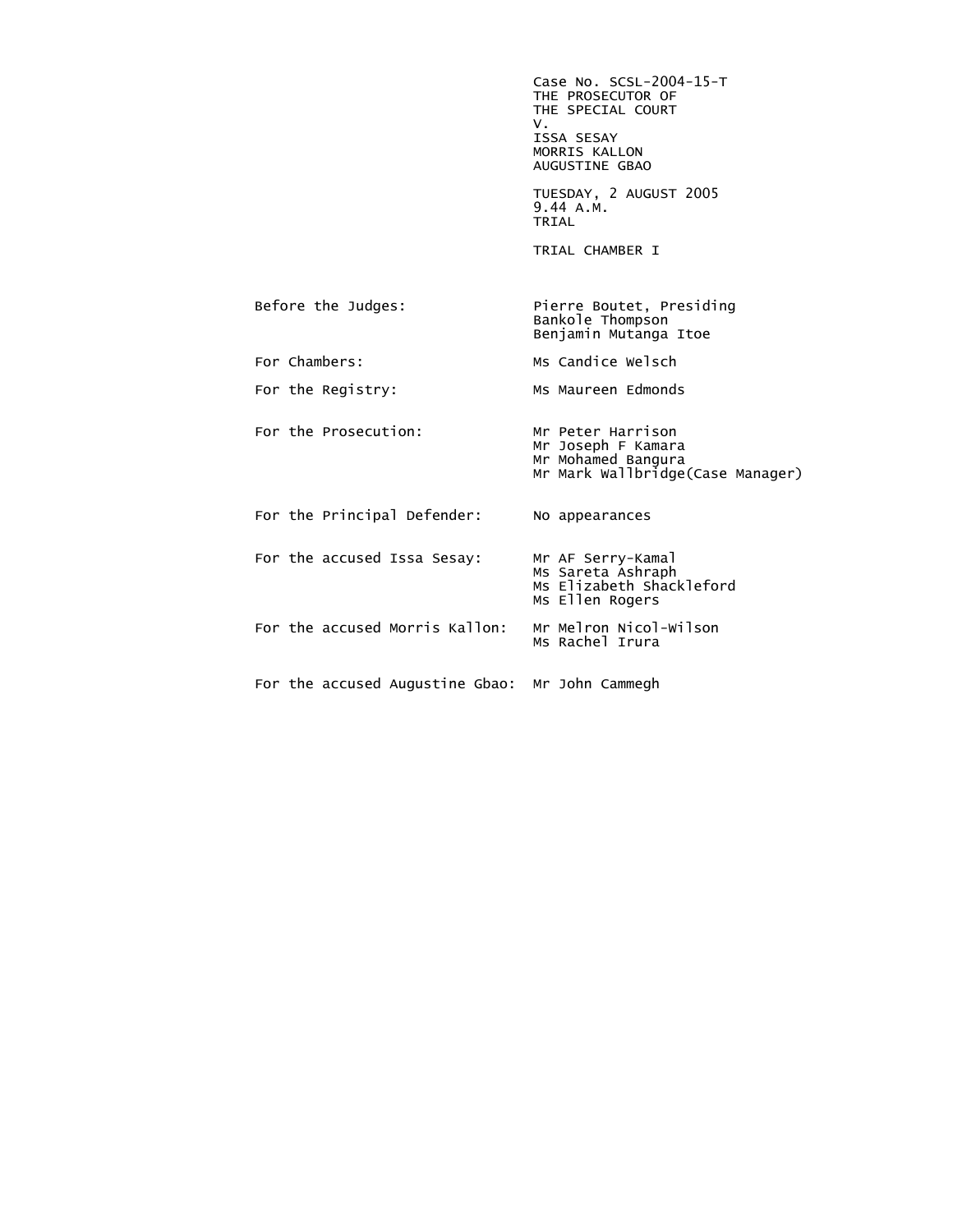| 1              | $[RUF02AUG05A - CR]$                                             |
|----------------|------------------------------------------------------------------|
| $\overline{c}$ | Tuesday, 2 August 2005                                           |
| 3              | [Open session]                                                   |
| 4              | [The three accused present]                                      |
| 09:43:39<br>5  | [The witness entered Court]                                      |
| 6              | [Upon commencing at 9.44 a.m.]                                   |
| 7              | JUDGE THOMPSON: The Prosecution will proceed.                    |
| 8              | Thank you, Your Honour, Joseph F Kamara and<br>MR KAMARA:        |
| 9              | Peter Harrison for the Prosecution.                              |
| $09:49:52$ 10  | PRESIDING JUDGE: What's the language of the witness?             |
| 11             | MR KAMARA: Krio, Your Honours. That is TF1-329.                  |
| 12             | PRESIDING JUDGE: And should be sworn on the?                     |
| 13             | The Bible, Your Honour.<br>MR KAMARA:                            |
| 14             | WITNESS: TF1-329 [Sworn]                                         |
| 09:50:49 15    | [The witness answered through interpreter]                       |
| 16             | JUDGE THOMPSON: Mr Kamara, are we correct in our counting,       |
| 17             | is this the 43rd witness?                                        |
| 18             | 42nd.<br>MR KAMARA:                                              |
| 19             | EXAMINED BY MR KAMARA:                                           |
| 09:51:00 20    | Good morning, Madam Witness.<br>Q.                               |
| 21             | Good morning.<br>А.                                              |
| 22             | I shall be asking you a few questions this morning. Please<br>Q. |
| 23             | take your time in answering them. Their Lordships and our        |
| 24             | learned friends are taking note of whatever you say.             |
| 09:51:18 25    | Madam Witness, how old are you?                                  |
| 26             | Forty-six.<br>$A_{\bullet}$                                      |
| 27             | Could you speak up a bit, speak louder?<br>Q.                    |
| 28             | Okay, okay.<br>Α.                                                |
| 29             | where do you live?<br>Q.                                         |
|                |                                                                  |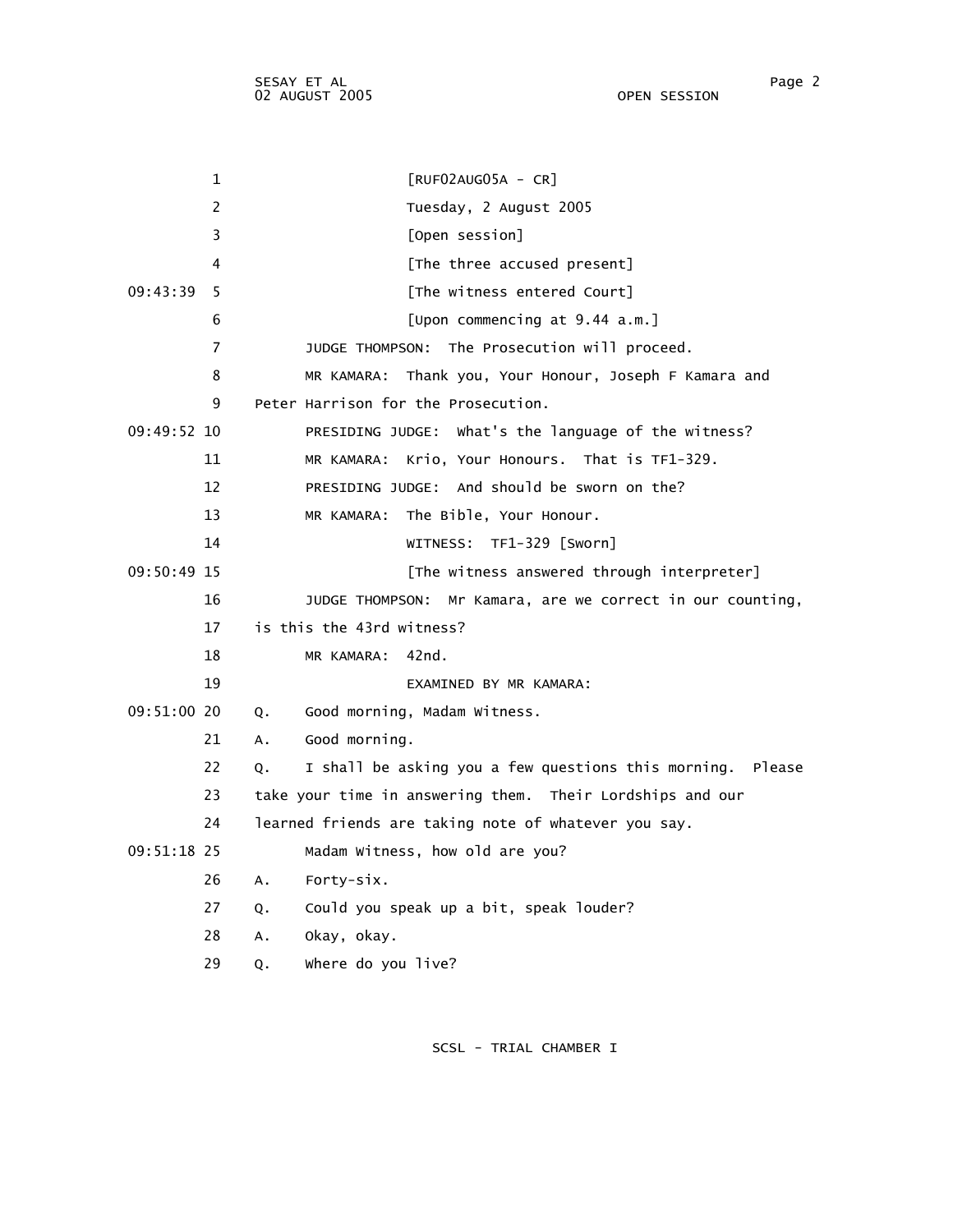|             | $\mathbf{1}$   | Mr Kamara, perhaps it's important that we<br>JUDGE THOMPSON:      |
|-------------|----------------|-------------------------------------------------------------------|
|             | $\overline{2}$ | should get one thing straight. Up to yesterday afternoon when we  |
|             | 3              | were in closed session, and now we're in open session, and this   |
|             | 4              | was for the last witness.                                         |
| 09:52:44    | 5              | PRESIDING JUDGE: The previous witness was 036.                    |
|             | 6              | $[Ru]$ ing]                                                       |
|             | $\overline{7}$ | JUDGE THOMPSON: Yes, we need to give a brief ruling on            |
|             | 8              | This is a ruling in respect of closed session hearing of<br>that. |
|             | 9              | TF1-036, consistent with the general requirement that criminal    |
| 09:53:21 10 |                | proceedings are to be held in public as provided for by Rule 78   |
|             | 11             | of the Rules of Procedure of the Special Court for Sierra Leone,  |
|             | 12             | but exceptionally as authorised by Rule 79(B) of the aforesaid    |
|             | 13             | rules and having regard to the need to protect witnesses in       |
|             | 14             | accordance with Rule 75 of the aforementioned rules, this Chamber |
| 09:53:54 15 |                | in response to the Prosecution's application for the testimony of |
|             | 16             | TF1-036 to be heard in closed session, ordered by way of an       |
|             | 17             | exceptional procedure for the testimony of the said witness be    |
|             | 18             | given in closed session in the interests of justice.              |
|             | 19             | Shall we proceed.                                                 |
| 09:54:34 20 |                | MR KAMARA: Thank you, Your Honours.                               |
|             | 21             | Madam Witness, I was about to ask you where you live<br>Q.        |
|             | 22             | presently.                                                        |
|             |                |                                                                   |

23 A. At xxxxxx town.

24 Q. xxxxx District?

09:54:44 25 A. Yes.

 26 PRESIDING JUDGE: Can you spell out the name of the town? 27 MR KAMARA: x-x-x-x-x --

28 JUDGE THOMPSON: No, the town.

29 MR KAMARA: The town. xxxxx, x-x-x-x-x.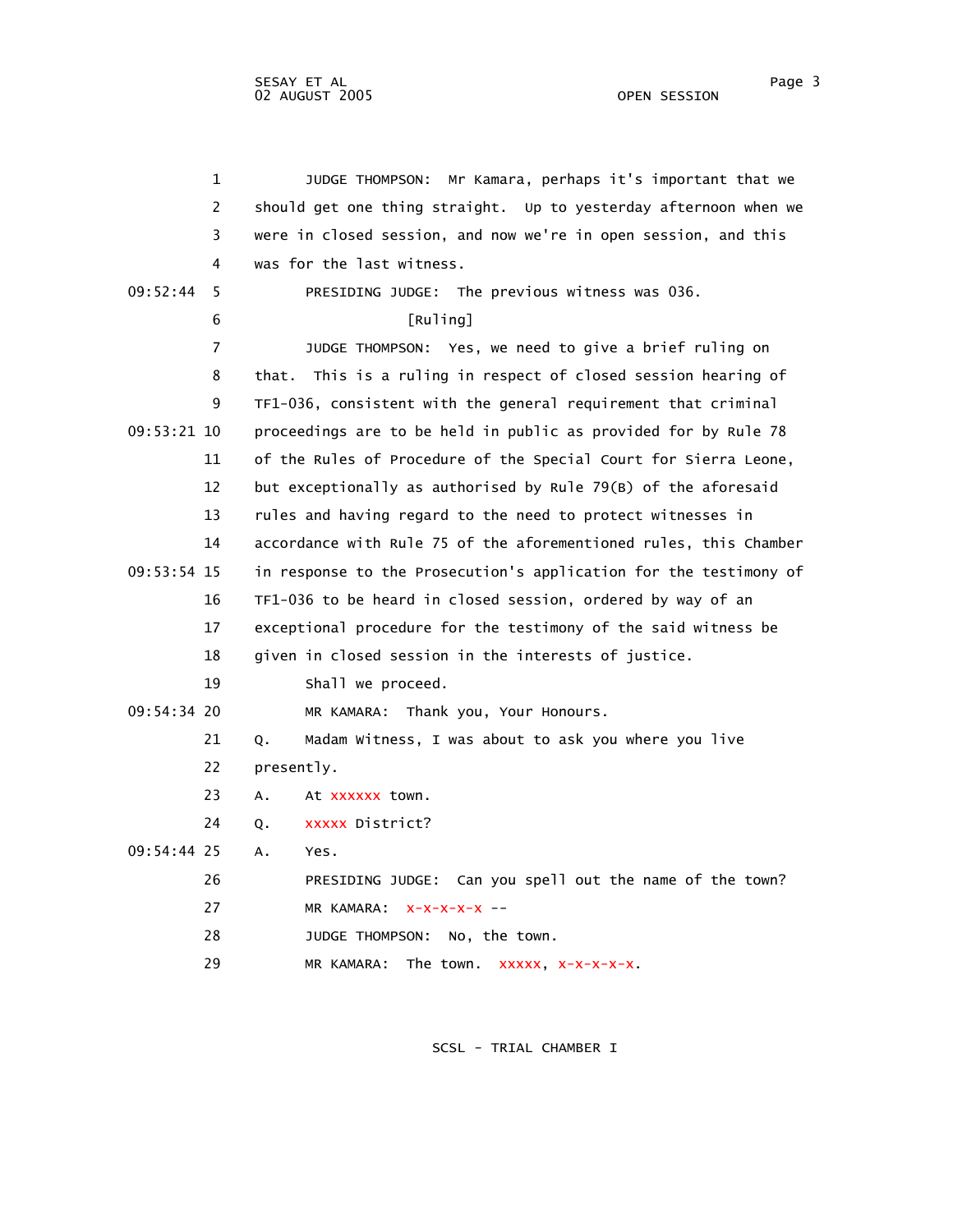|             | $\mathbf 1$    | That's the xxxxxx which we know.<br>PRESIDING JUDGE:               |
|-------------|----------------|--------------------------------------------------------------------|
|             | 2              | THE INTERPRETER: Your Honours, can the witness be made to          |
|             | 3              | come closer to the mic a bit and to speak aloud.                   |
|             | 4              | MR KAMARA:                                                         |
| 09:55:15    | 5.             | [Overlapping microphones] as 1998. Where were you in that<br>Q.    |
|             | 6              | year?                                                              |
|             | $\overline{7}$ | JUDGE THOMPSON: Just a minute, Mr Kamara. The                      |
|             | 8              | interpreters are interested in having her adjust her mic.<br>Is it |
|             | 9              | all right now?                                                     |
| 09:55:36 10 |                | THE INTERPRETER: Yes, Your Honour.                                 |
|             | 11             | JUDGE THOMPSON: Let's continue.                                    |
|             | 12             | MR KAMARA:                                                         |
|             | 13             | You say in the year 1998 you lived at xxxxxx?<br>Q.                |
|             | 14             | Yes.<br>Α.                                                         |
| 09:55:44 15 |                | Did anything happen in that year that you would like to<br>Q.      |
|             | 16             | tell this Court?                                                   |
|             | 17             | $A_{\bullet}$<br>Yes.                                              |
|             | 18             | what happened in 1998 at xxxxx?<br>Q.                              |
|             | 19             | In 1998 in xxxxx, April, May 22nd, on the morning of<br>A.         |
| 09:56:09 20 |                | Friday, we woke up in the morning at $7 -$                         |
|             | 21             | JUDGE ITOE: [Microphone not activated]                             |
|             | 22             | MR KAMARA: 22 May.                                                 |
|             | 23             | THE WITNESS: We woke up.                                           |
|             | 24             | MR KAMARA:                                                         |
| 09:57:00 25 |                | On 22nd May 1998, what happened on that day?<br>Q.                 |
|             | 26             | Okay. We woke up in the morning. There is a village,<br>А.         |
|             | 27             | <b>XXXXX</b>                                                       |
|             | 28             | MR KAMARA: The spelling, Your Honours, is $x-x-x-x$                |
|             | 29             | [sic] happened at -- what about xxxxxx?                            |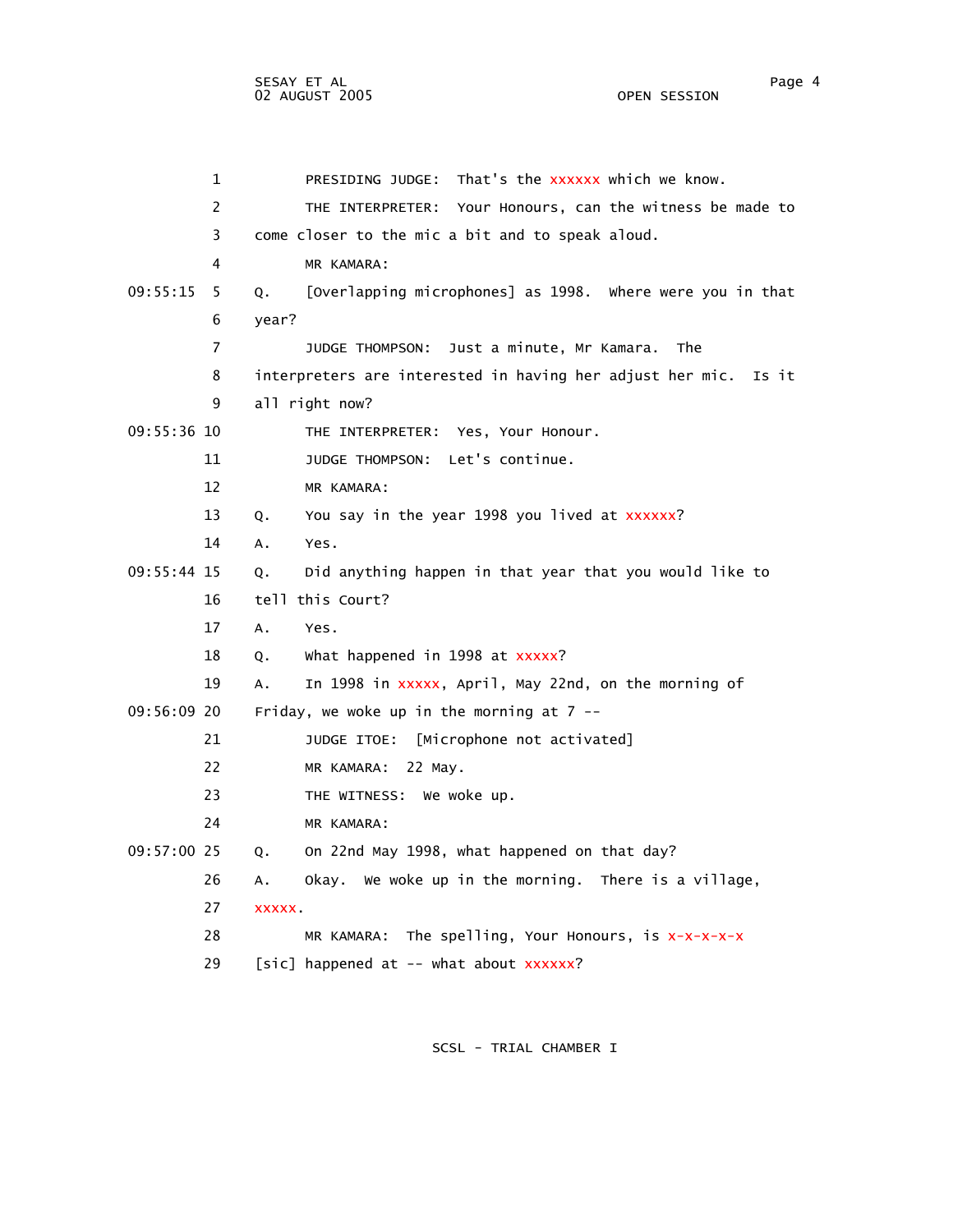1 A. Civilians were coming, running, to come to xxxxx. 2 Q. Did these civilians say anything to you or did you hear 3 them say anything? 4 A. Yes. They came running, saying the rebels have entered 09:58:09 5 xxxxxx and they were coming to xxxxxx. 6 Q. When you heard this information, what was your response? 7 A. We had no reply. We gathered our properties to run. 8 Q. Now you have been saying we gathered our things to run. 9 Who are these "we" you are referring to? 09:58:42 10 A. We, the civilians. 11 Q. So did you run? 12 A. Yes. 13 Q. So what happened? 14 A. We were running. We met the ECOMOG checkpoint. 09:59:24 15 Q. Madam Witness, would you tell the Court why you ran? 16 A. Yes. I run because civilians came and met us and said the 17 rebels are coming, so we run. 18 Q. So you went to the checkpoint of ECOMOG. 19 A. Well, we arrived at the ECOMOG checkpoint, the ECOMOG said 09:59:56 20 we should not run away, but with we should stay in our houses. 21 Q. You were advised by ECOMOG to stay indoors? 22 A. Yes. 23 Q. Did you comply with those instructions? 24 A. Yes, we accepted. 10:00:23 25 Q. Did anything happen thereafter? 26 A. Yes. 27 Q. What happened, tell the Court. 28 A. When we were in our houses, between three minutes to 400

SCSL - TRIAL CHAMBER I

29 [sic], we heard firing in the whole of the town.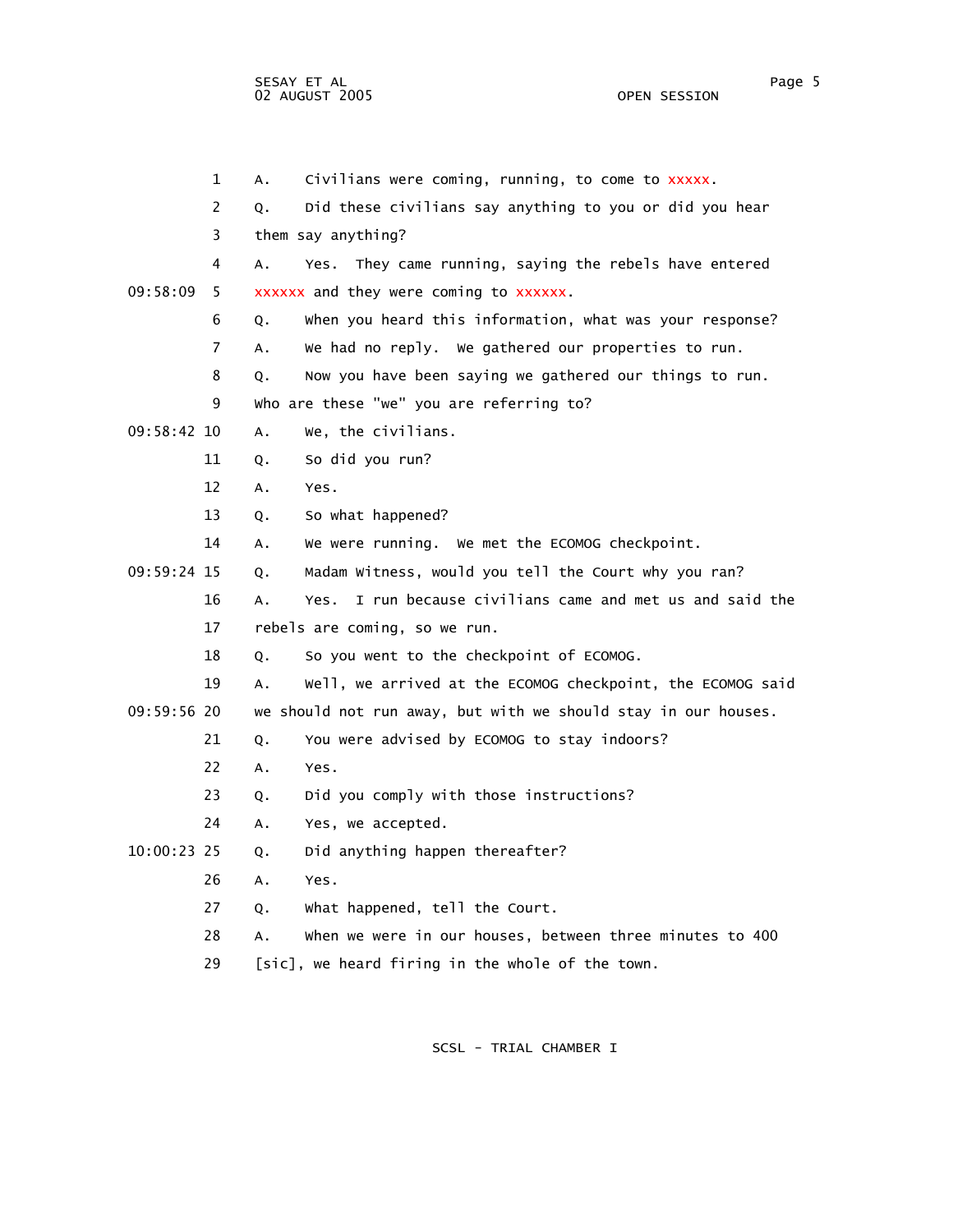SESAY ET AL Page 6 02 AUGUST 2005 OPEN SESSION

|             | 1              | Q <sub>1</sub> | You said you returned to the house and then whilst there         |
|-------------|----------------|----------------|------------------------------------------------------------------|
|             | 2              |                | you heard this firing?                                           |
|             | 3              |                | JUDGE THOMPSON: There was a time scale.                          |
|             | 4              |                | MR KAMARA: Yes.                                                  |
| 10:01:05    | 5.             |                | Between what and what?<br>JUDGE THOMPSON:                        |
|             | 6              |                | MR KAMARA: Three to four minutes.                                |
|             | $\overline{7}$ |                | PRESIDING JUDGE: After they had been back to their house.        |
|             | 8              |                | MR KAMARA: To the house, yes, Your Honour.                       |
|             | 9              |                | THE WITNESS: When we entered in our houses, when ECOMOG          |
| 10:01:14 10 |                |                | said we should go into our houses, we did not return to our own  |
|             | 11             |                | house, we went to somebody else's house.                         |
|             | 12             |                | MR KAMARA:                                                       |
|             | 13             | Q <sub>1</sub> | I see, you returned to another house?                            |
|             | 14             | Α.             | Yes.                                                             |
| 10:01:34 15 |                | Q.             | Not to the house where you used to live?                         |
|             | 16             | A.             | Yes.                                                             |
|             | 17             | Q.             | And why didn't you return to your house?                         |
|             | 18             | Α.             | Because, why I didn't return to my house, if I say I will        |
|             | 19             |                | return there, the rebels were in the area. Where the people came |
| 10:01:43 20 |                |                | from, they told us that the rebels are on their way.             |
|             | 21             | Q <sub>1</sub> | Now, you said to this Court that you heard firing.<br>were       |
|             | 22             |                | you in a position to see those that were firing?                 |
|             | 23             | А.             | Okay. I didn't see those shooting, but the shooting we           |
|             |                |                |                                                                  |

24 heard, the way they were shooting, we heard them -- we heard them

- 10:02:20 25 using abusive languages, abusing mothers. It was the time we 26 heard that they say they have come.
	- 27 Q. So when you heard those people identify themselves as
	- 28 rebels and insult, did you do anything?
	- 29 A. Yes. They are abusing the civilians --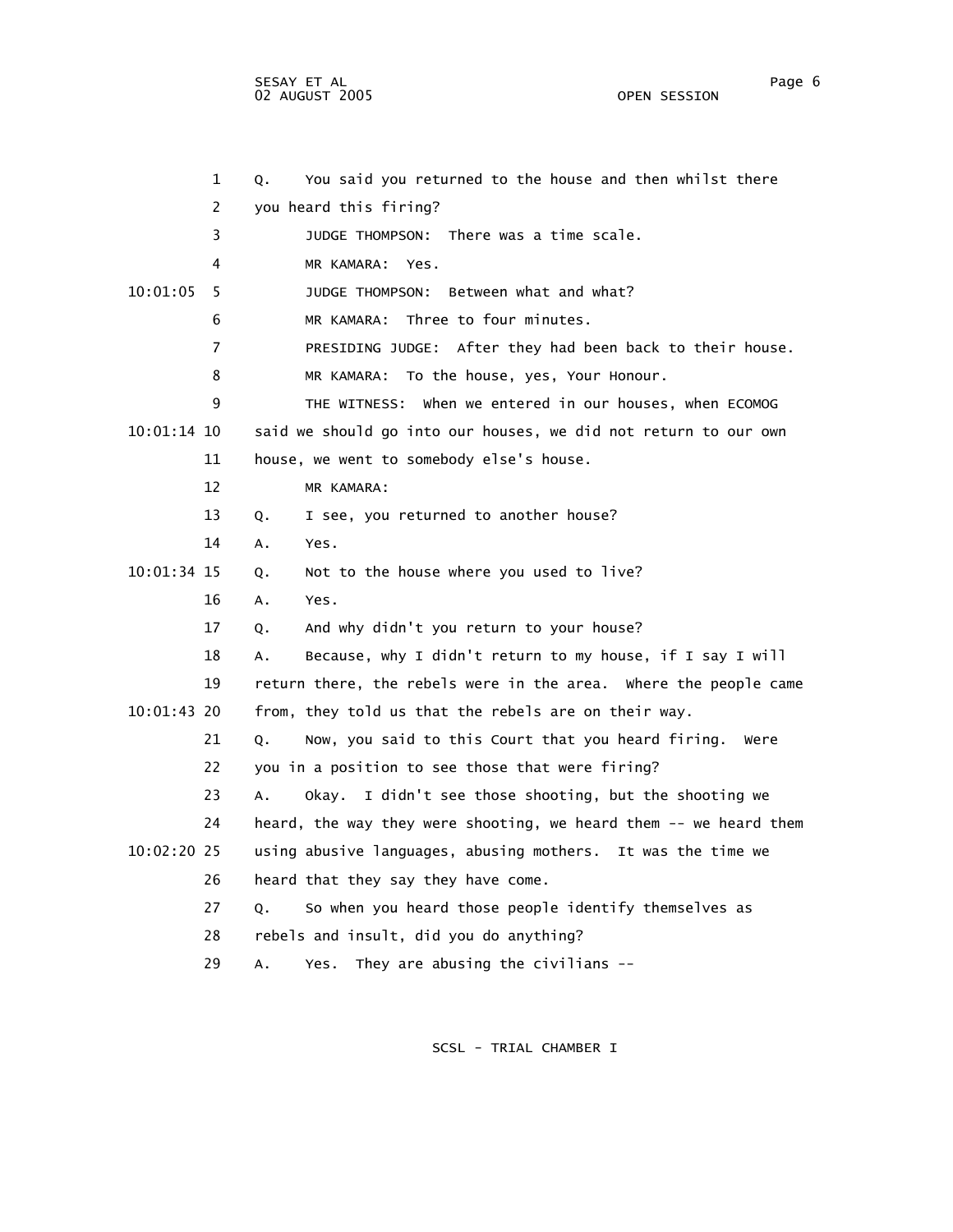1 THE INTERPRETER: Your Honours, the witness is going too 2 fast. We are finding it difficult to interpret. 3 JUDGE THOMPSON: All right. Mr Kamara, you try and guide 4 her as much as you can. 10:03:04 5 MR KAMARA: Certainly, Your Honour. 6 JUDGE THOMPSON: Let her slow down a bit. 7 MR KAMARA: Okay. 8 Q. Madam Witness, let's take your story slowly, okay. Now, 9 watch their Lordships' pen. 10:03:20 10 A. Okay. 11 PRESIDING JUDGE: It's not the pen, it's the interpreters 12 that are having difficulties to follow you. 13 JUDGE THOMPSON: I think you need to pace your questions a 14 bit. 10:03:29 15 MR KAMARA: Yes. 16 PRESIDING JUDGE: So I would suggest you take the witness 17 back to your last question, if you may. 18 MR KAMARA: Yes. 19 Q. Madam Witness, I did ask you a question as to if you saw 10:03:43 20 the people that were firing. You answered back that you didn't 21 see them, but you heard them saying insults and accusing you 22 people that you kept ECOMOG there. 23 A. Yes. 24 Q. What happened thereafter? 10:04:07 25 A. Okay. Where we were in the house, we opened the back door 26 to run. 27 Q. Where did you run to? 28 A. We run towards the xxxxx end. 29 Q. Did anything happen on your way running?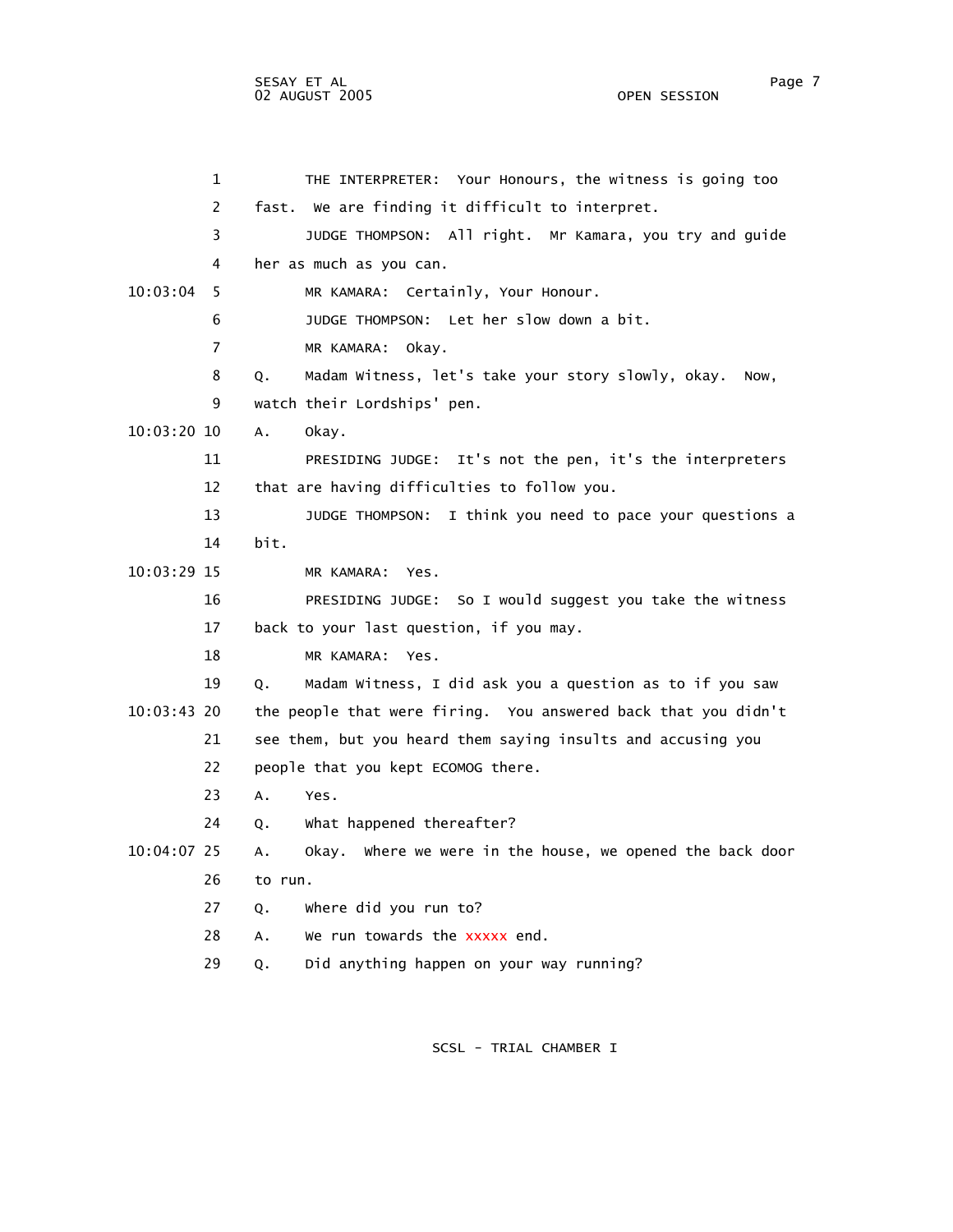SESAY ET AL Page 8 02 AUGUST 2005

 1 A. Yes, something happened. 2 Q. Will you tell this Court what happened? 3 A. Yes. On my way running? 4 Q. Yes, carry on. 10:05:14 5 A. I went through another house together with my husband. 6 Q. Yes, Madam Witness, what happened? 7 A. When I was going through that house, then I got a shot on 8 my foot. 9 Q. You heard a gunshot and then you said you were fired at? 10:05:46 10 A. Yes. 11 Q. Did you see the person who fired at you? 12 A. Yes. When I fell down -- when he shot me and I fell down 13 and turned around I saw the person standing. 14 Q. You said you saw someone standing. Was he carrying 10:06:18 15 anything with him? 16 A. Yes, he had a gun. 17 Q. How was this person dressed? 18 A. He had long-sleeved clothes, but had a black T-shirt. He 19 had plain khaki trousers, standing. 10:07:03 20 Q. You said you were shot, what part of your body was 21 affected? 22 A. It was on my foot, look at it. 23 MR KAMARA: Your Honours, the witness is showing her leg. 24 PRESIDING JUDGE: Which? 10:07:19 25 MR KAMARA: 26 Q. Which of the legs? 27 A. It was on the left leg. 28 MR KAMARA: Your Honours, the witness is showing the upper 29 left leg, apparently showing something. I will get to that as I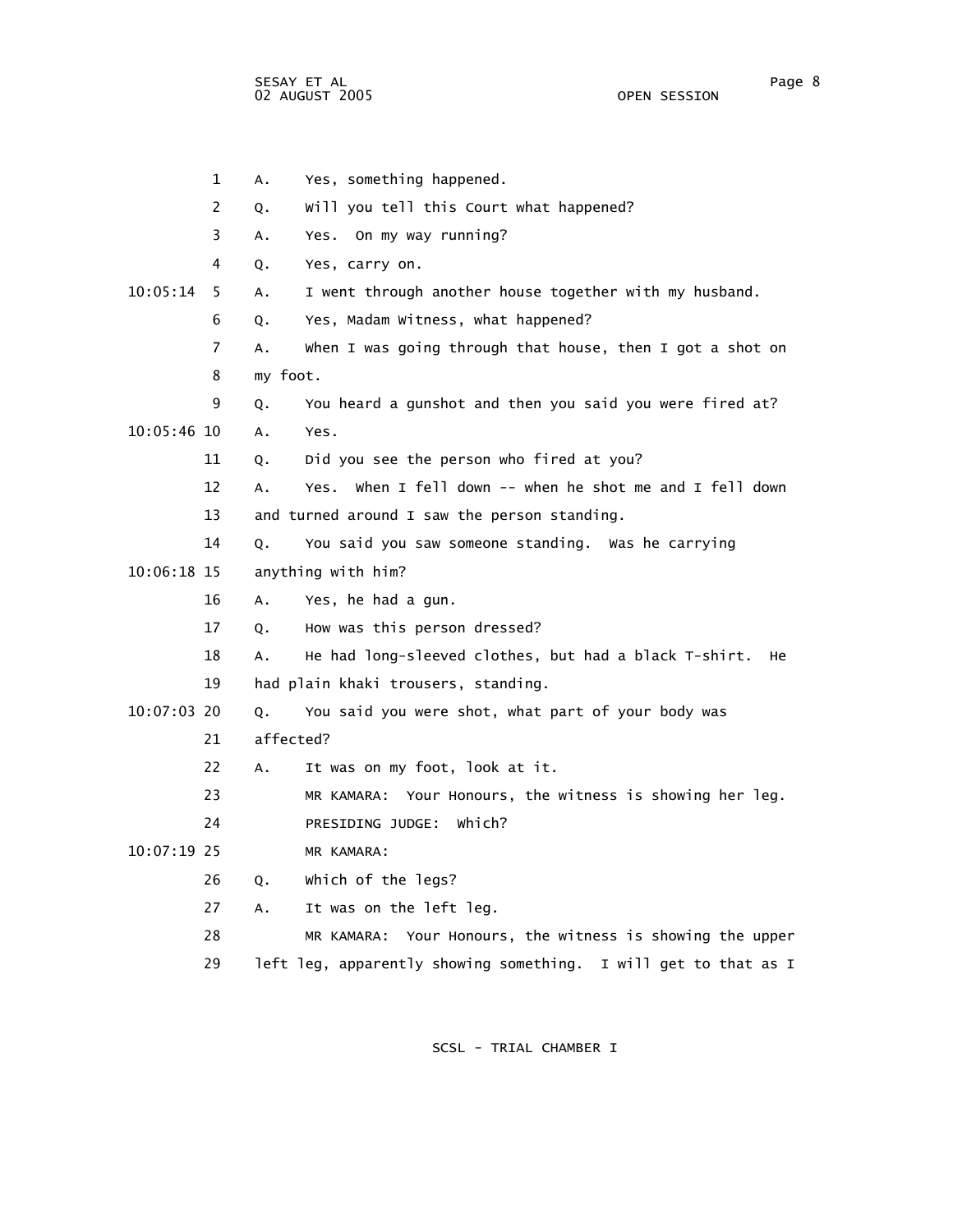1 progress. 2 PRESIDING JUDGE: Yes, it is very difficult for us to see 3 that from here. The witness is sitting behind a desk. 4 MR KAMARA: I will get to the point when I would want the 10:07:47 5 Court to take judicial notice of that. 6 PRESIDING JUDGE: Thank you. 7 MR KAMARA: 8 Q. You said you were shot and then you fell on the floor. 9 What happened to you? 10:08:00 10 A. Sir? 11 Q. What did you do? 12 A. Okay. When I fell down, I stayed there for some minutes. 13 I had another child strapped on my back. 14 Q. On your back? 10:08:15 15 A. Yes. 16 Q. How old was this child? 17 A. It was on that day he was one year old. 18 Q. So tell this Court what happened then. 19 A. Okay. I crawled and returned to the house. The house I 10:09:09 20 went through, I crawled and entered the house. 21 O. You crawled back into the house? 22 A. Yes. 23 Q. Did anything happen whilst you were inside that house? 24 A. Yes. 10:09:32 25 Q. Could you explain to the Court what happened inside the 26 house? 27 A. Okay. Yes, when I entered the house, I sat down. I met 28 two boys under the bed hiding with one of them having a child. 29 Q. You met those two boys and you saw them in that house?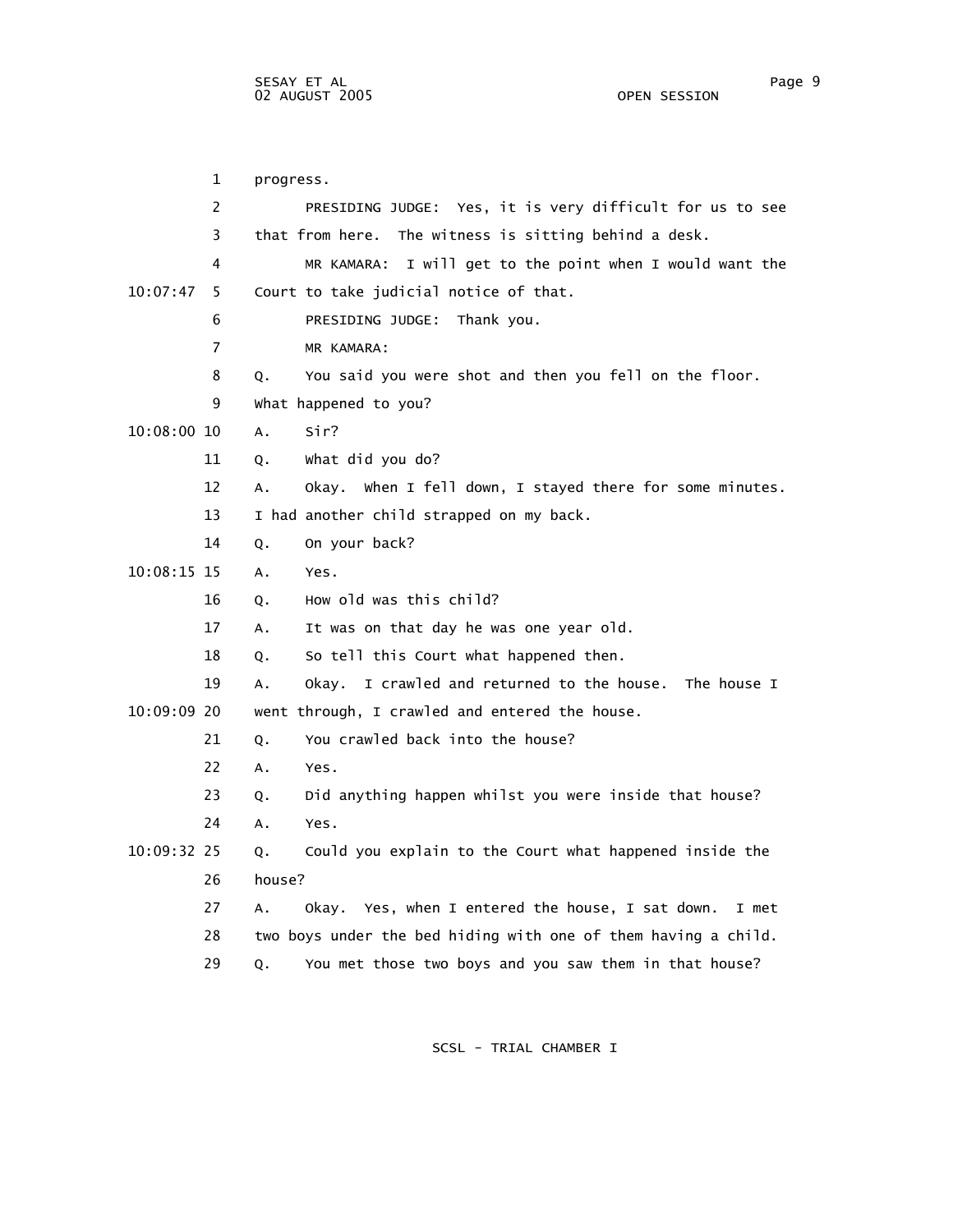1 A. Yes. 2 Q. So what happened while you were in there? 3 A. They hid themselves and did not come out when they heard 4 the shooting. They were in hiding. 10:10:29 5 Q. You said something happened in the house. What happened 6 whilst you were there? 7 A. Yes. Okay, when I was in the house, I called my boy. I 8 said, "What's happened? Where did your father go?" He said he 9 didn't know where the father went. 10:10:51 10 Q. Witness, you said to this Court that something happened in 11 the house. 12 A. Okay, yes. 13 Q. Tell us what happened in the house. 14 A. Okay. Okay. When I was seated in the room, the rebel came 10:11:15 15 inside. 16 Q. The rebel came inside to where? 17 A. He entered the room where I was seated. 18 Q. Yes. What happened once he came in? 19 JUDGE ITOE: That's one rebel, not rebels - one, is it? 10:11:43 20 MR KAMARA: 21 Q. Did you say one? 22 A. Yes, only one entered where I was seated. 23 Q. So what happened when he came in? 24 A. When he entered -- 10:11:57 25 JUDGE ITOE: Let's get things clear. I mean, when she 26 said -- did she say "a rebel" or "the rebel"? Is she referring 27 to the same? 28 MR KAMARA: I thought I heard her say "a rebel". 29 JUDGE ITOE: A rebel.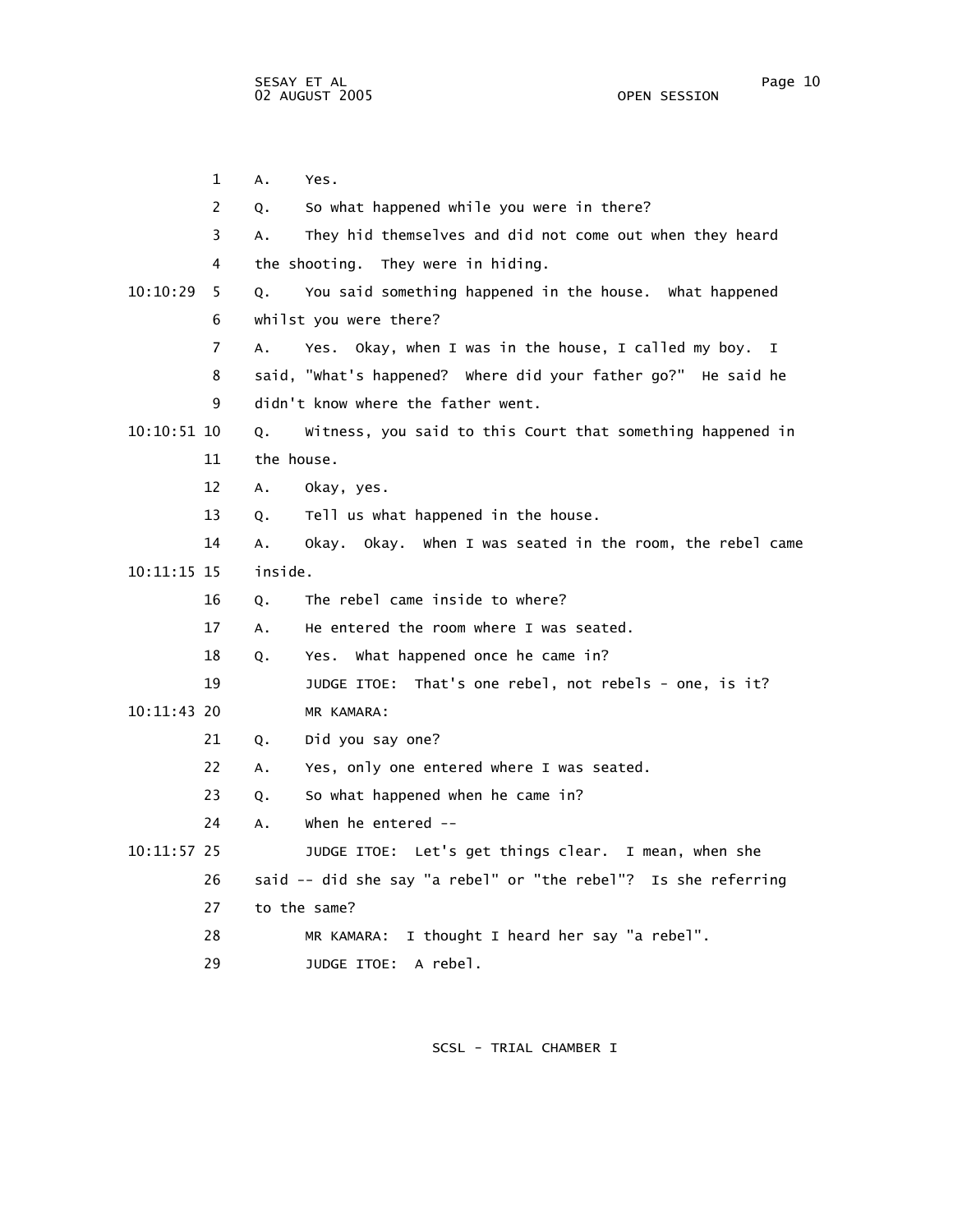| 1             | I will clarify that issue.<br>MR KAMARA:                         |
|---------------|------------------------------------------------------------------|
| 2             | JUDGE ITOE: Yes, because there is the one who shot and so        |
| 3             | on and so forth. Let's get that clear, please.                   |
| 4             | MR KAMARA:                                                       |
| 10:12:20<br>5 | Madam Witness, you said, "a rebel came in". Is that the<br>Q.    |
| 6             | same rebel that shot you or another one?                         |
| 7             | No, it was another person, not that same person.<br>A.           |
| 8             | Once this other rebel came in, what happened inside the<br>Q.    |
| 9             | house?                                                           |
| $10:12:48$ 10 | Okay. Then he entered and asked me to give him the key for<br>Α. |
| 11            | the drawer that is attached to the bed in the room.              |
| 12            | Was he carrying anything with him?<br>Q.                         |
| 13            | А.<br>NO.                                                        |
| 14            | What was your response to that demand?<br>Q.                     |
| 10:13:28 15   | I told him I'm not the owner of the room. I was shot, that<br>А. |
| 16            | was the reason why I entered in there.                           |
| 17            | Did this rebel do anything whilst in that room?<br>Q.            |
| 18            | what he told me, he said if I refuse to give him the key,<br>А.  |
| 19            | he will fire me.                                                 |
| $10:14:21$ 20 | So what happened then?<br>Q.                                     |
| 21            | Then I told him, "You've already shot the leg, so what is<br>А.  |
| 22            | remaining?" Then I burst into tears at that time.                |
| 23            | MR KAMARA: Your Honours, I seek a break, to let the              |
| 24            | witness compose herself.                                         |
| $10:14:59$ 25 | JUDGE THOMPSON: We'll take a short break.                        |
| 26            | [Break taken at 10.10 a.m.]                                      |
| 27            | [On resuming at $10.26$ a.m.]                                    |
| 28            | Please continue, Mr Prosecutor.<br>JUDGE THOMPSON:               |
| 29            | Madam Witness, are you okay? Do you think you<br>MR KAMARA:      |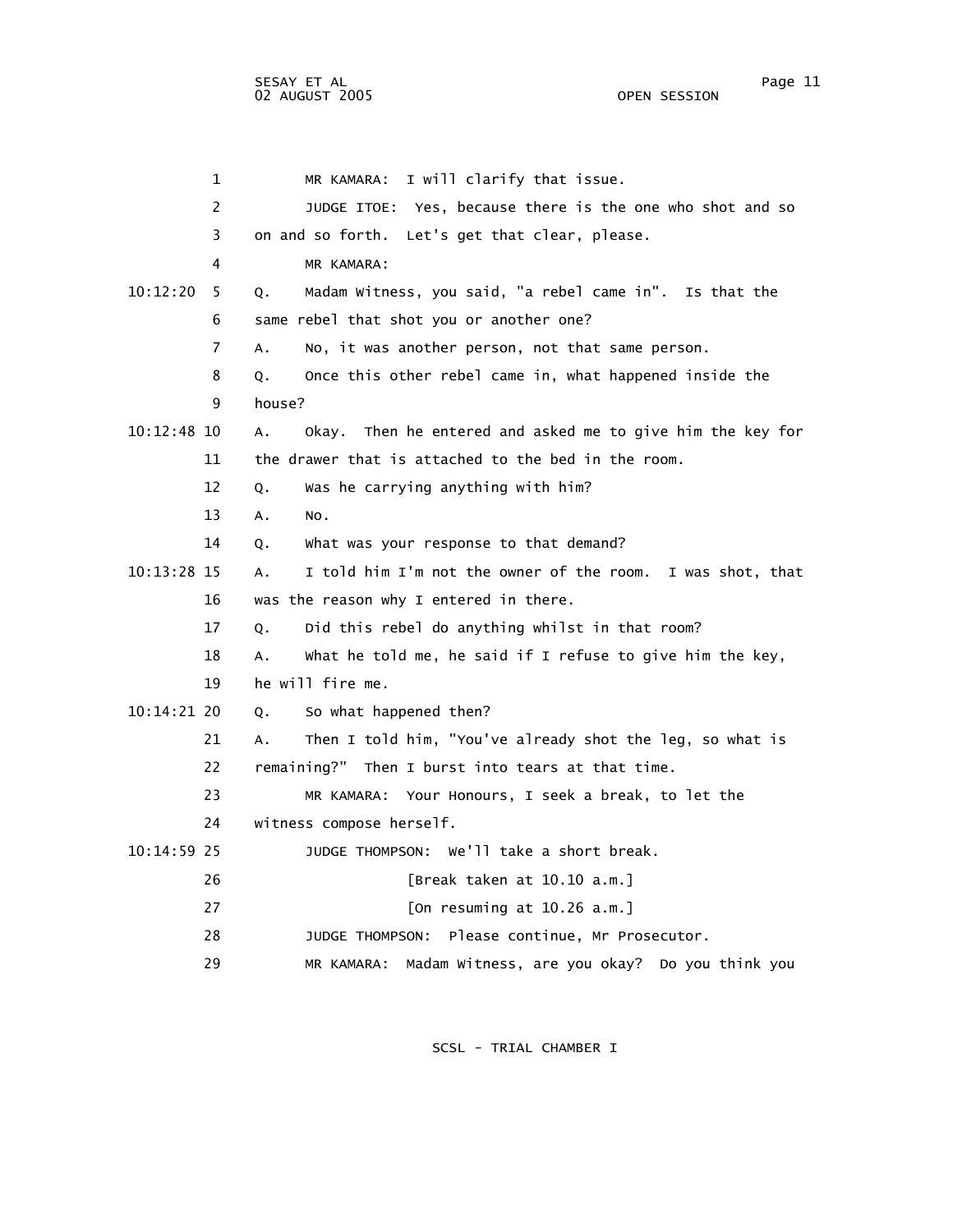1 will be able to continue? 2 THE INTERPRETER: Your Honours, the microphone of the 3 witness. The witness's microphone. 4 MR KAMARA: 10:22:08 5 Q. We stopped at the point where you were threatened by this 6 rebel. 7 PRESIDING JUDGE: Will you go back to your question. We 8 missed half of your question. 9 MR KAMARA: All right, Your Honour. 10:22:26 10 Q. My question to you, Madam Witness was: What was your 11 response to the demand for the keys to the drawer? 12 A. I told him I'm not the owner of the room, I don't have the 13 key. That is what I told him. 14 Q. You also said something to the rebel about you being shot. 10:22:55 15 What was it you're saying? You said something about you being 16 shot. 17 A. Yes, yes. 18 Q. Will you repeat that for the Court. 19 A. I told him that I was shot on the leg, that's the reason 10:23:08 20 why I entered the room. I am not the owner of the room. 21 Q. So did he do anything thereafter? 22 A. The rebel? Yes. 23 Q. Could you please tell the Court. 24 A. Okay. There was a [indiscernible] in, a short one. He 10:23:43 25 took the board. He knock at the drawer three times, then the 26 drawer split open. 27 Q. He was able to break open the drawer with a plank of wood. 28 Now, once the drawer -- 29 A. Yes.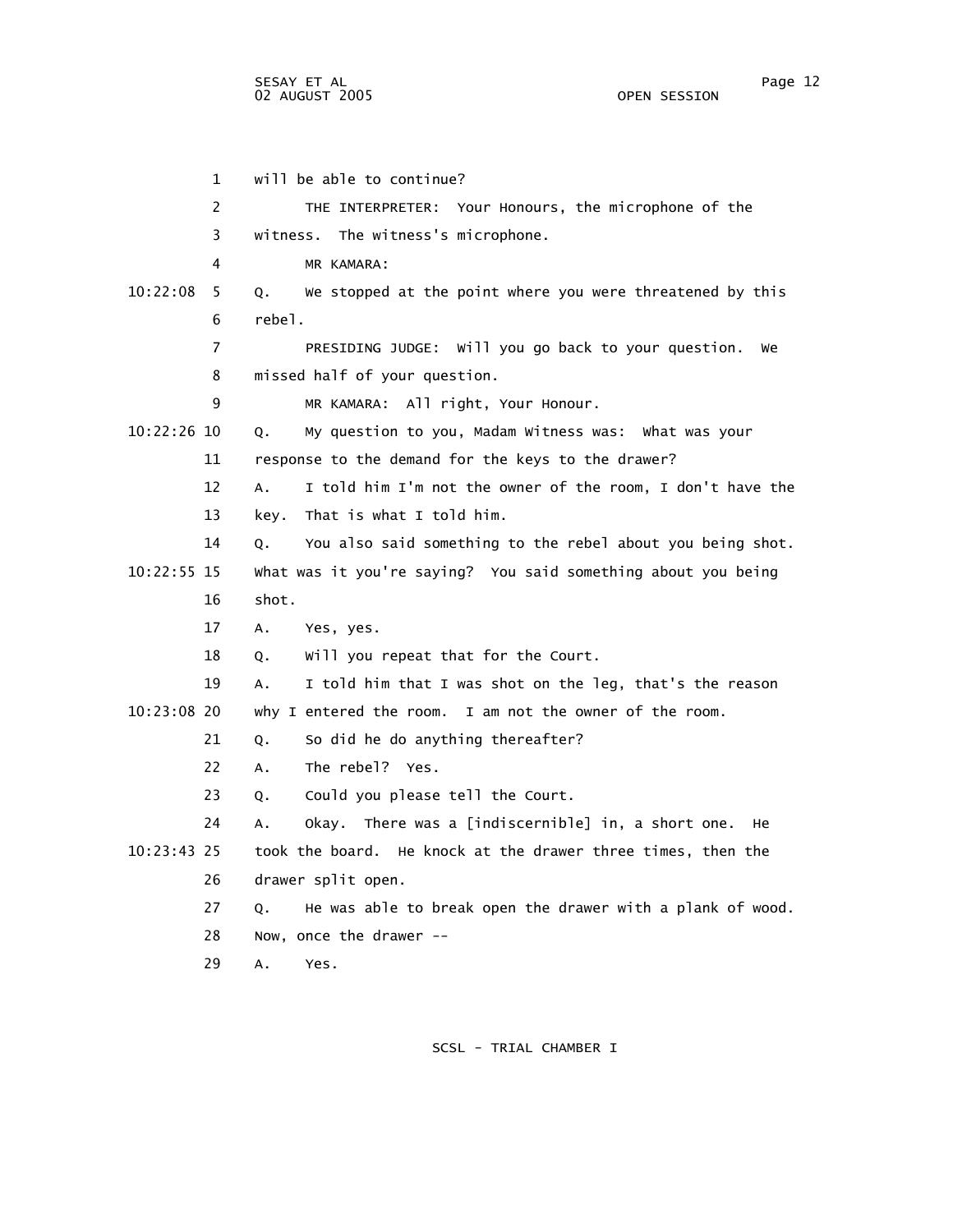1 Q. -- broke open, what did he do? 2 A. There was money inside there. I saw him removing the 3 money. Then he opened up his trousers and then put it inside it, 4 the trousers that was underneath that one. 10:24:47 5 Q. Having taken the money from the drawer, did he do anything 6 else? 7 A. Yes. 8 Q. What was it? 9 A. There was another box inside there.  $10:25:04$  10  $0.$  What did he do to that box? 11 A. He took the plank of board and then knock, knock at it and 12 then it split open. 13 Q. He was able to open the box. Did he do anything to the box 14 thereafter? 10:25:37 15 A. Yes. When he opened the box, he took the clothes inside 16 and removed them from it. Underneath them, he started seeing 17 jewelleries, earrings, gold. 18 Q. Could you go over again the things that were removed from 19 this box by the rebel? 10:26:10 20 A. Yes, yes. 21 Q. Tell the Court what were those things. 22 A. He took earrings, the gold earrings. 23 Q. What else? 24 A. A chain. 10:26:40 25 Q. What did he do with those? 26 A. He took them and did the same. He opened up his trousers 27 and put them inside it. 28 Q. Now, Madam Witness, where were these other three people you 29 mentioned in the room? Two other boys and yourself, where were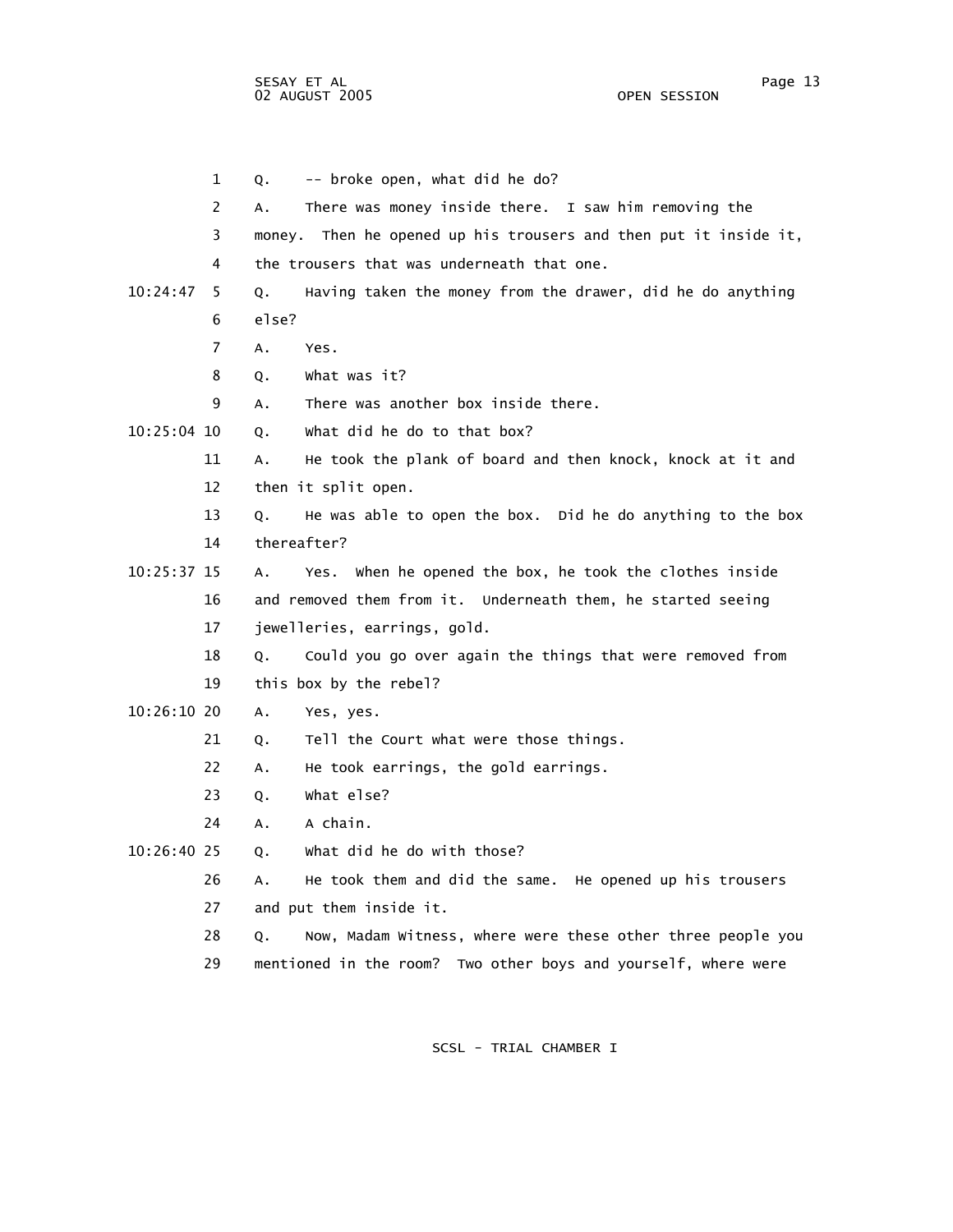|             | $\mathbf{1}$ | they when this was happening?                                      |
|-------------|--------------|--------------------------------------------------------------------|
|             | 2            | They were there. They were standing. They stood up.<br>А.<br>нe    |
|             | 3            | asked them to remain standing. They were standing there.           |
|             | 4            | Was anything said to these other boys?<br>Q.                       |
| 10:27:50    | 5            | A.<br>Yes.                                                         |
|             | 6            | what was said to them?<br>Q.                                       |
|             | 7            | He first and foremost beg cigarette from them. He said<br>A.       |
|             | 8            | they should give him cigarette to smoke.                           |
|             | 9            | He had a smoke. What happened then?<br>Q.                          |
| 10:28:15 10 |              | After smoking, he told the boys that they should join him.<br>А.   |
|             | 11           | Then they all joined him.                                          |
|             | 12           | JUDGE THOMPSON: So they gave him the cigarette?                    |
|             | 13           | MR KAMARA: Yes, gave him the cigarette, he had a smoke and         |
|             | 14           | then he asked that they join him.                                  |
| 10:28:38 15 |              | PRESIDING JUDGE: Can you tell us the age?                          |
|             | 16           | MR KAMARA: Yes, that's what I was coming to.                       |
|             | 17           | Madam Witness, do you know the age of these boys? Let's<br>Q.      |
|             | 18           | start with your son. You said he was amongst them. What was the    |
|             | 19           | age of your son at that point in time, do you remember?            |
| 10:28:58 20 |              | He was eight years old.<br>A.                                      |
|             | 21           | Are you in a position to know the ages of the other two?<br>Q.     |
|             | 22           | They were around 20 years old.<br>Α.                               |
|             | 23           | So these young men and your son have been asked to join the<br>Q.  |
|             | 24           | rebels. What happened from that point?                             |
| 10:29:42 25 |              | Yes, okay. When he asked them to join them, the other<br>Α.        |
|             | 26           | boys, the two boys, had not wanted to accept. They said they are   |
|             | 27           | not going to join them.                                            |
|             | 28           | Yes, continue, please.<br>Q.                                       |
|             | 29           | when the boys refused to go, there was the other in<br>Okay.<br>А. |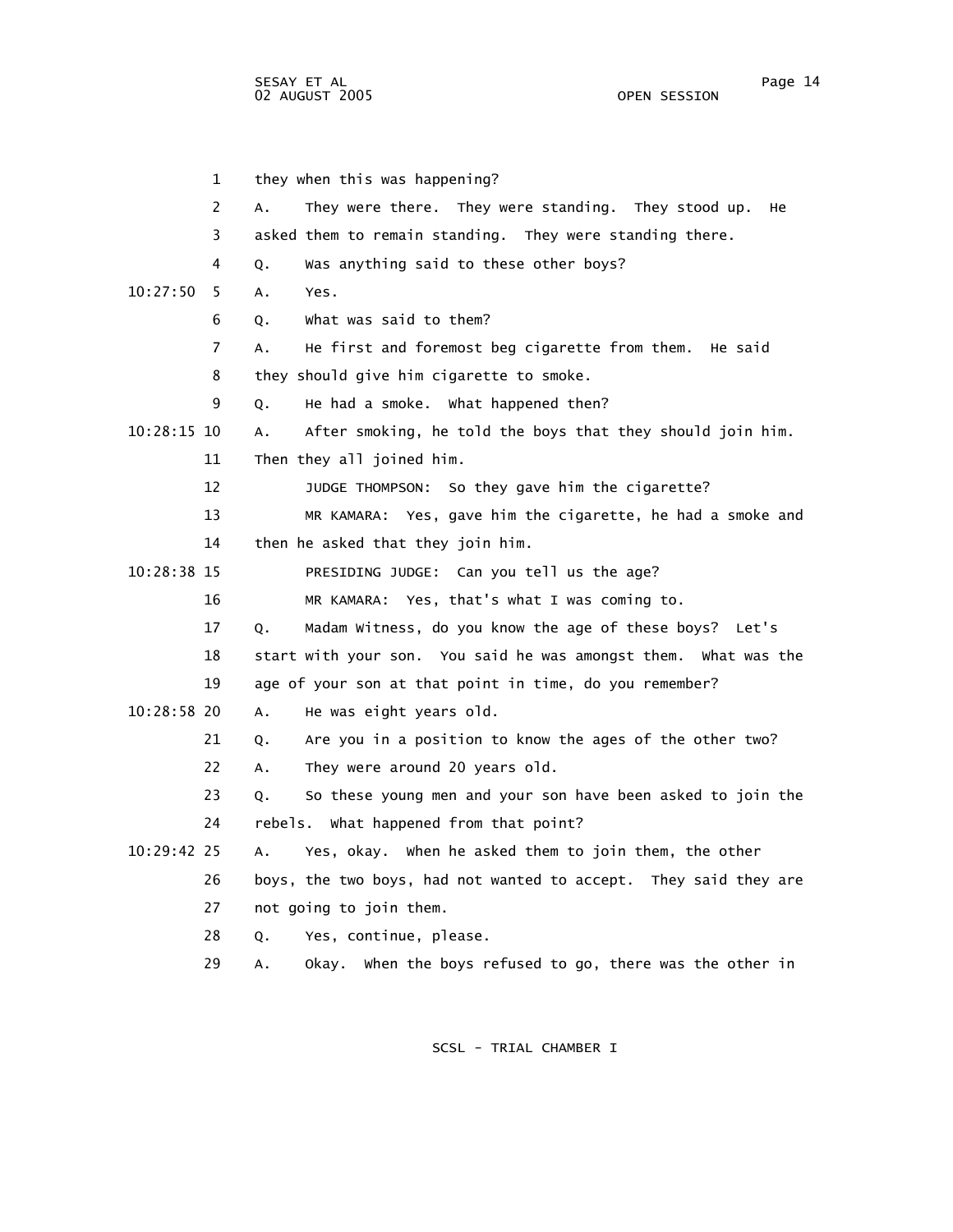sesay et al. In the second service of the service of the service of the service of the service of the service o 02 AUGUST 2005 OPEN SESSION

|             | $\mathbf{1}$ | the room. He called him in the other language.                    |
|-------------|--------------|-------------------------------------------------------------------|
|             | 2            | who is he that called another?<br>Q.                              |
|             | 3            | It was the rebel.<br>Α.                                           |
|             | 4            | He called to someone else?<br>Q.                                  |
| 10:30:29    | 5            | Α.<br>Yes.                                                        |
|             | 6            | For him?<br>Q.                                                    |
|             | 7            | Yes, for him to come inside the room, because he asked the<br>Α.  |
|             | 8            | boy to come inside the room.<br>He refused.                       |
|             | 9            | He called on another fellow rebel to join him in the room?<br>Q.  |
| 10:30:43 10 |              | Yes.<br>Α.                                                        |
|             | 11           | Because these boys had refused to go?<br>Q.                       |
|             | 12           | A.<br>Yes.                                                        |
|             | 13           | Did that other rebel come in?<br>Q.                               |
|             | 14           | Yes, he came in, yes.<br>Α.                                       |
| 10:31:09 15 |              | Now, this other rebel you've referred to, was he carrying<br>Q.   |
|             | 16           | anything with him?                                                |
|             | 17           | Yes, he had a gun.<br>A.                                          |
|             | 18           | He came with a gun. Please tell the Court what happened<br>Q.     |
|             | 19           | once this other rebel joined him with a gun.                      |
| 10:31:50 20 |              | when he came, he cocked his gun. Then I told the other boy<br>Α.  |
|             | 21           | in Limba, I told him, I said, "If they say you should join them,  |
|             | 22           | join them.<br>when you go with them, you will know how to escape  |
|             | 23           | This is your birthplace. When you go, you will know<br>from them. |
|             | 24           | how to escape."                                                   |
| 10:32:34 25 |              | You advised the boys not to resist any more, because they<br>Q.   |
|             | 26           | are people from the same town?                                    |
|             | 27           | $A_{\bullet}$<br>$Mm-hm$ .                                        |
|             | 28           | Did they leave with these rebels?<br>Q.                           |
|             | 29           | Yes, they came out.<br>А.                                         |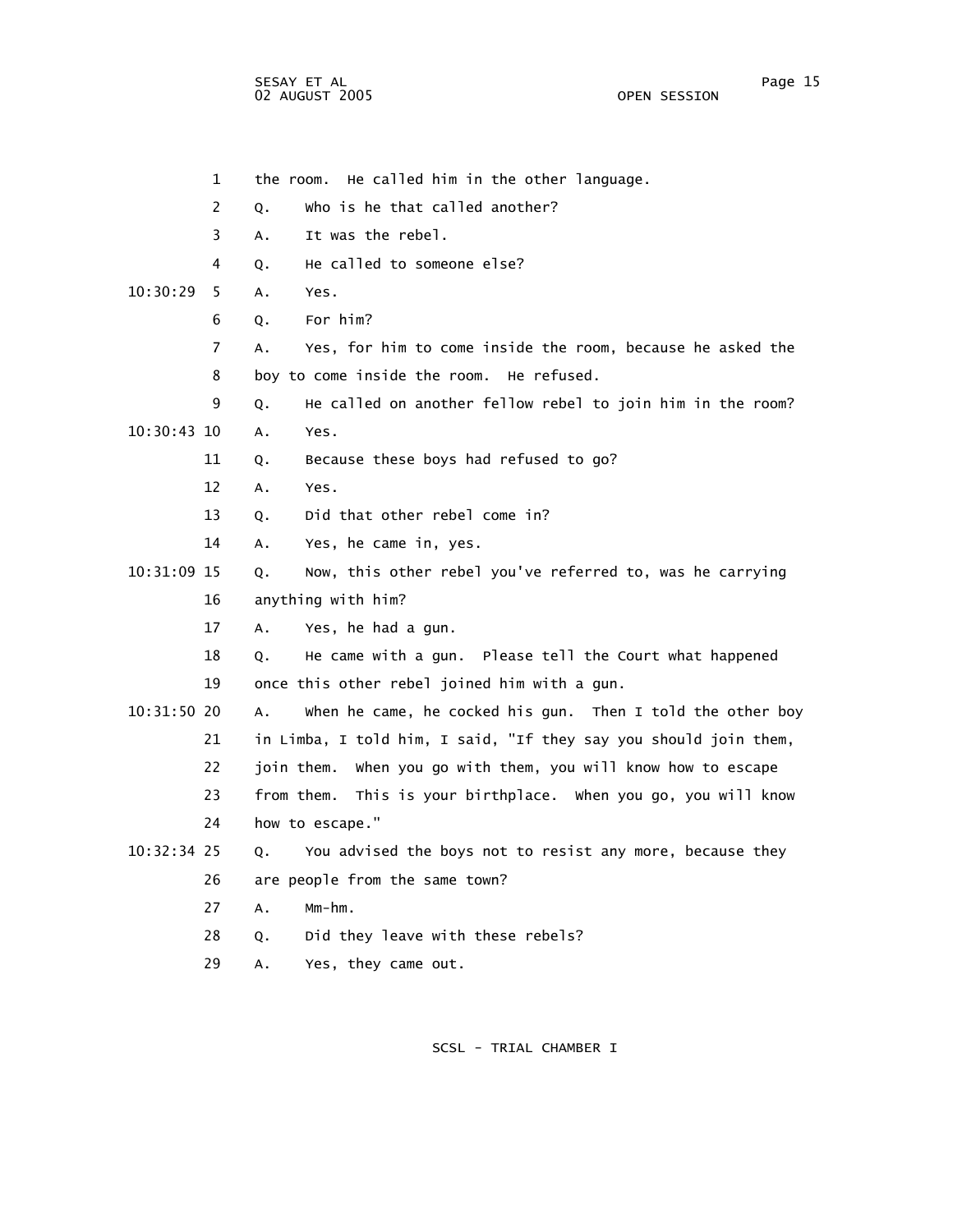SESAY ET AL Page 16 02 AUGUST 2005

 1 Q. Now, what about your son? 2 A. I'm coming. Okay. When they were going out with the boys, 3 they took my boy and went with him. 4 Q. Did you say anything to them? 10:33:43 5 A. Yes. 6 Q. Yes, what was it? 7 A. I told them, "If you go with this boy, look at the way I am 8 now." Who will come with a child for me -- 9 THE INTERPRETER: Sorry, Your Honours: Who will help me 10:34:14 10 with this child. 11 JUDGE ITOE: Help you with this child how? 12 MR KAMARA: There was a child when she was -- 13 JUDGE ITOE: It's not you, it's the translator. 14 MR KAMARA: Yes, thank you. 10:34:15 15 JUDGE ITOE: "Who will help me with this child?" What does 16 that mean? Please, be more accurate. 17 THE INTERPRETER: She was a kind of -- it was the kind of 18 rhetoric, if you take my son away, who will help me with this 19 child? 10:34:53 20 JUDGE ITOE: What does the rhetoric mean, "Who will help me 21 with this child?" What precisely? What message are you 22 conveying in the rhetoric? I can understand her saying if she 23 stays alone in the state in which she is, who will help her? But 24 when you say, "Who will help me with this child", what do you 10:35:19 25 mean by the rhetoric? 26 JUDGE THOMPSON: Perhaps we should let the witness clarify 27 that, rather than the translators give us their own rendition of 28 it. 29 MR KAMARA: I am having problems with not hearing the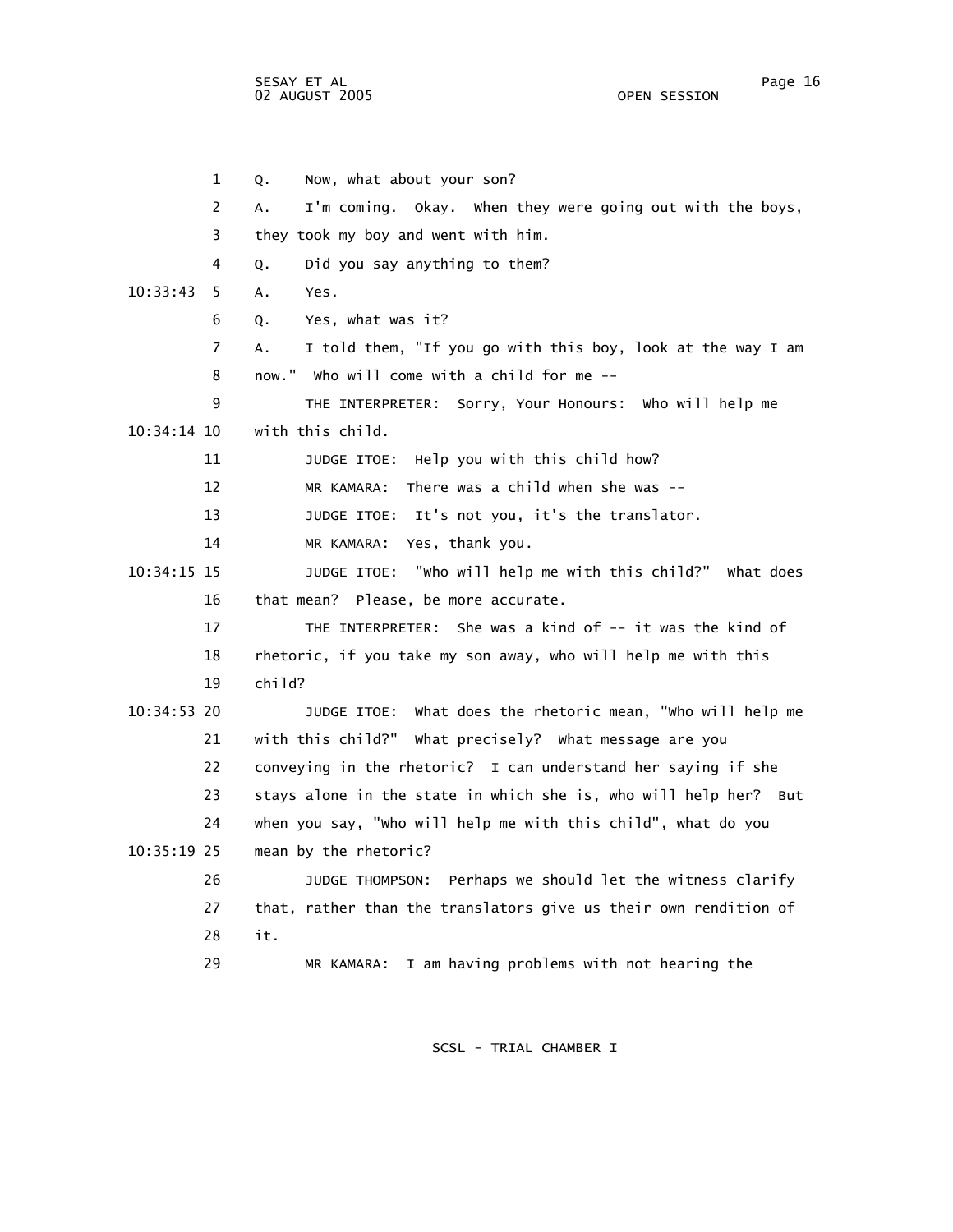1 translation. 2 Q. Madam Witness, could you help this Court by explaining to 3 us what you meant when you said, "Who will help me with this 4 child?" Could you clarify that information for us? Could you 10:35:52 5 amplify that, explain to us? 6 JUDGE THOMPSON: It's the whole context, "If you take my 7 son away, who will help me with this child." Why not put the 8 entire thing to her, since we are having difficulties with the 9 interpretation. 10:36:05 10 MR KAMARA: Very well. 11 PRESIDING JUDGE: Not just that part. 12 MR KAMARA: That part. 13 Q. Madam Witness, let me take you back to what you said. You 14 told this rebel, on the way they picked up your son and they 10:36:16 15 wanted to take him along. And then you said, "If you take my son 16 away, who will help me with this child", referring to the other 17 one that you had. Could you explain -- 18 PRESIDING JUDGE: Let the witness clarify that, please. 19 JUDGE THOMPSON: Don't speak parenthetical. Leave it to 10:36:32 20 her to help us, really. It's trite law that you're not giving 21 evidence. 22 MR KAMARA: Certainly, Your Honour. I was trying to be 23 helpful. 24 Q. Madam Witness, could you explain that situation again to 10:36:46 25 us? 26 A. Okay. The reason why I said they should not go with the 27 child, who will help me -- 28 Q. Yes, explain. 29 A. Because they have shot me on the foot. I would be unable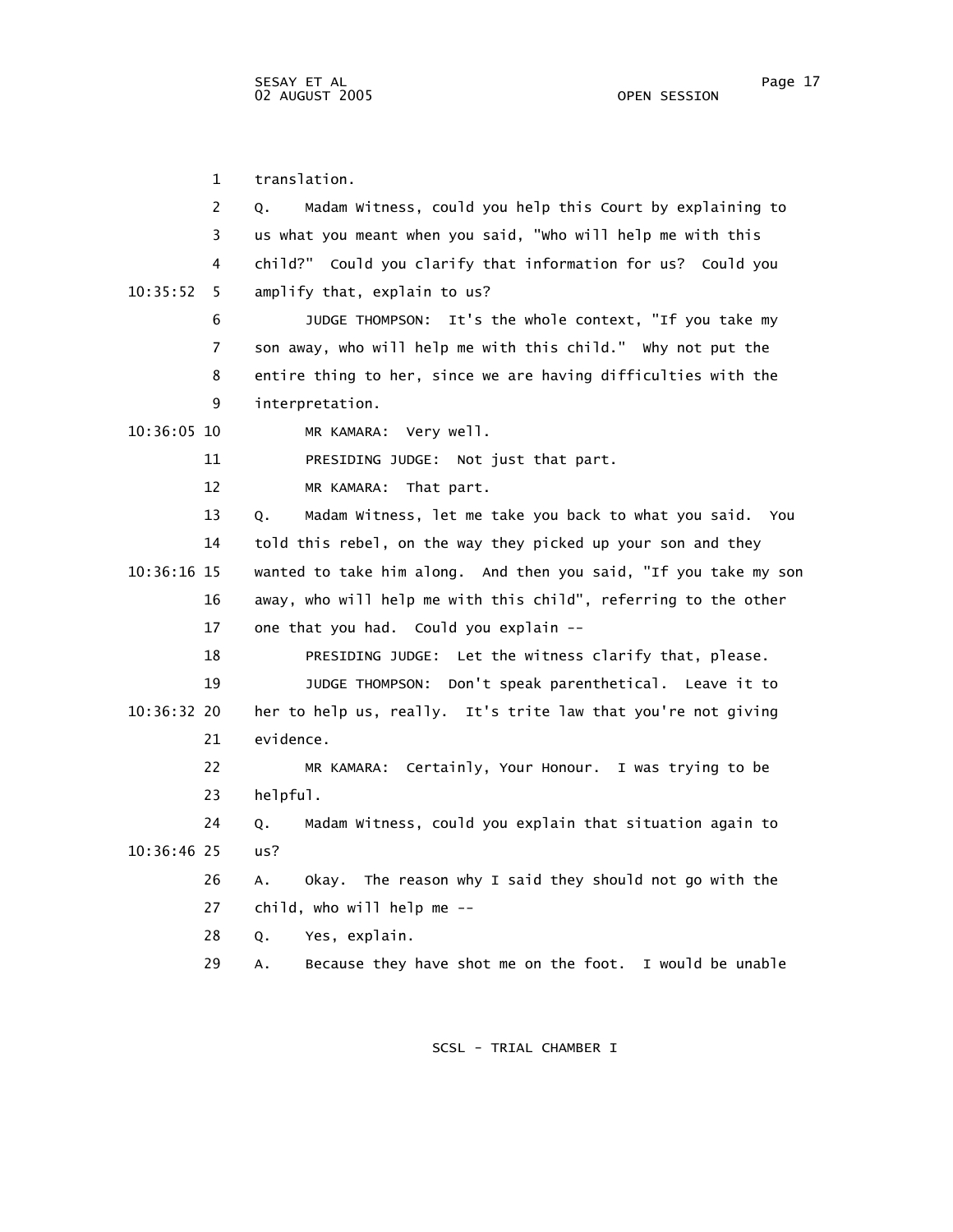1 to strap the child on my back and walk with it. I walk with him.

2 Q. Now, Madam Witness, did the rebels listen to your plea?

3 A. They returned the boy to sit down.

 4 Q. Your son was left with you, they didn't take him along; is 10:38:03 5 that what you're saying?

6 A. Yes. Yes.

 7 MR CAMMEGH: I'm sorry to interrupt. I hesitate to make an 8 objection, but I think it's time I did, with respect. My learned 9 friend is repeatedly, if I may say so, falling into the trap of 10:38:37 10 paraphrasing what the witness has just said. That was a typical 11 example, where the witness said they returned the boy to sit 12 down. My learned friend's response to that was they didn't take 13 him along, is that what you mean, or is that what you're saying? 14 Can I ask my learned friend to desist from doing that. I know 10:38:56 15 it's tempting and I know it's difficult. It is all the more 16 tempting when a witness is perhaps not as articulate as some are. 17 But can I ask him to refrain from this practice, because it may 18 become misleading if it's allowed to continue.

 19 JUDGE THOMPSON: I'm of the same mind, in fact. That might 10:39:14 20 even create one of the problems that we've just had to solve. 21 MR CAMMEGH: Quite.

 22 JUDGE THOMPSON: Yes, I think the objection is well 23 founded. Learned counsel, I do understand you are trying to 24 assist with clarity of the examination-in-chief and trying to 10:39:33 25 achieve as much precision as you can, but, indeed, some of our 26 best intentions can sometimes lead to complications. I would 27 kindly urge you to refrain as much as you can from that, so that 28 we don't run into this difficulty.

29 MR KAMARA: I concede the objection. Sometimes you have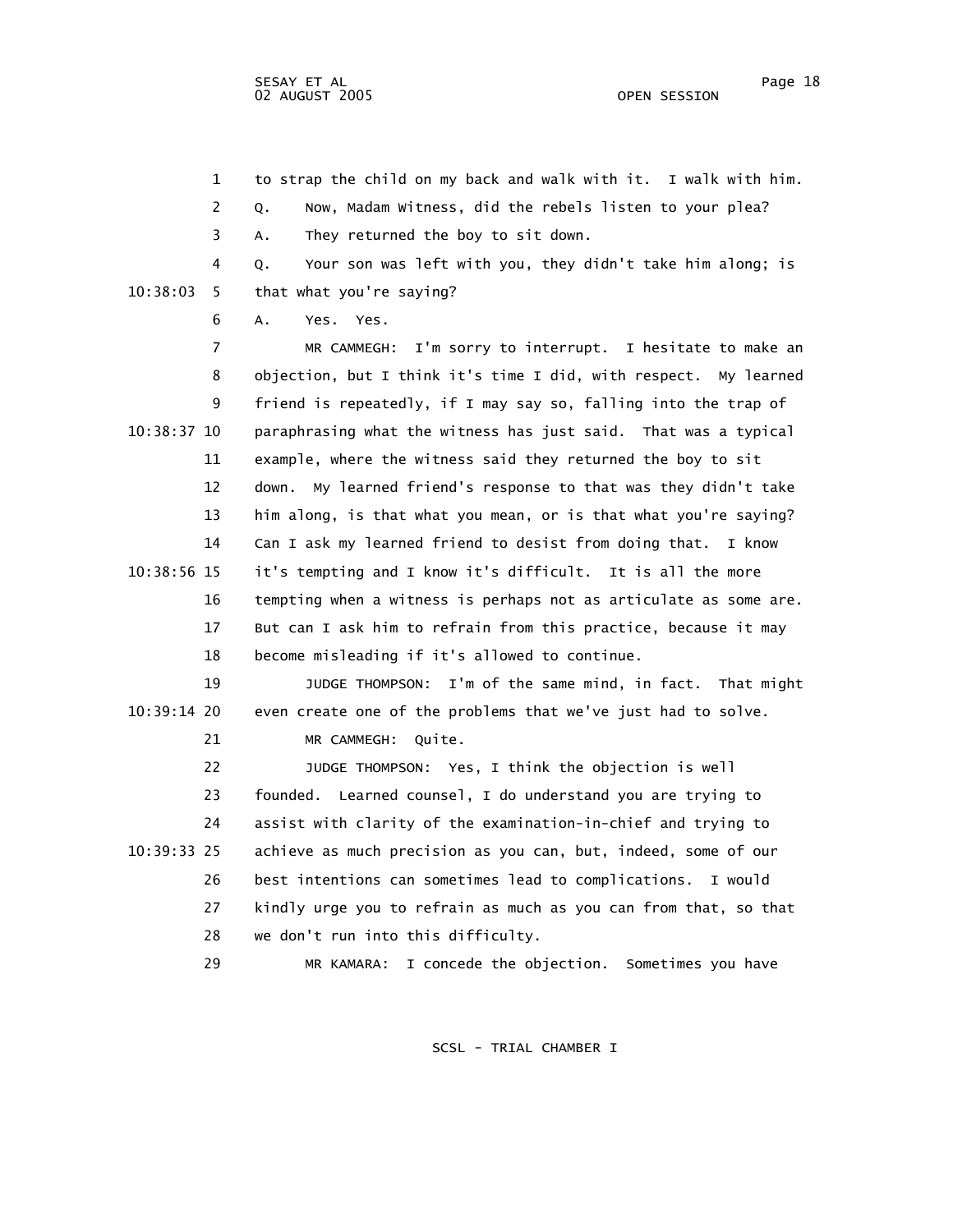1 witnesses you need to assist. 2 JUDGE THOMPSON: I understand the situation in which we 3 find ourselves. 4 MR KAMARA: Thanks. 10:40:08 5 Q. Now, Madam Witness, I pose a question to you that your son 6 was not taken along; is that so? 7 A. Yes. 8 Q. Now, did anything happen whilst you were there with your 9 son? 10:40:27 10 A. Yes. 11 Q. What happened? 12 A. When I stayed with the child? When I stayed with the 13 child, it was not too long when I heard firing. I heard fire 14 oozing somewhere. 10:41:19 15 Q. Madam Witness, let me get this clear, is it firing that you 16 heard or what is it? 17 A. Fire, was oozing somewhere. 18 JUDGE THOMPSON: Mr Translator, was the verb "heard"? 19 There was a first -- the translation was "heard firing"; you 10:41:59 20 amended it. 21 MR KAMARA: Yes, Your Honour. It is not firing, but fire. 22 JUDGE THOMPSON: The verb "heard" goes away. 23 MR KAMARA: Yes, I wasn't sure, because I heard -- 24 JUDGE THOMPSON: I'm talking about the translation, because 10:42:08 25 the initial verb was "heard", H-E-A-R-D, now that you clarify 26 that it was not gunfire, but fire. 27 MR KAMARA: In the context of fire. 28 JUDGE THOMPSON: So I'm asking whether we heard the word 29 "heard".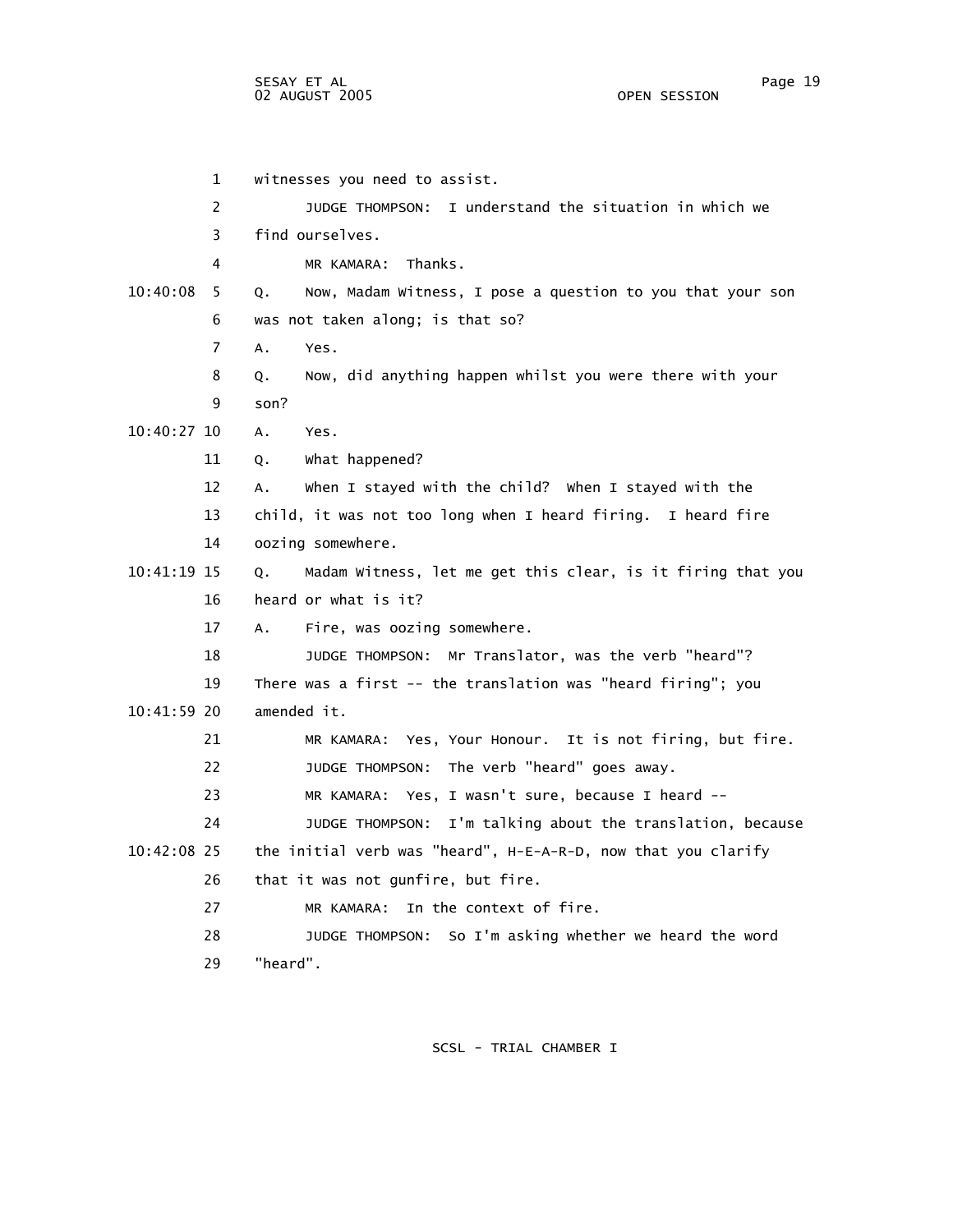|             | 1              | PRESIDING JUDGE: Yes, I think so. She said heard fire             |
|-------------|----------------|-------------------------------------------------------------------|
|             | 2              | oozing so the fire was making noises.                             |
|             | 3              | JUDGE ITOE: I thought she followed it by saying she saw           |
|             | 4              | fire somewhere.                                                   |
| 10:42:39    | 5              | That is where she was coming to. I was going<br>MR KAMARA:        |
|             | 6              | down there again.                                                 |
|             | $\overline{7}$ | JUDGE THOMPSON: So she heard fire.                                |
|             | 8              | MR KAMARA: I heard fire and I didn't want to prompt her           |
|             | 9              | any more, so I was waiting to clarify.                            |
| 10:42:53 10 |                | Madam Witness, could you help this Court by going over that<br>Q. |
|             | 11             | again? Now, you said this fire, what is it? What about this       |
|             | 12             | fire?                                                             |
|             | 13             | What I want to say about fire, is that when I heard the<br>А.     |
|             | 14             | fire, then I told my child -- I asked my child, "where is this    |
| 10:43:17 15 |                | fire blazing?"                                                    |
|             | 16             | what was the answer to that?<br>Q.                                |
|             | 17             | The boy looked through the window. There was a car parked<br>A.   |
|             | 18             | close to the house. He said that the car has been set on fire.    |
|             | 19             | Madam Witness, did you do anything after your son has said<br>Q.  |
| 10:44:19 20 |                | this to you?                                                      |
|             | 21             | Α.<br>Yes.                                                        |
|             | 22             | What is it?<br>Q.                                                 |
|             | 23             | I told him that take this child and run and go and hide in<br>А.  |
|             | 24             | that toilet.                                                      |
| 10:44:58 25 |                | Madam Witness, where was this toilet?<br>Q.                       |
|             | 26             | The toilet was at the back of the house where I was<br>А.         |
|             | 27             | sitting. That's the toilet to the house where I was sitting.      |
|             | 28             | Will you be able to give us an estimate of the distance of<br>Q.  |
|             | 29             | the toilet to where you were sitting?                             |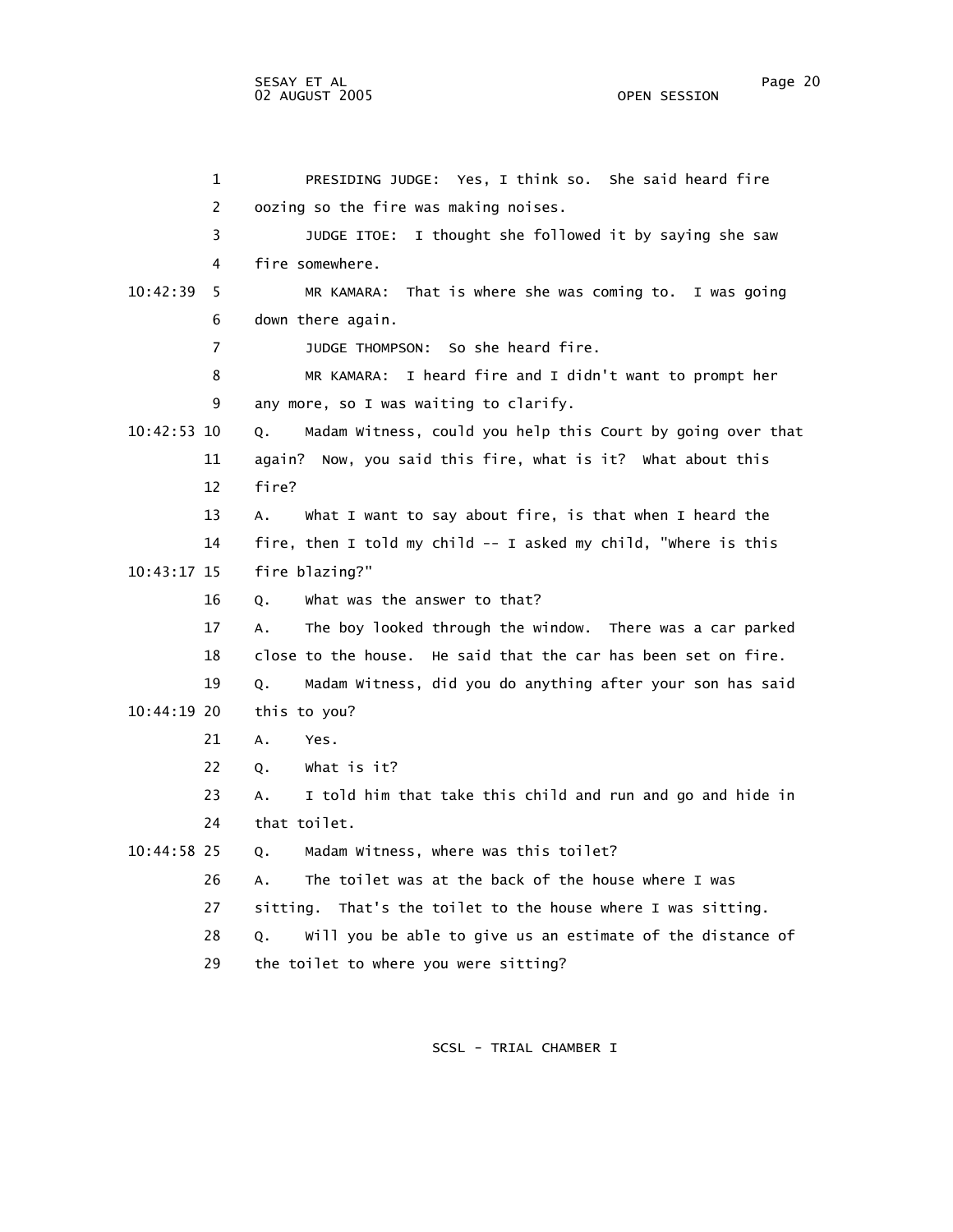SESAY ET AL Page 21 02 AUGUST 2005

 1 A. It's further away a little. It's not too far. 2 Q. [Microphone not activated] 3 A. You leave the back house and go. 4 Q. It's at the back. 10:45:44 5 A. Yes, it's further a little. 6 MR KAMARA: Your Lordships, I think we have been estimating 7 that distance as 20 feet, so could it be beyond 20 feet. 8 THE WITNESS: Well, I wouldn't know what feet is, I 9 wouldn't know. 10:46:03 10 JUDGE THOMPSON: Why not keep to an approximate measure, 11 rather than beyond, just approximately what? 12 MR KAMARA: I was trying to restrict myself to the 13 evidence. She said beyond that wall. I was looking beyond the 14 20 feet, approximately. 10:46:18 15 JUDGE THOMPSON: Well, it's entirely up to you. It's just 16 that we have always been approximating? 17 MR KAMARA: Yes, approximately 20 feet will do. 18 JUDGE THOMPSON: The other side doesn't have any different 19 ideas. Mr Cammegh? 10:46:42 20 MR CAMMEGH: Your Honour, I didn't catch that. 21 JUDGE THOMPSON: Do you have any different approximation? 22 MR CAMMEGH: No. 23 JUDGE THOMPSON: You're not taking issue with this. 24 MR CAMMEGH: I'm not taking issue with that. 10:47:02 25 JUDGE THOMPSON: Proceed, counsel. 26 MR KAMARA: 27 Q. You gave this instruction to your son. What did he do? 28 A. He went there and sat down there. 29 Q. He went alone?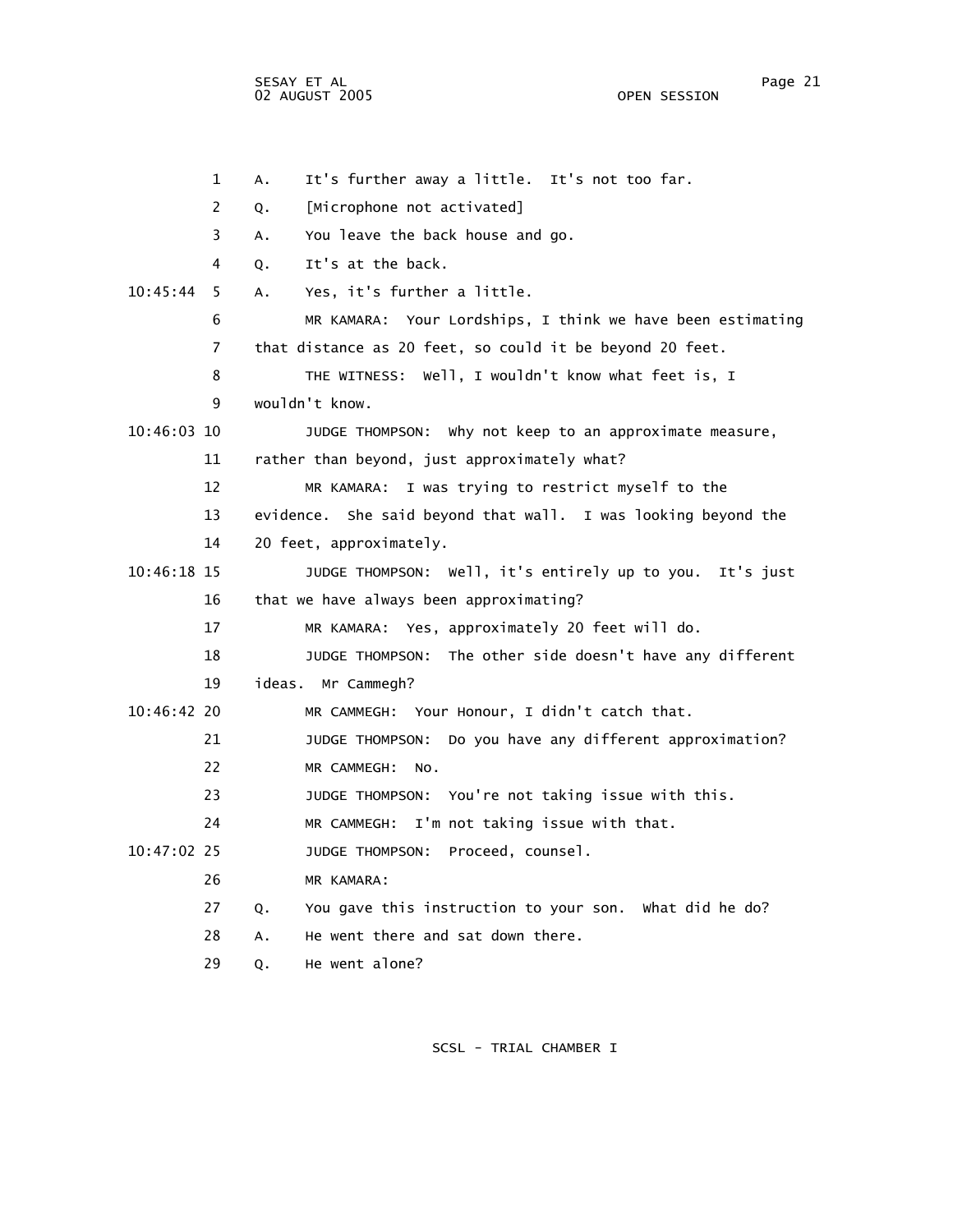1 PRESIDING JUDGE: With the child. 2 MR KAMARA: 3 Q. He went with the child. 4 A. Yes. 10:47:25 5 Q. What about you? What did you do? 6 A. When my son had gone, I tried - I know that since they 7 started setting the car on fire, they will set the house on fire, 8 so I tried to crawl, came down the step. The foot was hanging 9 on. It was dragging along as I went. I crawled -- 10:47:49 10 Q. Take your time, witness. Take your time. 11 A. I crawled. I crawled. 12 Q. You crawled to where? 13 A. To go and meet the boy in the toilet. 14 Q. Were you able to do that? 10:48:19 15 A. Yes. 16 Q. Madam Witness, whilst you were in that toilet, did you 17 observe anything? 18 A. Yes. 19 Q. What was your observation? 10:48:58 20 A. Okay. I was in the toilet. It was not long. When I saw 21 the house where I was that they set on fire, there was fire 22 blazing at that house. 23 Q. Was there any other observation, apart from the fire? 24 A. Yes. 10:49:36 25 Q. What is it? 26 A. As the fire was blazing, the pa who had the house was 27 hiding at the back house. 28 Q. Now, what about this pa that had the house, the owner of 29 the house, what about him?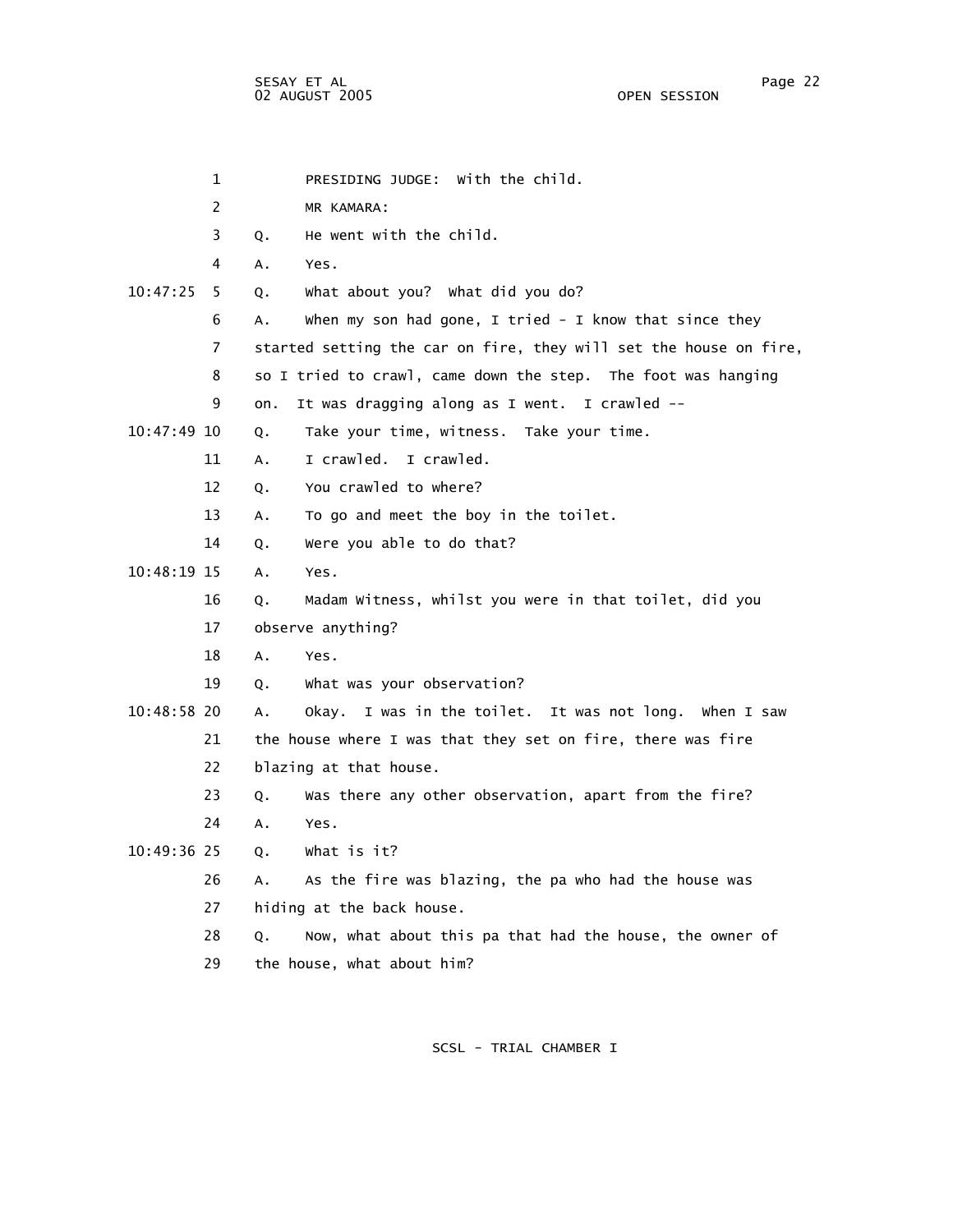1 A. The pa came out crying, saying, "Hey, they are burning my 2 house. They are burning my house." 3 Q. Did anything happen to this pa? 4 A. Yes. 10:50:36 5 Q. What happened to him? 6 A. So as the pa was crying, they came up on him suddenly and 7 started beating him up. They were beating him up. 8 Q. You just mentioned that they came. Who are these people 9 that you are referring to as "they". 10:51:12 10 A. The rebels. They came upon him suddenly. 11 Q. Was anything said by these rebels during this process? 12 A. Yes. They beat him up and they said they were burning down 13 his house. "Do you know how many houses we've burnt? Do you 14 know how many people we've killed?" The rebels were saying that. 10:52:02 15 Q. Hold on. 16 JUDGE THOMPSON: And, "How many people we've killed"? 17 MR KAMARA: Yes. 18 Q. Madam Witness, you've mentioned these observations. Did 19 anything happen thereafter, after the beating of the owner of the 10:52:39 20 house? 21 A. Yes. 22 Q. Tell the Court what happened? 23 A. After they have beaten the pa and taken him out, they sat 24 down there till there was a lull in the shooting. 10:53:25 25 Q. Now, Madam Witness, if I may venture to ask you: at what 26 time of the day were you shot at? Do you remember what time of 27 the day? 28 A. The hour on which I was shot? They attacked around 7.00. 29 Q. In the morning or the evening?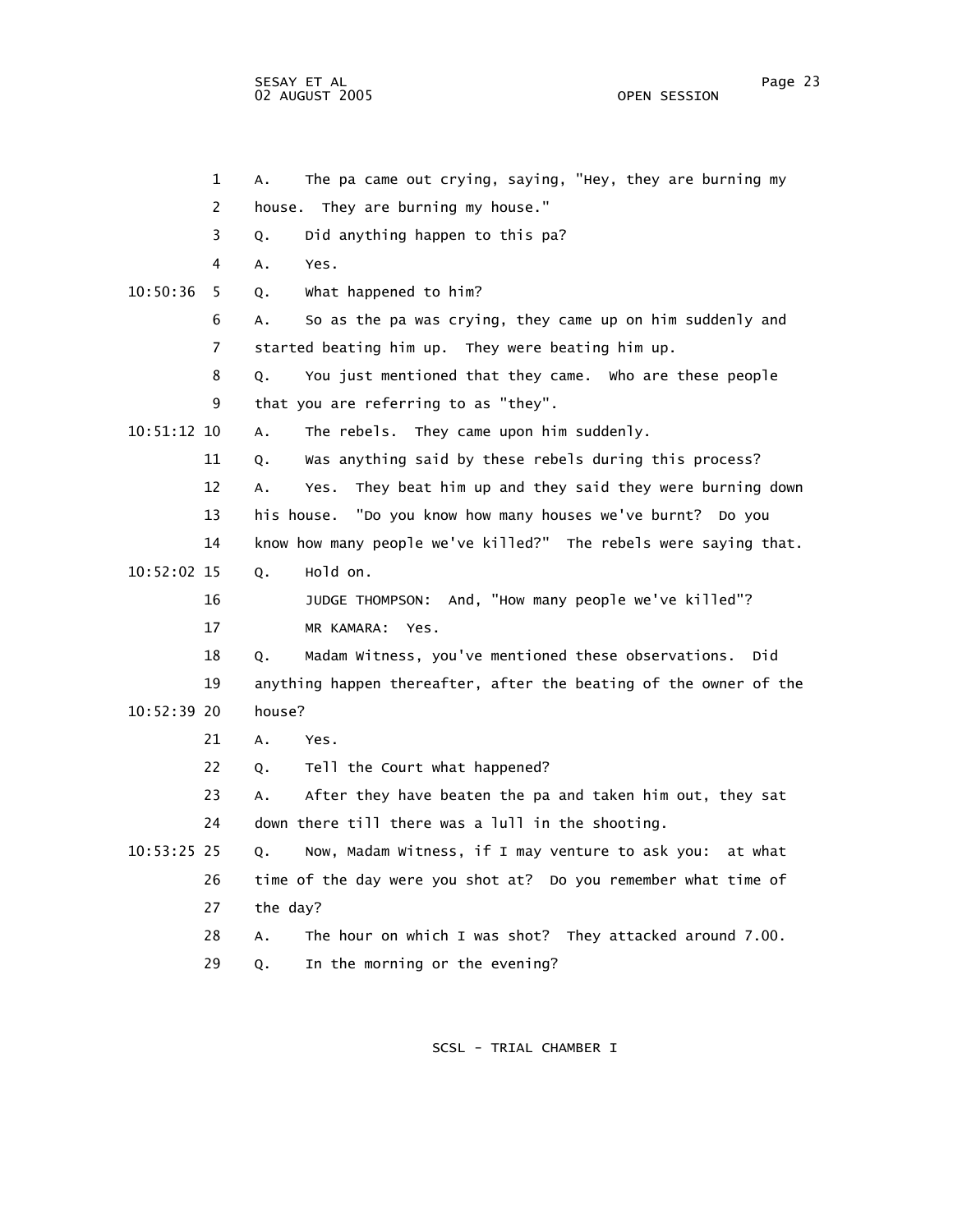|             | 1              | А. | In the morning. That's when they attacked.                        |
|-------------|----------------|----|-------------------------------------------------------------------|
|             | 2              | Q. | About what time were you shot?                                    |
|             | 3              | А. | well, I wouldn't know the right hour.                             |
|             | 4              | Q. | You just mentioned that there was a lull in the firing.           |
| 10:54:23    | 5.             | А. | It was around some minutes to one or 12. There was a lull.        |
|             | 6              |    | There was no noise. I didn't hear any more noise.                 |
|             | $\overline{7}$ | Q. | Did you have cause to leave your hiding place, that is the        |
|             | 8              |    | toilet, after the lull?                                           |
|             | 9              | Α. | Yes.                                                              |
| 10:54:57 10 |                | Q. | How were you able to leave?                                       |
|             | 11             | Α. | Okay, I sat down there. When there was this lull, I opened        |
|             | 12             |    | the toilet and leaned on it.                                      |
|             | 13             | Q. | After that, were you able to get any support, any help?           |
|             | 14             | Α. | Yes.                                                              |
| 10:55:46 15 |                | Q. | what was the source of help?                                      |
|             | 16             | A. | I sat down there. I was leaning there. It was not long            |
|             | 17             |    | when I saw my husband coming.                                     |
|             | 18             | Q. | You saw your husband coming?                                      |
|             | 19             | А. | Yes.                                                              |
| 10:56:14 20 |                | Q. | Then what did you do?                                             |
|             | 21             | А. | I called him and told him I was here.                             |
|             | 22             | Q. | Yes, what did your husband do?                                    |
|             | 23             | Α. | He came and met me and told me $-$ -                              |
|             | 24             | Q. | Speak to the mic, Madam Witness.                                  |
| 10:56:43 25 |                | А. | Okay. He came and met me and then he told me that "That           |
|             | 26             |    | boy whom they had arrested had told me that they have shot you on |
|             | 27             |    | the foot, that's why I have come."                                |
|             | 28             | Q. | Which boy are you referring to?                                   |
|             |                |    |                                                                   |

29 A. Those two boys whom they have taken outside.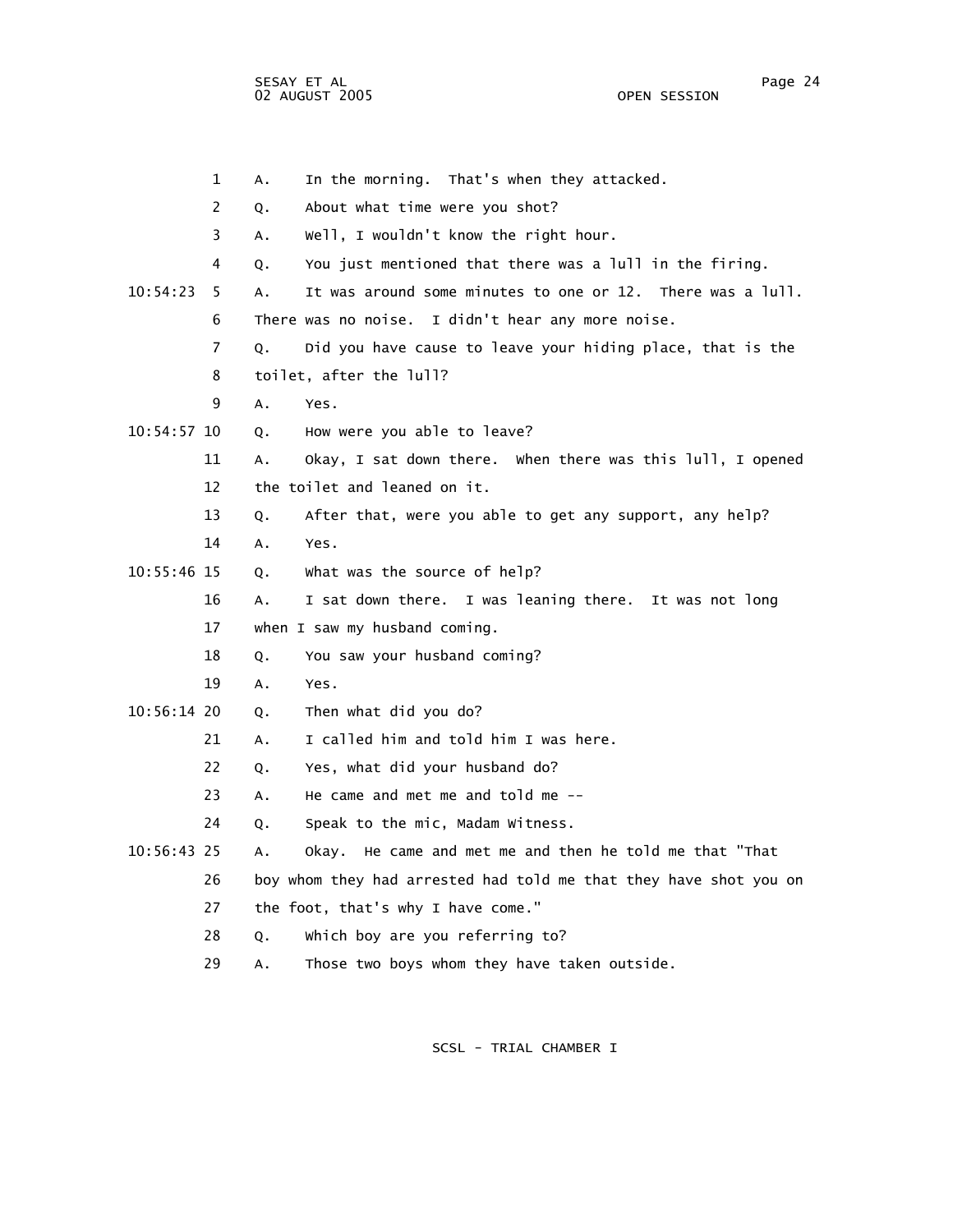|               | 1                     | Q.           | Then they informed your husband about your state?               |
|---------------|-----------------------|--------------|-----------------------------------------------------------------|
|               | $\mathbf{2}^{\prime}$ | Α.           | Yes.                                                            |
|               | 3                     | Q.           | Were you taken to any place?                                    |
|               | 4                     | Α.           | So, my husband took me together with one Pa xxxxxxx.<br>They    |
| 10:57:36      | 5.                    |              | took me up from the toilet and brought me outside.              |
|               | 6                     |              | MR KAMARA: The name of the spelling is $x-x-x-x$ .              |
|               | 7                     | Q.           | They took you outside?                                          |
|               | 8                     | А.           | Yes.                                                            |
|               | 9                     | Q.           | Whilst outside, Madam Witness, will you tell this Court if      |
| 10:58:04 10   |                       |              | you were able to observe anything at that point in time?        |
|               | 11                    | A.           | Yes.                                                            |
|               | 12                    | 0.           | What is it you observed?                                        |
|               | 13                    | Α.           | Okay. The house where I was taken, where I was lying,           |
|               | 14                    |              | where they laid me down outside, there were three corpses there |
| 10:58:35 15   |                       |              | where I was laid down.                                          |
|               | 16                    | Q.           | Were you in a position to identify those corpses?               |
|               | 17                    | A.           | I know them.<br>Yes.                                            |
|               | 18                    | Q.           | Will you tell their names to the Court, if you can?             |
|               | 19                    | A.           | Yes.                                                            |
| 10:59:15 20   |                       | Q.           | what are the names?                                             |
|               | 21                    | Α.           | The one was a teacher called xxxxx.                             |
|               | 22                    |              | MR KAMARA: X-X-X-X-X.                                           |
|               | 23                    | Q.           | And the other?                                                  |
|               | 24                    | А.           | The other one was xxxxxx brother called xxxxxxx.                |
| $10:59:50$ 25 |                       | Q.           | Now, you said three. Which was the third one?                   |
|               | 26                    | Α.           | Yes, the other one was a lady, Mammy xxxxx. Now, Madam          |
|               | 27                    | Witness $--$ |                                                                 |
|               | 28                    |              | JUDGE THOMPSON: The third was Mammy XXXXXX?                     |
|               | 29                    |              | MR KAMARA:<br>Yes.                                              |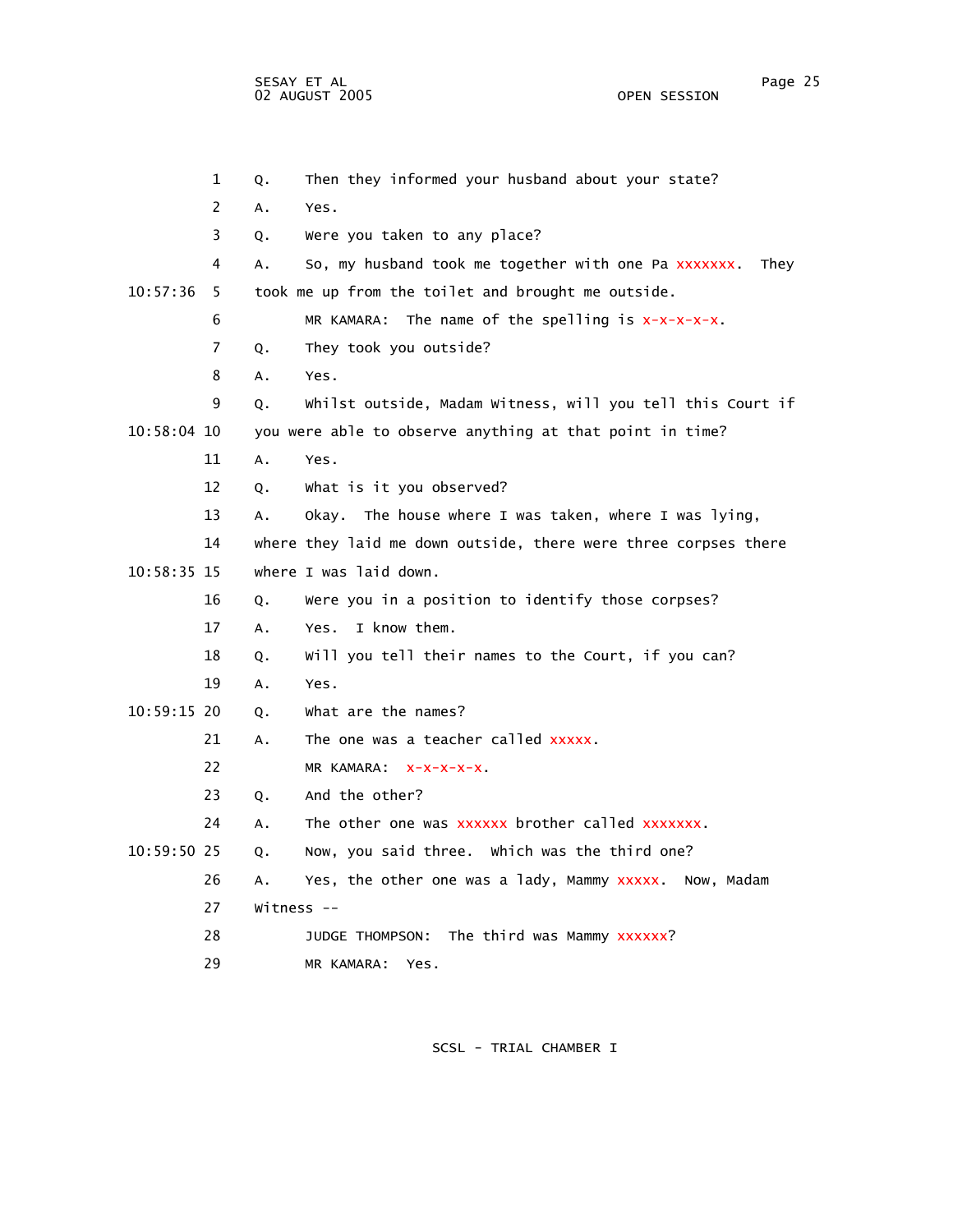2 to any place else? 3 A. Yes. 4 Q. Where was that? 11:00:46 5 A. Towards the evening, there was no bodies. 6 Q. Where were you taken to is the question. 7 A. They took me down, after the checkpoint, the last house 8 going towards xxxxxx. 9 Q. Madam Witness, let me ask you this: Were you able to get 11:01:48 10 any medical attention? 11 A. No, I had no medical attention at that point. 12 Q. At any other point, did you get any medical attention? 13 A. No. I spent three days there. 14 Q. After the third day, did you get any medical attention? 11:02:16 15 A. They took me to xxxxx. 16 Q. Whereabouts in xxxxx were you taken to? 17 A. They took me to the hospital in xxxxxx. 18 PRESIDING JUDGE: Was it ECOMOG that took you up to the 19 hospital? 11:02:57 20 MR KAMARA: 21 Q. Who was it that took you to the xxxxxx government hospital? 22 A. My husband and my younger brother. 23 Q. You said that was the third day after you were shot; is 24 that it? 11:03:25 25 A. Yes, the third day when I came to xxxxxx, my foot was not 26 amputated on that day. 27 Q. You've just mentioned about amputation of a foot. Are you 28 saying your foot was amputated whilst at xxxxx? 29 A. No. It has been shot, but it was going bad at that time,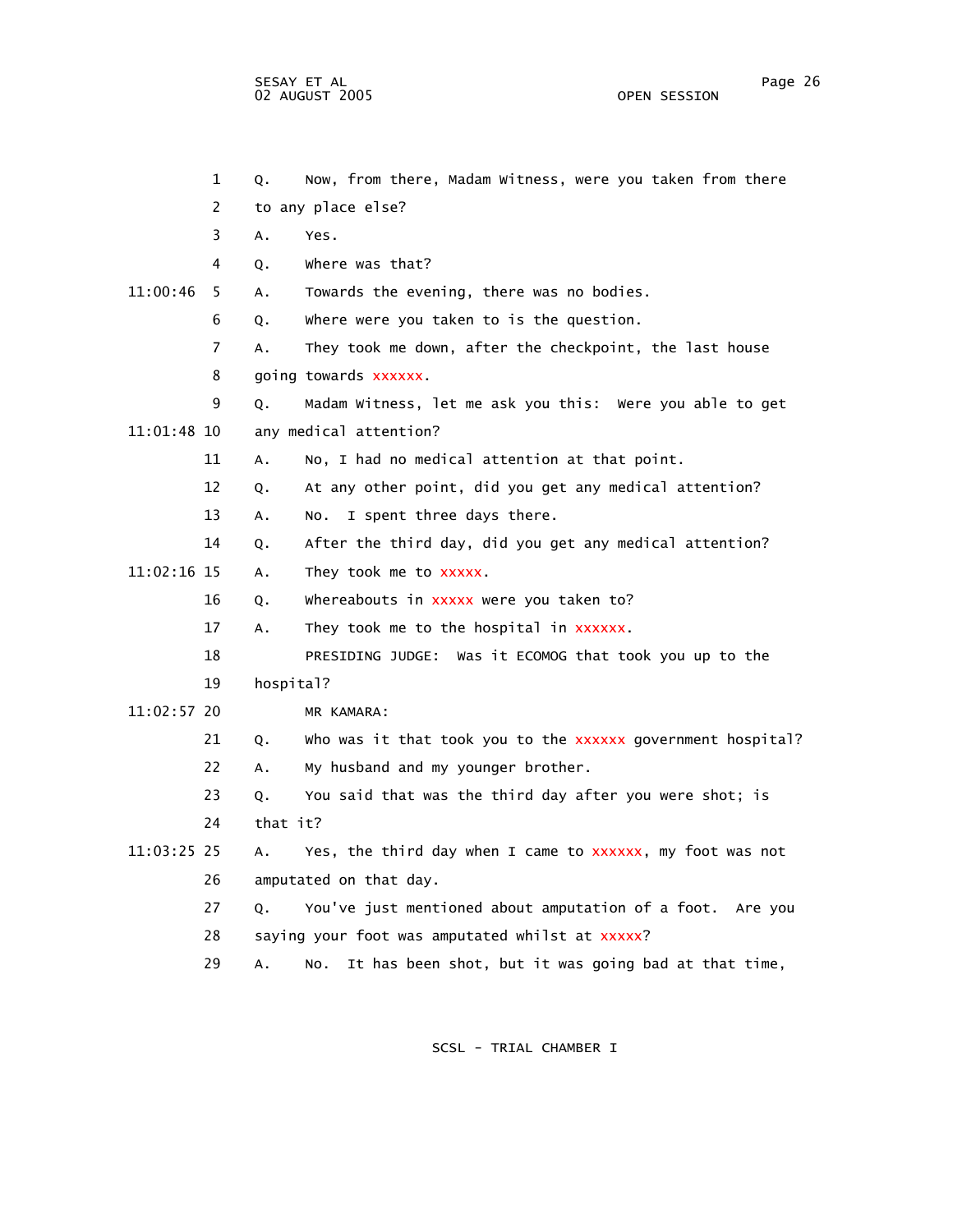1 just hanging. 2 Q. So what happened at the hospital in xxxxxx? 3 A. When I was brought, that was when the doctor amputated it, 4 my foot. 11:04:13 5 PRESIDING JUDGE: At the hospital in xxxxx? 6 MR KAMARA: 7 Q. At the hospital in xxxxxx? 8 A. Yes. 9 Q. Thank you, Madam Witness. Do you remember the name of this 11:04:21 10 doctor? 11 A. Yes. 12 Q. What was his name? 13 A. Dr xxxxx. 14 PRESIDING JUDGE: xxxxxx? 11:04:37 15 MR KAMARA: xxxxx, x-x-x-x-x. 16 Q. Which foot was amputated? 17 A. The left. 18 Q. Do you wish this Court to take a look at it? 19 A. Yes. 11:05:02 20 MR KAMARA: Your Honours, the lower limb of the left leg of 21 this witness has been amputated. The Prosecution would like the 22 Court to take notice that the witness has shown that leg to the 23 Court. 24 Q. Would you like the Court to see that amputated leg? 11:05:25 25 JUDGE ITOE: Can she be assisted, please? 26 PRESIDING JUDGE: Can she get up without -- 27 MR KAMARA: I think she can stand up. 28 MR CAMMEGH: Your Honours, to avoid any discomfort and any 29 unnecessary action by the witness, we accept her leg has been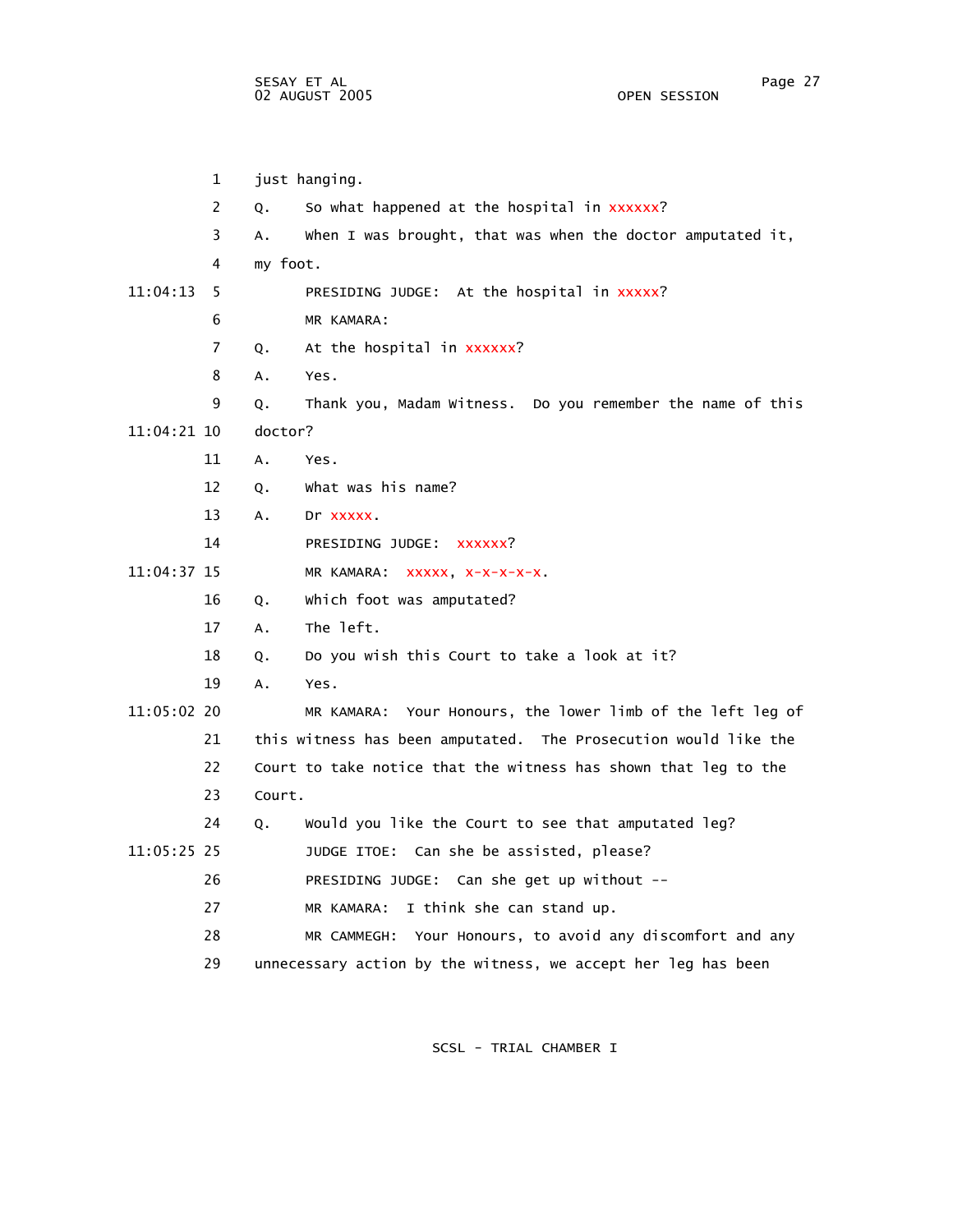SESAY ET AL Page 28 02 AUGUST 2005

 1 amputated and wonder whether this is a matter that really needs 2 to be taken any further. 3 JUDGE THOMPSON: Well, to regularise the situation, the 4 Bench would like to see. 11:05:52 5 MR CAMMEGH: So be it. 6 JUDGE THOMPSON: Certainly we appreciate your position. 7 Just from an abundance of caution. 8 MR CAMMEGH: Certainly. 9 MR KAMARA: Thank you, Your Honour. 11:06:18 10 PRESIDING JUDGE: No, it appears -- [Overlapping speakers] 11 JUDGE ITOE: No, don't you worry. 12 PRESIDING JUDGE: How about you get up and we will see from 13 there. 14 JUDGE THOMPSON: Mr Prosecutor, will you help? 11:06:27 15 MR KAMARA: Yes. 16 THE WITNESS: [Indicates] 17 PRESIDING JUDGE: Just below the knee. 18 MR KAMARA: 19 Q. Thank you, Madam Witness. Sorry for the trouble. 11:07:17 20 PRESIDING JUDGE: For the record, it is left leg. 21 MR KAMARA: Yes, lower left leg. 22 PRESIDING JUDGE: Below the left knee?

- 23 MR KAMARA: Yes.
- 24 Q. Madam Witness, for how long were you at this xxxxx
- 11:07:30 25 government hospital?
	- 26 A. I was there for three months.
	- 27 Q. Just to recap, in what month was it that you went there?
	- 28 A. They took me there in May.
	- 29 JUDGE ITOE: In May of what year?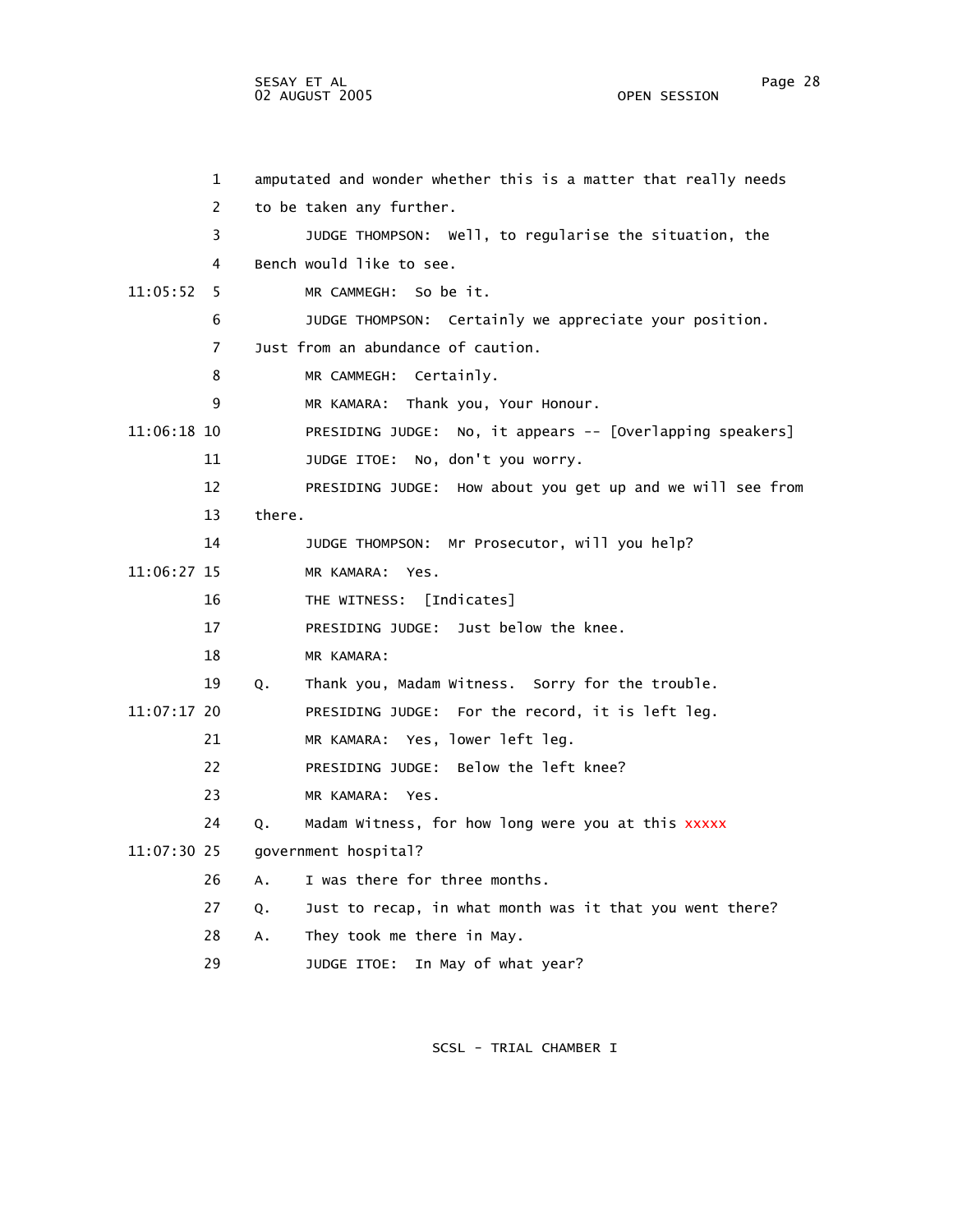1 MR KAMARA: 1998, your Honour. 2 THE WITNESS: Yes. 3 MR KAMARA: 4 Q. Now, Madam Witness, whilst at the hospital, did you hear 11:08:33 5 anything from other patients? 6 A. Yes. 7 Q. What was it? Tell the Court what you heard whilst at the 8 hospital. 9 A. Well, after they had amputated me and I had become 11:09:11 10 conscious, I saw one man with whom we were in xxxxx. I saw him 11 in the hospital and he said he was shot on his hand. 12 Q. Who was it who said was shot in the hand? Do you know the 13 person? 14 A. Yes. His name is xxxxxx. He said he was shot in the hand. 11:09:39 15 Q. Is it a he or a she? 16 A. A woman. 17 MR KAMARA: I thought I heard that the translator was 18 saying "he" all the time. 19 PRESIDING JUDGE: And the translator said, "I saw a man at 11:09:55 20 the hospital." 21 JUDGE ITOE: It's a woman? 22 MR KAMARA: It's a woman, yes. 23 JUDGE THOMPSON: Would the translators confirm. 24 THE INTERPRETER: Sorry, Your Honours, my colleague is 11:10:07 25 telling me that the witness actually said woman. 26 JUDGE THOMPSON: So you're amending it from man to woman? 27 THE INTERPRETER: Yes, Your Honours. 28 MR KAMARA: The spelling of the name, Your Lordships is 29 x-x-x-x-x, xxxxxx.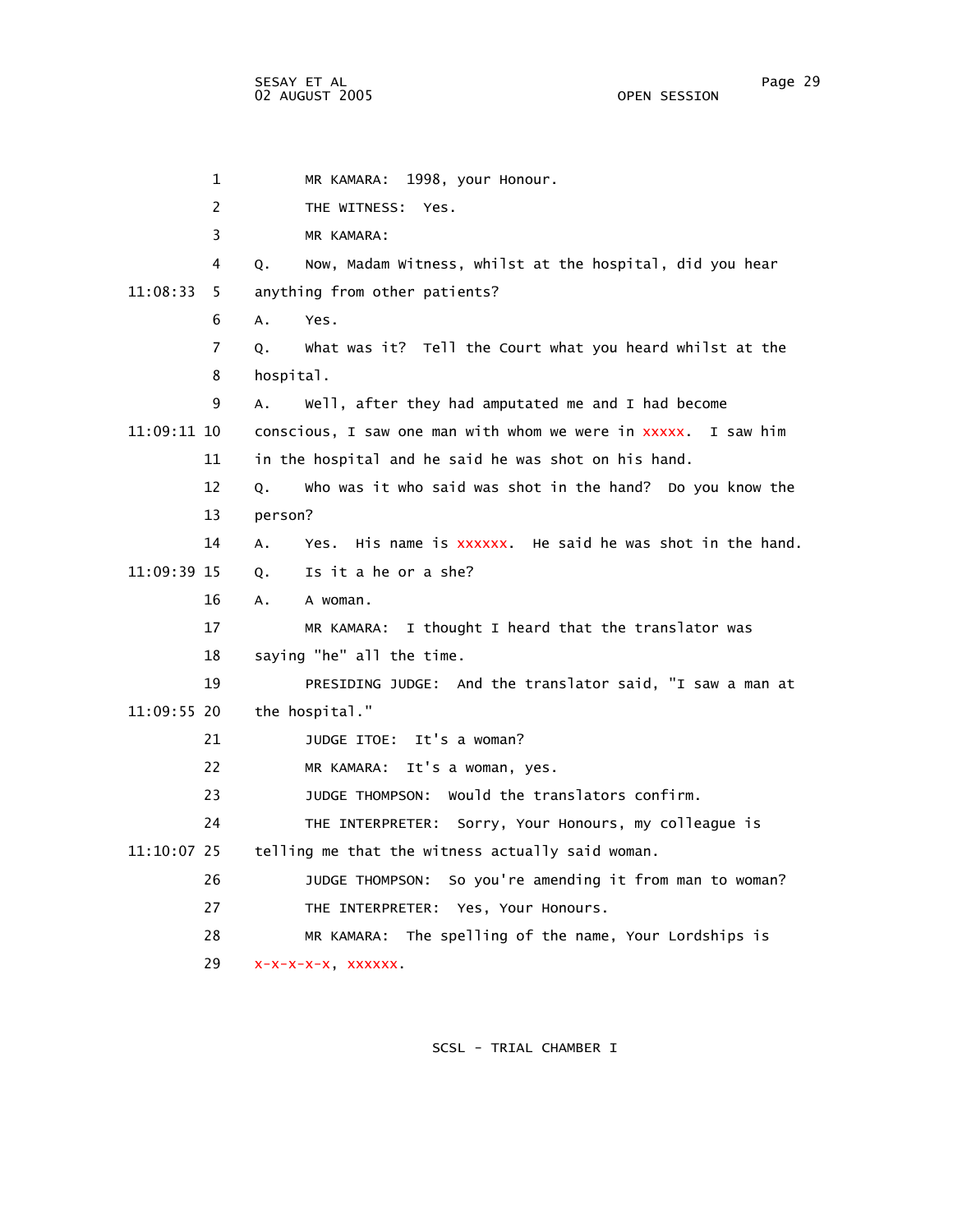1 Q. Did you hear any other thing whilst there? 2 A. Yes. 3 Q. What is that? 4 A. They brought some Mortema people. 11:11:11 5 Q. What about these Mortema people? 6 A. They said they were attacked in Mortema. 7 THE INTERPRETER: Your Honours, can the mic be adjusted 8 again? We are not getting the witness clearly. 9 JUDGE THOMPSON: Can the witness be assisted? 11:12:04 10 MR KAMARA: 11 Q. Madam Witness, you just mentioned people from Mortema, they 12 said they had been attacked. Did they tell you who attacked 13 Mortema? 14 A. They said the rebels attacked Mortema. 11:12:16 15 Q. Now, what did you observe about these people from Mortema? 16 A. When I saw them, when they brought them, one woman was shot 17 on her leg. 18 Q. Yes. 19 A. The other man was shot in his mouth. 11:13:15 20 Q. Now, Madam Witness, having said that about Mortema people, 21 you were still at the hospital. Did you hear anything about 22 xxxxxxx? 23 A. Yes, I heard. 24 Q. What is it that you heard about xxxxxxx? 11:13:38 25 A. My eldest daughter came to visit me. 26 Q. At the hospital? 27 A. Yes. 28 Q. Did she say anything to you about xxxxxx? 29 A. Yes.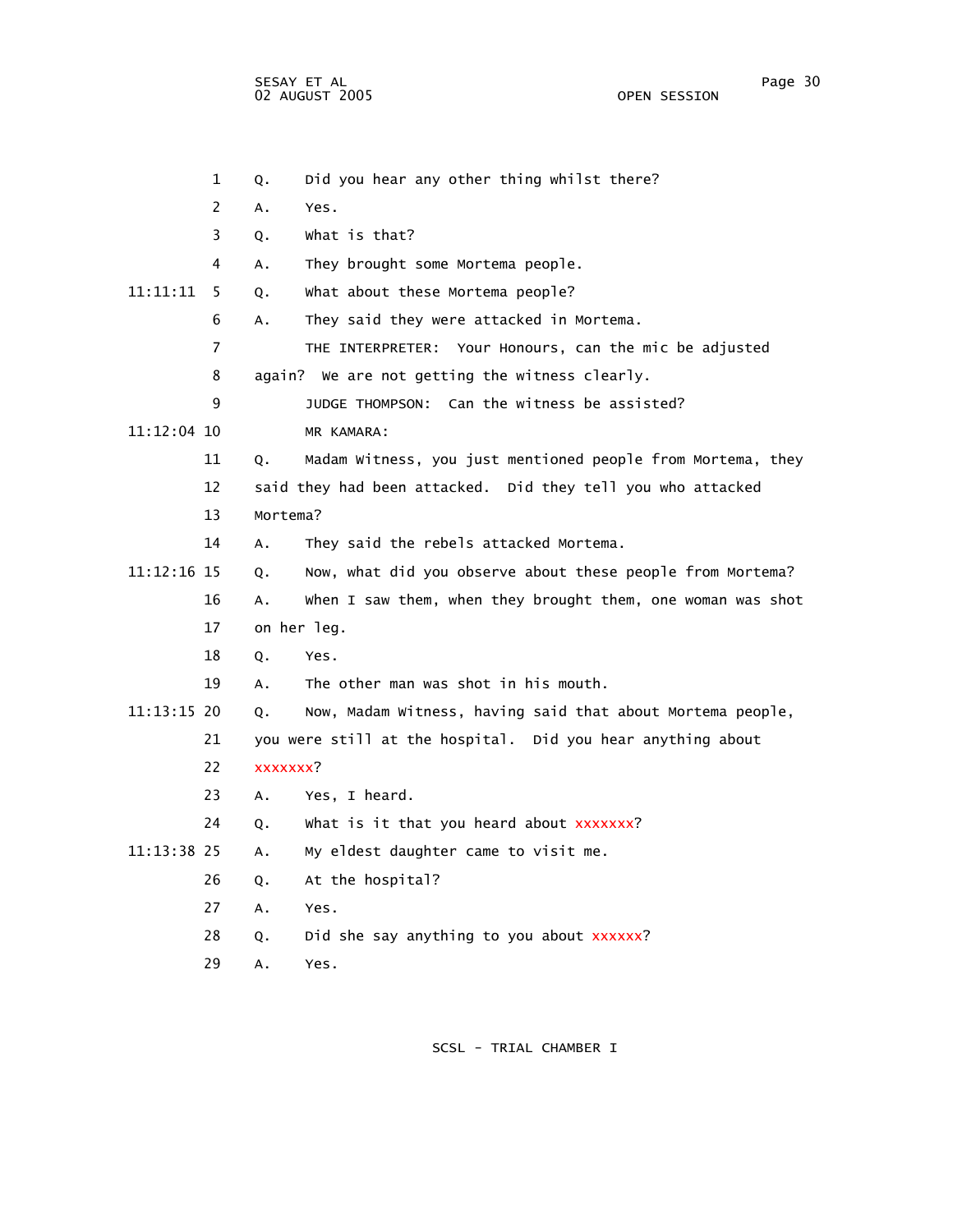SESAY ET AL Page 31 02 AUGUST 2005

 1 Q. What is it that your daughter said? 2 A. She told me that, "Mother, I too was helped by God in that 3 attack." 4 Q. Speak to the mic. 11:14:31 5 A. Okay. 6 Q. What happened? 7 A. She said, "God helped me. They would have taken me away." 8 Q. Who was she referring to? 9 A. The rebels. 11:14:54 10 Q. Do you know the attack she referred to? 11 A. It was the first attack. 12 Q. Is that the same attack where you got your leg shot? 13 A. Yes. 14 Q. Madam Witness, can you please finish off with what she said 11:15:35 15 to you concerning that attack? 16 A. Yes. 17 Q. Tell the Court. 18 A. She told me that, "Lord helped me. They would have taken 19 me away because where we hid, they took five children away. 11:15:59 20 Where we were hiding, they took five children away." 21 Q. Did she mention, by any chance, the name of these children 22 that were taken away? 23 A. Yes, she told me. 24 Q. Are you in a position to remember those names? 11:16:37 25 A. Yes. 26 Q. Very well. Please tell the Court. 27 A. One of them was called xxxxx. 28 Q. What was the gender of xxxxx? 29 A. A woman.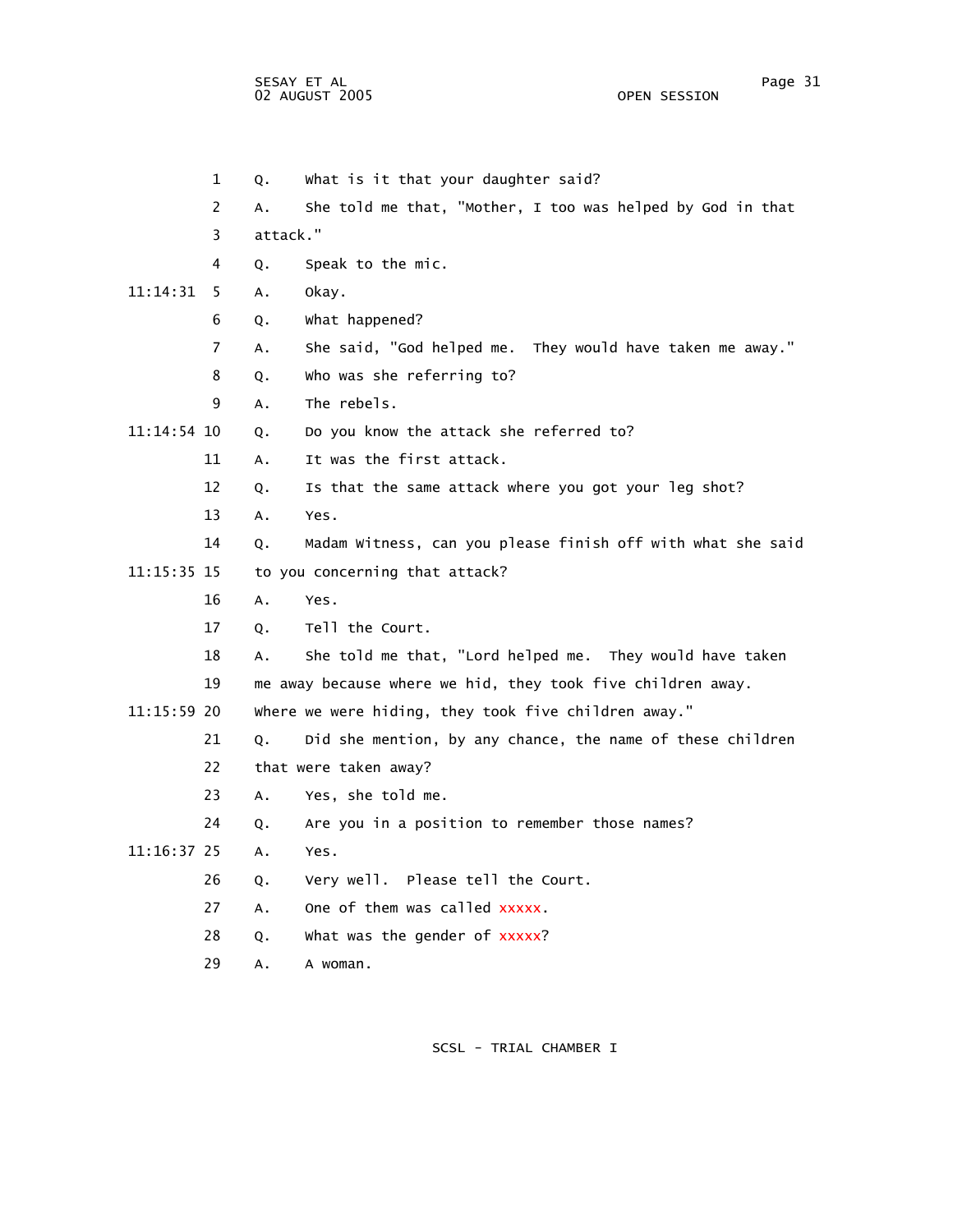1 Q. And you knew that xxxxx before the attack? 2 A. Yes. 3 Q. What would you estimate the age of xxxxx? 4 A. Well, since I was not her mother, but she was around ten 11:17:27 5 years. 6 Q. About ten years. Now, let's go to the other one. What is 7 the other name? 8 A. xxxx. 9 Q. What is the gender of xxxx? 11:17:45 10 A. A woman. 11 Q. You knew xxx before the attack? 12 A. Yes. 13 Q. What would you estimate her age to be? 14 A. She could be around 12. 11:18:12 15 Q. Let's go to the third one. What is the name of the third? 16 A. xxxxx. 17 Q. What is the gender of xxxxx? 18 A. A woman. 19 Q. What is the estimation of her age? 11:18:33 20 A. The age group, the same. 21 Q. Between ten and 12? 22 A. Yes, 12. 23 Q. And the other two, are they women? 24 A. Yes. 11:18:54 25 Q. What are their names? 26 A. xxxxxx. 27 Q. And, the last one? 28 A. xxxxx. 29 JUDGE ITOE: Did you say they were all the same age range?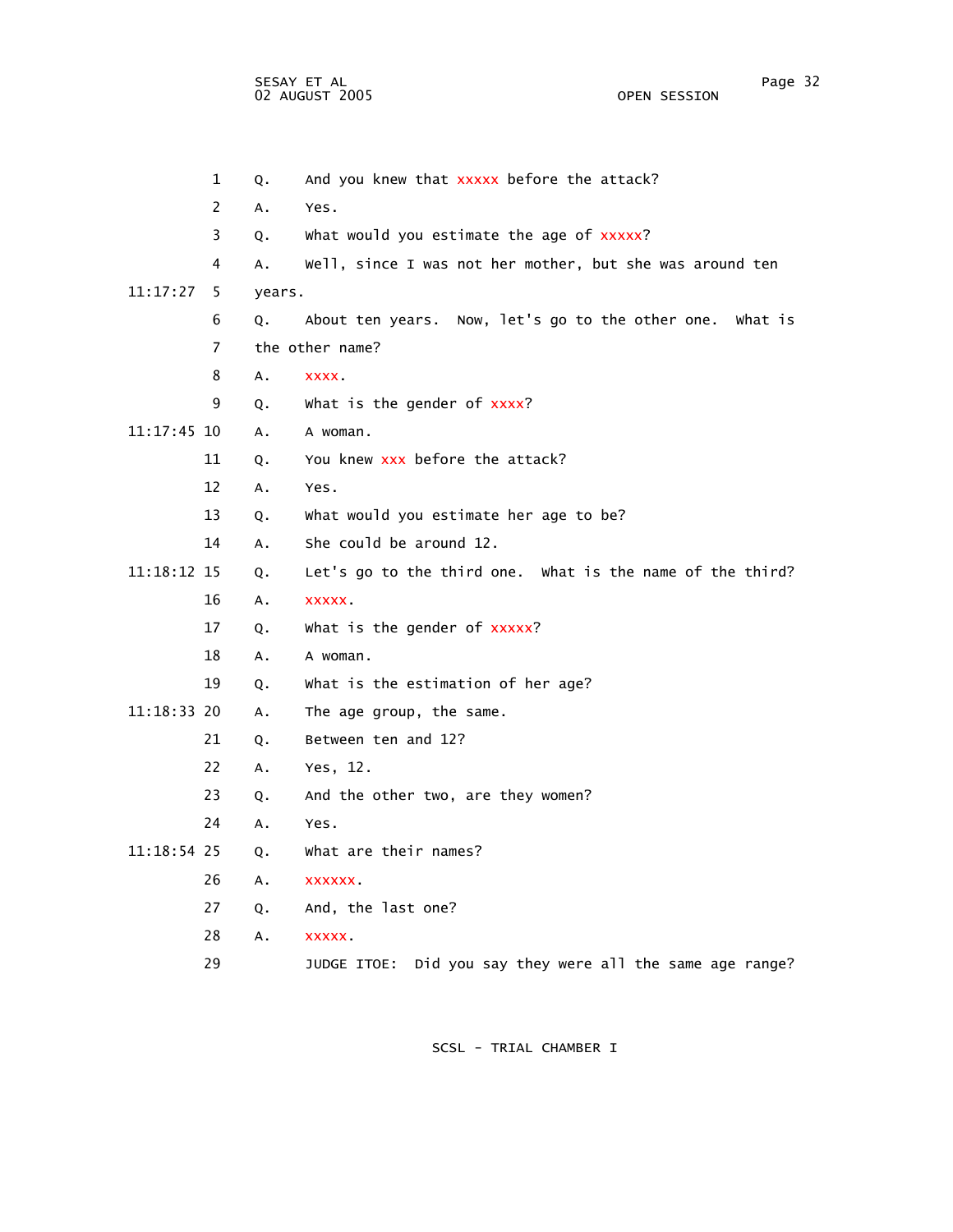1 MR KAMARA: Yes, xxxxx and xxxxx. 2 Q. Did your daughter tell you where they were taken to? 3 A. They took them along. The rebels took them along. 4 Q. Now, Madam Witness, you told this Court that you were at 11:20:07 5 the hospital for about three months; is that right? 6 A. Yes. 7 Q. After that period, did you have cause to go back to xxxxxx? 8 A. Yes. 9 Q. Do you remember the month that you left for xxxxxx? 11:20:44 10 A. Yes. 11 Q. What month was it? 12 A. When I returned to xxxxx, I went there at the end 13 of August. 14 Q. Are you okay, Madam Witness? Are you all right? 11:21:09 15 A. Yes. 16 Q. Now, having gone back to xxxxxx towards the end of August, 17 did anything happen in xxxxxx during the period of your stay? 18 A. Yes, something happened. 19 Q. And what was that? 11:21:36 20 A. When I went in August to xxxxx, at the end of August -- 21 Q. Yes, carry on. 22 A. In September -- 23 Q. What happened in September? 24 A. It was attacked again. 11:22:20 25 Q. And who were these people who attacked xxxxx again? 26 A. It was the rebels again. 27 Q. Where were you at that time of the attack? 28 A. I was there. I was there in xxxxxx. 29 Q. Now tell us how that attack occurred.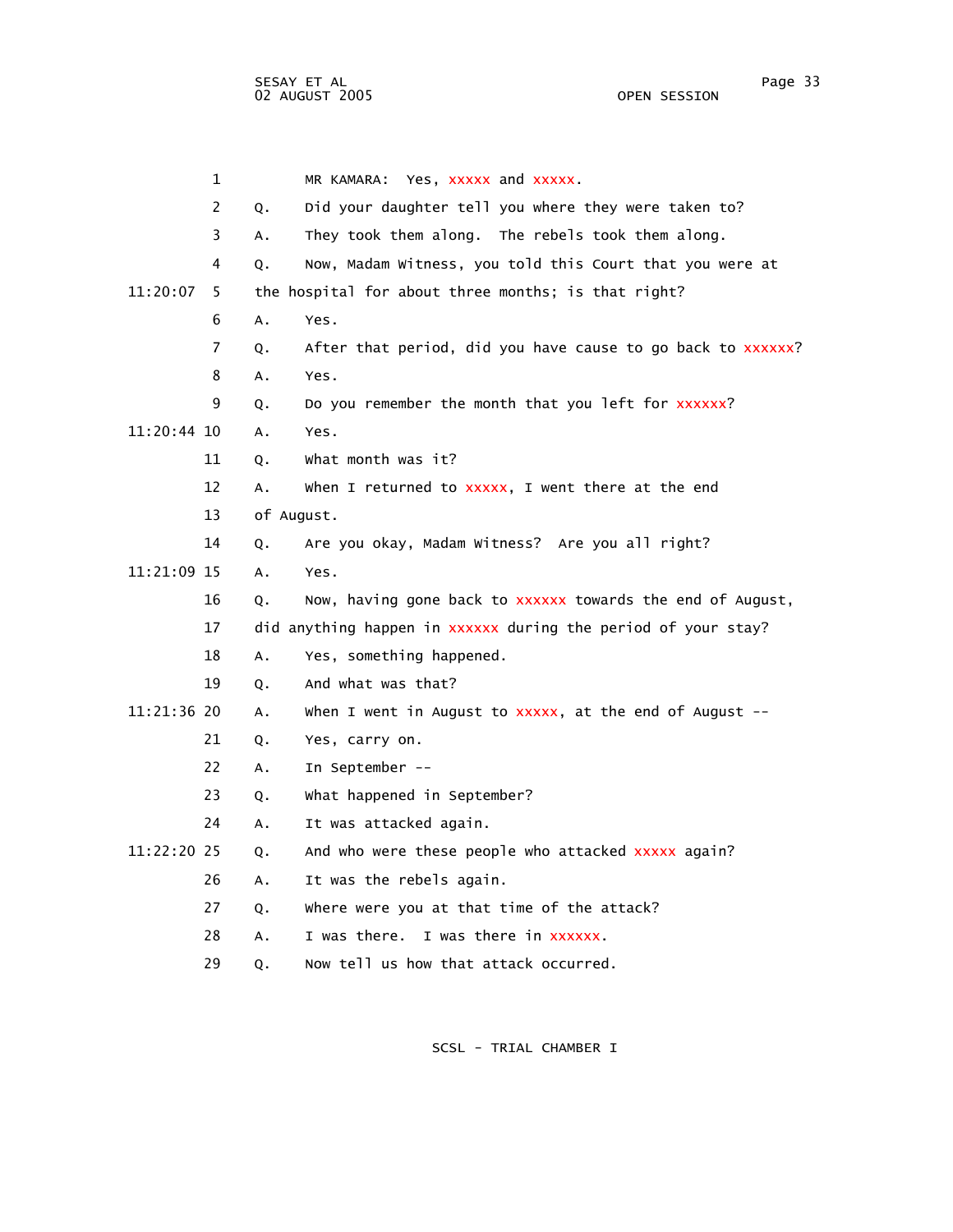sesay et al. International and the session of the session of the session of the session of the session of the s 02 AUGUST 2005 OPEN SESSION

| $\mathbf 1$    | Okay. During that attack -- that attack took place in the<br>Α.   |
|----------------|-------------------------------------------------------------------|
| 2              | night, at about 2.00.                                             |
| 3              | Yes. Tell the Court what happened at about 2.00.<br>Q.            |
| 4              | Okay. We were sleeping when we heard shooting. There was<br>А.    |
| 11:23:38<br>5. | shooting in the town.                                             |
| 6              | What did you do when you heard this firing?<br>Q.                 |
| $\overline{7}$ | We got up to run away.<br>A.                                      |
| 8              | Were you able to run away?<br>Q.                                  |
| 9              | I couldn't.<br>А.                                                 |
| 11:24:26 10    | What happened?<br>Q.                                              |
| 11             | My husband got up and tried to strap me on his back.<br>А.        |
| 12             | Yes. Continue, please.<br>Q.                                      |
| 13             | He strapped me. On our way running, we went through some<br>А.    |
| 14             | houses -- we went through some houses and we reached another      |
| 11:25:09 15    | house but there was a gutter there. He put one foot there and he  |
| 16             | fell in that gutter.                                              |
| 17             | Now, you fell into this gutter while trying to escape.<br>Q.      |
| 18             | What happened thereafter, Madam Witness?                          |
| 19             | Okay. When we fell down, he couldn't get up to strap me,<br>А.    |
| 11:25:50 20    | so there was a dust bin that had some bananas. So he went and     |
| 21             | sat among the banana trees and he beckoned to me to go and meet   |
| 22             | him in the banana trees.                                          |
| 23             | Were you able to meet him there?<br>Q.                            |
| 24             | Yes, I crawled and I met him among the banana trees, and we<br>А. |
| 11:26:21 25    | sat down there.                                                   |
| 26             | Now, Madam Witness, whilst you were at these banana trees,<br>Q.  |
| 27             | were you able to observe anything that was going on around you?   |
| 28             | А.<br>Yes, I saw.                                                 |
| 29             | What is it that you saw?<br>Q.                                    |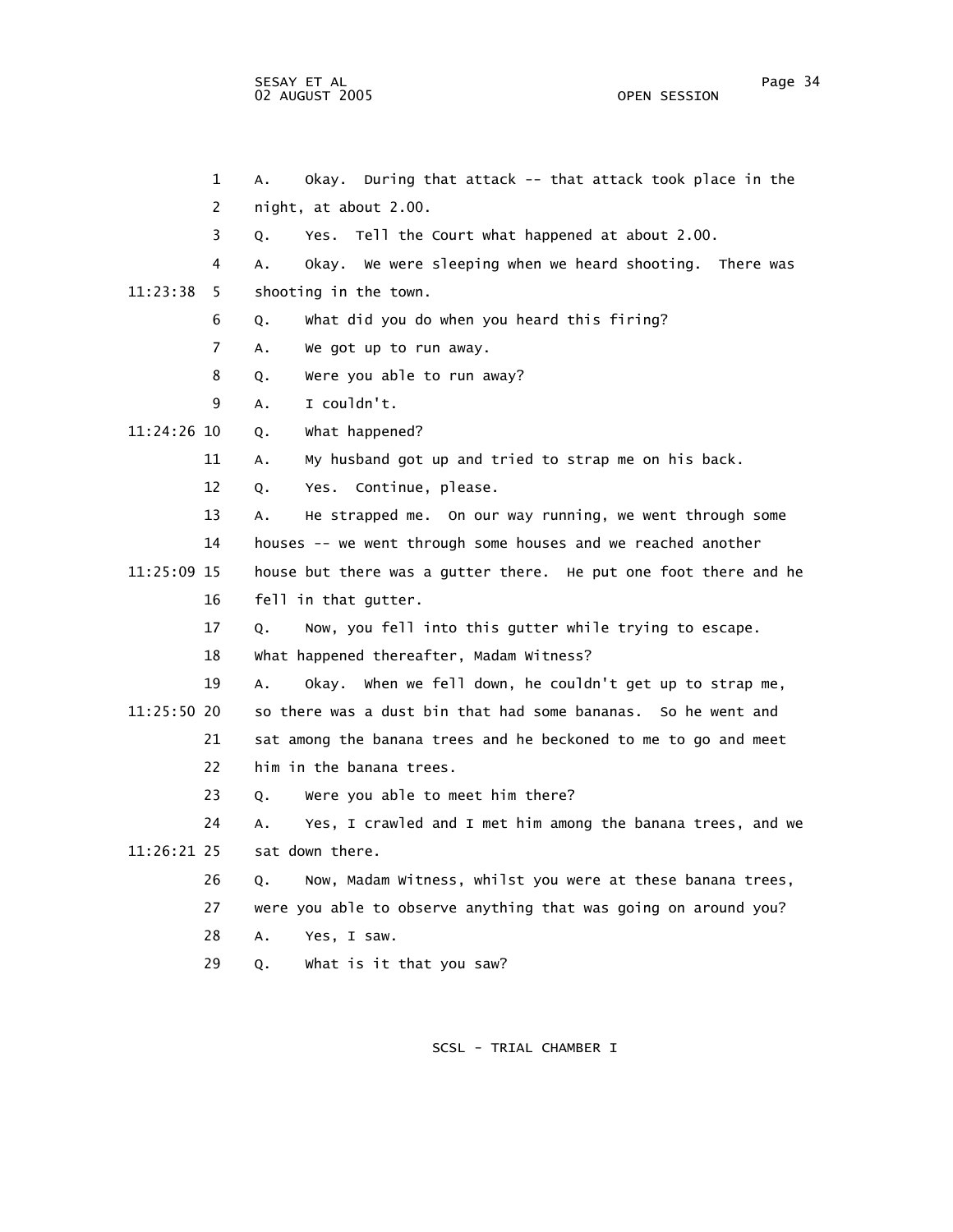1 A. Okay. We were among these banana trees, because the banana 2 trees were in the town where the dust bin was. 3 Q. You said you saw something there. What is it that you saw? 4 A. The invectives, they were in the field using invectives and 11:27:17 5 shooting. They were saying they were rebels. The woman was 6 saying, "Teresa," and, "it is tomorrow that I'm going to 7 circumcise you." 8 Q. What is the name again of the woman? 9 A. Teresa. 11:27:53 10 Q. What did you see? 11 A. Okay. We were sitting down there. It was not too long 12 when I saw the rebels coming, and they were carrying something 13 like this cup, but it was like fire in it and they were coming. 14 There was a third house where we were seating and they torched 11:28:15 15 that house on fire. 16 Q. What happened to that house? 17 A. What happened in the house? It got burnt; they set it on 18 fire. 19 Q. What else did you see them do? 11:28:57 20 A. They went to the next house and they set it on fire. 21 Q. Now, apart from this fire that they were setting, whilst 22 you were at this plantation, did anything else happen? 23 A. Yes, something happened. 24 Q. What happened? 11:29:40 25 A. Okay. The following morning, around 5.00, I didn't hear 26 anything. The town had become quiet, it was calm. 27 Q. After this calm period, what is it that occurred? 28 A. It was morning, around 6.00, going to 7.00. We were 29 sitting down there when we saw a man coming.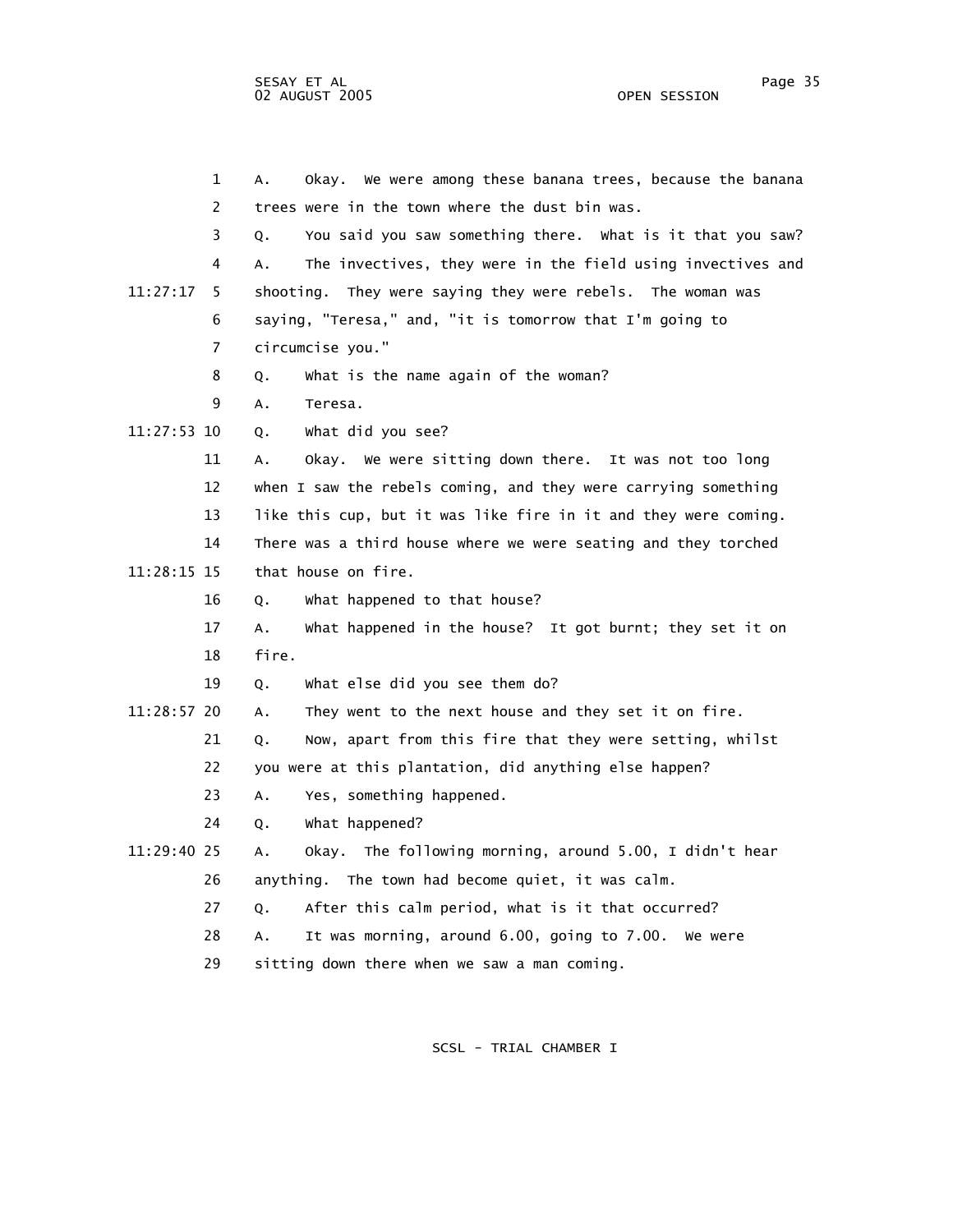|             | 1  | Q.     | who was this man?                                                 |
|-------------|----|--------|-------------------------------------------------------------------|
|             | 2  | Α.     | This man was the speaker of the town. He was called xxxxxx        |
|             | 3  | XXXXX. |                                                                   |
|             | 4  | Q.     | What is his name again?                                           |
| 11:30:48    | 5  | Α.     | XXXXX XXXXX                                                       |
|             | 6  |        | MR KAMARA: $x-x-x-x-x$ and $x-x-x-x$ .                            |
|             | 7  | Q.     | xxxxx xxxxx he was the town speaker; is that so?                  |
|             | 8  | А.     | Yes.                                                              |
|             | 9  | Q.     | Did you speak to this xxxxx xxxxx?                                |
| 11:31:16 10 |    | Α.     | when he came, he didn't see me. He passed by. I called            |
|             | 11 | him.   |                                                                   |
|             | 12 | Q.     | Did xxxxx xxxxx say anything to you?                              |
|             | 13 | Α.     | Yes, he returned. He returned to me. He said, "Is this a          |
|             | 14 |        | place where you've been sitting down today?" And I said, "Yes."   |
| 11:31:56 15 |    | Q.     | Yes, continue.                                                    |
|             | 16 | А.     | Okay. He told me that -- he told me to sit down there, not        |
|             | 17 |        | to come out, to continue to sitting down there because we did not |
|             | 18 |        | know what was happening. "I will go and check at your house."     |
|             | 19 | Q.     | Did xxxxxx xxxxxx come back after he checked your house?          |
| 11:32:33 20 |    | Α.     | Yes, he came back and met me.                                     |
|             | 21 | Q.     | Did he say anything to you once he came back?                     |
|             | 22 | А.     | Yes. He told me something.                                        |
|             | 23 | Q.     | What is it that he said to you?                                   |
|             | 24 | А.     | He asked me, "where are these sticks," the crutches that I        |
| 11:32:59 25 |    |        | use to walk with.                                                 |
|             | 26 | Q.     | what was the answer?                                              |
|             | 27 | A.     | I told him that my husband has gone out to look out for the       |
|             | 28 |        | children, because they ran away with them last night.             |
|             | 29 | Q.     | Did he say anything else to you?                                  |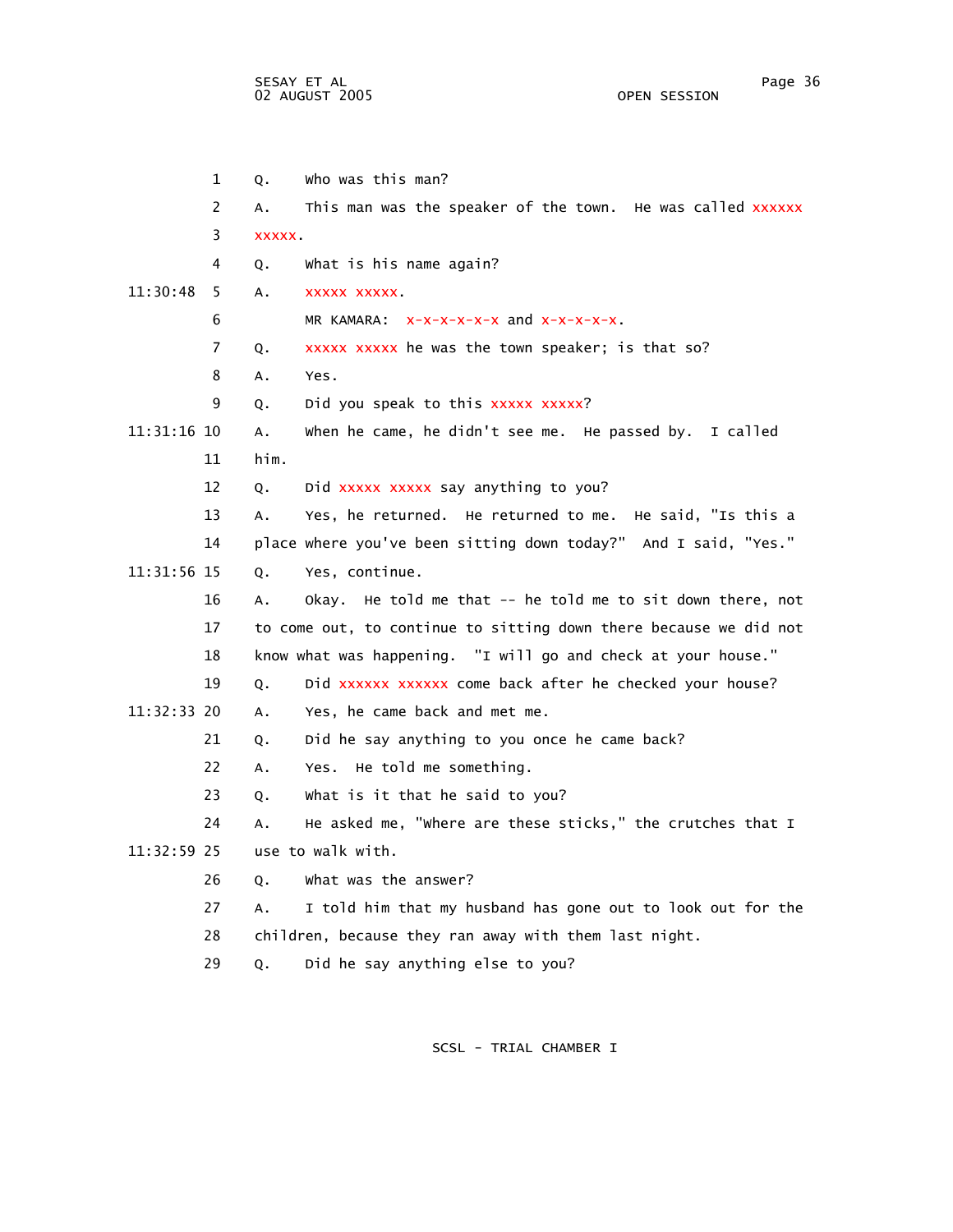1 A. Yes. 2 Q. Yes, Madam Witness. 3 A. He told me that when the crutches arrive, you should go 4 back into the bush, because something serious has happened in our 11:33:55 5 town today. 6 Q. Did he tell you what is that serious thing that happened? 7 A. Yes. 8 Q. Tell the Court, what is that serious thing? 9 A. Okay. He said our chief has been killed, that is the 11:34:20 10 paramount chief. 11 THE INTERPRETER: Can she say the name again. I didn't get 12 the name clearly. 13 MR KAMARA: 14 Q. What is the name of this paramount chief? 11:34:28 15 A. xxxxx xxxxx II. 16 MR KAMARA: xx-x-x-x-x x-x-x-x-x , the second. 17 Alimamy Fanneh II. 18 Q. He was the paramount chief for xxxxxxxxx town? 19 A. Yes. 11:34:50 20 JUDGE ITOE: The name, please? 21 MR KAMARA:  $x-x-x-x$ . The last name is  $x-x-x-x-x$ , 22 the second. 23 JUDGE ITOE: XXXXX XXXXX. 24 MR KAMARA:  $x-x-x-x$ . 11:35:17 25 Q. Did this town speaker, xxxx xxxxx, tell you how xxxxxxx 26 xxxxxxx died? 27 A. Yes. He said -- can I talk? 28 Q. Yes, tell us what he said to you. 29 A. He said his house was burnt down, they killed him, they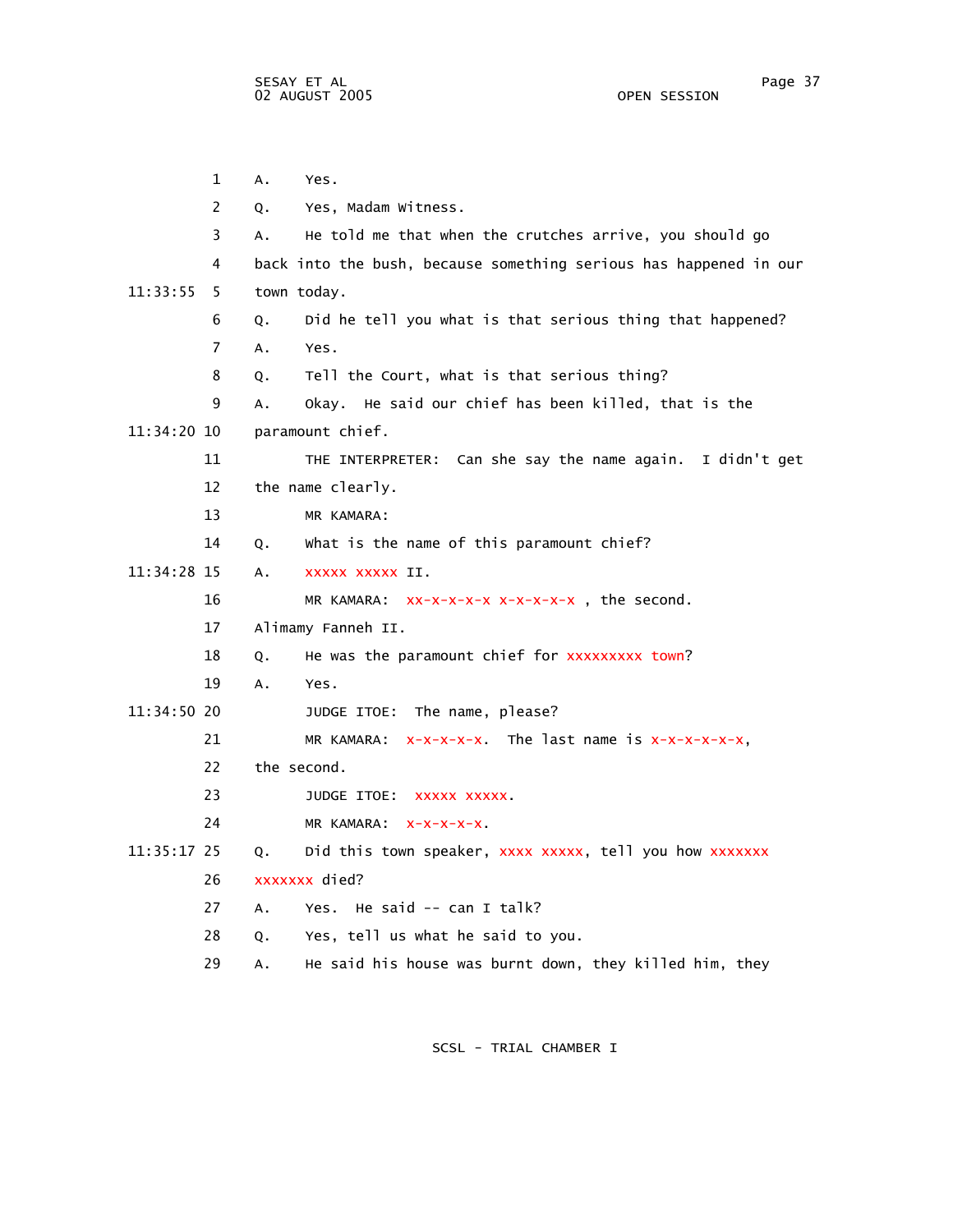1 took the mattress, set it on fire and placed it on his corpse. 2 THE WITNESS: I want to use the convenience. 3 JUDGE THOMPSON: Perhaps it's a convenient point to recess 4 for a few minutes. 11:36:07 5 [Break taken at 11.31 a.m.] 6 [RUF02AUG05-SGH] 7 [Upon resuming at 12.00 p.m.] 8 JUDGE THOMPSON: Counsel, please continue. 9 MR KAMARA: Thank you, Your Honour. 12:06:04 10 Q. Madam Witness. 11 A. Yes. 12 Q. You stopped at the point wherein you explained the 13 circumstances of the death of xxx xxxxxx II. 14 A. Yes. 12:06:33 15 Q. From where you were hiding, did you leave that place for 16 any other places? Your hide-out, did you leave your hide-out for 17 any other place? 18 A. Yes. 19 Q. And where did you go? 12:06:36 20 A. We went to the bush. We went to the villages. 21 Q. Did you have cause to come back to town after that? To 22 xxxxxx Town proper? 23 A. Yes. 24 Q. How many days thereafter? 12:07:15 25 A. We took three days in the bush. 26 Q. Madam Witness, when you came back to town to xxxxxx Town 27 proper, did you hear anything about all the happenings in xxxxxxx? 28 A. Yes. 29 Q. Could you explain to the Court what were those happenings?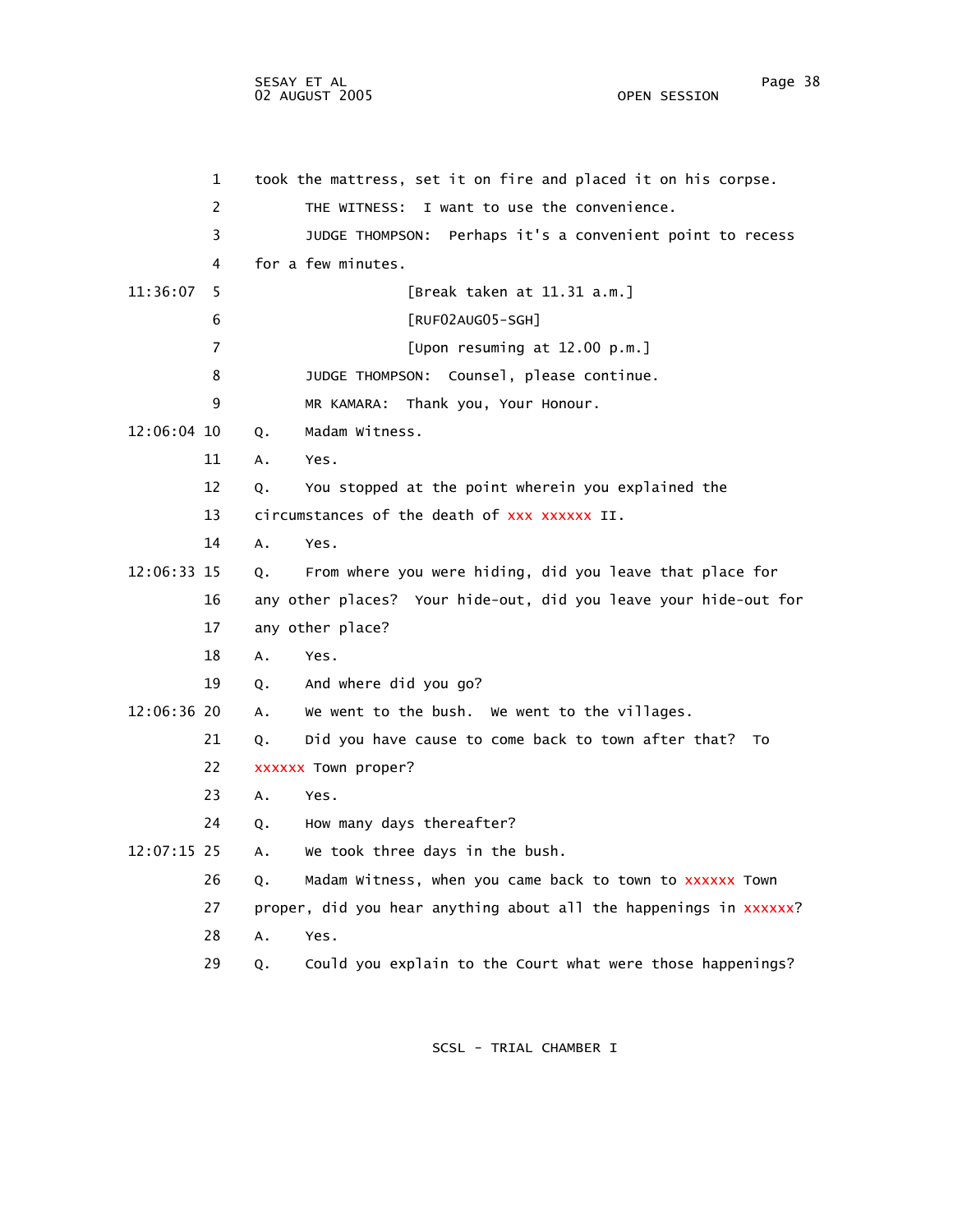1 A. Yes. 2 Q. Yes. What is it you heard? 3 A. When we came back to town? So, there is a pa that was 4 closer to us, but he's a little bit far away. He had a stranger 12:08:25 5 woman who came from the Kabala end coming to town. So, he said 6 we will pass the night with the pa. 7 Q. Yes, what happened to that stranger woman? 8 A. During that attack that night, that woman was a stranger. 9 She was unable to pull out. She sat at the house there. 12:09:01 10 Q. You have just mentioned "pull out", will you explain to 11 this Court what you mean by pull out? 12 A. To move out, when people are running away at night. 13 Q. Did anything happen to this woman? 14 A. That woman was burnt. When the rebels put fire on the 12:09:36 15 house, the woman was burnt together with her child. 16 Q. Now, in your testimony earlier on in the Court, you said 17 you saw these rebels burning houses. Madam Witness? 18 A. Yes. 19 Q. My question to you now is: Are you in a position to tell 12:10:10 20 this Court how many houses were burnt by these rebels? 21 A. Okay. After the houses they burnt were counted, it was 150 22 houses that were burnt. 23 Q. Were you told about any other happenings? 24 A. Yes. 12:10:55 25 Q. What is that? 26 A. Yes. Okay? 27 Q. Yes, explain to the Court? 28 A. I was seated there, my younger sister is at Kabala.

29 MR KAMARA: Interpreter, can we have that again?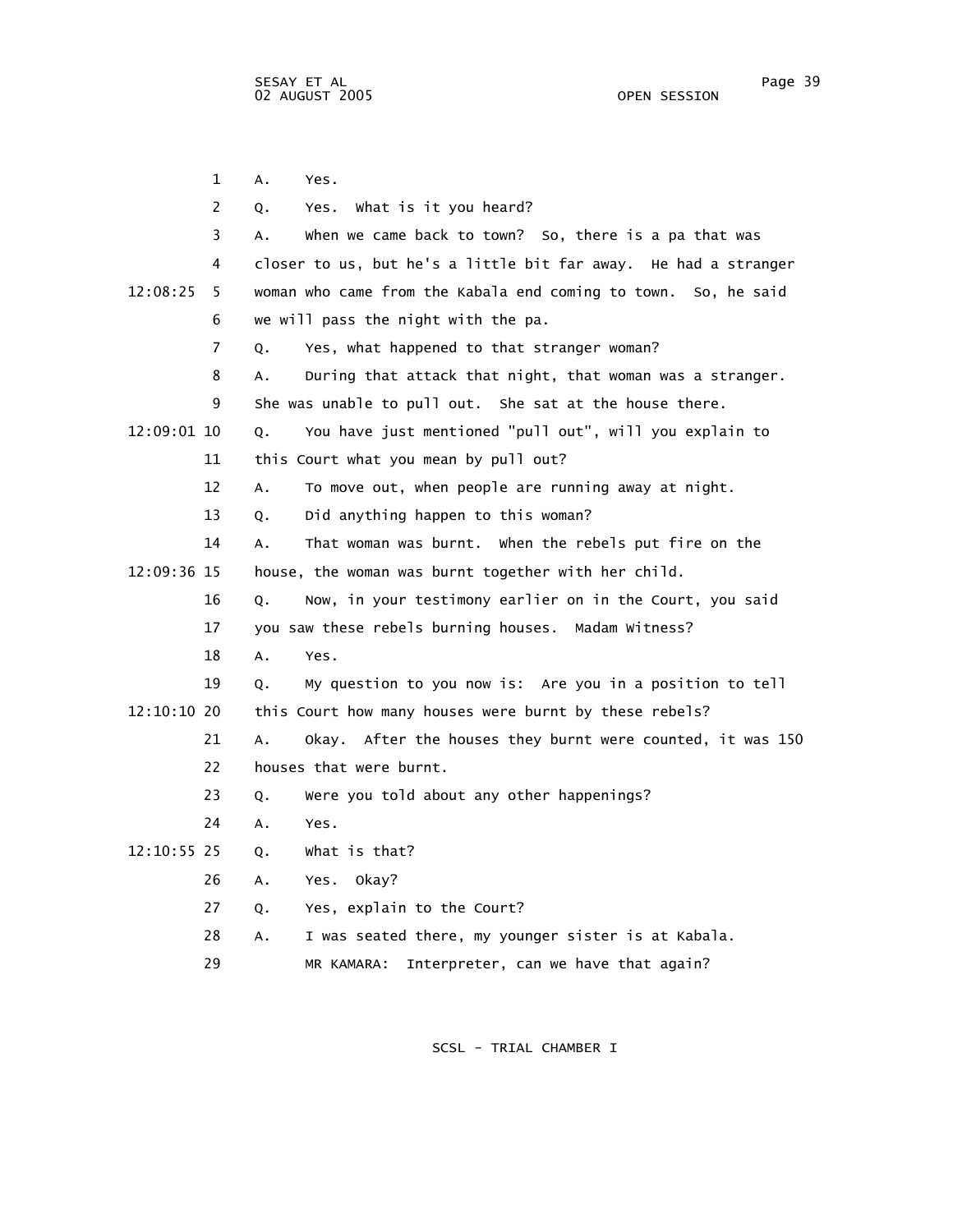SESAY ET AL Page 40 02 AUGUST 2005 OPEN SESSION

|               | $\mathbf{1}$   | THE INTERPRETER: My younger sister is in XXXXXX.                  |
|---------------|----------------|-------------------------------------------------------------------|
|               | 2              | MR KAMARA: Thank you.                                             |
|               | 3              | Yes, Madam Witness.<br>Q.                                         |
|               | 4              | She came to visit me.<br>A.                                       |
| 12:11:42      | 5              | Did she say anything to you?<br>Q.                                |
|               | 6              | Yes. Yes.<br>А.                                                   |
|               | $\overline{7}$ | what was that?<br>Q.                                              |
|               | 8              | She told me, "Sister, sympathy for" --<br>A.                      |
|               | 9              | THE INTERPRETER: Your Honours, can the witness go back to         |
| 12:11:49 10   |                | what she said last.                                               |
|               | 11             | MR KAMARA: Yes.                                                   |
|               | 12             | Witness, take your time and please go back a little bit and<br>Q. |
|               | 13             | let's get what you are saying.                                    |
|               | 14             | My younger sister came from xxxxx. She came to visit me.<br>А.    |
| 12:12:09 15   |                | She told me, "Accept my sympathy for this trouble".               |
|               | 16             | Yes. Proceed.<br>Q.                                               |
|               | 17             | She said, "I, too, it was God who saved me". She said,<br>А.      |
|               | 18             | "because when they attacked Kabala we ran and came through the    |
|               | 19             | xxxxx Road. We met this bus."                                     |
| 12:13:02 20   |                | Take your time. Take your time. Yes, you met this bus.<br>Q.      |
|               | 21             | what about the bus?                                               |
|               | 22             | We tried to board this bus.<br>$A_{\bullet}$                      |
|               | 23             | THE INTERPRETER: Sorry, Your Honour, to board this bus.           |
|               | 24             | MR KAMARA: Thank you.                                             |
| $12:13:33$ 25 |                | PRESIDING JUDGE: It's bus, meaning bus, B-U-S.                    |
|               | 26             | MR KAMARA: B-U-S, yes. Yes, B-U-S. I noticed you picked           |
|               | 27             | it up, Your Honour.                                               |
|               | 28             | JUDGE ITOE: Oh yes, when I heard on board --                      |
|               |                |                                                                   |

29 MR KAMARA: Yes. Thank you.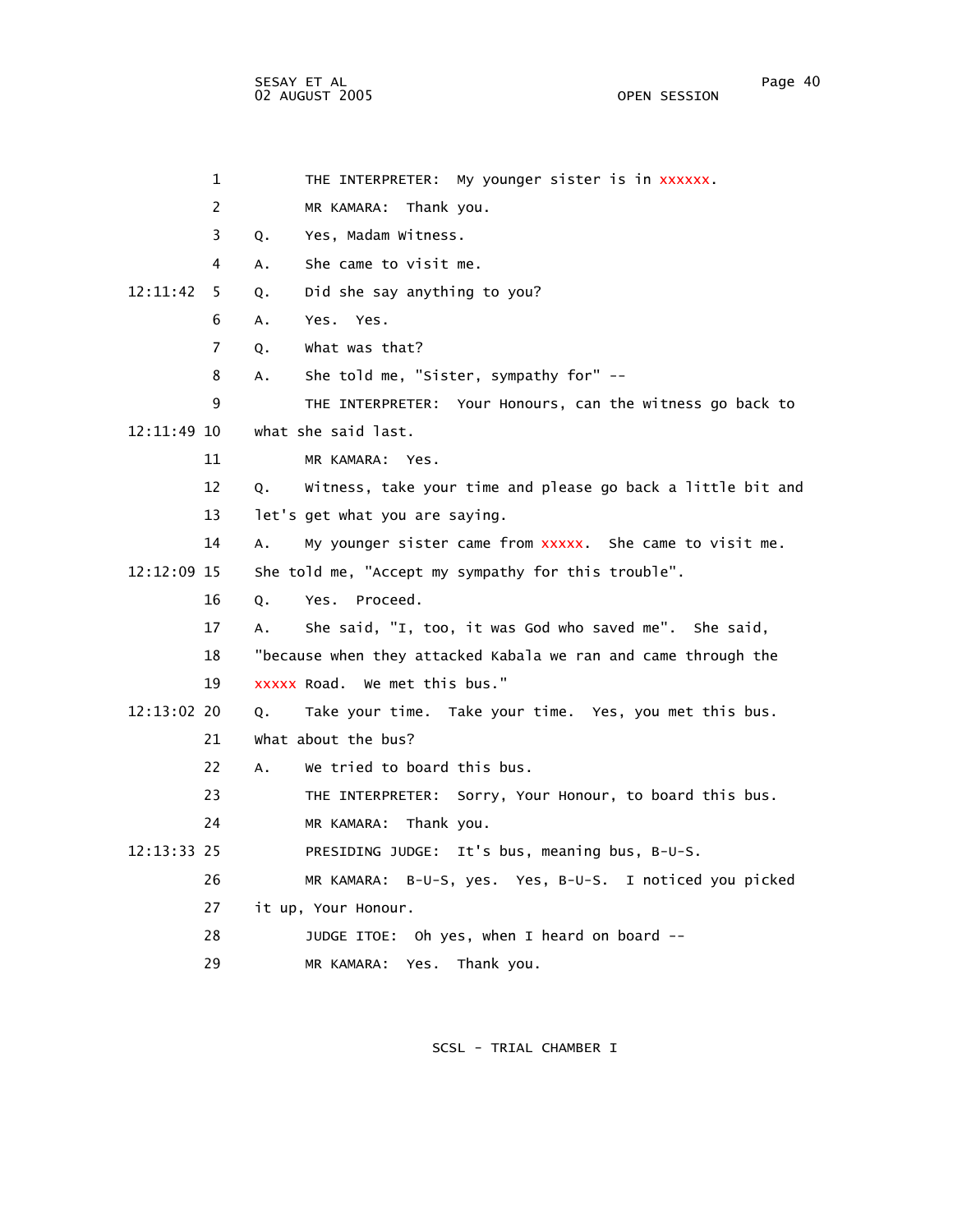| 1              | JUDGE ITOE: Mr Kamara, should pick up there.                    |
|----------------|-----------------------------------------------------------------|
| 2              | MR KAMARA: Yes, I sensed that too.                              |
| 3              | Yes, Madam Witness, could you --<br>Q.                          |
| 4              | She said, "I have blessed your child because she did not<br>A.  |
| 12:14:08<br>5. | allow us to board the bus. She told us to come down."           |
| 6              | Did anything happen to that bus?<br>Q.                          |
| 7              | They came down around by the bush.<br>Α.                        |
| 8              | So, what did she say about the bus?<br>Q.                       |
| 9              | They were in the bush when they heard that the bus was<br>Α.    |
| 12:14:49 10    | burnt.                                                          |
| 11             | And she said this to you while you were at xxxxxx?<br>Q.        |
| 12             | Yes.<br>Α.                                                      |
| 13             | Now, Madam Witness, let me try to round up with you. You<br>Q.  |
| 14             | have already given evidence in this Court that there were two   |
| 12:15:28 15    | attacks; one in May and another in September. After those two   |
| 16             | attacks, did you have cause to leave xxxxx for any place else?  |
| 17             | I continue?<br>A.                                               |
| 18             | Yes, yes, please.<br>Q.                                         |
| 19             | Yes, I had a reason to leave xxxxx.<br>А.                       |
| 12:16:05 20    | And where did you go?<br>Q.                                     |
| 21             | I went back to xxxxx.<br>А.                                     |
| 22             | For how long were you at xxxxx?<br>Q.                           |
| 23             | I came to xxxxxx.<br>А.                                         |
| 24             | THE INTERPRETER: Your Honours, the last bit was not very        |
| 12:16:41 25    | clear.                                                          |
| 26             | MR KAMARA:                                                      |
| 27             | Can we have that again, Madam Witness? For how long were<br>Q.  |
| 28             | you in xxxxx?                                                   |
| 29             | I was there to the end of 1998 up to the<br>I came there.<br>А. |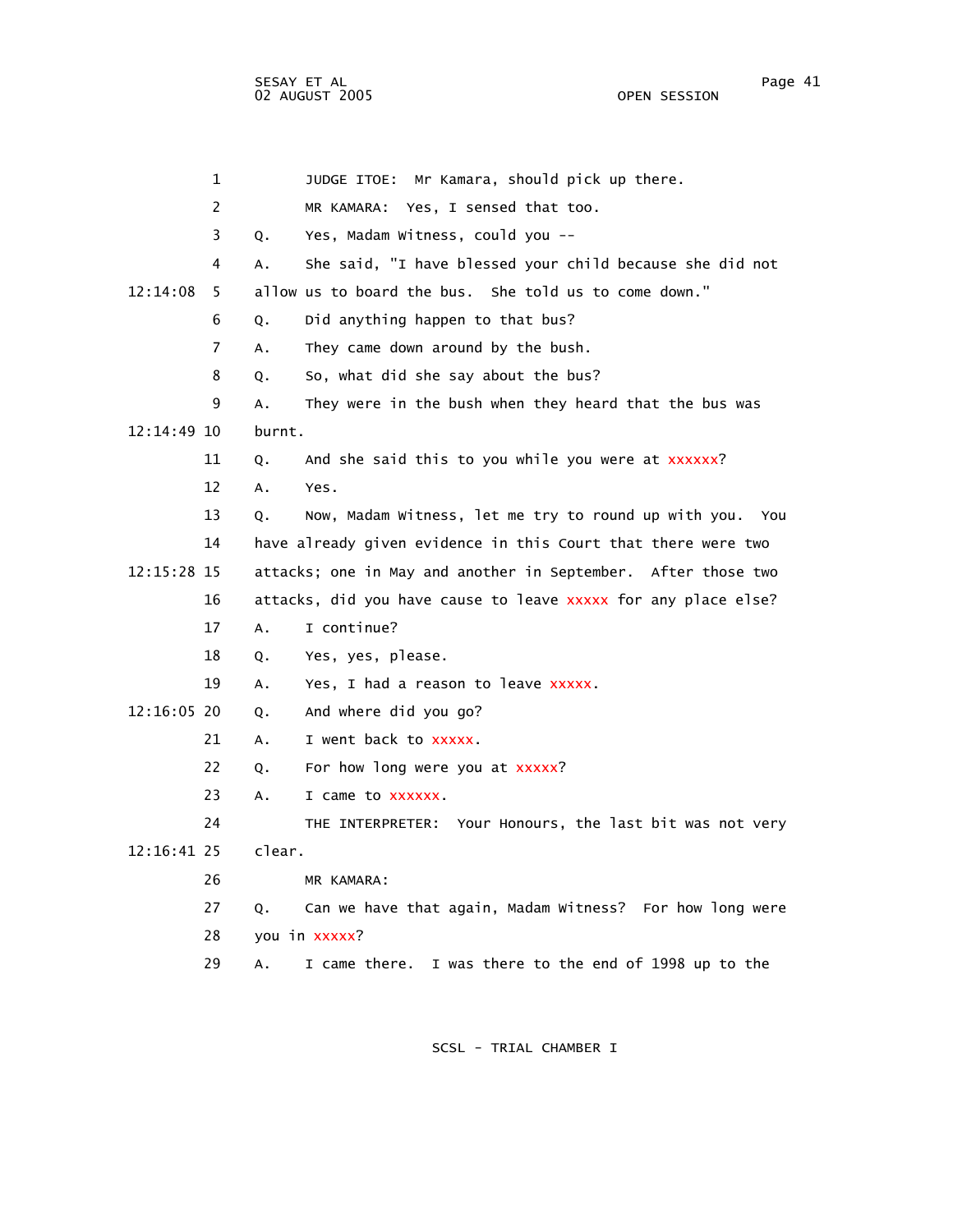1 beginning of 1999. 2 Q. Did you return again to xxxxx? 3 A. Yes. Yes. 4 Q. And once you returned to xxxxx, did anything happen in 12:17:37 5 that year 1999? 6 A. Yes. 7 Q. What happened? 8 A. What happened? It was the time the rebels had captured 9 Makeni. 12:17:58 10 Q. Yes. 11 A. Even in xxxxx they were there. 12 Q. You are still referring to the rebels? 13 A. Yes. 14 Q. So, now, at xxxxx, what happened? 12:18:23 15 A. Okay. A woman who was  $xxxx$ , we came to town to sell palm 16 wine. 17 Q. And what about her? 18 JUDGE ITOE: Who was that? 19 MR KAMARA: xxxx, x-x-x-x-x. 20 JUDGE ITOE: That was her name? 21 MR KAMARA: Yes. 22 Q. The name xxxxxx? 23 A. Yes. 24 Q. Is this a person that you know personally? 12:18:58 25 A. Yes. 26 Q. So, what happened to her? 27 A. She came to town to sell palm wine to get what to buy salt 28 with. 29 Q. Yes, carry on.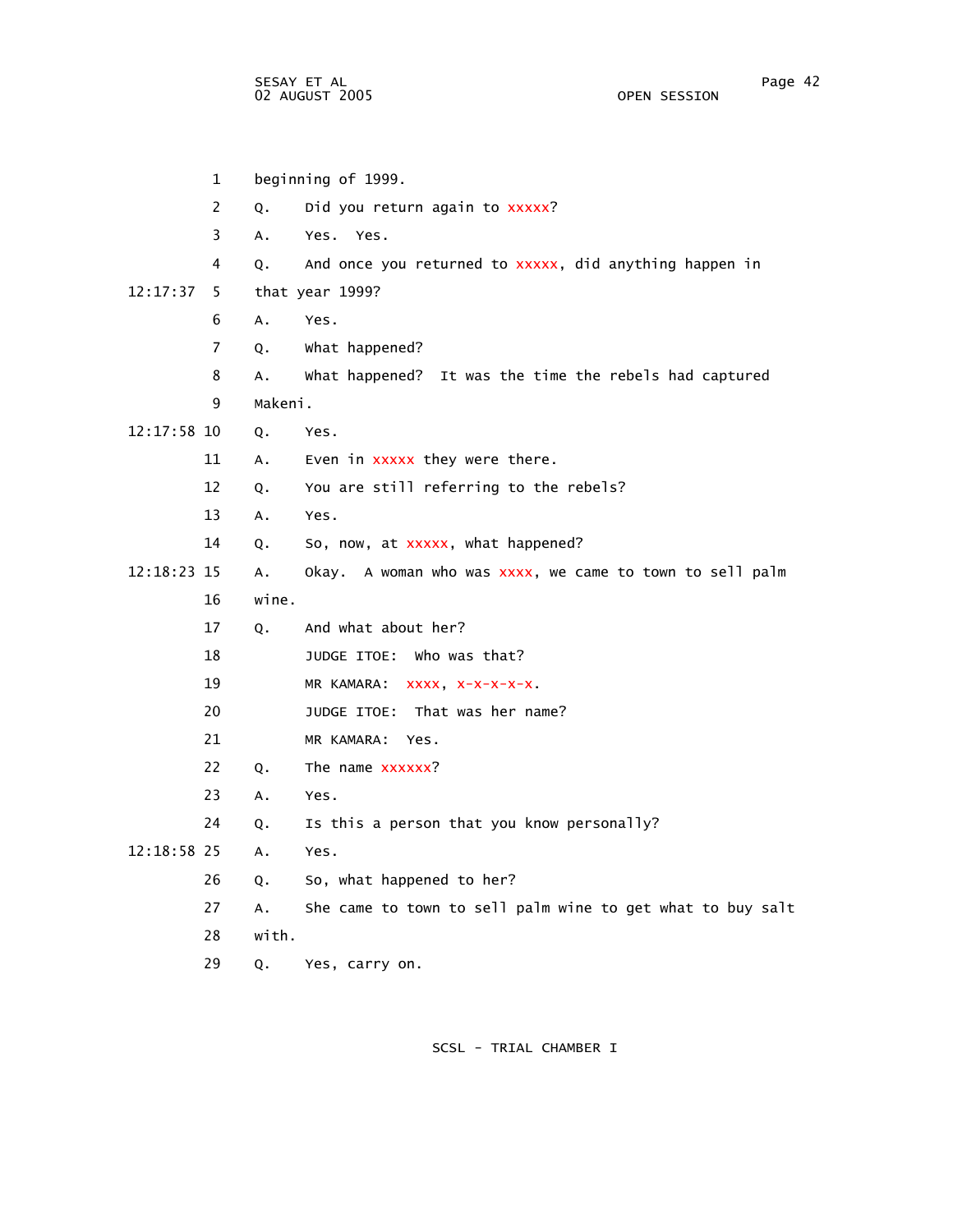|               | 1              | The rebel called the woman to bring the palm oil that he<br>А.    |
|---------------|----------------|-------------------------------------------------------------------|
|               | $\overline{2}$ | was going to buy it. The woman went there. He took the palm       |
|               | 3              | wine and drank it. He raped the woman there. The woman was in     |
|               | 4              | fact a suckling mother. So --                                     |
| 12:19:55      | 5              | And, Madam Witness, how did you come to know this<br>0.           |
|               | 6              | information?                                                      |
|               | 7              | xxxxx, xxxxx is my sister-in-law. She is my husband's<br>А.       |
|               | 8              | brother's wife.                                                   |
|               | 9              | Yes. And the question is how did you know?<br>Q.                  |
| 12:20:36 10   |                | Okay. She came crying.<br>A.                                      |
|               | 11             | And when she came crying, did she say anything to you?<br>Q.      |
|               | 12             | Α.<br>Yes.                                                        |
|               | 13             | And what is it that she said?<br>Q.                               |
|               | 14             | Well, when she came crying then we asked her, "xxxx, what<br>A.   |
| 12:21:02 15   |                | happened?"                                                        |
|               | 16             | Q.<br>Yes.                                                        |
|               | 17             | Then she said, "I've been spoilt. The rebel had raped me."<br>А.  |
|               | 18             | Thank you, Madam Witness.<br>Q.                                   |
|               | 19             | MR KAMARA: That is all for this witness. Thank you,               |
| $12:21:43$ 20 |                | Madam Witness.                                                    |
|               | 21             | JUDGE THOMPSON: Counsel for the first accused, are you            |
|               | 22             | ready to proceed?                                                 |
|               | 23             | MS ASHRAPH: I am, Your Honour. May I first introduce              |
|               | 24             | myself? This is the first time I have spoken in court on the      |
| 12:22:04 25   |                | I am Sareta Ashraph, you will have seen me at the back<br>record. |
|               | 26             | of court for the past first year.                                 |
|               | 27             | JUDGE THOMPSON: Yes, that's okay.                                 |
|               | 28             | JUDGE ITOE: We had forgotten the name, you know, although         |
|               | 29             | we are very familiar with the figure.                             |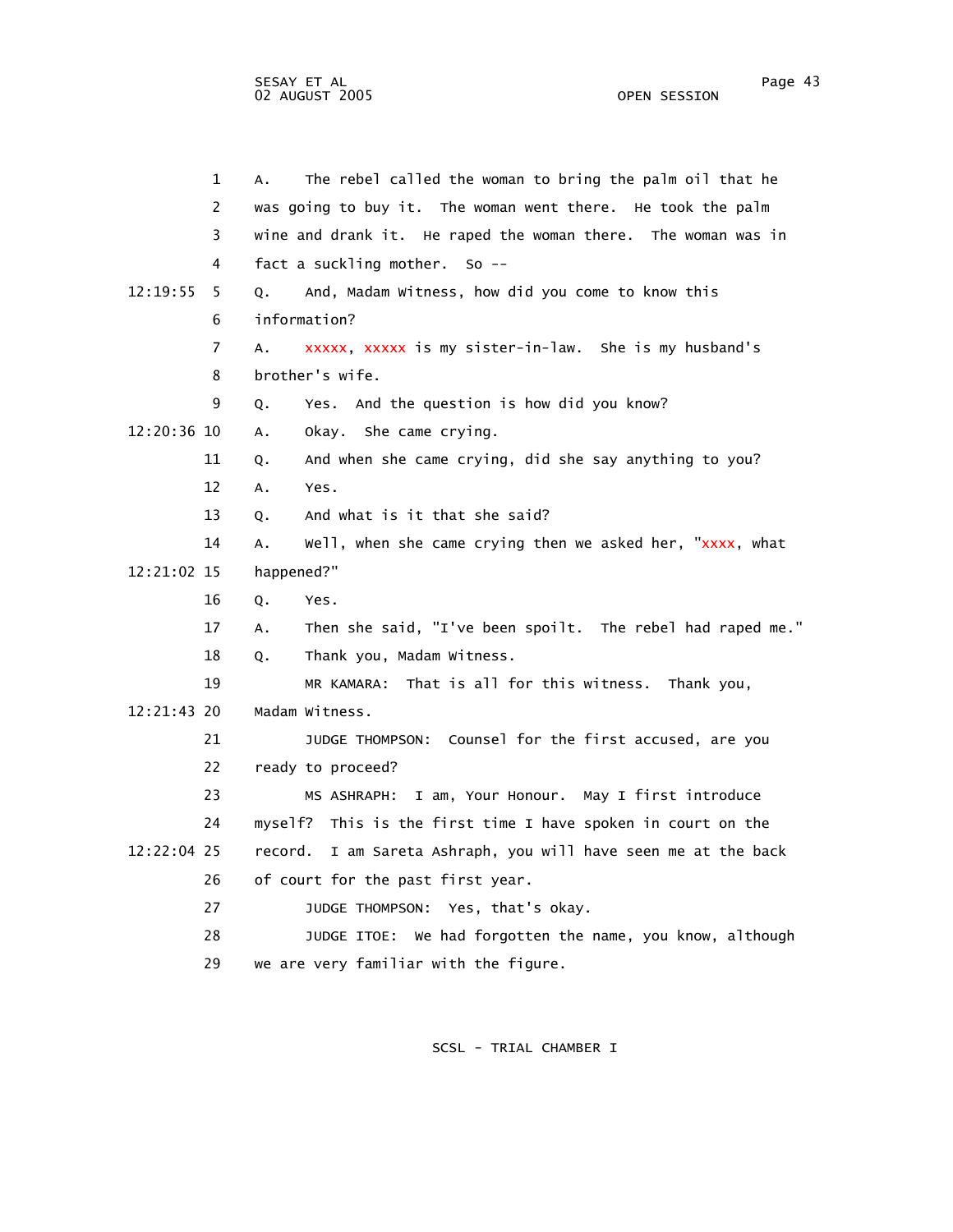SESAY ET AL Page 44 02 AUGUST 2005

 1 JUDGE THOMPSON: Yes. 2 MS ASHRAPH: Yes, Sareta Ashraph. 3 JUDGE ITOE: Yes, yes, Sareta Ashraph, yes. 4 MS ASHRAPH: Thank you, Your Honour. 12:22:20 5 CROSS-EXAMINED BY MS ASHRAPH: 6 Q. Madam Witness, I only have a few questions for you so I 7 hope this will be very short. Fighters first came to xxxxx in 8 fact in -- or fighters came to xxxxx in February 1998 after 9 being kicked out of Freetown; is that correct? 12:23:07 10 A. Yes, that one is correct. They came. They didn't do 11 anything, they passed by. 12 Q. And those rebels were going to Kabala; is that right? 13 A. Yes. 14 0. And some of them settled in xxxxx at that time. 12:23:21 15 PRESIDING JUDGE: Ms Ashraph, we are taking note of the -- 16 MS ASHRAPH: I am sorry. 17 JUDGE ITOE: -- of the replies we are having from your 18 cross-examination. Please, can you proceed more slowly. 19 MS ASHRAPH: I will slow down. 12:23:28 20 JUDGE ITOE: Thank you. 21 MS ASHRAPH: 22 Q. One group of fighters remained in xxxxx at that time? 23 A. Yes, they were going up and down there. 24 Q. And it was, in fact, ECOMOG that pushed them out of xxxxxxx 12:24:08 25 in late February 1998? 26 A. Yes. 27 Q. And after ECOMOG pushed them out, isn't it right that you 28 heard of attacks on surrounding villages? 29 PRESIDING JUDGE: Madam Witness, if you do not know the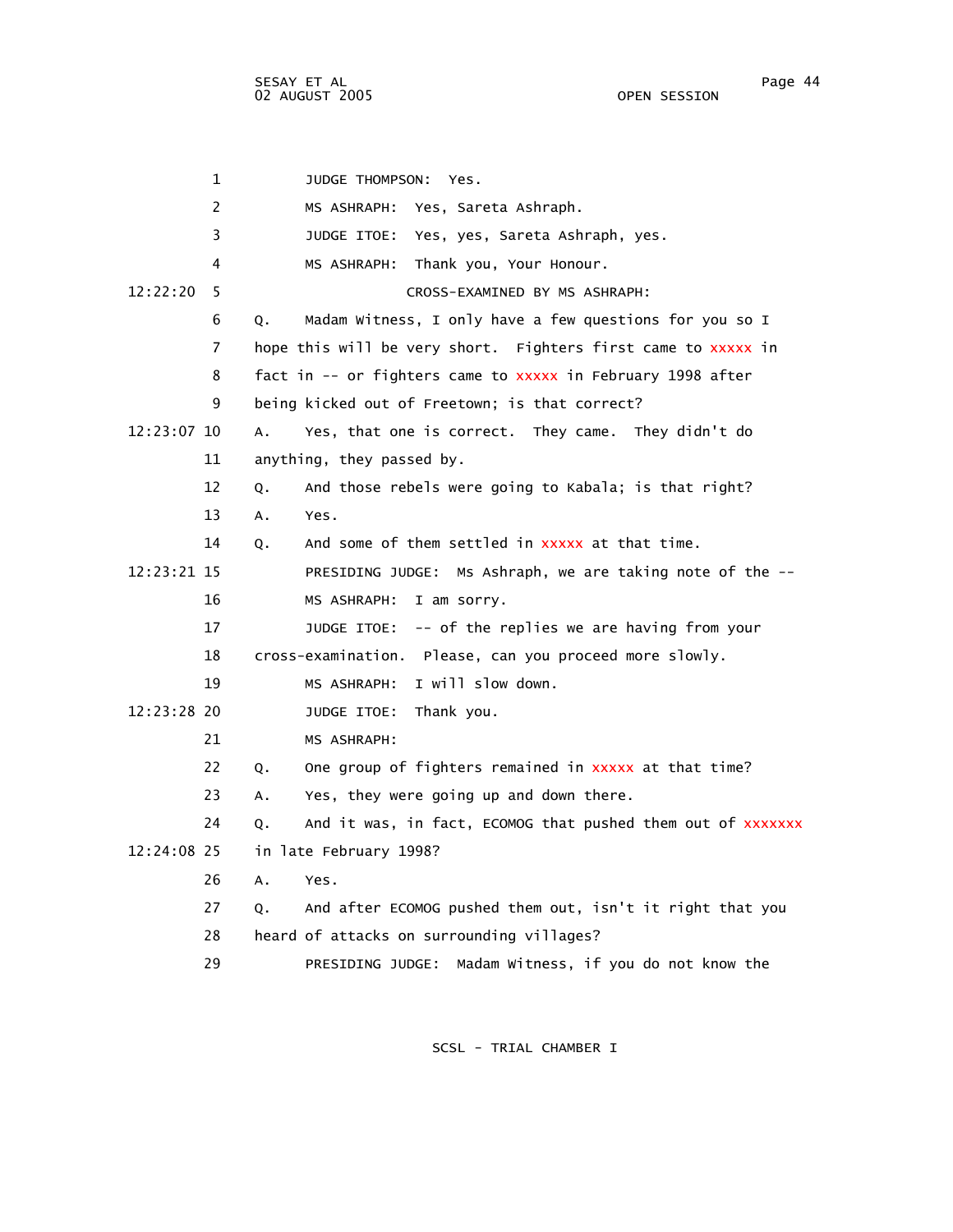1 answer just say, "I don't know". 2 THE WITNESS: No. No, I don't know. 3 MS ASHRAPH: Did you hear of an attack on a village of 4 xxxxxxxx before the attack on your village? 12:25:19 5 A. Yes, it was far away from us. 6 Q. During the attack on your village, the first attack on 7 xxxxx, the rebel that shot you, you describe him as being in a 8 long-sleeved black jersey? 9 PRESIDING JUDGE: Not quite that. 12:25:41 10 MS ASHRAPH: I am sorry. [Overlapping speakers] 11 PRESIDING JUDGE: She said, "He had the black T-shirt and 12 long-sleeved". I am not sure of the colour now, but it was a 13 black T-shirt. 14 MS ASHRAPH: I apologise, Your Honour. I will just look at 12:26:00 15 my notes. 16 PRESIDING JUDGE: He had long-sleeved shirt and a black 17 T-shirt. 18 MS ASHRAPH: That's correct, Your Honour. 19 Q. A long-sleeved shirt and a black T-shirt. 12:26:13 20 A. Yes. 21 Q. And you described him as wearing khaki trousers. When you 22 say "khaki", do you mean military-type trousers? 23 A. Well, I don't know. I saw a plain one. 24 Q. And the rebels who came to the house that you were staying 12:26:46 25 in, they were wearing military trousers, were they? 26 A. No, they didn't have a soldier -- they didn't have a 27 soldier uniform. 28 Q. Do you remember speaking to -- 29 JUDGE THOMPSON: Just a minute, counsel. Slow down a bit.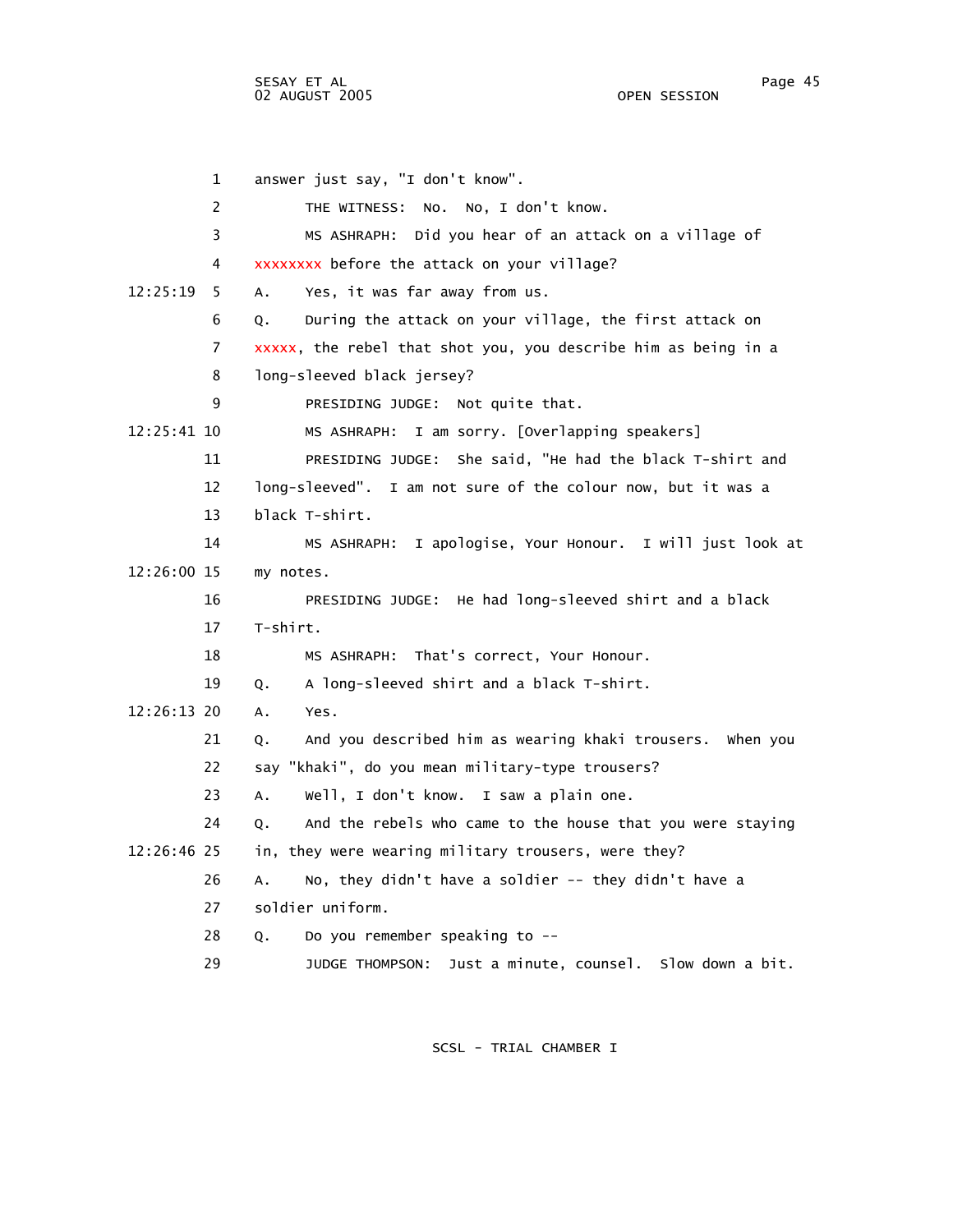1 Continue. 2 MS ASHRAPH: 3 Q. Witness, do you remember meeting with some lawyers in 4 March 2003? It is quite a long time ago. 12:27:40 5 A. Since it is quite some time now, I can't remember exactly 6 because it is quite some time now. 7 Q. They would have interviewed you in Freetown and when they 8 spoke to you it would have been in a mixture of English and Krio. 9 A. Well, I can't say exactly. 12:28:24 10 Q. Do you remember a woman called Louise Taylor speaking to 11 you from the Special Court? I know it would have been a long 12 time ago, but it would have been a fairly unusual thing I imagine 13 at that time for you. 14 A. Yes, I spoke with a white woman like yourself. She was 12:28:41 15 speaking English and I spoke Krio. 16 Q. Do you read in English, Madam Witness, at all? 17 A. No. 18 MS ASHRAPH: I do not know if that is sufficient. I would 19 like the witness's statement from March 2003 to be placed -- 12:29:15 20 well, to read out sections of it to her. There is no point in 21 placing it in front of her if she won't be able to read it along 22 with me. 23 JUDGE THOMPSON: May we have the witness's statement? What 24 date is that? 12:29:35 25 MS ASHRAPH: It is 26th March 2003. It is the first 26 statement. 27 JUDGE THOMPSON: 26th March 2003. 28 MS ASHRAPH: It is the first statement from this witness. 29 JUDGE THOMPSON: And the difficulty is how do you intend to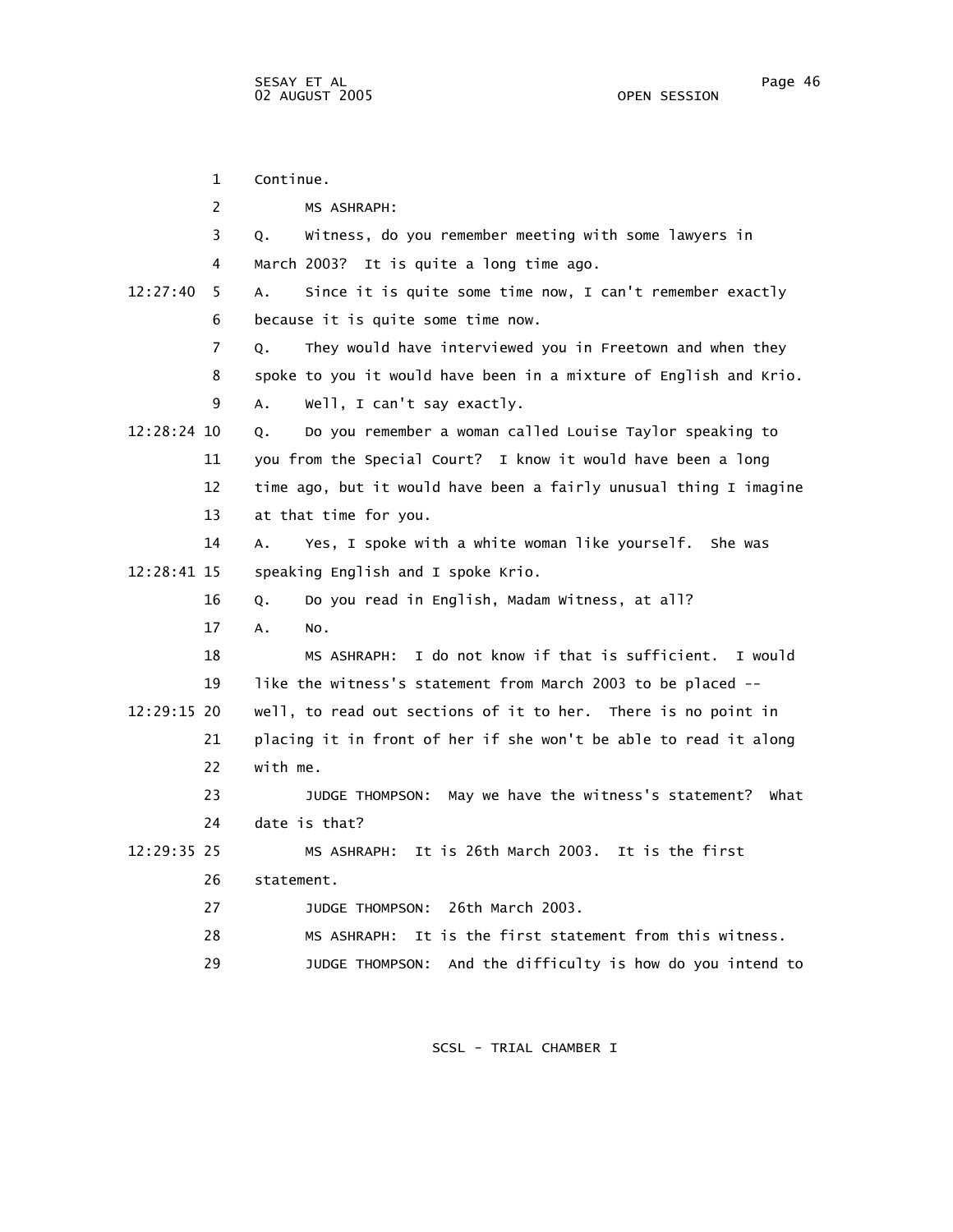1 proceed? 2 MS ASHRAPH: I merely wish to refresh her memory of 3 comments she made regarding the clothing her attackers were 4 wearing. 5 PRESIDING JUDGE: I take it the statement is in English? 6 MS ASHRAPH: The statement is in English, yes. 7 JUDGE THOMPSON: Yes. 8 MS ASHRAPH: But she is not able to read in any event. 9 JUDGE ITOE: But you may be able to lay a foundation. If 12:30:09 10 there was -- Maybe, there is no problem, but if you can go 11 further into laying the foundation by refreshing her memory. She 12 is admitting at least that she talked to a certain white woman. 13 MS ASHRAPH: 14 Q. When you spoke to that white woman, was it in Freetown, 12:30:20 15 Madam Witness? 16 A. Yes. 17 Q. And was there an interpreter there? 18 A. No. 19 PRESIDING JUDGE: It may be the word "interpreter". 12:30:44 20 Q. Was anyone speaking to you in Krio at that time? 21 A. No, we were alone. She was speaking in English, I was 22 speaking in Krio. 23 Q. Were you understanding this? 24 A. I do understand a bit, but some of the difficult ones I 12:31:14 25 could not understand because I am a country woman. 26 Q. That's okay. That's okay. We are only trying to see what 27 happened during this meeting you had with that white woman. 28 JUDGE THOMPSON: Is it -- you have -- it is this particular

SCSL - TRIAL CHAMBER I

29 area that you want to cover with her?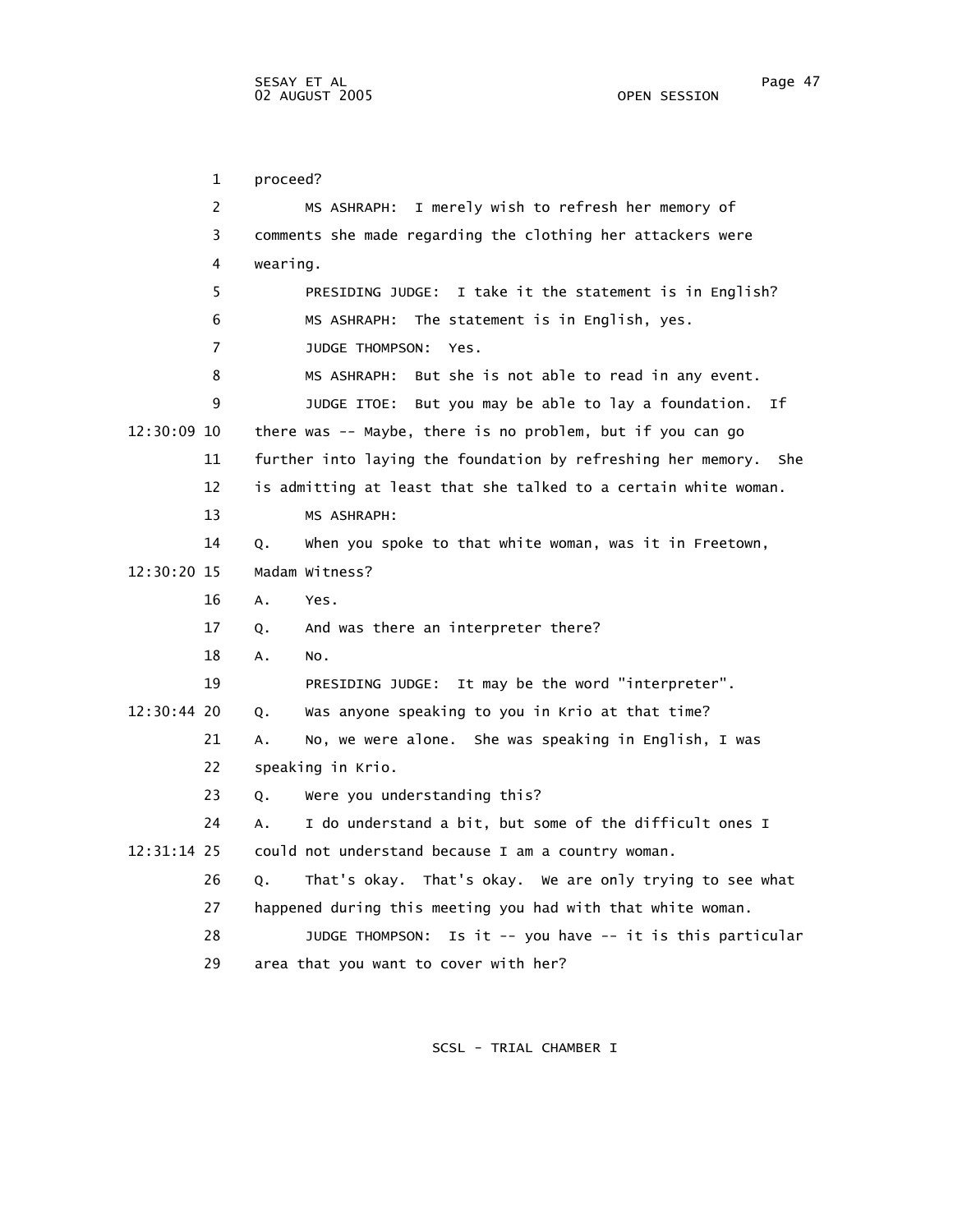1 MS ASHRAPH: It is simply the parts where she describes the 2 clothing worn by her attackers on those two occasions. 3 JUDGE THOMPSON: Well, why not perhaps try and see if you 4 can jog her memory and ask her whether at the time that she spoke 12:31:43 5 to the white woman whether in fact she had said so and so and so 6 on this particular issue. It may well achieve the purpose, I 7 don't know. 8 MS ASHRAPH: I am grateful, Your Honour. 9 JUDGE THOMPSON: Just try that. 12:31:58 10 MS ASHRAPH: 11 Q. Madam Witness, when you spoke to that white woman in 12 Freetown, do you remember saying to her that, "It was a rebel in 13 a black long-sleeved T-shirt with 'home boy' written on it and 14 combat trousers," who had fired at you? 12:32:21 15 A. Well, I told her that the rebel that shot me wore 16 long-sleeved black, had a khaki trousers, which was a plain one. 17 That is what I told her. 18 Q. Thank you, Madam Witness. Do you also remember telling the 19 white woman in Freetown that the rebels that came into the house 12:32:47 20 in which you were hiding were wearing black long-sleeved t-shirts 21 and combat trousers? 22 A. Well, in my statement I told her he had black clothes and a 23 khaki trousers, plain one. 24 Q. Are these rebels that came into the house that you were 12:33:16 25 hiding in? 26 A. Yes. He shot at me. The one that shot at me that is what 27 he wore. The one that came to my house had the same on. 28 Q. Thank you, Madam Witness. You say after the shooting you 29 went and hid with your son in the toilet; that is correct?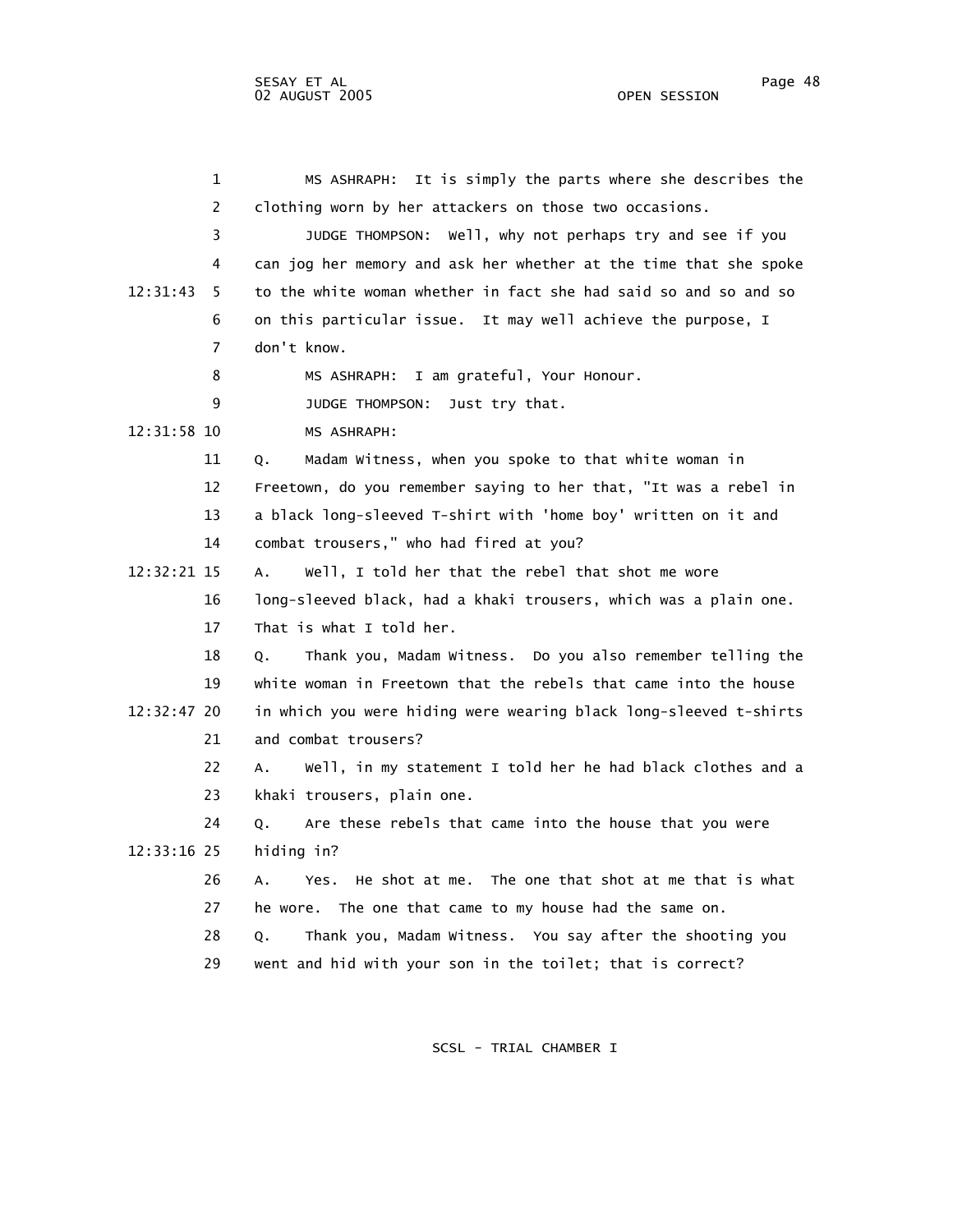1 A. Yes. 2 Q. And during that time, the pa who owned the house came out 3 and was lamenting that his house was being burnt? 4 A. Yes. 12:34:13 5 Q. Do you remember telling the white woman when she spoke to 6 you and took your statement that you did not witness the beating 7 of the house owner, but only heard him crying? 8 A. I was in the toilet when the pa was being beaten at the 9 back of the house. 12:34:35 10 Q. What I am suggesting to you, Madam Witness, is that you may 11 have heard him, but you did not actually see the beating. 12 A. I did not see it, but I heard it when the pa was being 13 beaten. 14 Q. Thank you. I am just going to go back a bit in time to 12:34:59 15 when ECOMOG pushed the fighters out of xxxxx in late 16 February 1998. When ECOMOG came into xxxxx in late February 17 they in fact killed many people who they accused of being rebels; 18 is that right? 19 PRESIDING JUDGE: Can you take that question again, please? 12:35:32 20 Late 1998. 21 THE WITNESS: I did no understand the question. 22 MS ASHRAPH: I will take the question at again. 23 Q. When ECOMOG came into xxxx and pushed the fighters out in 24 late February 1998, it is correct that they killed many people 12:35:46 25 who they accused of being rebels? 26 PRESIDING JUDGE: You mean ECOMOG? 27 MS ASHRAPH: ECOMOG killed, yes. 28 PRESIDING JUDGE: Okay. 29 THE WITNESS: Yes, ECOMOG did that.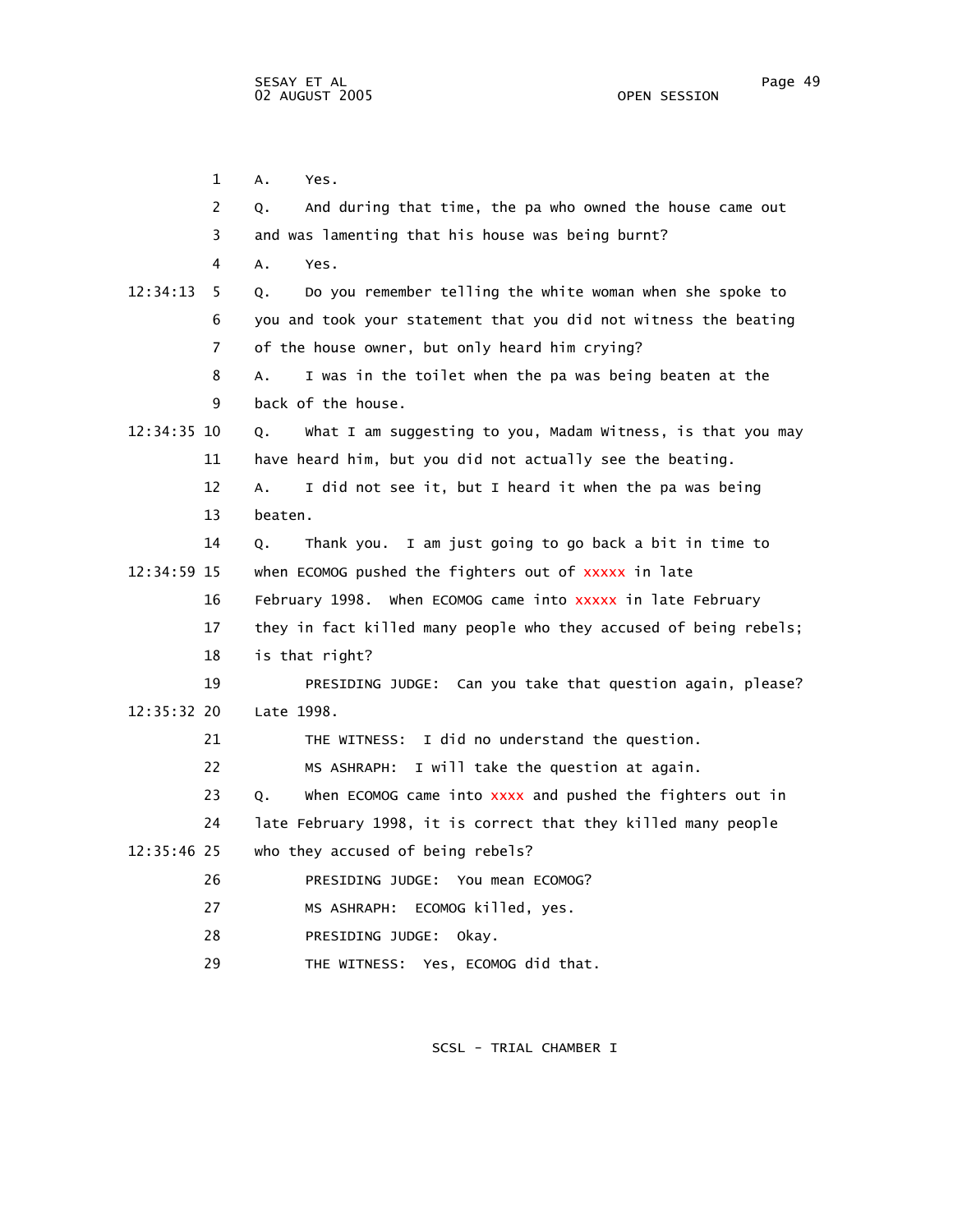1 MS ASHRAPH: 2 Q. Do you remember one specific incident? 3 JUDGE ITOE: Ms Ashraph -- 4 MS ASHRAPH: I am sorry, I am going too fast. I apologise. 12:36:10 5 JUDGE ITOE: Yes. 6 MS ASHRAPH: I will stop looking at the witness and start 7 looking at Your Honours and that may solve it. 8 JUDGE ITOE: Is it people they said they were rebels or 9 they suspected to be rebels? 12:36:34 10 MS ASHRAPH: The question was people they accused of being 11 rebels. 12 JUDGE THOMPSON: And she said they did that. 13 MS ASHRAPH: Yes. 14 Q. Can you remember one specific incident of a student who was 12:36:53 15 killed by ECOMOG? 16 A. Yes. 17 Q. Can you just tell us what happened in that incident? 18 PRESIDING JUDGE: Can you say what happened? 19 THE WITNESS: This boy had come from Kabala and he was 12:37:28 20 coming to xxxx. Can I continue? 21 MS ASHRAPH: 22 Q. Please continue. 23 A. They reached at the checkpoint in xxxxx where ECOMOG was. 24 PRESIDING JUDGE: Yes? 12:38:16 25 THE WITNESS: They asked the passengers to alight, all of 26 them. 27 PRESIDING JUDGE: This is ECOMOG that asked the passengers 28 to alight. 29 THE WITNESS: Yes.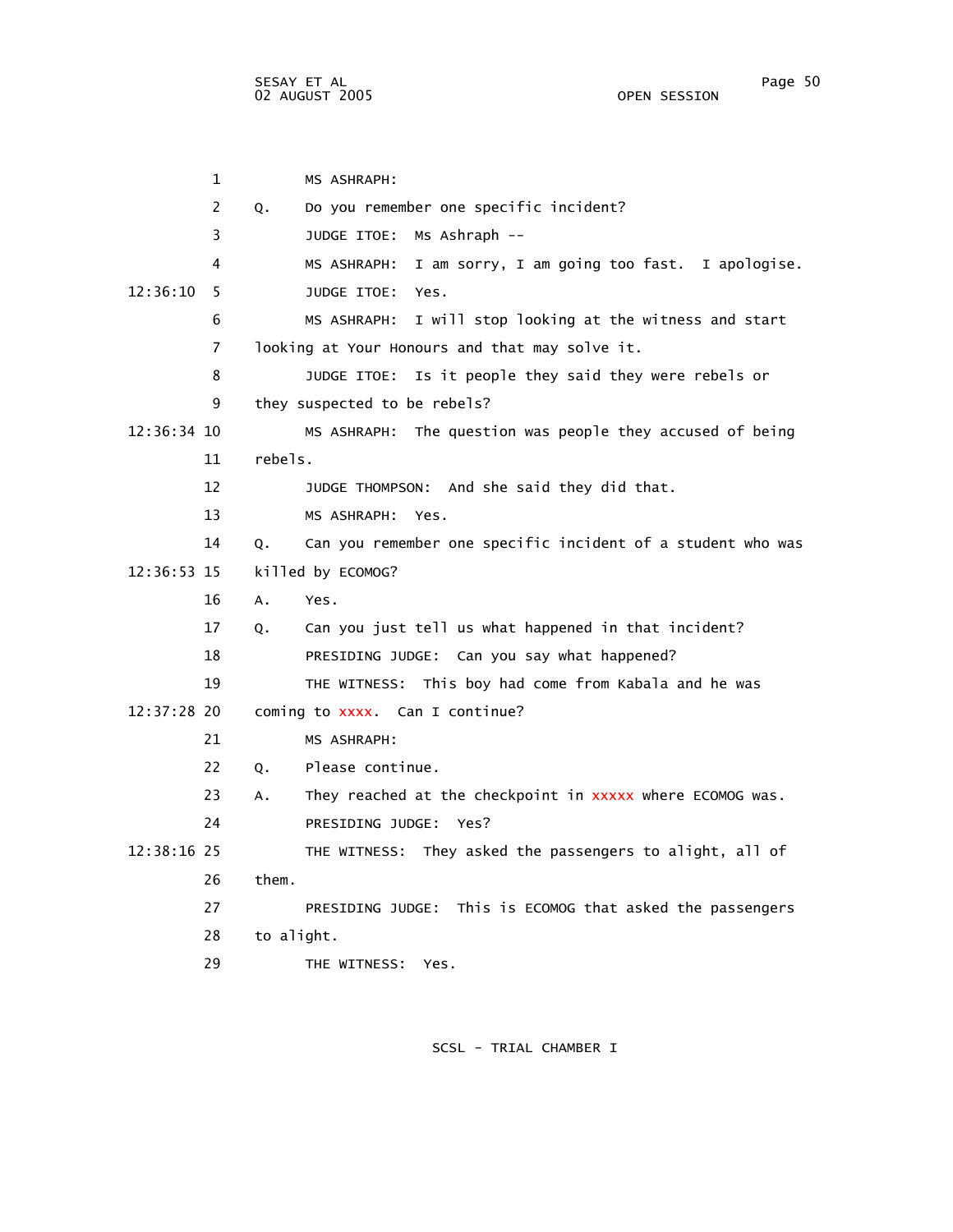1 MS ASHRAPH: 2 Q. Then what happened, Madam Witness? 3 PRESIDING JUDGE: And then? 4 THE WITNESS: They screamed, the boys, and they arrested 12:39:10 5 the boys saying that he was a rebel. 6 JUDGE THOMPSON: Did you say boys? Translator? 7 THE INTERPRETER: The boys, the boys. He said he was a 8 rebel. 9 JUDGE THOMPSON: I am hearing from her the singular. 10 THE INTERPRETER: He is saying "Borbor them". 11 JUDGE THOMPSON: I see, okay. The boys. Okay, thanks. 12 THE WITNESS: The boys, yes. 13 MS ASHRAPH: 14 Q. What happened after the boys were arrested, Madam Witness? 12:39:45 15 A. They arrested this boy saying that he was a rebel. 16 Q. And what happened to that boy? 17 A. The boy denied that he was a rebel. 18 Q. Is it right that the boy showed the ECOMOG soldiers his ID 19 card and his books? 12:40:06 20 A. Yes. 21 0. He showed that he was a student? 22 A. He was a student from xxxxx. 23 Q. And what happened to that boy? 24 A. They refused. They killed the boy. 12:40:56 25 Q. How do you know that, Madam Witness? How do you know that 26 happened to the boy? 27 A. Okay. At that time they had not amputated my foot. When 28 he was arrested, all of us came there to the barri and they said 29 they were going to discipline the boy.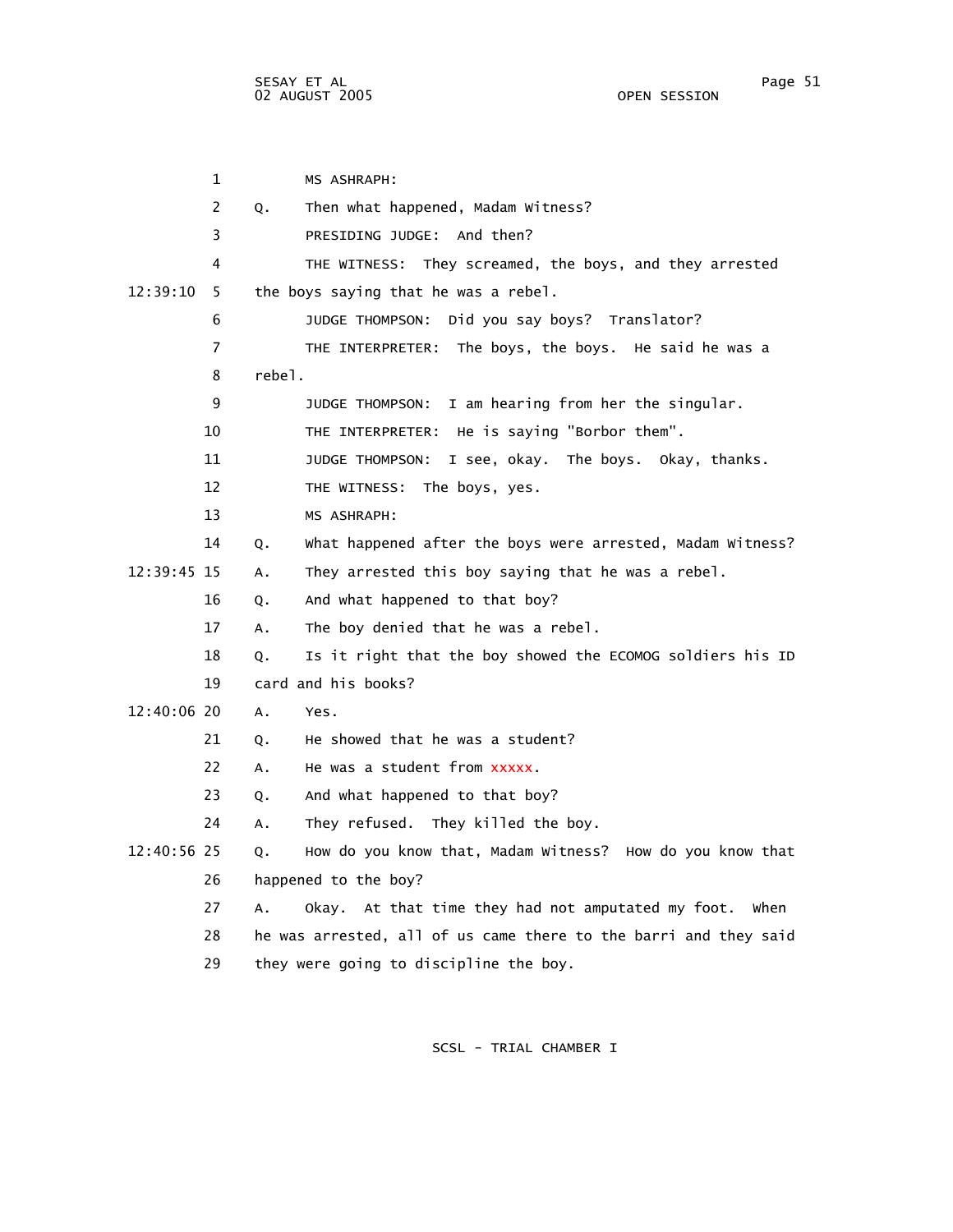SESAY ET AL Page 52 02 AUGUST 2005

 1 Q. So, you witnessed the shooting; is that correct? 2 A. They arrested him and said they were going to bathe him. 3 So they took him along and they killed him there. 4 Q. Thank you, Madam Witness. That must have been very 12:41:51 5 frightening for the civilians in xxxxxx -- 6 A. Yes. 7 Q. -- to see ECOMOG execute the student? 8 A. Yes, we were frightened. We were frightened. All of us 9 were frightened. 12:42:11 10 Q. It must have been especially frightening for those people 11 in xxxxxxx who had a reasonably friendly relationship with 12 fighters who lived there? 13 A. Yes. 14 O. And is it not true that when the -- 12:42:28 15 PRESIDING JUDGE: Slowly. 16 MS ASHRAPH: Sorry. I am sorry, Your Honour. 17 Q. And is it not correct that when the fighters were flushed 18 out in February of 1998, when ECOMOG was coming in, many 19 civilians left with the rebels because they were frightened of 12:42:56 20 what ECOMOG would do? 21 JUDGE THOMPSON: Go over that again. 22 MS ASHRAPH: Sorry, that was quite long. 23 JUDGE THOMPSON: It is quite a mouthful. 24 MS ASHRAPH: It was very long. 12:43:04 25 JUDGE THOMPSON: Yes. 26 MS ASHRAPH: 27 Q. Is it correct to say that when ECOMOG came in, civilians 28 who were friendly with the fighters left with the fighters? 29 A. Well, I wouldn't know.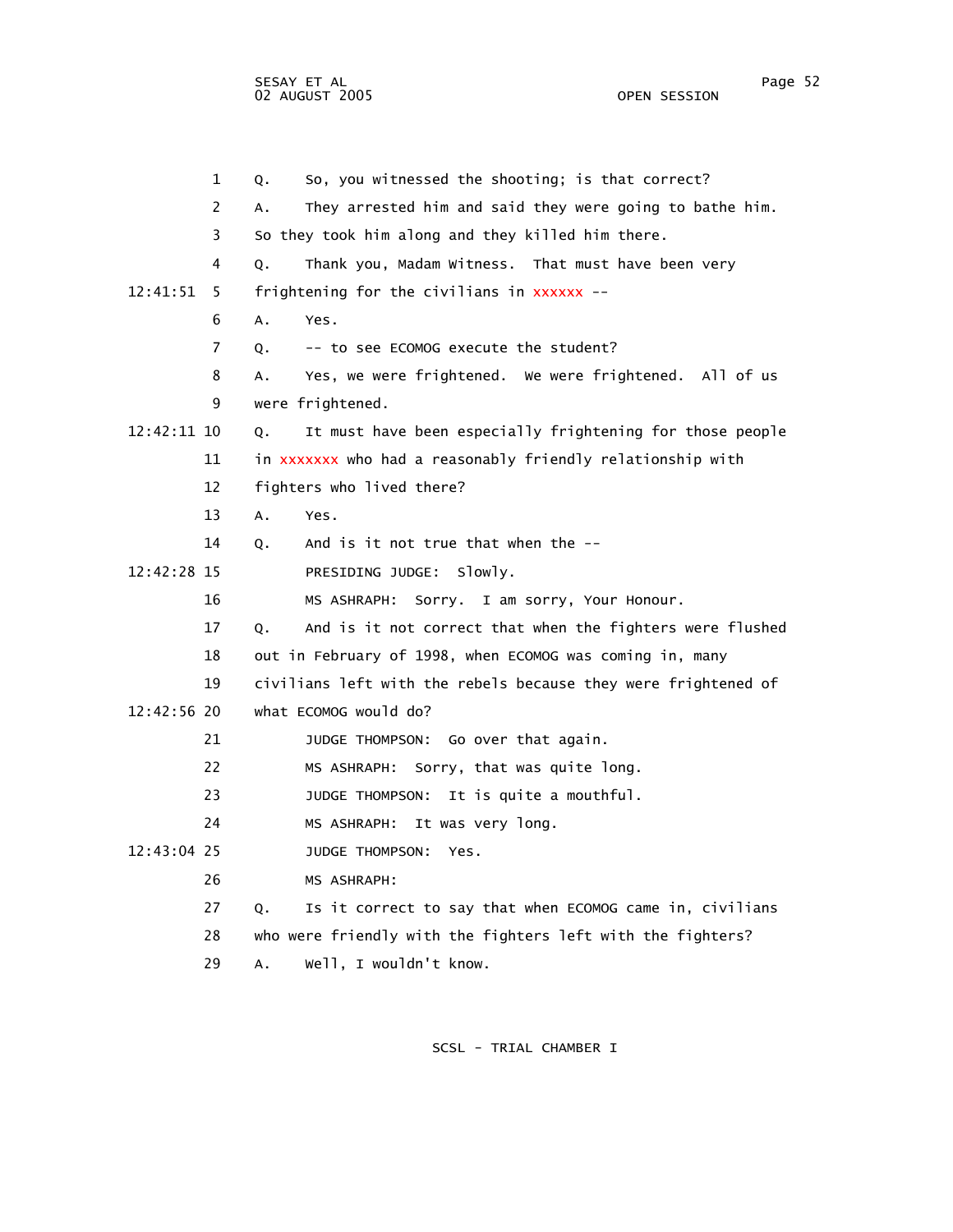1 Q. Do you know of any civilians that were -- 2 JUDGE THOMPSON: Let us have that. Just a minute. 3 MS ASHRAPH: Sorry, Your Honour. 4 JUDGE THOMPSON: That when ECOMOG came in, civilians who 12:43:40 5 were friendly with the fighters leave with the fighters? 6 MS ASHRAPH: She does not know. 7 JUDGE THOMPSON: She doesn't know that. Yes. 8 JUDGE ITOE: She says she can't say. She does not know 9 that. 12:44:03 10 MS ASHRAPH: Yes. 11 JUDGE THOMPSON: Continue. 12 MS ASHRAPH: If you could just excuse me for a moment. 13 Thank you, Your Honour. 14 Q. If we just move quickly, I am almost finished 12:44:31 15 Madam Witness, to when you returned to xxxxxx having come from 16 Makeni in 1999, which I believe is the second return to xxxxx, 17 you said there were fighters present in xxxxx at that time. 18 A. They were there, but they were not killing any more because 19 they were living with the civilians. 12:45:08 20 Q. Is it right that those fighters were under the command of a 21 man called Danny who was an SLA? 22 A. Yes. He was with them. He said he was the commander. 23 They were not killing, but they were with us in the town. 24 Q. Thank you, Madam Witness. 12:45:31 25 MS ASHRAPH: I have no more questions for this witness, 26 Your Honour. 27 JUDGE ITOE: Let us have the commander's name, Ms Ashraph, 28 before you sit down. Just a minute, please. 29 JUDGE THOMPSON: You said the commander was an SLA?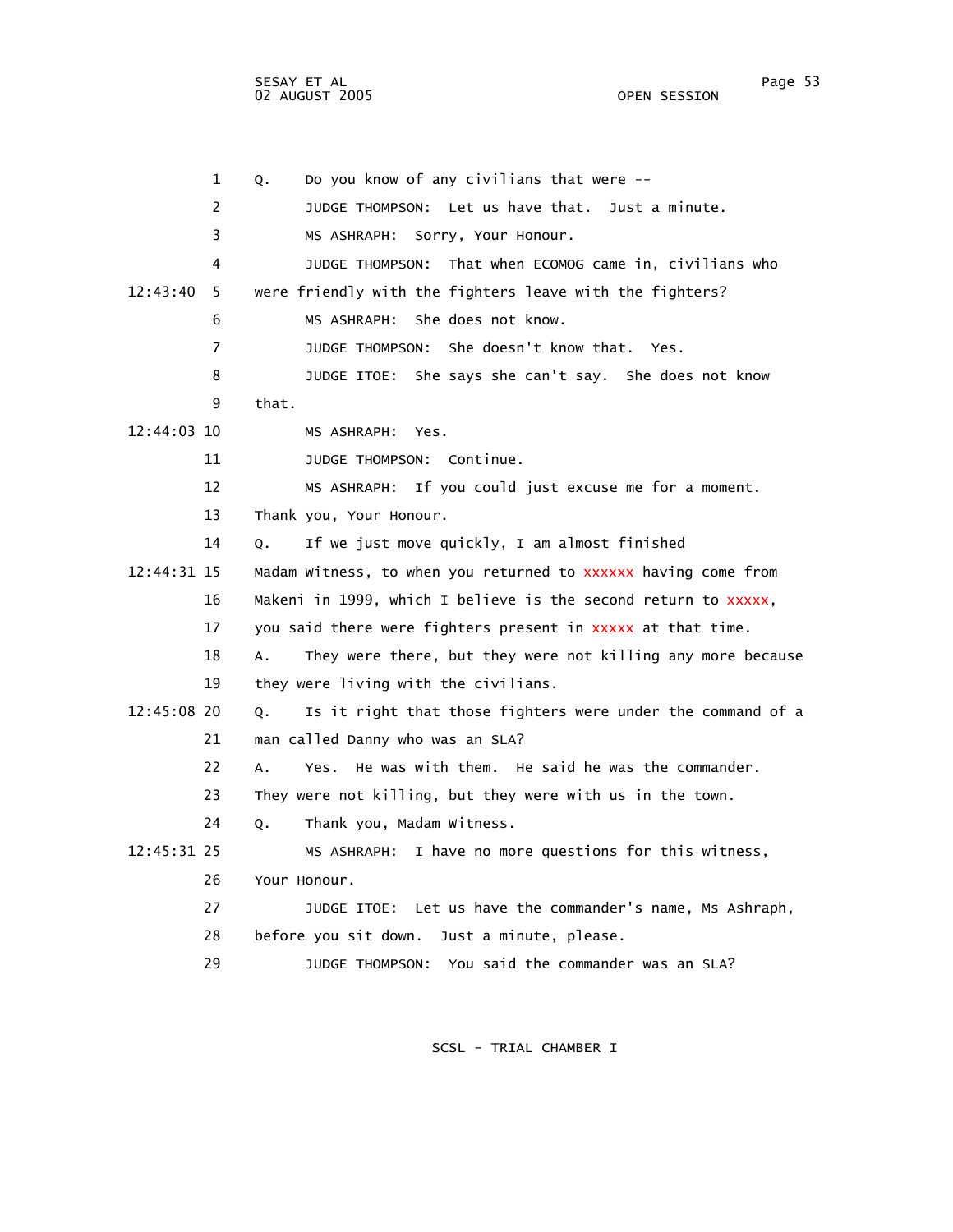SESAY ET AL Page 54 02 AUGUST 2005

 1 MS ASHRAPH: Yes. 2 JUDGE THOMPSON: Whose name was what? 3 MS ASHRAPH: xxxxx. 4 THE WITNESS: xxxxx, yes. 12:46:06 5 JUDGE THOMPSON: As in xxxxx boy? 6 MS ASHRAPH: I have no rank for that. 7 THE WITNESS: Could we hurry because the place is very 8 cold. I am beginning to be -- the place is cold for me. My 9 sides are beginning to ache of cold. 12:46:30 10 MS ASHRAPH: Very well, Madam Witness, you will be happy to 11 hear I am finished for today. 12 JUDGE THOMPSON: Thank you, counsel. Mr Nicol-Wilson, your 13 witness. 14 CROSS-EXAMINED BY MR NICOL-WILSON: 12:46:48 15 Q. Good afternoon, Madam Witness. During the first attack of 16 xxxxxx, you were advised by ECOMOG not to run away; is that 17 correct? 18 A. Yes, that's what they said that we should not run away. 19 Q. But ECOMOG ran away as soon as the attack occurred? 12:47:29 20 A. Well, I think that's how it happened because the rebels 21 took over and we didn't hear of any ECOMOG. 22 Q. During the second attack -- 23 JUDGE THOMPSON: Let's take it -- 24 JUDGE ITOE: You are following into Ms Ashraph's trap. 12:47:48 25 JUDGE THOMPSON: Yes, right, that ECOMOG ran away. Because 26 of -- talking about rebels. 27 MR NICOL-WILSON: She said the rebels took over. 28 JUDGE THOMPSON: Yes. 29 PRESIDING JUDGE: She didn't see that.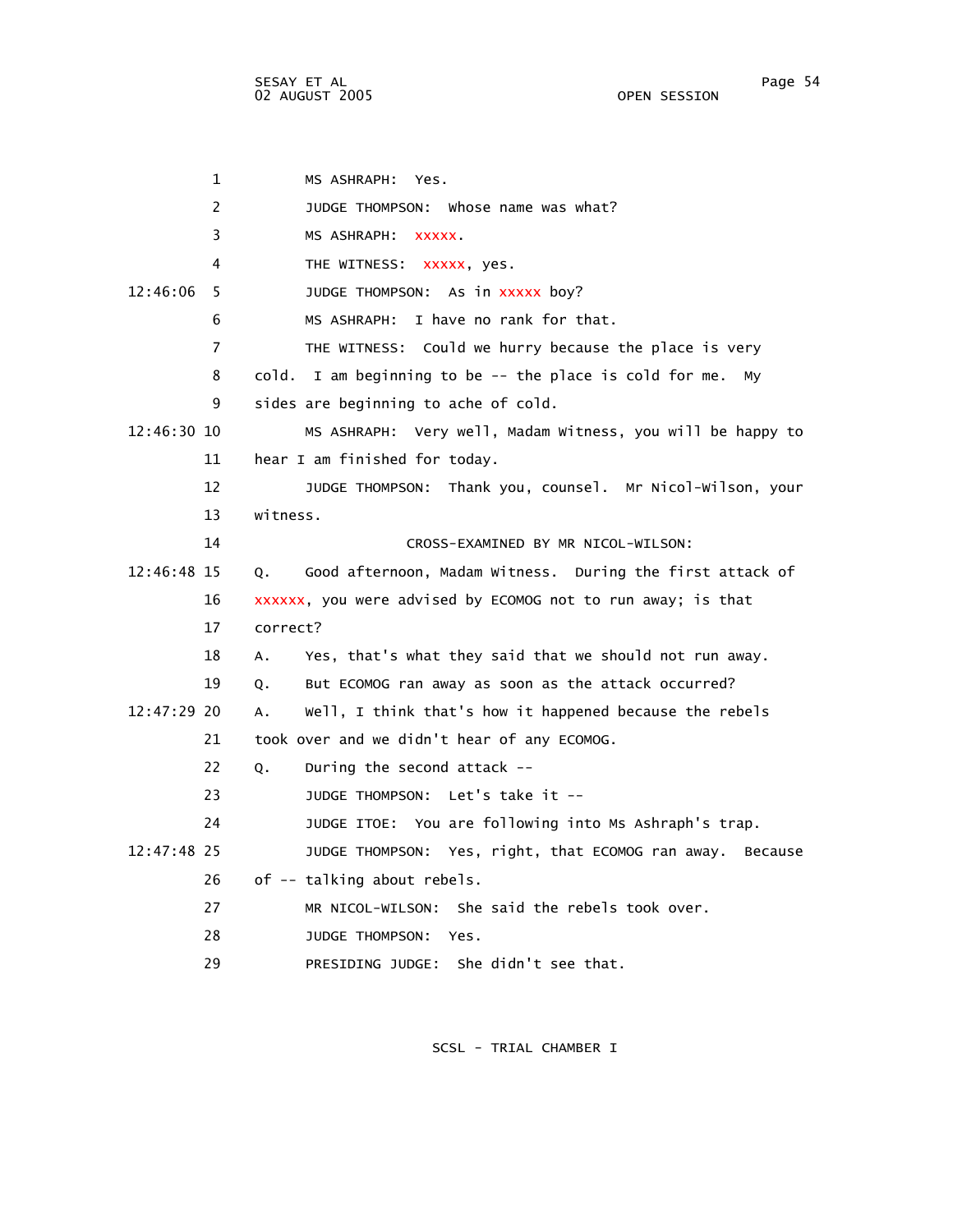1 MR NICOL-WILSON: 2 Q. Yes? 3 A. When I said the rebels took over I didn't see them, because 4 I knew that they took over because they shot me on my foot. It 12:48:26 5 is not ECOMOG that shot me. That's why I said they took over. 6 Q. And during the second attack again ECOMOG soldiers ran away 7 to the bush? 8 A. Well, I wouldn't know because it was at night and I was in 9 hiding. I just saw rebels setting fire. I wouldn't know about 12:49:07 10 that. 11 Q. Now, it was your daughter who told you about the five 12 children who were taken away by the rebels? 13 A. Yes. She was the girl child. 14 Q. My question is, it was your daughter who told you about the 12:49:44 15 five children who were taken away? 16 A. Yes, my daughter. 17 JUDGE ITOE: Five girls who were taken away? 18 MR NICOL-WILSON: As Your Honour pleases. 19 Q. You were not present when they were taken away? 12:50:00 20 A. I do not understand the question. 21 Q. You were not present when these five children were taken 22 away. 23 A. Yes, I was not there. 24 Q. Also, it was your sister from Kabala who told you about the 12:50:42 25 bus that was burnt down? 26 A. Yes, she told me about the bus that was burnt down. 27 Q. So, you were also not present when the bus was burnt down? 28 A. No, I was not there. 29 Q. It was xxxxxx xxxxxx II who told you that the paramount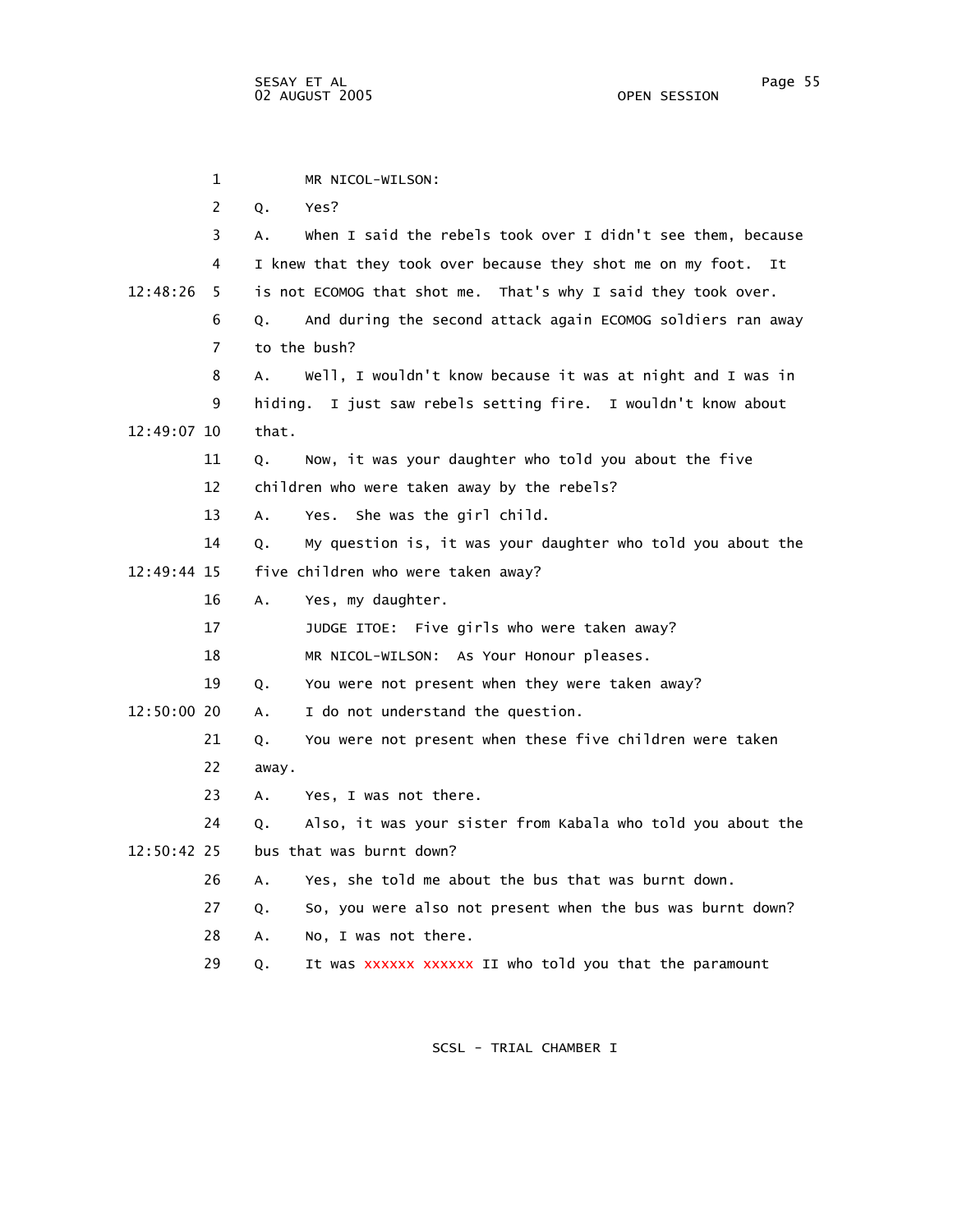SESAY ET AL Page 56 02 AUGUST 2005 OPEN SESSION

| $\mathbf{1}$  | chief had been killed?                                            |
|---------------|-------------------------------------------------------------------|
| 2             | PRESIDING JUDGE: Well, he was the paramount chief.                |
| 3             | JUDGE ITOE: He was the paramount chief.                           |
| 4             | Paramount chief.<br>JUDGE THOMPSON:                               |
| 12:51:25<br>5 | MR NICOL-WILSON: Sorry, Your Honour. Sorry, Your Honour.          |
| 6             | It was xxxxxx xxxxxx who told you that the Paramount Chief<br>Q.  |
| 7             | xxxxxx xxxxxxx II has been killed?                                |
| 8             | JUDGE THOMPSON: That is the state of the evidence.                |
| 9             | MR NICOL-WILSON: Yes, I just want her to just confirm.            |
| 12:51:37 10   | JUDGE THOMPSON: You want to confirm it, yes.                      |
| 11            | MR NICOL-WILSON:                                                  |
| 12            | Yes, I want the witness to confirm it?<br>Q.                      |
| 13            | Yes, he told me.<br>A.,                                           |
| 14            | You were not present when he was killed?<br>Q.                    |
| 12:51:41 15   | I was in the town, but I didn't see him. He told me.<br>А.        |
| 16            | Also at the hospital at xxxxxx, people from xxxxxx told<br>Q.     |
| 17            | you that their village was attacked?                              |
| 18            | Yes, that's what they told me.<br>Α.                              |
| 19            | You were also not present when that village was attacked,<br>Q.   |
| 12:52:19 20   | logically?                                                        |
| 21            | PRESIDING JUDGE: Well, I don't think it is -- I mean, all         |
| 22            | her evidence in this respect is, "I was in the hospital and I was |
| 23            | told about it." She never testified that she saw anything. I      |
| 24            | don't think it is disputed in any way, shape or form.             |
| 12:52:37 25   | MR NICOL-WILSON: As Your Honour pleases.                          |
| 26            | JUDGE THOMPSON: And I think it is naturally recapitulating        |
| 27            | the examination-in-chief.                                         |
| 28            | JUDGE ITOE: The state of the evidence.                            |
| 29            | Unless you want to use it as a basis to<br>JUDGE THOMPSON:        |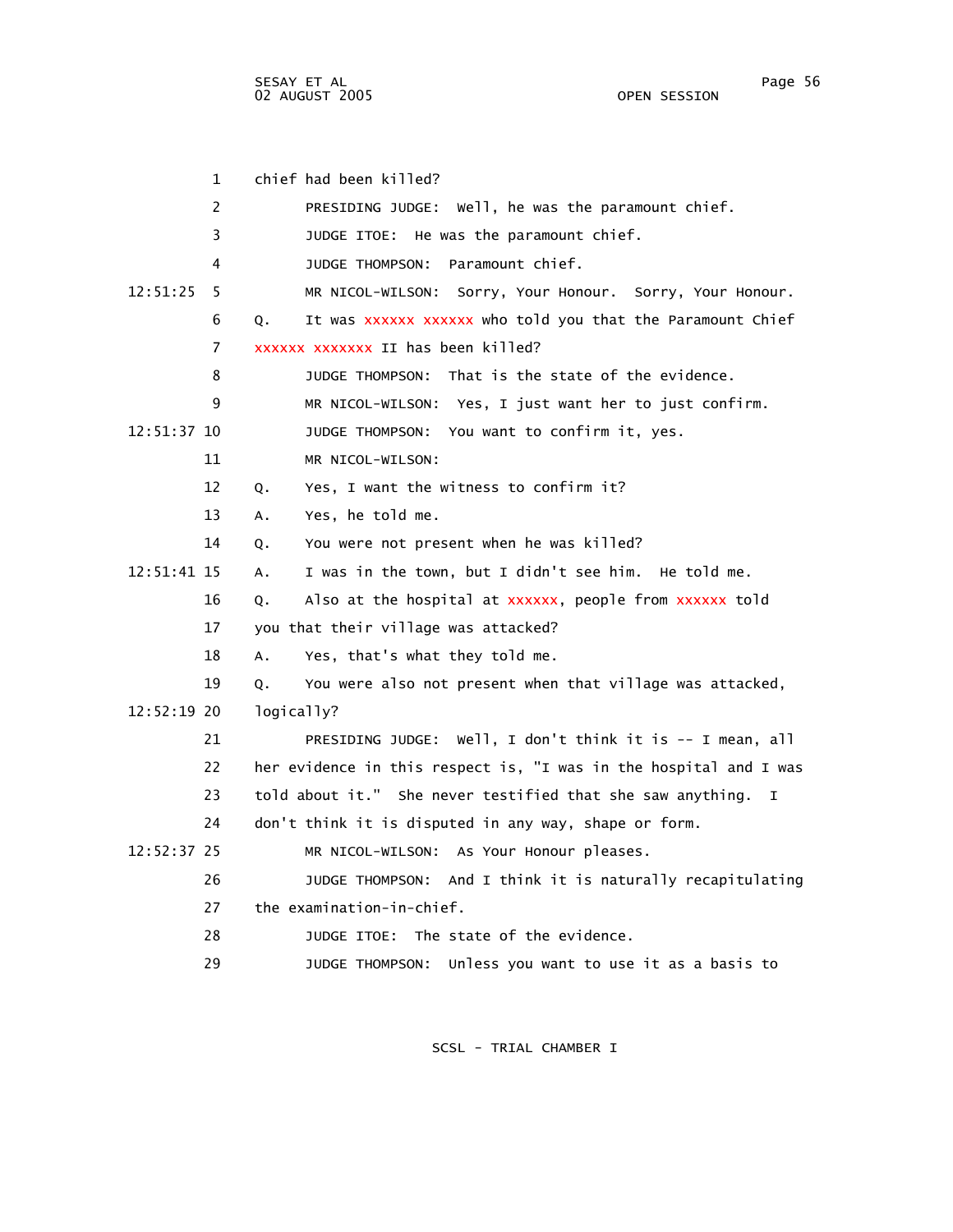1 launch some kind of, you know -- then perhaps we should not. 2 MR NICOL-WILSON: That is the exact -- 3 JUDGE THOMPSON: Well, I restrain myself. 4 MR NICOL-WILSON: That's right, Your Honour. 12:52:55 5 PRESIDING JUDGE: That is right, go ahead. 6 Q. You will therefore agree with me that most of the incidents 7 you have narrated to this Court you were not present. 8 JUDGE ITOE: You say most? 9 MR KAMARA: That is it. It is too loose and 12:53:13 10 over-ambiguous. 11 JUDGE THOMPSON: Sustained. 12 JUDGE ITOE: Sustained. 13 PRESIDING JUDGE: It is certainly a bit argumentive at the 14 least. 12:53:18 15 MR NICOL-WILSON: I will re-phrase the question. 16 PRESIDING JUDGE: She was not present for all these 17 incidents you referred to -- but that -- 18 JUDGE ITOE: Mr Nicol-Wilson, you have [overlapping 19 speakers] 12:53:28 20 PRESIDING JUDGE: -- possibly agreed to it, but -- 21 JUDGE THOMPSON: And I would suggest that you make your 22 election -- 23 MR NICOL-WILSON: As Your Honour pleases. 24 JUDGE THOMPSON: -- Whether you want to go for the entire 12:53:36 25 universe or you want to be specific again. 26 MR NICOL-WILSON: 27 Q. You will agree with me that some of the incidents you have 28 explained and narrated to this Court you were not present. 29 MR KAMARA: The objection is still on, Your Honour. He has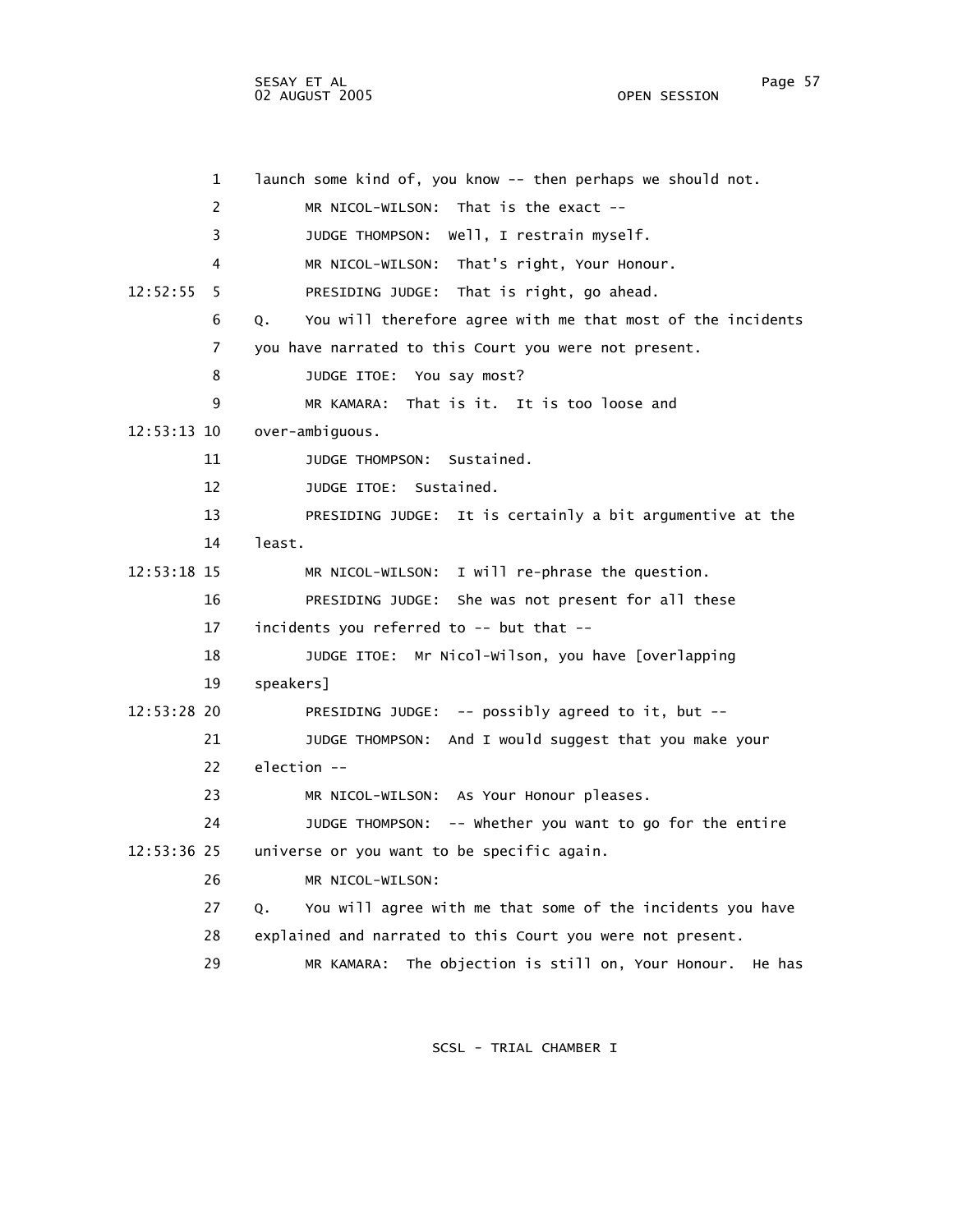1 to identify what incidents. To say some and the entirety of the 2 evidence is not clear. 3 JUDGE THOMPSON: Well, the difficulty here is that he has 4 already put to the witness, recapitulating her 12:53:59 5 testimony-in-chief, specific incidents which she has confirmed 6 that she was not present. And I, myself, find it a little 7 difficult what is left for him to do, whether there is a residual 8 area which he needs now to put to her. 9 MR KAMARA: We are in the same boat, Your Honour, and what 12:54:21 10 I am expecting my learned friend to do is to identify in what -- 11 in those areas that the witness is not present and to say you 12 were not present in some and then leave out the rest -- 13 JUDGE THOMPSON: That is a good point. No, the point, of 14 course, is that whether it is not really a matter of inference 12:54:38 15 for the Court. From her answers so far in respect of the 16 specific episodes, the Court would draw the conclusion that the 17 testimony was not based on what she actually saw. And I am not 18 sure whether that is the purpose of the cross-examination whether 19 the question is not even superfluous. 12:55:01 20 JUDGE ITOE: But are you disputing the fact, Mr Kamara, 21 that she was not present in some of the incidents. 22 MR KAMARA: Not at all. 23 JUDGE ITOE: Because that is the inference which she has 24 drawn from the -- 12:55:10 25 MR KAMARA: I will be satisfied if the Court is taking it 26 that the inference could be drawn, but there are certain 27 incidents where she was present and there are others she was not. 28 JUDGE THOMPSON: Yes, and that is the point I am finding 29 it --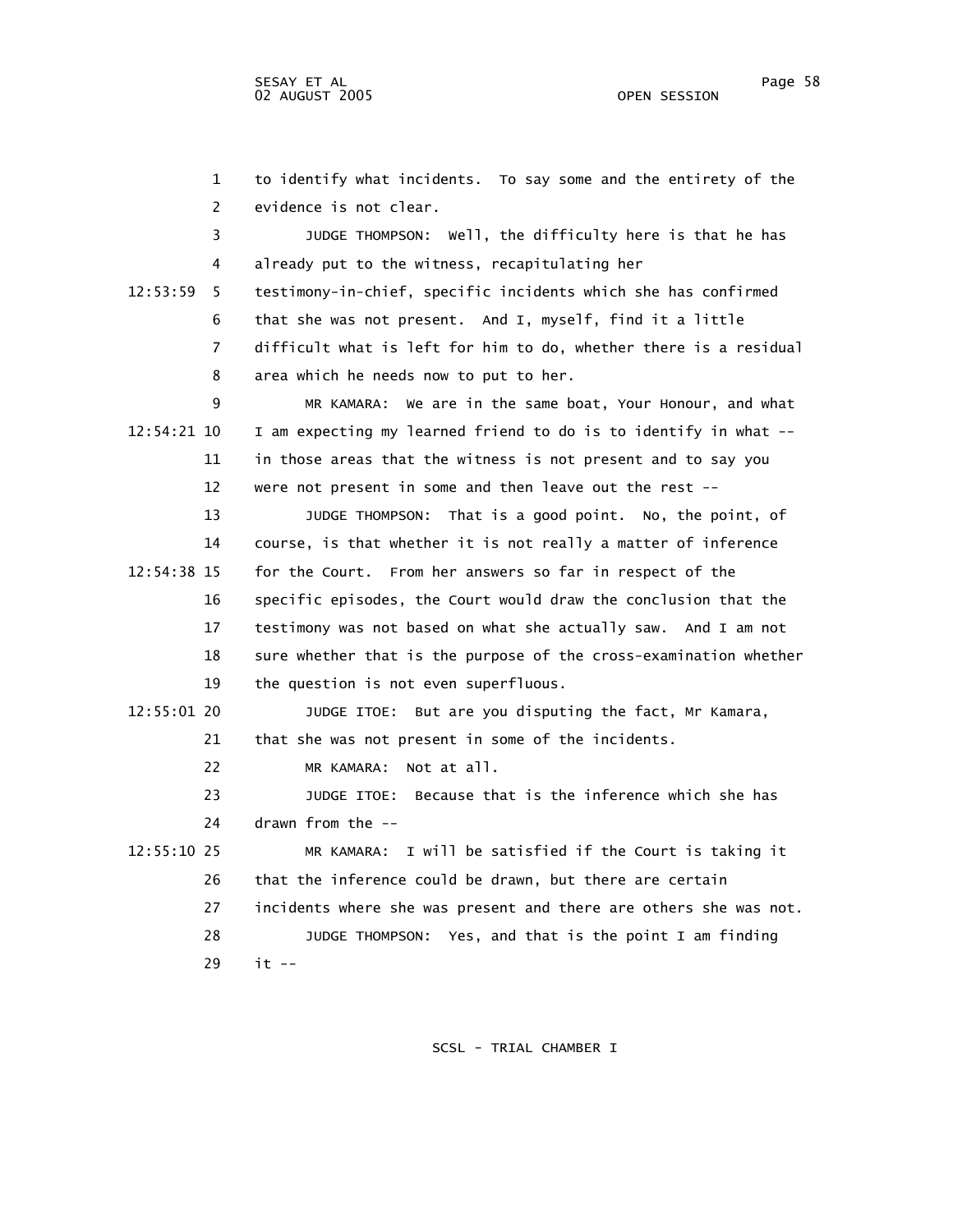1 MR KAMARA: Yes, we already know those which my learned 2 friend is referring to are compatible. 3 JUDGE THOMPSON: Well, my difficulty is whether counsel is 4 confining himself to the samples which he has already 12:55:28 5 highlighted. 6 MR KAMARA: Yes. 7 JUDGE THOMPSON: If he is confining himself to the samples 8 that he has already highlighted, then it would seem to be my own 9 view, my humble view, that indeed that is a matter of inference. 12:55:44 10 But if he is going outside the samples, then your question -- 11 your objection seems to be meritorious. I don't know. 12 MR NICOL-WILSON: Your Honour, I am confining myself to the 13 samples. 14 JUDGE THOMPSON: That you have given? Well why not let 12:55:59 15 that be a matter of inference because her answers are quite 16 clear. 17 MR NICOL-WILSON: Yes, sir. That will be all for the 18 witness. 19 JUDGE THOMPSON: Thank you. Mr Cammegh, your turn. 12:56:18 20 MR CAMMEGH: I have no questions. I have no questions, 21 thank you. 22 JUDGE THOMPSON: I was in a hurry to give you your turn. 23 MR CAMMEGH: And I am in an equal hurry to say no 24 questions. 12:56:20 25 JUDGE THOMPSON: Okay, thanks. 26 MR CAMMEGH: Thank you very much. 27 PRESIDING JUDGE: Madam Witness, that completes your 28 evidence. Oh, I am sorry. 29 MR KAMARA: So, Your Honours, just one question which I may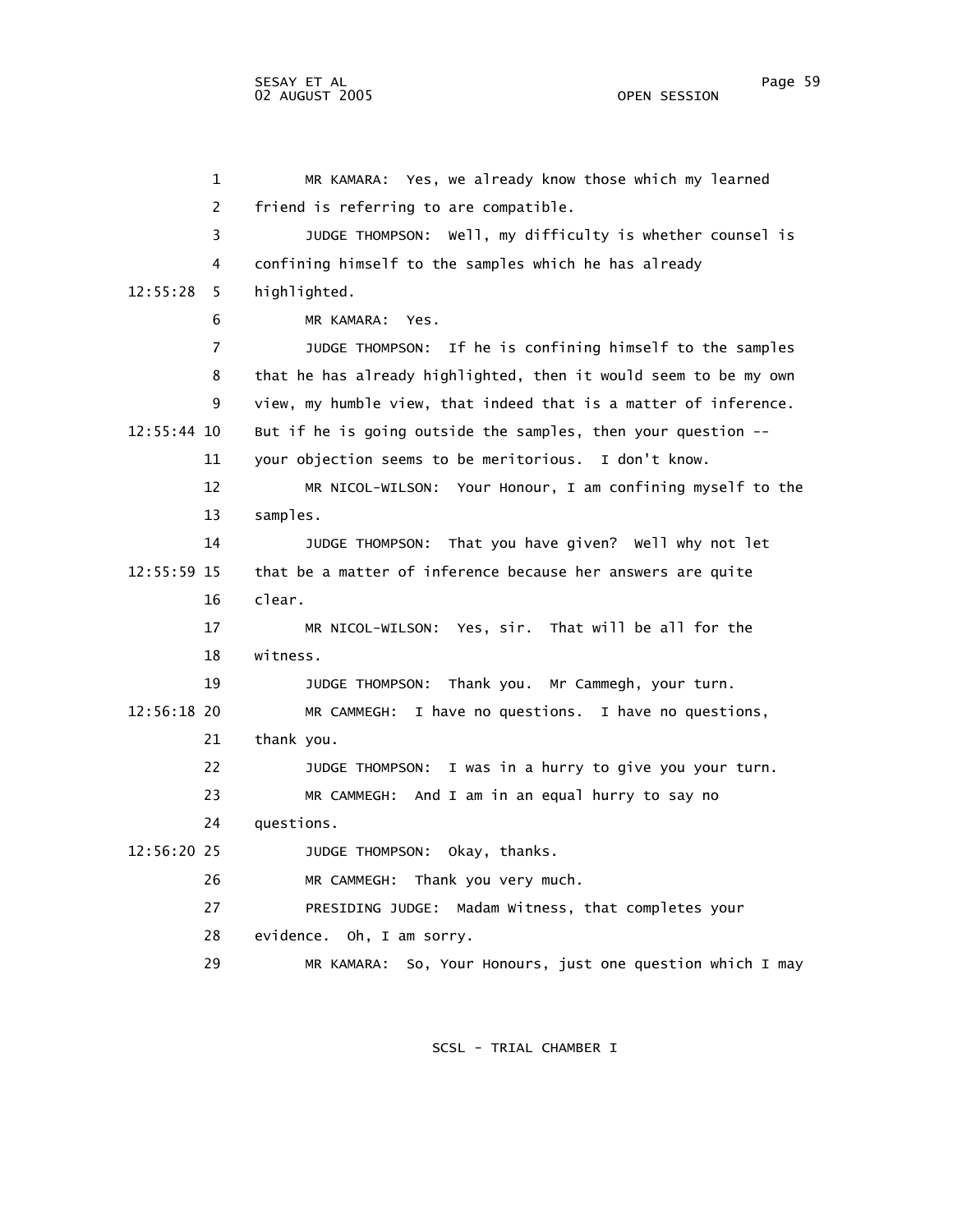SESAY ET AL Page 60 02 AUGUST 2005

 1 guess if I am getting it wrong the Court might assist me here. 2 My learned friend in cross-examination asked about -- 3 JUDGE ITOE: Which learned counsel friend, Ms Ashraph? 4 MR KAMARA: Yes. 12:56:50 5 JUDGE ITOE: Or Nicol-Wilson? 6 MR KAMARA: Ms Ashraph. 7 JUDGE ITOE: Right okay. 8 MR KAMARA: During cross-examination mentioned about xxxxxx 9 the SLA commander. I am not sure whether we have the time frame 12:57:04 10 for which xxxxxx commanded the rebels. 11 PRESIDING JUDGE: Yes, it was when she returned to xxxxxx 12 in '99. 13 MR KAMARA: 1999? 14 JUDGE ITOE: Yes, that's it. 12:57:10 15 MR KAMARA: I am fine with that. 16 JUDGE ITOE: That's it. 17 MR KAMARA: I am fine. That is after the first and second 18 attacks. We are fine. Thank you, Your Honours. 19 PRESIDING JUDGE: So you have no more questions? No more 12:57:16 20 re-examination. 21 MR KAMARA: No. 22 PRESIDING JUDGE: Thank you. So, Madam Witness, as I was 23 saying, we have finished with your evidence and we thank you very 24 much for having come to this Court to tell us your story and we 12:57:29 25 wish you good luck. Thank you very much. 26 JUDGE THOMPSON: We will recess for lunch and we will come 27 back at 2.30 p.m. 28 [Luncheon recess taken at 12.54 p.m.] 29 [RUF02AUG05C - EKD]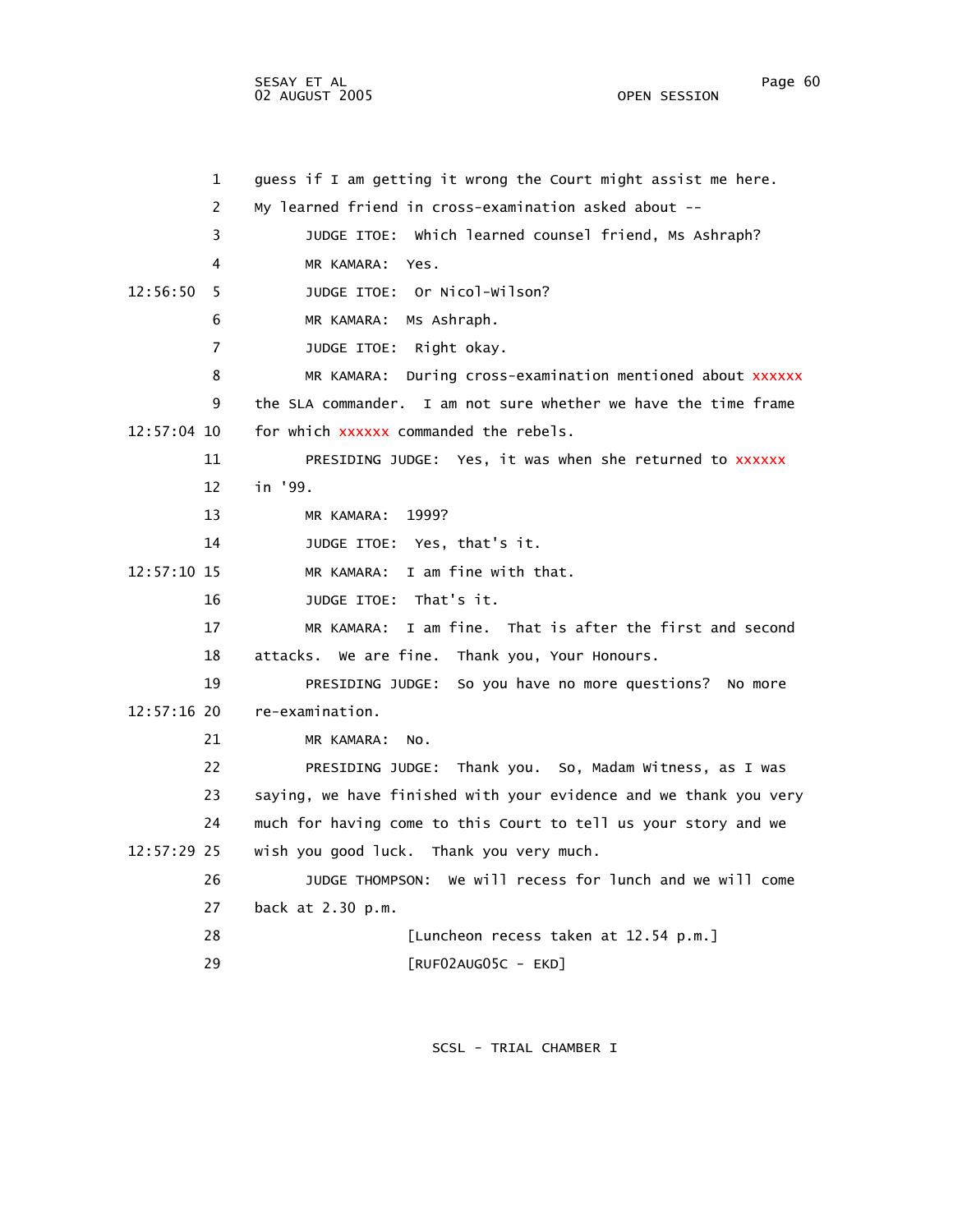| $\mathbf{1}$   | [Upon resuming at 2.40 p.m.]                                    |
|----------------|-----------------------------------------------------------------|
| $\overline{2}$ | JUDGE THOMPSON: Mr Bangura, may we have your 43rd witness.      |
| 3              | MR BANGURA: That's right, Your Honour.                          |
| 4              | JUDGE THOMPSON: Let's proceed then. Let the witness be          |
| 14:45:58<br>-5 | sworn.                                                          |
| 6              | WITNESS: TF1-215 [Sworn]                                        |
| $\overline{7}$ | [The witness answered through interpreter]                      |
| 8              | JUDGE THOMPSON:<br>Please remind us of the pseudonym.           |
| 9              | MR BANGURA: Your Honours, this witness is TF1-215.              |
| 14:46:55 10    | JUDGE THOMPSON: Thank you.                                      |
| 11             | JUDGE ITOE: TF what?                                            |
| 12             | MR BANGURA: TF1-215.                                            |
| 13             | JUDGE THOMPSON: You may proceed.                                |
| 14             | EXAMINED BY MR BANGURA:                                         |
| 14:47:06 15    | MR BANGURA:                                                     |
| 16             | Good afternoon, Mr Witness?<br>Q.                               |
| 17             | Yes, sir. Good afternoon, sir.<br>А.                            |
| 18             | JUDGE ITOE: Is he testifying in Krio?                           |
| 19             | MR BANGURA: Yes, Your Honour.                                   |
| 14:47:19 20    | Mr Witness, I'm going to ask you some questions to which<br>Q.  |
| 21             | you are expected to give your answers. All right?               |
| 22             | Yes, sir.<br>Α.                                                 |
| 23             | I will ask you to try not to speak too fast when you give<br>Q. |
| 24             | your answers. Okay?                                             |
| 14:47:41 25    | A.<br>Yes, sir.                                                 |
| 26             | I will start by asking you some questions about yourself,<br>Q. |
| 27             | your life. Mr Witness, where were you born?                     |
| 28             | In the xxxxxx District, xxxxxx Chiefdom.<br>Α.                  |
| 29             | Did you say xxxxxx Chiefdom?<br>Q.                              |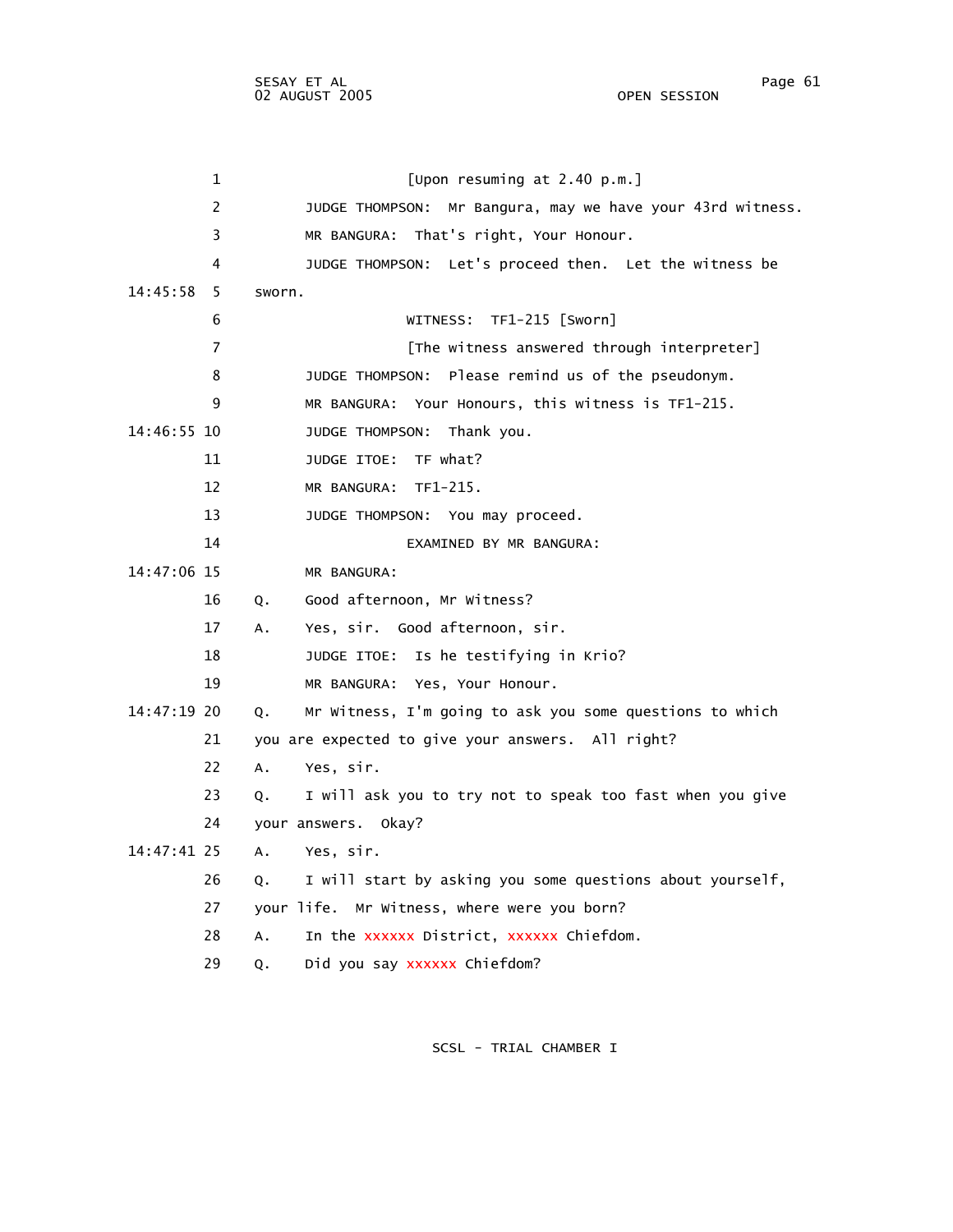|             | $\mathbf 1$ | А.         | Yes, XXXXXX District, XXXXXX Chiefdom.                           |
|-------------|-------------|------------|------------------------------------------------------------------|
|             | 2           |            | MR BANGURA: XXXXX IS X-X-X-X-X-X-X. XXXXXXXXX IS                 |
|             | 3           |            | $X-X-X-X-X$                                                      |
|             | 4           | Q.         | Can you tell this Court your age?                                |
| 14:48:36    | 5           | Α.         | 49 years.                                                        |
|             | 6           | Q.         | Are you married?                                                 |
|             | 7           | Α.         | I have two wives.                                                |
|             | 8           | Q.         | Do you have children?                                            |
|             | 9           | А.         | I have seven.                                                    |
| 14:49:08 10 |             | Q.         | What do you do for a living, Mr Witness?                         |
|             | 11          | А.         | Well, I used to manage with business, little by little.<br>I.    |
|             | 12          |            | sell used clothing.                                              |
|             | 13          | Q.         | Do you still do that business now?                               |
|             | 14          | А.         | NO.                                                              |
| 14:49:45 15 |             | Q.         | Mr Witness, do you have some education?                          |
|             | 16          | А.         | Well, I did adult education.                                     |
|             | 17          | Q.         | So are you able to read and write English?                       |
|             | 18          | Α.         | No, I cannot, but I can write my name and I know some            |
|             | 19          | spellings. |                                                                  |
| 14:50:18 20 |             | Q.         | Mr Witness, I would like to take your mind back to events        |
|             | 21          |            | which occurred in this country not so long ago.<br>Do you recall |
|             | 22          |            | that there was a war in this country not so long ago?            |
|             | 23          | Α.         | Yes.                                                             |
|             | 24          | Q.         | During the course of that war where were you residing?           |
| 14:51:06 25 |             | Α.         | I resided at xxxxx Chiefdom, xxxxxxxxx Town.                     |
|             | 26          | Q.         | Can you repeat the answer again, Mr Witness; where were you      |
|             | 27          | residing?  |                                                                  |
|             | 28          | A.         | I was in xxxxx Chiefdom, xxxxxxx village.                        |
|             | 29          | Q.         | Mr Witness, if I am correct is it xxxxxxx village which          |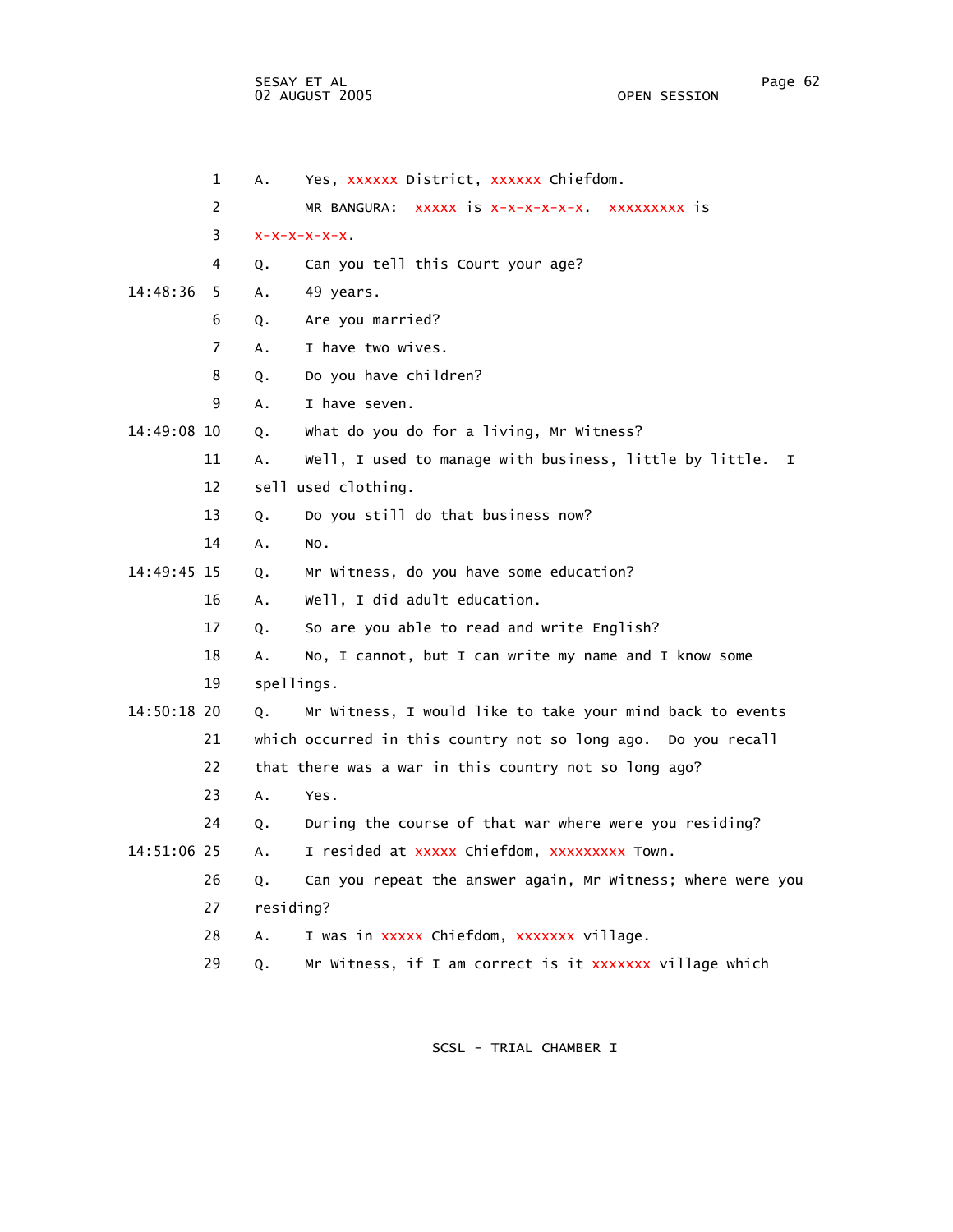1 is in xxxxxx Chiefdom? Am I right to put it that way? 2 A. Yes. It's the chiefdom headquarter, that is xxxxxxxx. 3 MR BANGURA: Your Honours, Kondembaia is  $4$   $x-x-x-x-x-x-x-x$  and  $xxxxx$  is  $x-x-x-x$ . 14:52:21 5 JUDGE THOMPSON: Is there a D in xxxxxx? It sounds 6 like xxxxxxx. 7 MR BANGURA: From the witness's lips it sounds without a D 8 but we have been spelling it in a particular way. 9 JUDGE THOMPSON: Thank you. 14:52:44 10 JUDGE ITOE: Is it xxxxxx Chiefdom? 11 MR BANGURA: xxxxx Chiefdom, x-x-x-x-x. 12 Q. Mr Witness, do you recall February of 1998? 13 A. Yes. 14 Q. How do you recall this period, the month of February 1998? 14:53:19 15 A. Well, at that time we heard that they had overthrown in 16 Freetown. They said it was Johnny Paul who took over the reins 17 of power. 18 Q. Mr Witness, I would like you to again recall carefully. In 19 February of 1998 exactly what did you remember? 14:53:51 20 A. February '98 we heard that Johnny Paul had taken power and 21 when we were upcountry we did not know who the right individual 22 was. 23 Q. Mr Witness, do you know how long Johnny Paul was in power? 24 A. Well, if I have not forgotten I think it was nine months, 14:54:35 25 perhaps. 26 Q. Do you have any recollection how that rule by Johnny Paul 27 ended? 28 A. Well, the ECOMOG came and ousted them from power. 29 Q. Do you remember when ECOMOG removed Johnny Paul's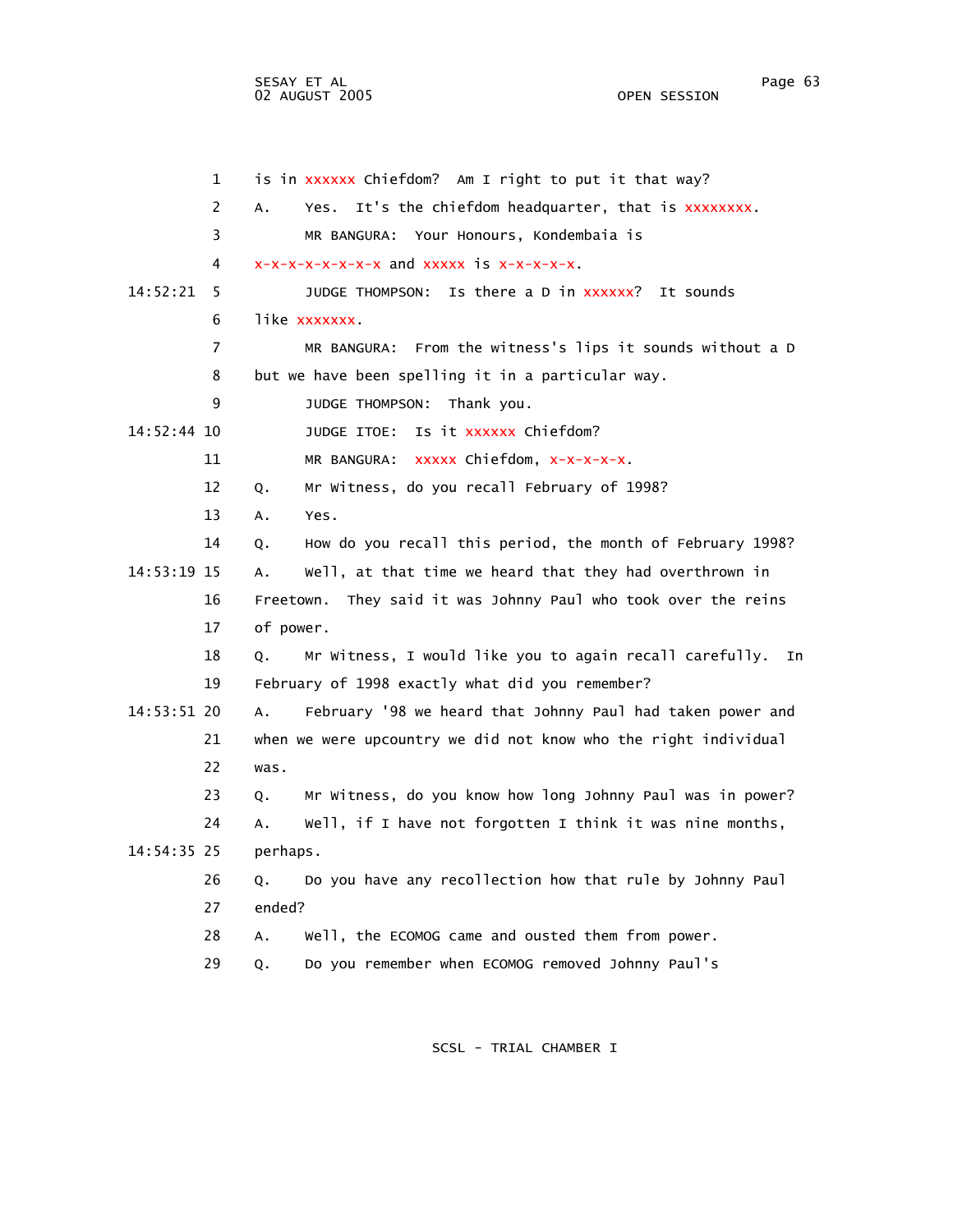1 government from power? 2 A. Yes, it should be '98. 3 Q. Do you remember what month in 1998, Mr Witness? 4 A. Well, we in the provinces, we did not record. But it 14:56:12 5 should be around February. 6 Q. So Johnny Paul's government was removed from power by 7 ECOMOG in February of 1998; is that correct? 8 PRESIDING JUDGE: Around February '98. 9 MR BANGURA: 14:56:35 10 Q. Around February '98. 11 A. That's what I think. But normally we do not receive news 12 in the provinces quickly, but I think that is so. 13 Q. And you say Johnny Paul's government had been in power for 14 how long? 14:57:00 15 A. Well, I said nine months. 16 Q. Mr Witness, what do you recall at this time that Johnny 17 Paul -- that you said his government was removed from power by 18 ECOMOG? What do you recall -- what happened that you do recall? 19 A. Before he was removed from power, when he was in power, it 14:57:36 20 was operation -- 21 THE INTERPRETER: Your Honours, would the witness please 22 repeat what he said. 23 MR BANGURA: 24 Q. Mr Witness, can you please say again what you have just 14:57:47 25 said? 26 A. At that time when they were in power, he called the rebels 27 to come from the bush. When they came to town they were called 28 the People's Army. 29 Q. Now, these people who -- you said the rebels who were in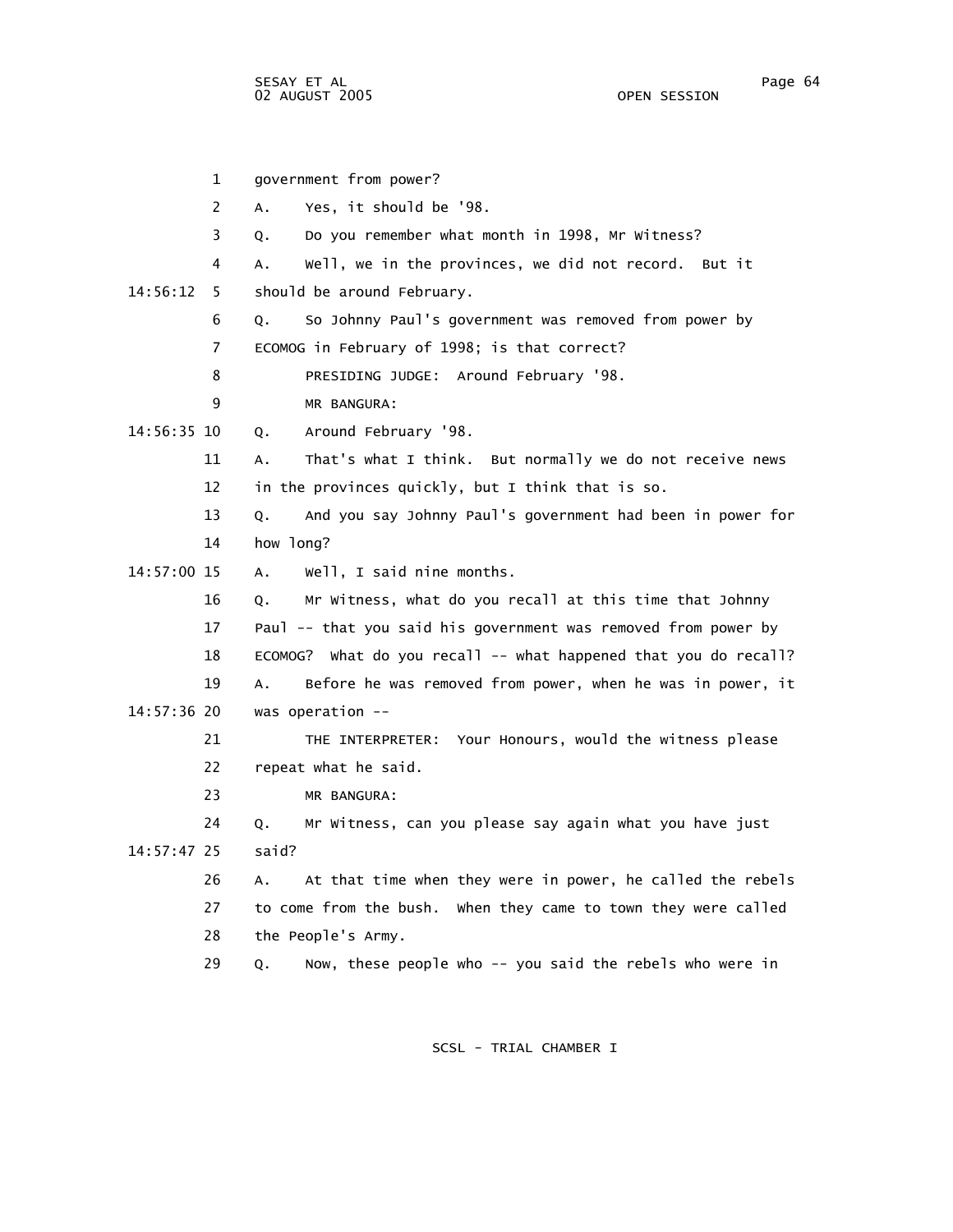1 the bush were called to town and they were called the People's 2 Army. What were they doing? Were they in your town at that 3 time? 4 A. Yes, they went up to our village. They had been setting up 14:58:49 5 checkpoints. 6 Q. And were they doing anything there while they were there at 7 that time? 8 A. Yes. They used to search peoples' bags and they took their 9 property from them and they said they were paying themselves. 14:59:19 10 Operation Pay Yourself. Anything that they saw in the bag, they 11 would take it. 12 Q. Now this was during the period that Johnny Paul was still 13 in power; is that correct? 14 MR CAMMEGH: Objection. 14:59:51 15 THE WITNESS: Yes. Yes, sir. 16 MR CAMMEGH: The period that we were supposedly dealing 17 with, I understood, was around February 1998. 18 JUDGE THOMPSON: Yes. 19 MR CAMMEGH: I would rather my learned friend not lead in 15:00:04 20 order to take the witness back to the period which is more 21 convenient for him. Perhaps it would be better to establish what 22 period we are talking about before leading the witness with the 23 answer. 24 JUDGE THOMPSON: Counsel? 15:00:21 25 MR BANGURA: Your Honours, I will get the witness to 26 refocus on the period but I believe the witness had said during 27 the time Johnny Paul was in power they brought the rebels from 28 the bush and they called them the People's Army. The question 29 which had preceded this was were they in your town at that time?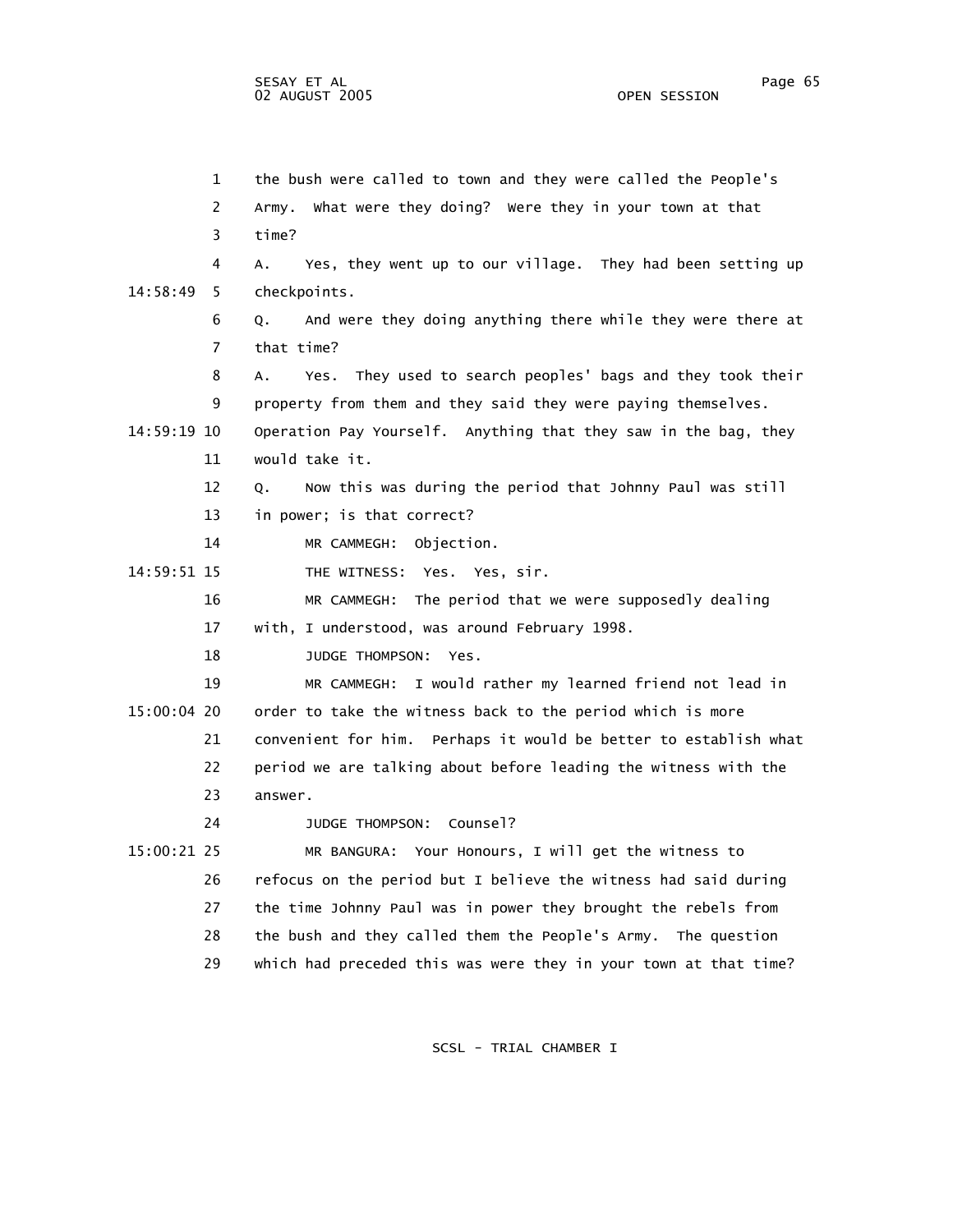|             | $\mathbf{1}$   | I believe we were talking of the period just before Johnny Paul   |
|-------------|----------------|-------------------------------------------------------------------|
|             | 2              | was removed from power, but I will get the witness to clarify.    |
|             | 3              | JUDGE THOMPSON: I think the best thing is to be very              |
|             | 4              | careful how you proceed given the state of the evidence now.      |
| 15:00:53    | 5              | MR CAMMEGH: I would be grateful for that. Also can I              |
|             | 6              | remind my learned friend that unless I am -- and I will be        |
|             | $\overline{7}$ | corrected if I am wrong, but I don't think we have any disclosure |
|             | 8              | of anything taking place before 1998 in any event. So can I ask   |
|             | 9              | my friend to bear that in mind as we proceed.                     |
| 15:01:14 10 |                | Right, go ahead.<br>JUDGE THOMPSON:                               |
|             | 11             | MR BANGURA:                                                       |
|             | 12             | Mr Witness, let us focus on the period after Johnny Paul<br>Q.    |
|             | 13             | was removed. Did you notice anything in xxxxxxx during that       |
|             | 14             | time? You say you remember that he was removed some time in       |
| 15:01:33 15 |                | February '98. Did you notice anything in xxxxxxx?                 |
|             | 16             | when he was removed from power? Those whom removed them<br>Α.     |
|             | 17             | from power, people ran away from Freetown and went to xxxxx area. |
|             | 18             | when you say "people", Mr Witness, who were these people<br>Q.    |
|             | 19             | that you are talking about?                                       |
| 15:02:08 20 |                | It was the soldiers with the rebels who were the People's<br>Α.   |
|             | 21             | Army, who had ammunition. These were the ones that were running   |
|             | 22             | from Freetown to go to xxxxxx.                                    |
|             | 23             | How did you know they were going to xxxxx or they were<br>Q.      |
|             | 24             | coming from Freetown, Mr Witness?                                 |
| 15:02:43 25 |                | Our own road was the bypass to go to XXXXX and this was the<br>A. |
|             | 26             | area that they pass while they were going. They had been saying   |
|             | 27             | it when they had been resting in our veranda.                     |
|             | 28             | Witness, you have to speak a bit slower and allow Their<br>Q.     |
|             | 29             | Lordships to take the answers that you give.                      |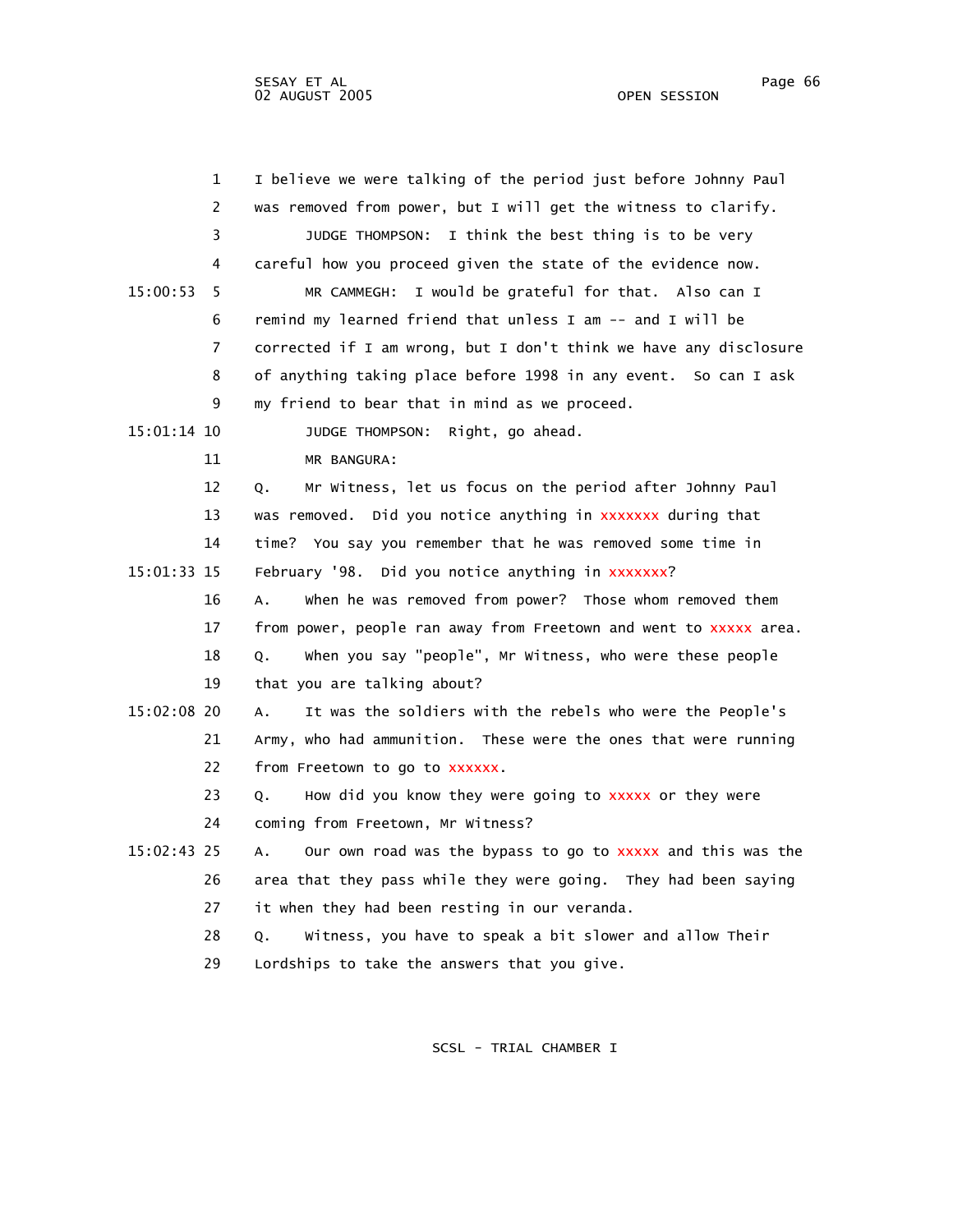1 A. Yes, sir. 2 Q. Would you like to take that answer again. How did you know 3 that they were coming from Freetown and going to xxxxx? 4 A. They would pass through my own house. I had the first 15:03:29 5 house in the village and mostly they used to say it. 6 Q. What did you notice at this time, Mr Witness? 7 A. What? 8 Q. What did you see at this time that these -- you said these 9 people were moving from Freetown to xxxxx and they were passing 15:03:59 10 through your town. Describe what you saw. 11 A. They used to carry bundles on their head, they had 12 ammunition, some had uniforms, some did not have uniform. 13 Q. This group of people that you saw, Mr Witness, were they of 14 the same age -- the same ages? 15:04:37 15 A. No, sir. Some were age-able people who were around 45. 16 Some were 30, some were below. 17 Q. Can I ask you, Mr Witness, to lift your voice up a little 18 when you speak. 19 A. Okay, sir. 15:05:00 20 Q. When you say somewhere below, what ages are we looking at? 21 A. Like 10 years, 15 years they were with them. Whether they 22 were their children, or their brothers, I don't know but all of 23 them were going together. 24 Q. Did these people stay in xxxxxxxx? 15:05:28 25 A. Some were there, some would stay there for two days and 26 they would pass. Because during that time they had not yet come 27 nearer than when they were running. Some would come in groups of 28 6 and they would pass and go away.

29 Q. Did you notice any person among them who was a leader, who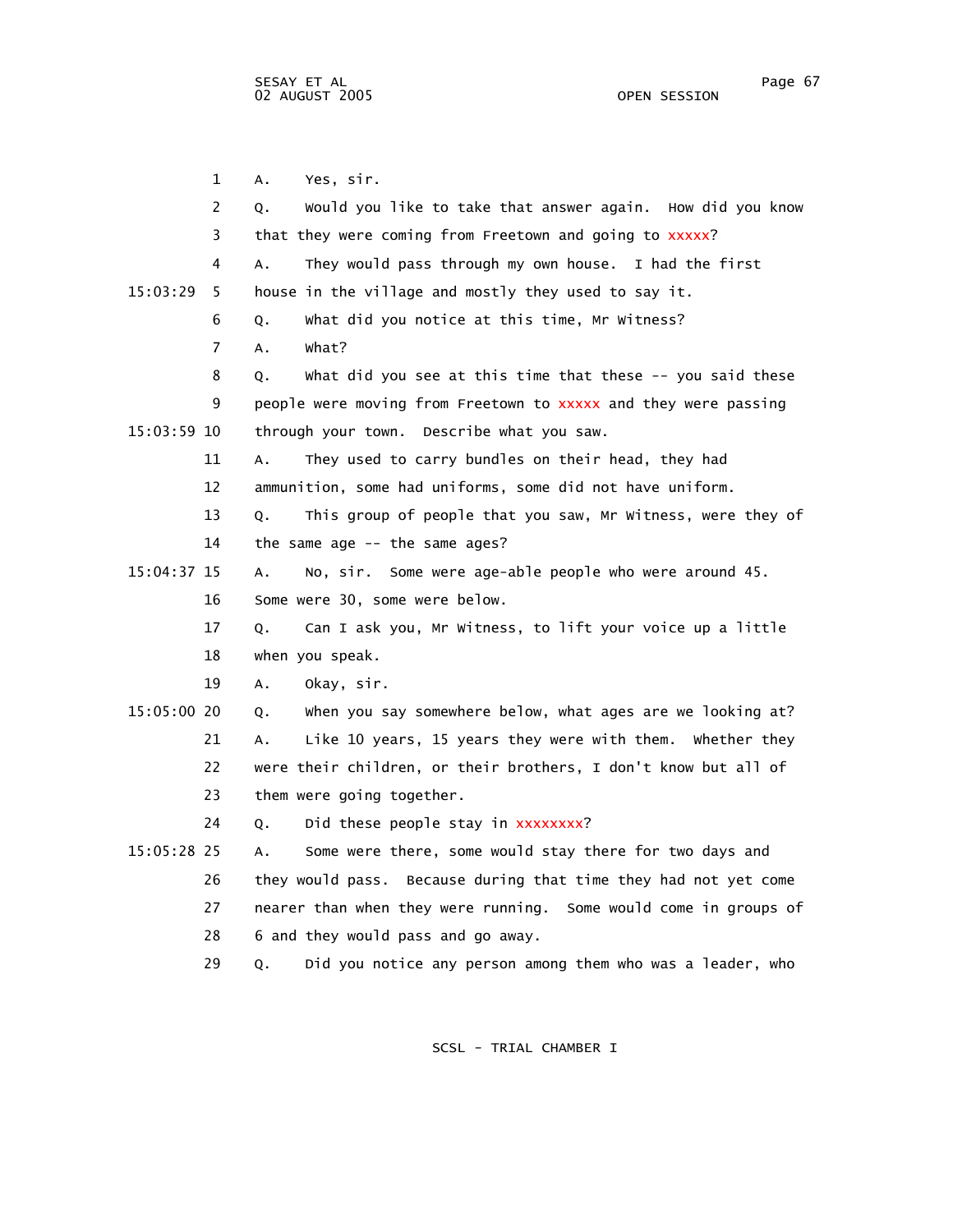1 was their leader?

|             | 2  | Well, we did not understand that they had anybody that was<br>А.  |
|-------------|----|-------------------------------------------------------------------|
|             | 3  | the leader, unless one night when I was lying down in my house,   |
|             | 4  | 25 vehicles passed. So I did not know the one that passed.<br>In  |
| 15:06:32    | 5. | the morning, it was in the morning, they sat in my veranda, they  |
|             | 6  | were drinking, and they said that, "Oh, JP had passed during the  |
|             | 7  | night." That was the time that I knew that they had a boss that   |
|             | 8  | was called JP. The other one asked who it was. They said,         |
|             | 9  | "Johnny Paul, he had passed during the night."                    |
| 15:06:59 10 |    | So in the morning you learnt that this fleet of 25 vehicles<br>Q. |
|             | 11 | that passed you in the night before, had Johnny Paul -- Johnny    |
|             | 12 | Paul was among them; is that correct?                             |
|             | 13 | Yes, it was vehicles, but it was in the morning time that I<br>А. |
|             | 14 | knew that it was Johnny Paul that passed. But during the night I  |
| 15:07:25 15 |    | did not know that.                                                |
|             | 16 | Mr Witness, how long did it take for these people to pass<br>Q.   |
|             | 17 | through your town, xxxxxxxx? You said they were heading for       |
|             | 18 | xxxx. How long did it take them to go through your town?          |
|             | 19 | It was nearly a month and some days. They would pass every<br>А.  |
| 15:07:53 20 |    | Every day and night they would pass.<br>day.                      |
|             | 21 | Did it get to a point where this traffic, this movement of<br>Q.  |
|             | 22 | people stopped?                                                   |
|             | 23 | Α.<br>Yes.                                                        |
|             | 24 | Around April and the end, that was the time that they<br>Q.       |
| 15:08:24 25 |    | stopped going up -- along the xxxx road?                          |
|             | 26 | JUDGE ITOE:<br>April?                                             |
|             | 27 | MR BANGURA:                                                       |
|             | 28 | Mr Witness, April of what year?<br>Q.                             |
|             | 29 | 1998, April. They started in March until April they were<br>А.    |
|             |    |                                                                   |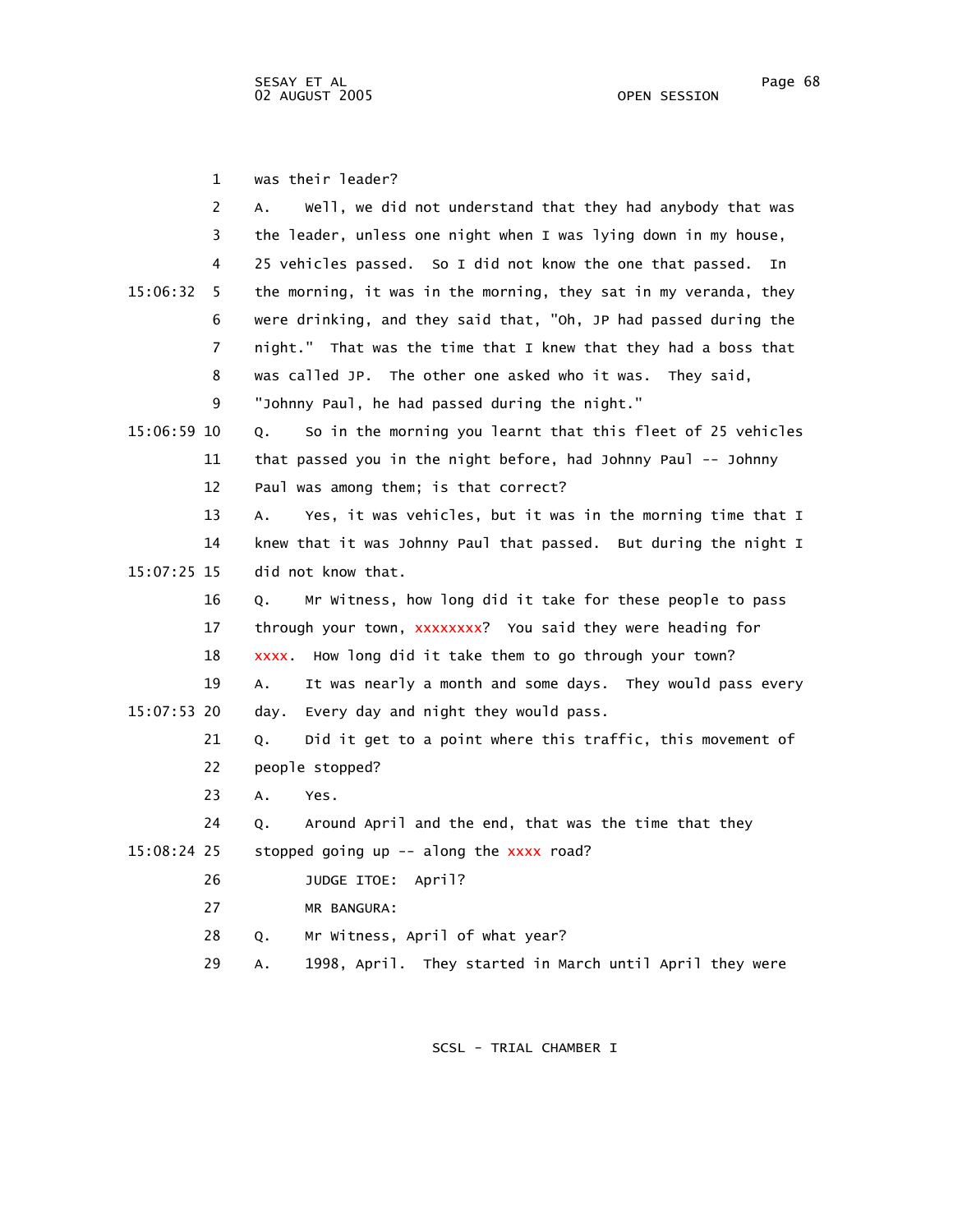1 passed. 2 Q. Mr Witness, did anything happen after this period, after 3 these people who were coming up towards xxxx had passed? Did 4 anything happen in xxxxxxx? 15:09:21 5 A. They captured when they were going. They wanted to capture 6 one child so as to take their loads along, because they ask me to 7 give them my sibling to take their load along. And I spoke in my 8 language and I said that, "Don't go near that man, he wants to 9 capture you so as to take his load. Run." 15:09:49 10 Q. You have to learn to be a bit slower when you speak. 11 A. Okay. 12 Q. You want to take this point again? 13 A. Okay. He asked me to give him water to drink. 14 Q. Who asked you for water? 15:10:12 15 A. The ones that were passing, the People's Army who were 16 passing with loads and ammunition. 17 Q. Yes. Did you give him the water? 18 A. Yes, my sibling gave him the water and he said I should 19 give my sibling to him so that the child could carry his load. 15:10:47 20 Q. Did you give him the child? 21 A. When he said that word I just told the child in my 22 language, I said, "Don't go near him, run away. He wants to 23 capture you. Go away." 24 Q. What happened? 15:11:00 25 A. Child ran and went at the back, and he went in the bush and 26 he wanted to capture me so as to take the load for him. 27 Q. What happened? 28 A. I plead with him. I said, "Look at my foot, look at my 29 foot, I am suffering. It is aching. So please don't take me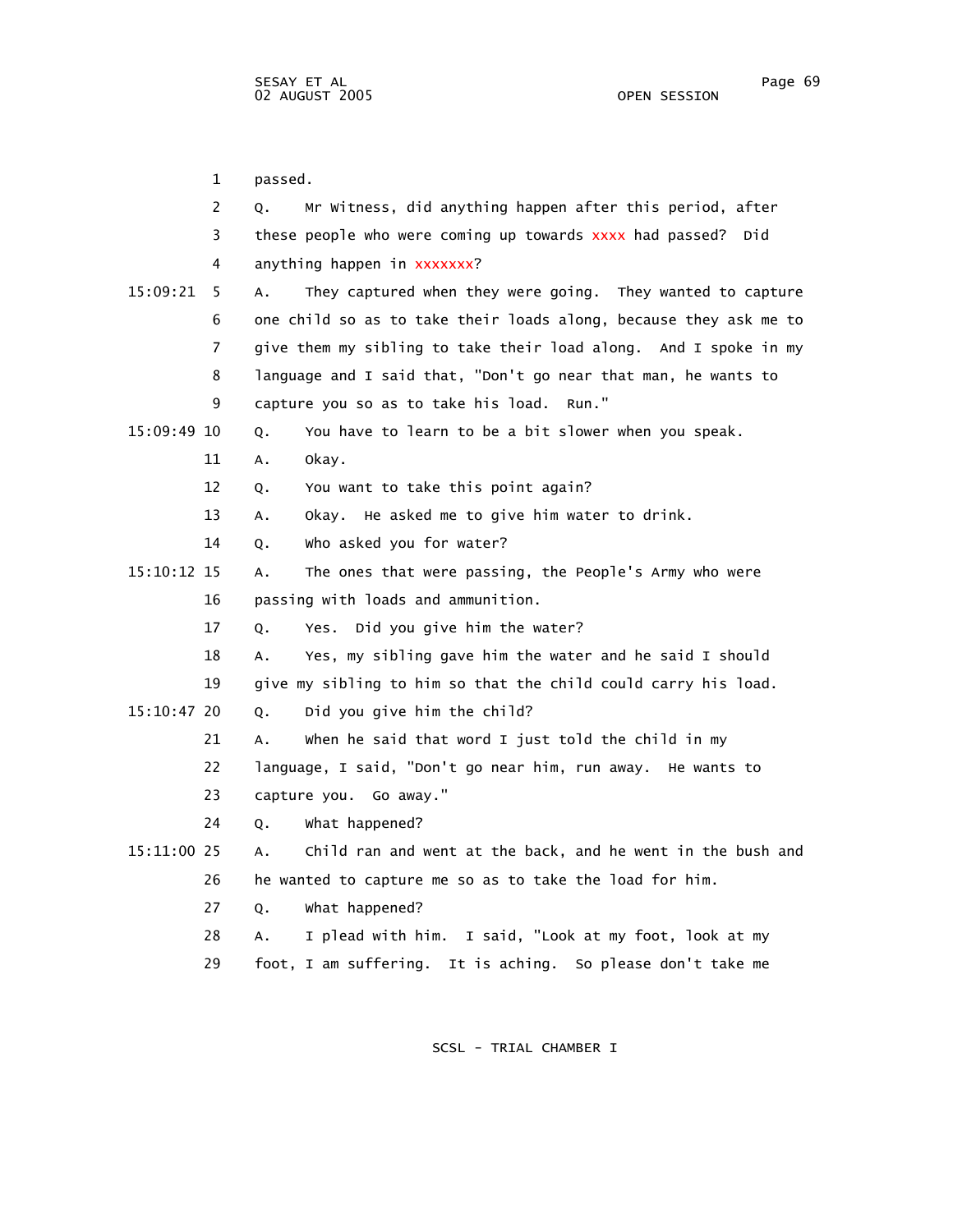1 along." 2 Q. Were you spared? 3 A. Yes, he captured one fellow that is called xxxxx. 4 Q. What did he do to xxxxx? 15:11:56 5 A. He gave him load, load to take along. 6 MR BANGURA: Your Honours, xxxx is x-x-x-x, xxxxxx. 7 Q. Were you yourself made to subject to any such treatment by 8 these people at this time? 9 A. Pardon. 15:12:47 10 Q. Were you made to carry a load for anybody at this time? 11 MR CAMMEGH: Can I ask my friend to desist from leading 12 questions. We have heard too many today, with respect. 13 JUDGE ITOE: The objection is sustained. It is leading. 14 MR BANGURA: 15:13:08 15 Q. Were you yourself subject to any treatment by these people? 16 A. Yes. 17 Q. What did they do to you? 18 A. They gave me tyre with the ring to take along to go to 19 town. When I came from my farm, they captured me and they gave 15:13:29 20 me a load. It was a tyre. 21 Q. Where did you take the tyre to? 22 A. To the town, because we were going to the same direction. 23 When I was going to the town we just met and it was in the same 24 direction but 1 mile from the area to the town. I was the one 15:14:12 25 that took it on my head from that particular place up to the 26 town. 27 Q. Mr Witness, after these people had gone away, did anything 28 happen afterwards? Did you hear about anything afterwards? 29 A. Yes. When they all had gone, a little while we heard that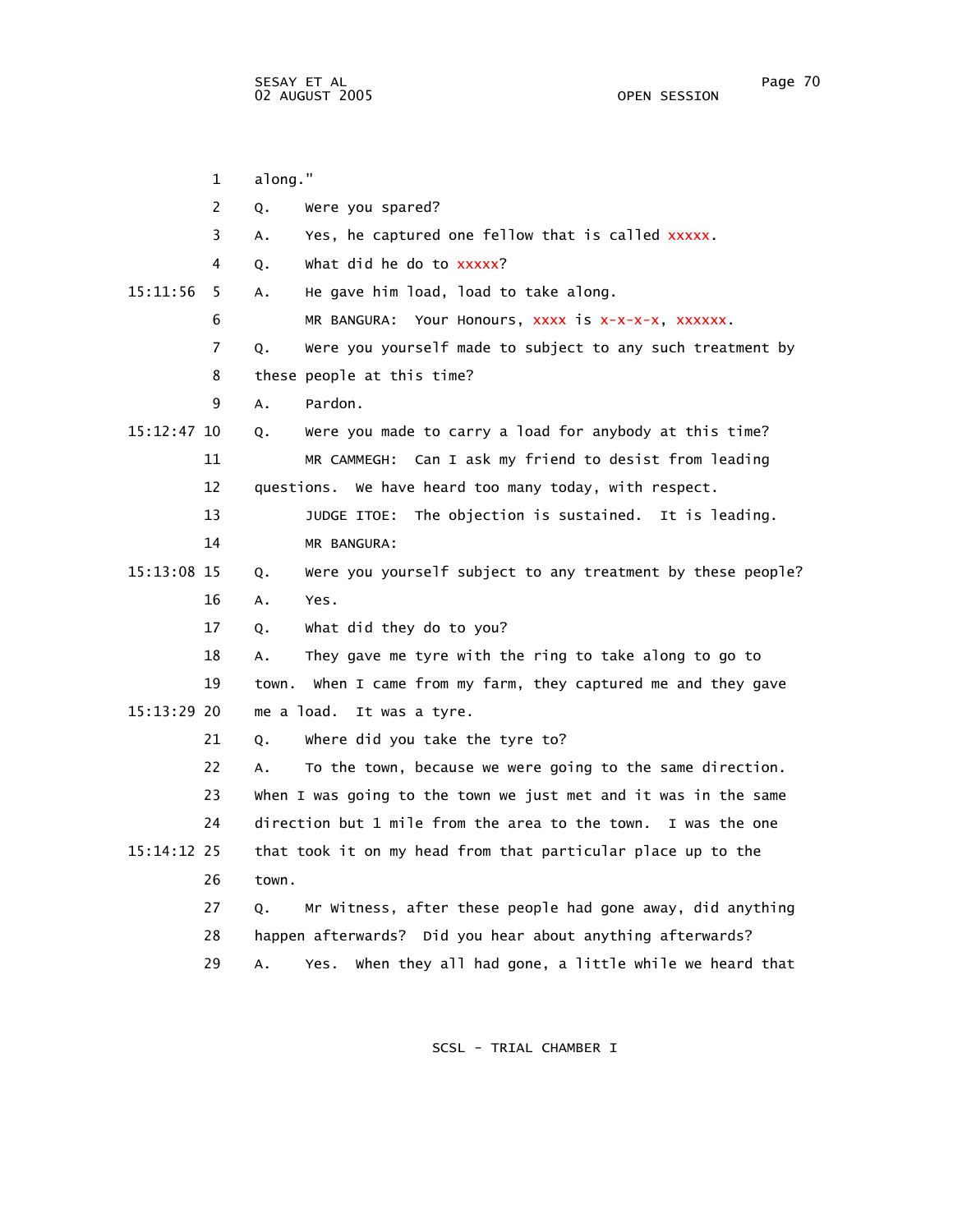|               | 1  | they had attacked xxxxxx.                                         |
|---------------|----|-------------------------------------------------------------------|
|               | 2  | when you say a little while, can you give us an idea of how<br>Q. |
|               | 3  | long it was from the time they had all gone to the time you heard |
|               | 4  | about the attack on xxxxxx?                                       |
| 15:15:21      | 5  | Well, I cannot remember the exact time, but it was around<br>Α.   |
|               | 6  | the end of April that this thing happened, that attack.           |
|               | 7  | MR BANGURA: Your Honours, XXXXX is X-X-X-X-X [Sic].               |
|               | 8  | Q.<br>what is the distance between xxxxxxx and xxxxx, have you    |
|               | 9  | any idea?                                                         |
| $15:15:47$ 10 |    | well, it will be around 40 miles.<br>Α.                           |
|               | 11 | So you heard about an attack on xxxxx?<br>Q.                      |
|               | 12 | A.<br>Yes.                                                        |
|               | 13 | How did you learn about this attack?<br>Q.                        |
|               | 14 | It was the man's whose two hands were chopped off in that<br>А.   |
| 15:16:11 15   |    | attack. He was the one who came to our village and he was the     |
|               | 16 | one that explained to us, because they chopped off his two hands, |
|               | 17 | they cut off his brother's head. He was the one who explained to  |
|               | 18 | us.                                                               |
|               | 19 | Mr Witness, are you saying that somebody's two hands were<br>Q.   |
| 15:16:28 20   |    | chopped off in xxxxxx?                                            |
|               | 21 | PRESIDING JUDGE: Ask the witness to just repeat whatever          |
|               | 22 | he is saying slowly rather than you paraphrasing what he is       |
|               | 23 | saying. It will be easier that way for everybody's                |
|               | 24 | understanding.                                                    |
| 15:16:42 25   |    | THE WITNESS: Yes.                                                 |
|               | 26 | MR BANGURA: Thank you, Your Honour.                               |
|               | 27 | Mr Witness, can you tell us what you have just -- explain<br>Q.   |
|               | 28 | again what you have just said about the man at xxxxx, what        |
|               | 29 | happened to him?                                                  |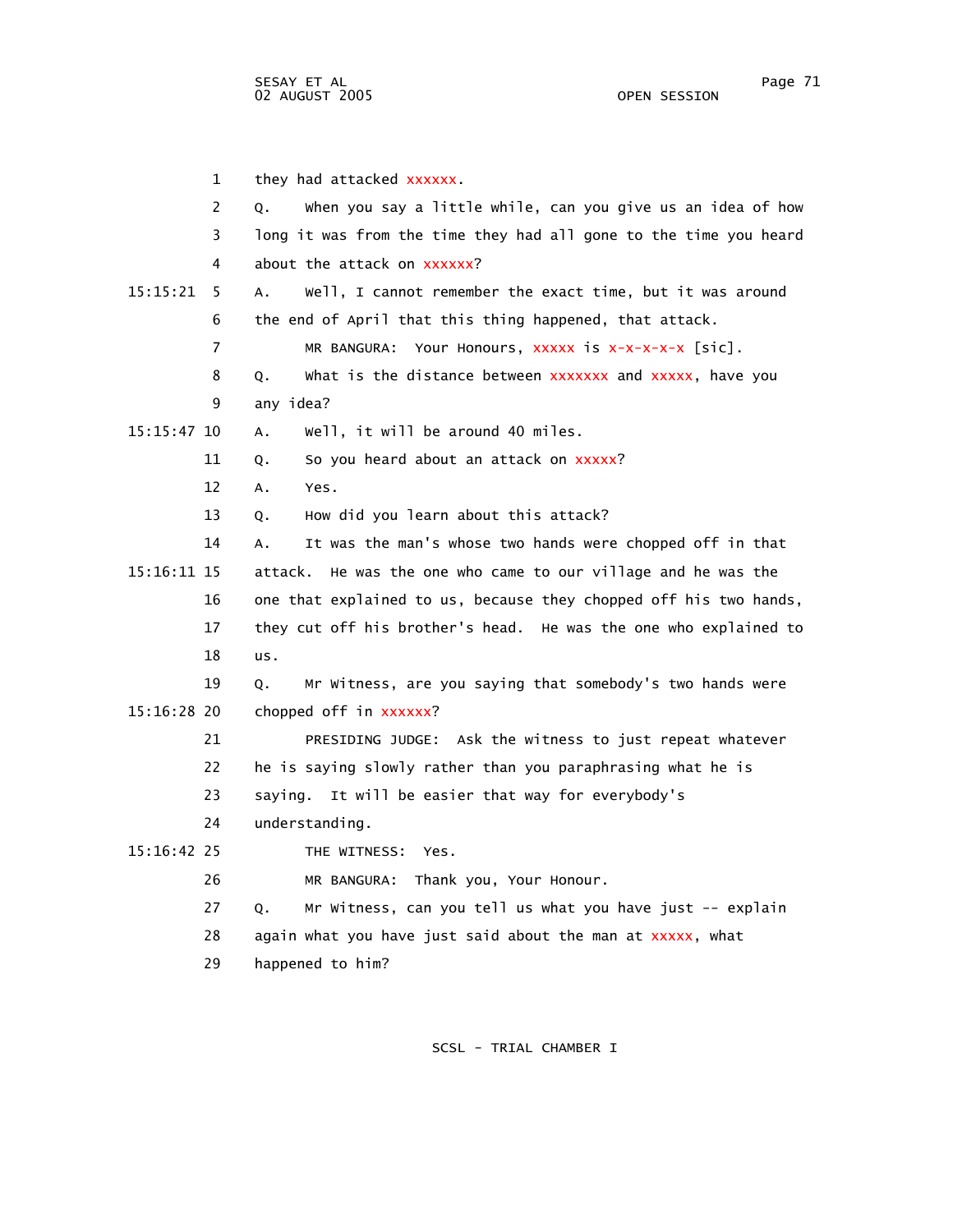1 A. They chopped off his two hands and he was called Kabba 2 xxxxxx and they chopped his brother on the head and the shoulder. 3 Q. How did you learn about this? 4 A. It was in my own village that he came and passed the night 15:17:17 5 when they ran away from xxxxx. They were trying -- they were on 6 their way to Kabala. 7 MR BANGURA: Kabba xxxxx is K-A-B-B-A, xxxxxx is  $8 \times -x-x-x-x-x$ . 9 Q. What else did you learn about xxxxxx, about the attack on 15:17:42 10 xxxxx? 11 A. He told us that the town was burnt down. They burnt xxxxxxx. 12 Q. After this incident, Mr Witness, did you learn about 13 anything else? 14 A. Yes. Around the evening the next day they came with 15:18:17 15 somebody who was in a hammock. He was chopped, he was hacked 16 repeatedly. 17 Q. You said "they" came, who brought this person? 18 A. It was the townspeople where this man was hacked 19 repeatedly. They put him in a hammock. 15:18:50 20 Q. Did you learn anything about what had happened? 21 A. Yes, they said they attacked that place and it was that man 22 that was hacked repeatedly and it was xxxxxxx village. 23 MR BANGURA: Your Honours, xxxxxxx is x-x-x-x-x-x-x. 24 Q. And whereabouts was this xxxxxxx village? 15:19:30 25 A. It's after you leave xxxxxxx, when you are coming to our own 26 village. 27 Q. Did you know this person who had been injured? 28 A. It was at xxxxxx that I came to know his name. His name was 29 xxxxxx xxxxxx.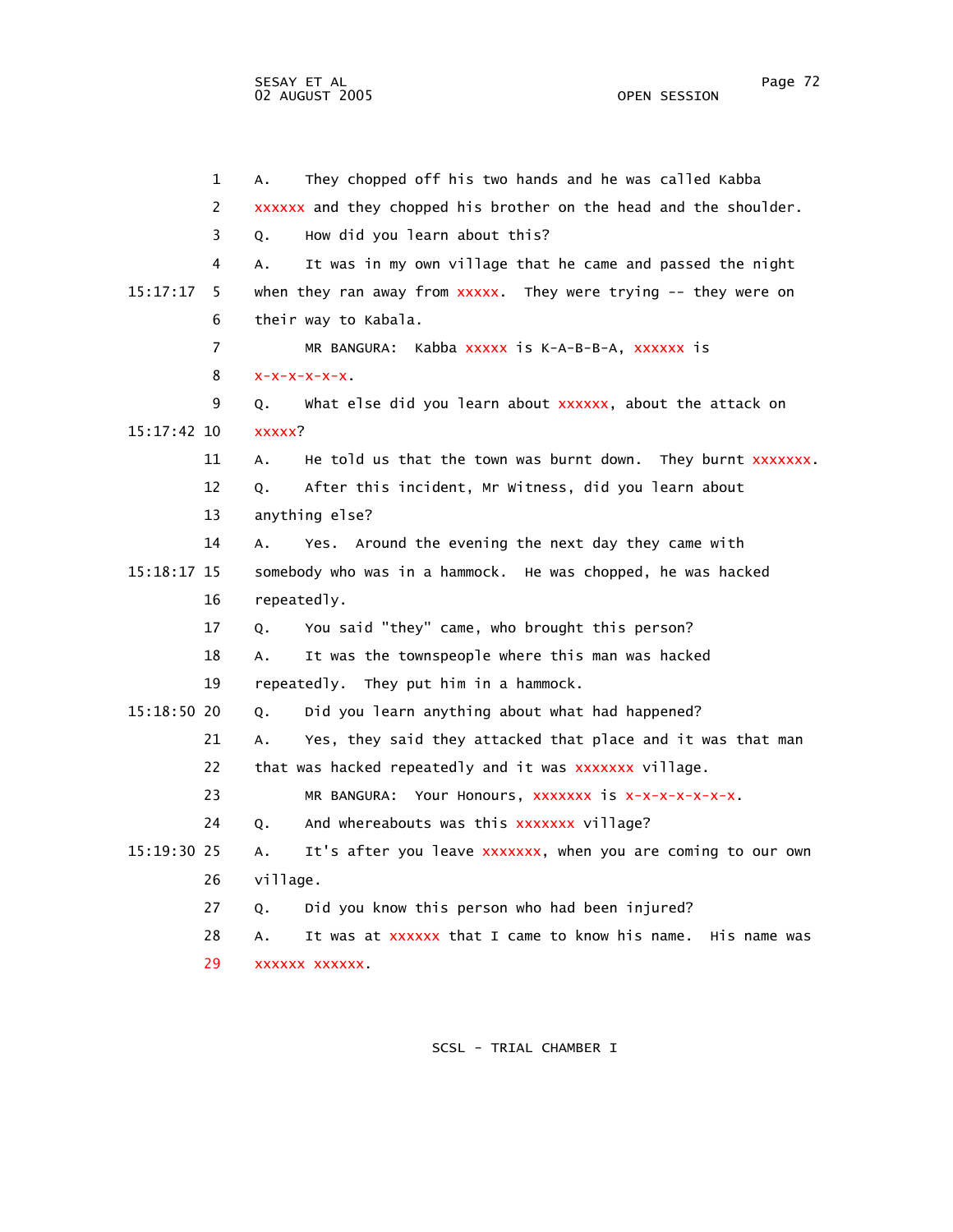1 MR BANGURA: Your Honours, xxxxxxx is x-x-x-x-x-x, and 2 xxxxxxx, x-x-x-x-x-x. 3 JUDGE ITOE: x-x what? 4 MR BANGURA: x-x-x-x-x 15:20:31 5 Q. Was he the only person that was brought from xxxxxxxx 6 village that day that you saw? 7 A. Yes. 8 Q. Mr Witness, let me ask you, did you at all find out or did 9 you learn about who were these people that were carrying out 15:21:00 10 these attacks? 11 A. No, I was not able to know. We only heard that there was 12 an attack, but at that time we did not know the people who did 13 that attack. 14 Q. At that stage, thank you. Did you hear about anything else 15:21:24 15 then Mr Witness after this second incident that you have just 16 talked about? 17 A. Yes. 18 Q. Go on, please. 19 A. They attacked xxxxxx. 15:21:44 20 MR BANGURA: xxxxxx, Your Honours, is x-x-x-x-x [sic]. 21 Q. Whereabouts is xxxxxx? 22 A. It is close to our village, 6 miles from where I was. From 23 xxxxxxxx to xxxxxx, 6 miles. 24 Q. How did you learn about the attack on xxxxxx? 15:22:16 25 A. They chopped one man's -- both -- 26 THE INTERPRETER: Your Honours, would the witness go a 27 little bit slower? 28 MR BANGURA: 29 Q. Mr Witness, learn to speak a little bit slower, please.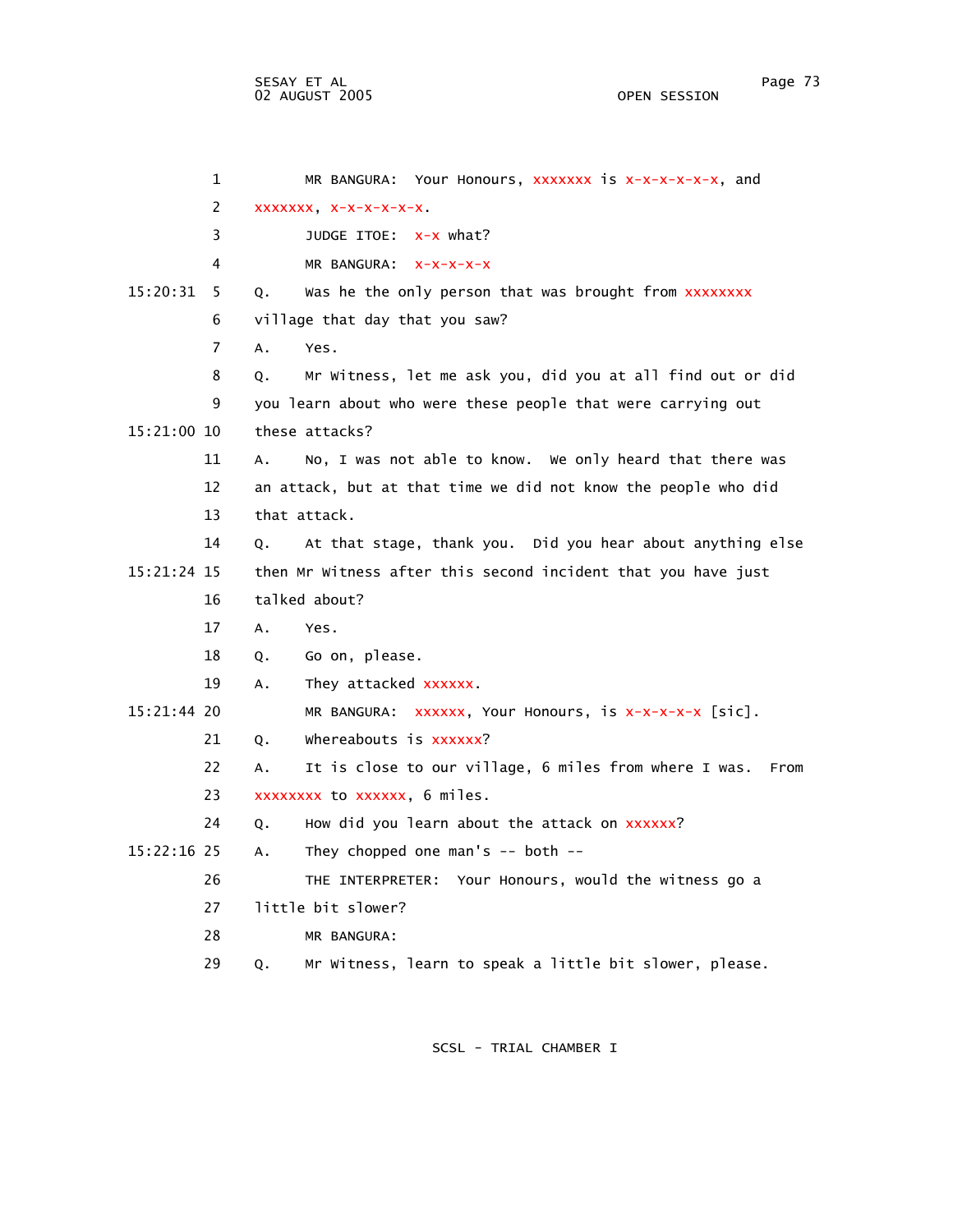1 A. Okay. 2 Q. Can you take it again? How did you learn about the 3 incident at xxxxxx? 4 A. One man's hands were cut off in that xxxxxx attack. 15:22:47 5 Q. Do you know who this man was? 6 A. Yes. He was called xxxxx xxxxx. 7 MR BANGURA: Your Honours, xxxxx, x-x-x-x. xxxxxx as in 8 xxxxxx. 9 JUDGE ITOE: xxxxxx like in xxxxxx? 15:23:12 10 MR BANGURA: Yes, Your Honour. 11 Q. Mr Witness, did you see this person yourself, this xxxxxx 12 xxxxxx? 13 A. Yes. Yes, when they were passing with him on a Honda 14 taking him to Kabala, I saw him with my own eyes. They cut his 15:23:35 15 two hands. They burnt xxxxxx, they burnt it. 16 Q. Did you learn about anything else regarding this attack at 17 xxxxx? 18 A. The town was burnt. 19 Q. So what was the position in xxxxxxx at this time, 15:23:59 20 Mr Witness? xxxxxx was 6 miles away. 21 A. There was panic all over the place. Even I, that was the 22 day that we left the town and finally went into the bush. 23 Q. When you say "we left the town", who left the town? There 24 was yourself. Who else left the town? 15:24:33 25 A. Even I and my family, that was the day we left the town and 26 went into the bush. 27 Q. Did you hear about anything else after this incident at 28 xxxxxxx? 29 A. Yes. When they left xxxxxx they did not enter xxxxxxxxxxxx.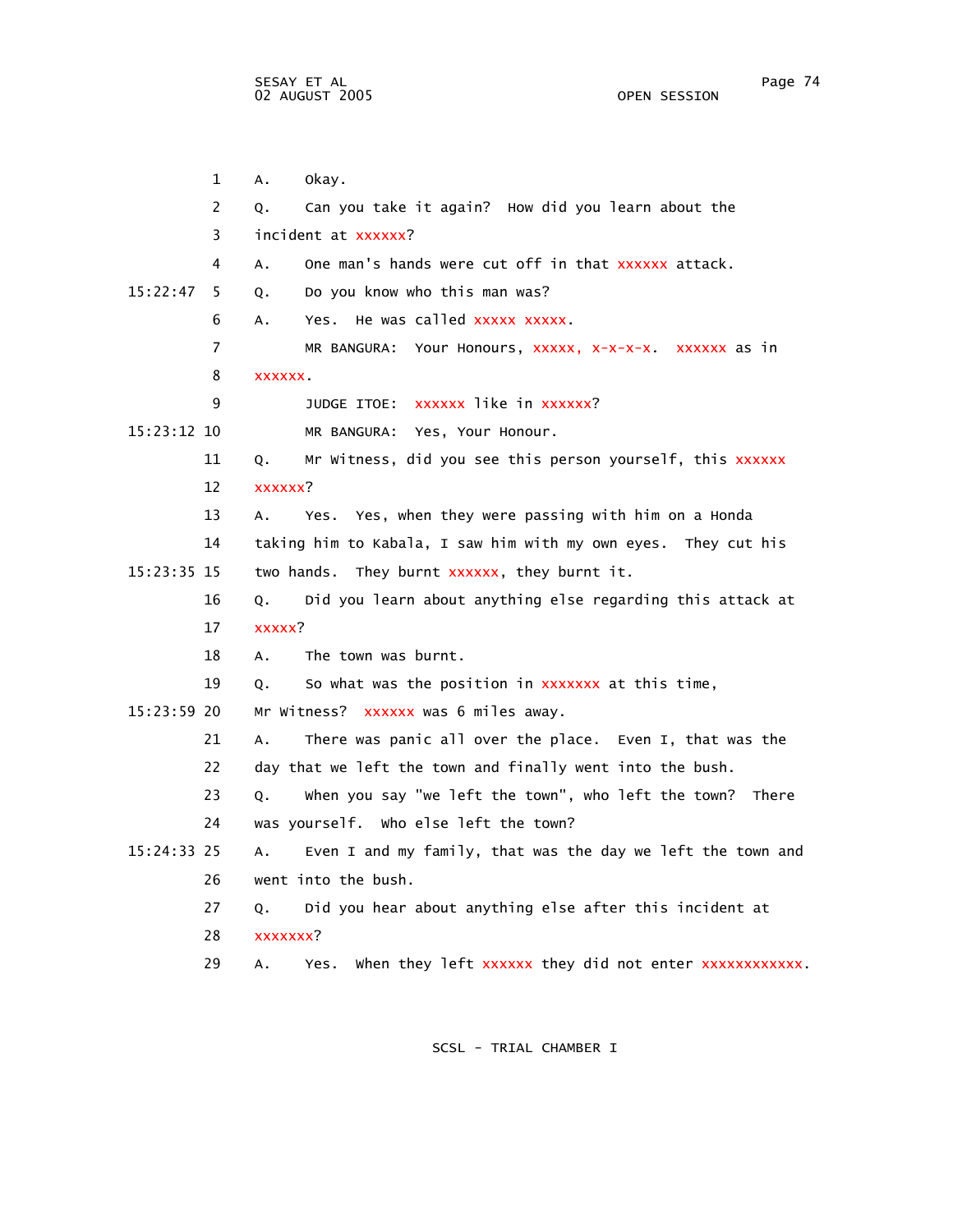1 Although we ran away from them, but they bypass. They use the 2 bush path. 3 Q. Slowly, please, slowly. Can you take that again? 4 A. Okay. When they left xxxxxx they use a bush path to go 15:25:24 5 towards xxxxxx. 6 MR BANGURA: Your Honours, xxxxxxxx is x-x-x-x-x-x-x [sic]. 7 Q. Continue, please. 8 A. They captured some people on the way in a farm so as to 9 take their loads for them. 15:25:59 10 Q. Yes. 11 A. At that time one man met them there who was called xxxxx 12 Kamara. 13 Q. Yes, please. 14 A. The people that were captured were in the midst of drinking 15:26:21 15 poyo. 16 Q. Mr Witness, you said they, who were "they"? Who were those 17 people that you refer to as "they"? 18 A. The ones that attacked xxxxx. These were the ones that 19 captured these people in their farm, which was xxxxx, xxxxxx, 15:26:44 20 with one other man that was a stranger. Three of them were 21 captured. 22 Q. Were you just calling out the names of those who were 23 captured? In your last answer were you calling out the names of 24 those who were captured? 15:27:02 25 A. Yes. 26 Q. Would you like to call out those names again please? 27 A. xxxx xxxxx. 28 MR BANGURA: Your Honours, it is x-x-x-x-x. x-x-x-x-x for 29 xxxxx.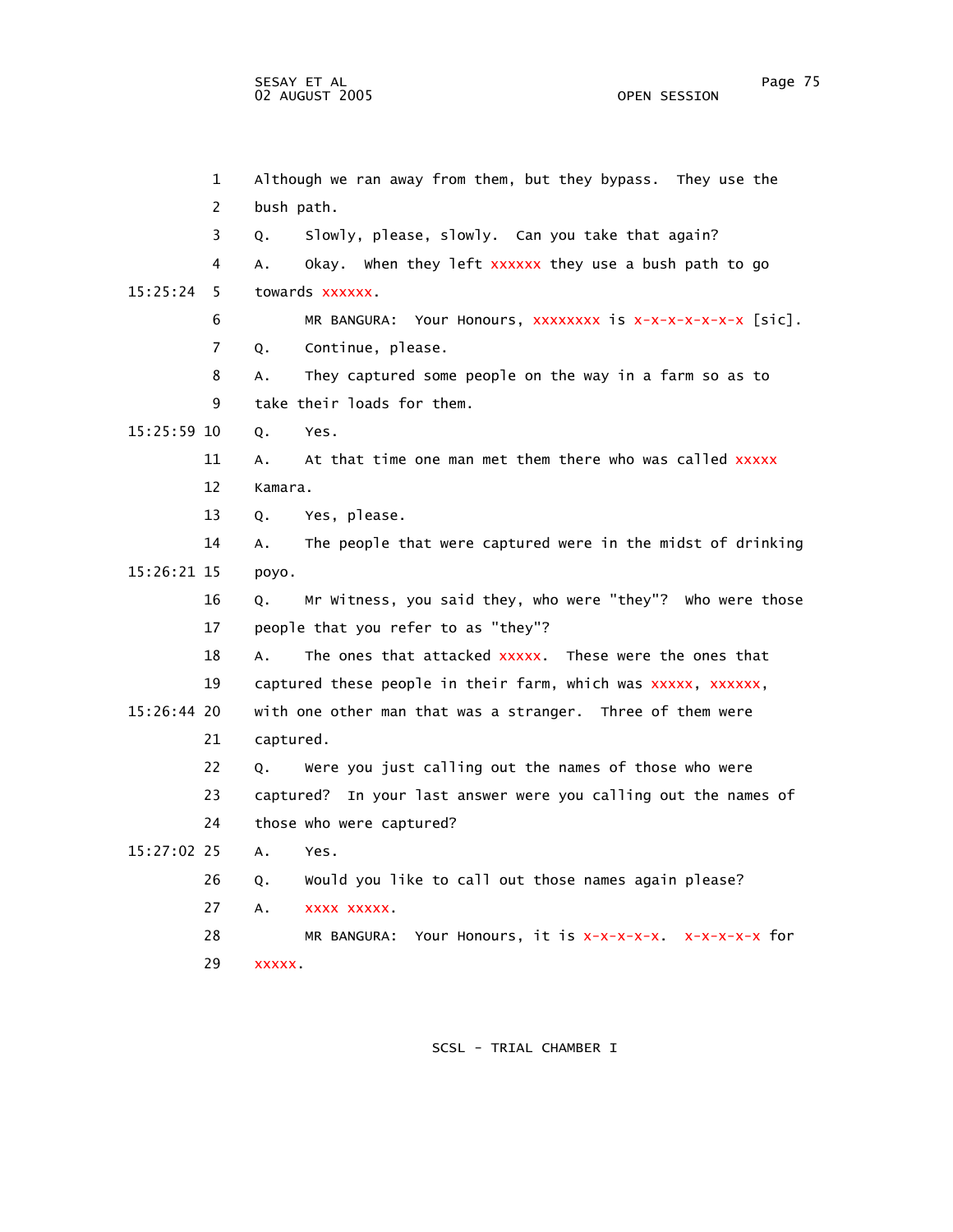|             | 1  | Yes, please.<br>Q.                                                 |
|-------------|----|--------------------------------------------------------------------|
|             | 2  | With xxxxxx xxxxx.<br>A.                                           |
|             | 3  | MR BANGURA: XXXXX, Your Honours, X-X-X-X-X-X.                      |
|             | 4  | who else?<br>Q.                                                    |
| 15:27:26    | 5  | The other man was a stranger and I did not know his name,<br>А.    |
|             | 6  | but there were three.                                              |
|             | 7  | These three people were captured and what happened to them?<br>Q.  |
|             | 8  | They were captured in order to take their loads along.<br>А.       |
|             | 9  | So what happened?<br>Q.                                            |
| 15:27:50 10 |    | That was the time that xxxxx xxxxxx appeared in the fire.<br>А.    |
|             | 11 | Did anything happen?<br>Q.                                         |
|             | 12 | They called xxxxx so that he could drink so he said no.<br>Α.      |
|             | 13 | They gave him cigarette, they said he should smoke; he said no.    |
|             | 14 | Mr Witness, when you say they called xxxxxx to go and drink,<br>Q. |
| 15:28:20 15 |    | drink what?                                                        |
|             | 16 | It was poyo that they seized from people, the people that<br>Α.    |
|             | 17 | they gave loads to take for them. This was the poyo that they      |
|             | 18 | gave him to drink.                                                 |
|             | 19 | Is poyo the same thing as palm wine, Mr Witness?<br>Q.             |
| 15:28:41 20 |    | Yes, it's all white.<br>А.                                         |
|             | 21 | Please tell us what happened to xxxxx xxxxx?<br>Q.                 |
|             | 22 | When xxxx wanted to return, they shot at him and he fell<br>А.     |
|             | 23 | down.                                                              |
|             | 24 | Yes.<br>Q.                                                         |
| 15:29:12 25 |    | They took xxxxxx blood and gave it to xxxxxx. They asked<br>Α.     |
|             | 26 | him to drink it.                                                   |
|             | 27 | what happened next?<br>Q.                                          |
|             | 28 | Then they gave loads to xxxxx and xxxx Bah so as to go to<br>А.    |
|             | 29 | xxxxxx [as interpreted], and they went.                            |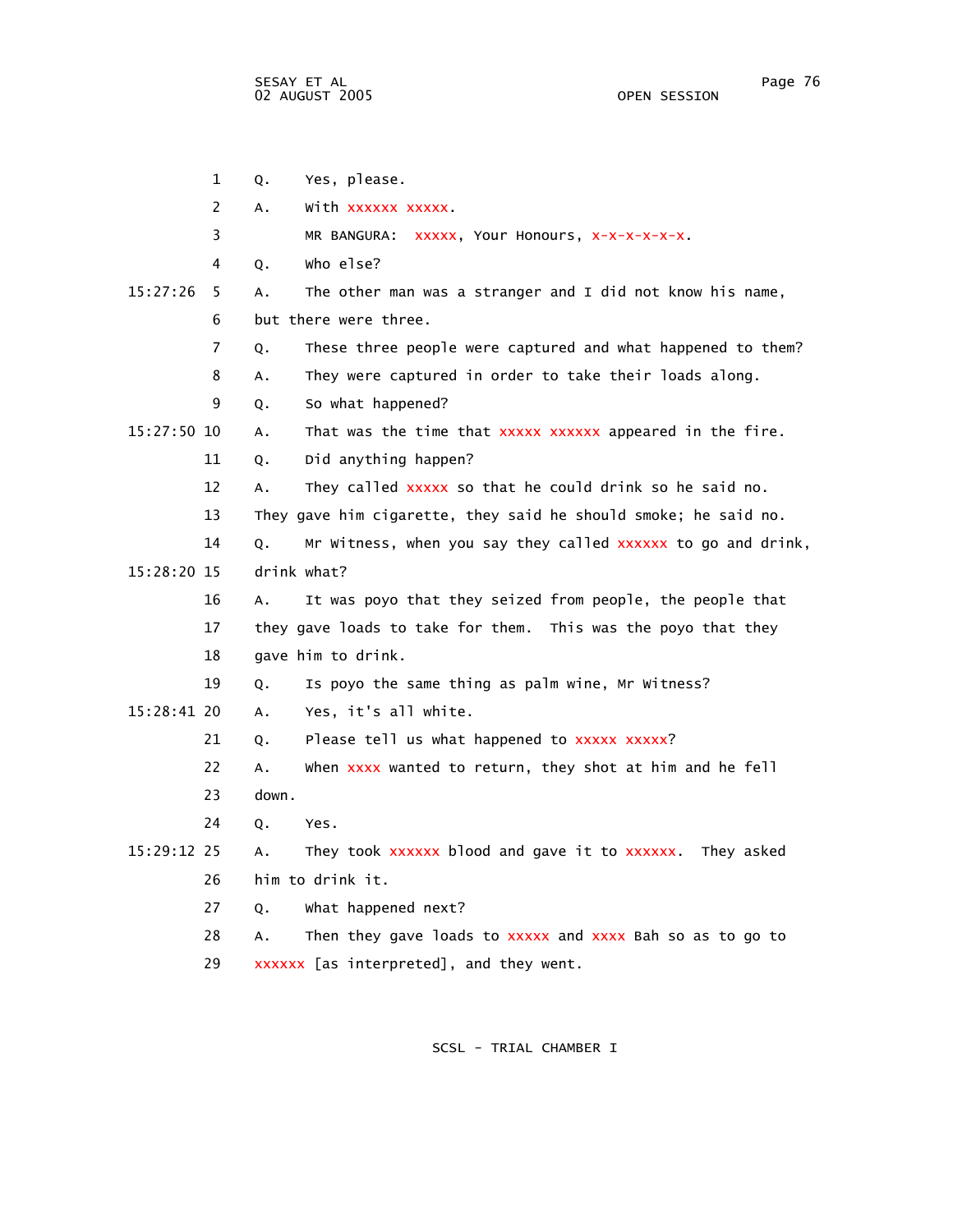1 Q. Where did they have to go to with the loads, Mr Witness? 2 JUDGE ITOE: Did xxxxx drink the blood? 3 THE WITNESS: It was at xxxx village. Yes. He was at 4 gunpoint. 15:30:15 5 MR BANGURA: 6 Q. So what happened after this? 7 A. They went and they gave them -- they barbed -- they barbed 8 them RUF, RUF on the hair. 9 PRESIDING JUDGE: They burned them? 15:30:40 10 THE INTERPRETER: Barbed. The hairstyle, the hairstyle. 11 RUF, RUF. 12 JUDGE THOMPSON: Those were marks, were they; not shaved? 13 MR BANGURA: Your Honour, as I understand it, they were not 14 shaved, they merely styled their hair, as I understand it. 15:31:02 15 MS ASHRAPH: I'm sorry, I don't think that is what the 16 witness has said. I think the witness said -- 17 THE WITNESS: They gave them a hairstyle and on that 18 hairstyle it was RUF. They did not cut the body. 19 MS ASHRAPH: I would rather the witness clarify than 15:31:23 20 counsel, thank you. 21 JUDGE THOMPSON: So what is the clarification here, 22 Mr Bangura? 23 MR BANGURA: As I understand it -- 24 JUDGE THOMPSON: They shaved. 15:31:31 25 MR BANGURA: Shaved their head, that's right. 26 JUDGE THOMPSON: Shaved their head. 27 THE WITNESS: Fine. 28 JUDGE THOMPSON: And was there any inscription? 29 MR BANGURA: Yes, Your Honour, I will get the witness to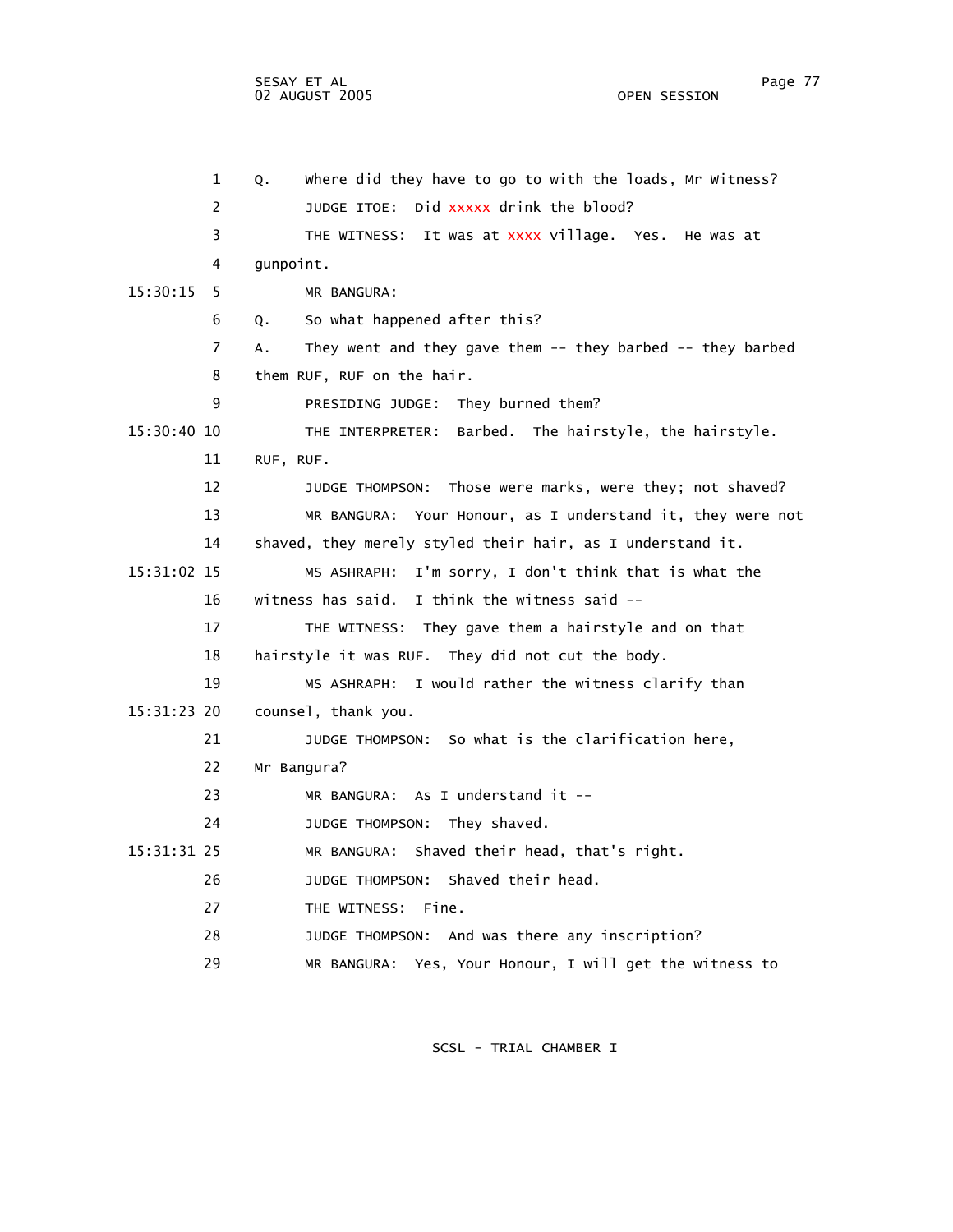1 say that again. Counsel may not quite like me saying it. 2 JUDGE THOMPSON: Yes, that's what I was trying to clarify. 3 I was trying to get the meaning of "barbed", which I know is a 4 local kind of usage, the English being shaved. I was trying to 15:32:02 5 see whether we can harmonise that and whether there was an 6 inscription. 7 MS ASHRAPH: I'm grateful Your Honour. I thought I heard 8 the word "cut" coming from counsel, that's all. 9 JUDGE THOMPSON: No, it's B-A-R-B-E-D. It's a local usage 15:32:21 10 but I think the English equivalent would be shaved their heads. 11 JUDGE ITOE: A barber, a barbing shop. 12 MR BANGURA: I am rather surprised my learned friend says 13 she heard me say cut. 14 JUDGE THOMPSON: Cut would be different. 15:32:38 15 MR BANGURA: Indeed, Your Honour, and I do not believe I 16 uttered those words. 17 PRESIDING JUDGE: That's fine, let's proceed, please. 18 MR BANGURA: Thank you. 19 Q. Mr Witness, so this xxxx and xxxxx had their heads shaved 15:32:58 20 with the inscription RUF on them; is that correct? 21 A. Yes, sir. 22 Q. How did you learn about all this, Mr Witness? 23 A. Fine. When I was in the bush, I would come every morning 24 to see what had happened in town. 15:33:34 25 Q. Please go on. 26 A. I met xxxxx, who was explaining to the paramount chief what 27 happened to him and what they wrote on -- the inscription on his 28 head, and by then I was there. 29 Q. Did you see the inscription yourself?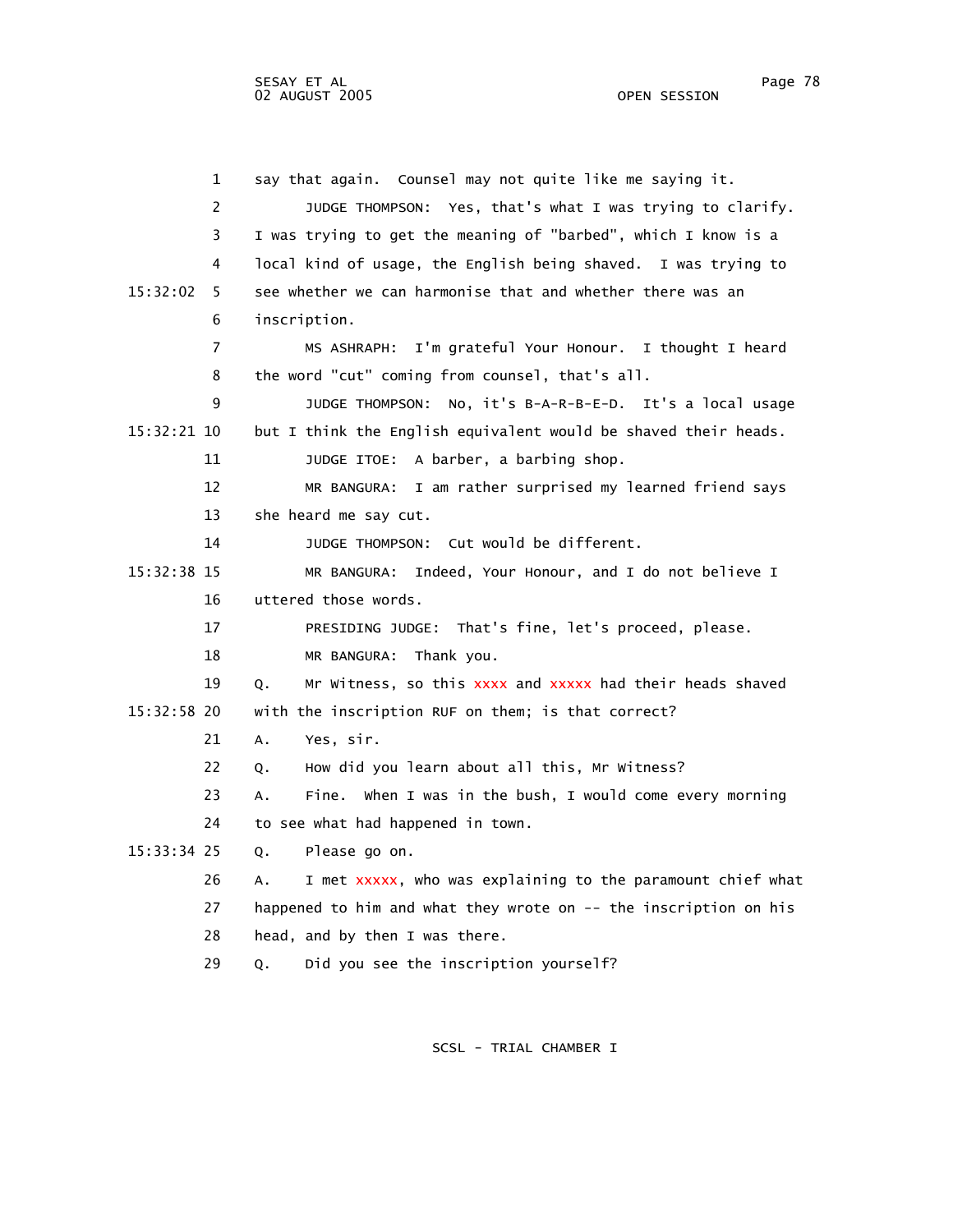1 A. Yes, sir. 2 Q. After this incident, Mr Witness, did anything else happen? 3 A. Yes. The very bush in which we hid, during the night we 4 heard firing throughout the night. There was bombardment. 15:34:57 5 Q. Where was this firing coming from? From what area, what 6 direction? 7 A. It was coming from xxxxxx village. 8 MR BANGURA: xxxxxx is x-x-x-x-x-x-x [sic]. 9 THE WITNESS: I would like to use the convenience, please. 15:35:23 10 JUDGE THOMPSON: We will recess for a few minutes. 11 MR BANGURA: Thank you. 12 [Break taken at 3.30 p.m.] 13 [RUF02AUG05D - SV] 14 [Upon resuming at 3.40 p.m.] 15:46:11 15 JUDGE THOMPSON: Please continue. 16 MR BANGURA: 17 Q. Mr Witness, before we broke off you were describing an 18 incident in which you were in the bush and there was firing going 19 on not too far from you in the town or village of xxxxxxxxxx; is 15:46:34 20 that correct? 21 THE INTERPRETER: Your Honours, the witness's mic is not 22 on. 23 MR BANGURA: 24 Q. Do you agree with what I said just now, Mr Witness? 15:46:59 25 A. Yes, sir. 26 Q. Would you like to continue describing what happened that 27 evening. You said you heard firing, can you describe exactly 28 what happened? 29 A. At night by dawn.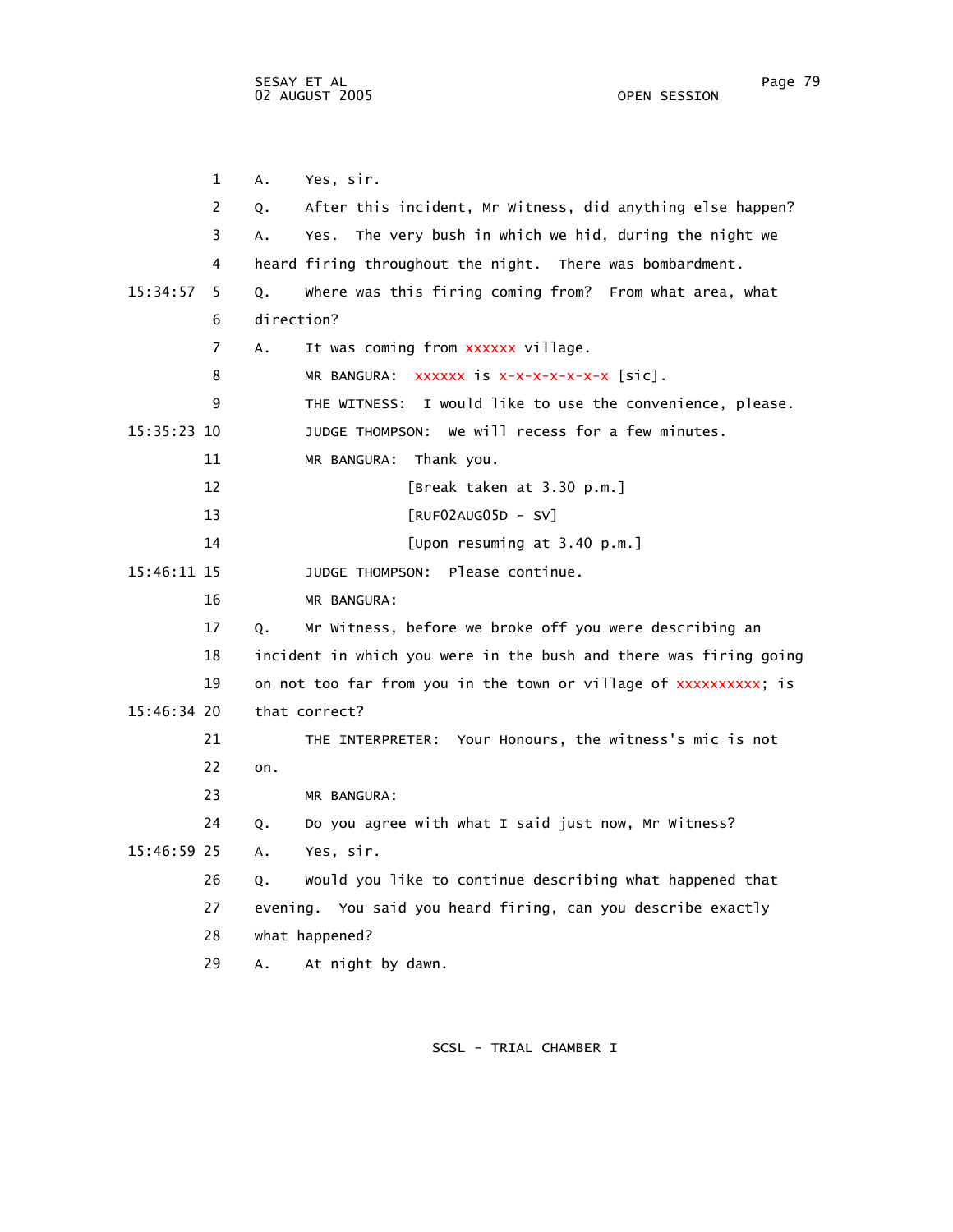1 Q. Aside from the sound of gunfire that you heard did you at 2 that time know what had happened in the town? 3 THE INTERPRETER: Your Honours, the witness's mic is off 4 again. 15:47:58 5 PRESIDING JUDGE: It's okay. 6 THE WITNESS: It was from one man who ran from the attack 7 who met us in the bush where we were hiding whose name was 8 xxxxxxx. 9 MR BANGURA: 15:48:19 10 Q. xxxxxxxx, is that the correct name, Mr Witness? 11 A. Yes. That is the way we called him. 12 MR BANGURA: x-x-x-x-x-x, Your Honours. 13 Q. And did you learn anything from xxxxxxxx? 14 A. Yes, xxxxxxx told us that we should move from the bush 15:48:50 15 where we were hiding and that the place is not safe, it's not 16 safe. 17 Q. Did xxxxxxx tell you anything about what had happened been 18 going on in xxxxxxxx where he came from? 19 A. He told us to move because those at xxxxxx have attacked 15:49:17 20 xxxxxxxxx. 21 Q. Mr Witness, when you say "those at xxxxxxxx", who are these 22 people that you are referring to, "those"? 23 A. Well, we've already learnt that it was the RUF who were at 24 xxxxxxxx, they have been identified, especially with the 15:49:48 25 description on xxxxxxxxxxx head. 26 Q. Thank you. So you would want to leave the area where you 27 were. Did you go anywhere? Did you listen to this advice? Did 28 you follow the advice? 29 A. Yes, we ran from the bush and we crossed there and went to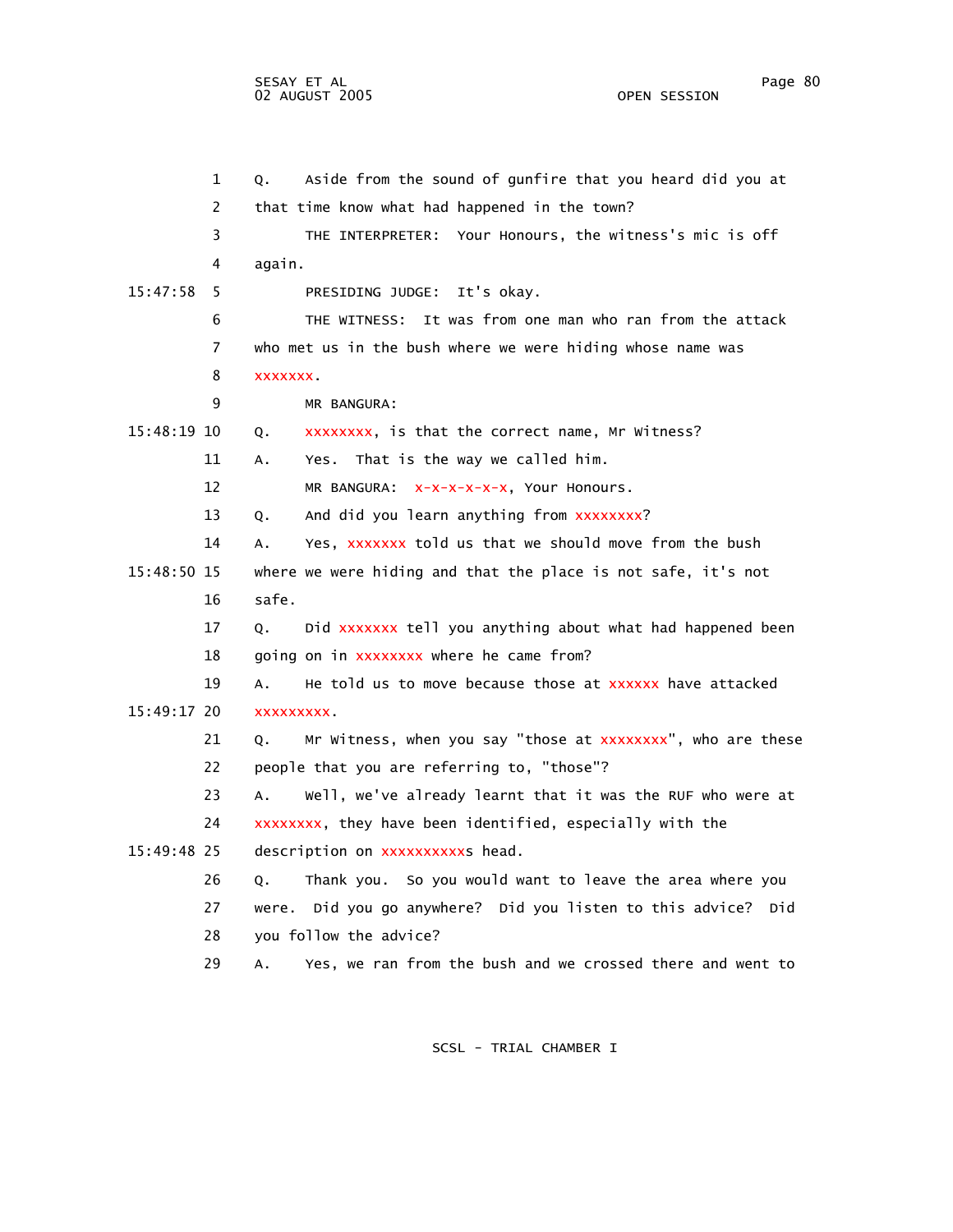SESAY ET AL Page 81 02 AUGUST 2005

 1 the other village and used the bypass route. 2 Q. Did anything else happen, Mr Witness, after this? 3 A. Yes, we heard about another attack after xxxxxx village, I 4 never went there, but what actually transpired I do not know so I 15:50:43 5 can't say anything about that attack during that time. 6 Q. Did you learn of any other attack on any other village? 7 A. Apart of back of xxxxxxxx? 8 Q. Yes, Mr Witness. 9 A. That was xxxxxxxx. 15:51:16 10 THE INTERPRETER: Your Honours, can the witness please 11 repeat his testimony. 12 MR BANGURA: 13 Q. Mr Witness, did you learn of any other attack in any other 14 village apart from xxxxx? 15:51:40 15 A. They did not attack xxxxxx, I said back of xxxxxxx but we 16 never went there but we heard about it. Because people were 17 running from there, I heard about it. 18 Q. Thank you, Mr Witness. After that incident did you hear of 19 any other attack anywhere? 15:52:00 20 A. Well, on the first -- it was on the first day they attacked 21 our village xxxxxxxxx Town. The first day they attack our 22 village xxxxxxxxxx Town. 23 Q. Mr Witness, you say the first day. You sound like you're 24 counting from a particular period. First day of what? 15:52:39 25 A. They attack, that was the time they entered xxxxxxxxxx 26 because they were going around attacking. That is why I'm saying 27 the first day. 28 Q. What happened in xxxxxxxxxxx, Mr Witness? 29 A. They chopped off xxxxxxxxxxx -- both hands.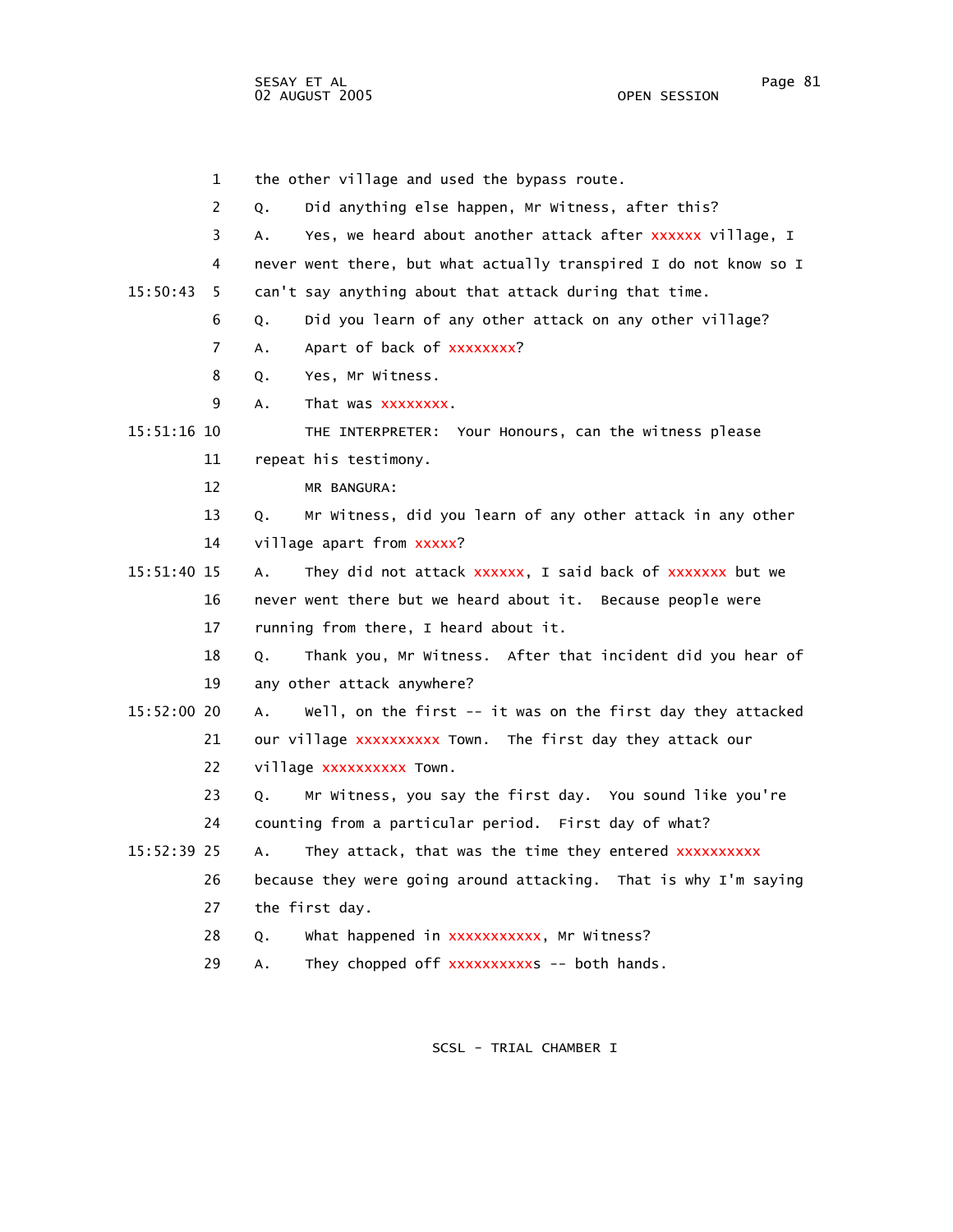1 MR BANGURA: Your Honours, xxxxx is x-x-x-x-x-x. 2 Q. How did you know, how did you learn about this? 3 A. Well, when they attacked the town we were in the bush and 4 bush was not too far from the town. It's 2 miles from the town 15:53:46 5 to the bush. 6 Q. Yes, go on, Mr Witness. 7 A. We heard the firing in the town, we climbed on top of the 8 hill and look down on the town and we saw the smoke. 9 Q. Yes, Mr Witness. 15:54:06 10 A. The incident took place between 10.00 to 11.00 in the 11 morning. Around 4.00 when the place was quiet we were all 12 running to come to look what actually happened, whether they have 13 burnt our house. So we came to town. 14 Q. So when you got into town what did you discover? 15:54:39 15 A. By then my house was not yet burnt but as I went further I 16 saw the man whose hands were chopped off. They were chopped off 17 on a long bench. 18 Q. Are we referring to the person you mentioned before? 19 A. Yes, xxxx xxxxx. 15:55:26 20 Q. Did you notice anything else? 21 A. Yes. They started burning the town that time. They jump 22 over the street and they burn the other side. 23 Q. Are you saying that they were burning the town at that time 24 that you were there? 15:55:52 25 A. When we came we met the smoke. It never happened in my 26 presence. 27 Q. Did you observe anything else apart from the houses that 28 had been burnt and the xxxxx xxxxx whose hands were chopped off? 29 A. Yes. They captured three girls and they took them. The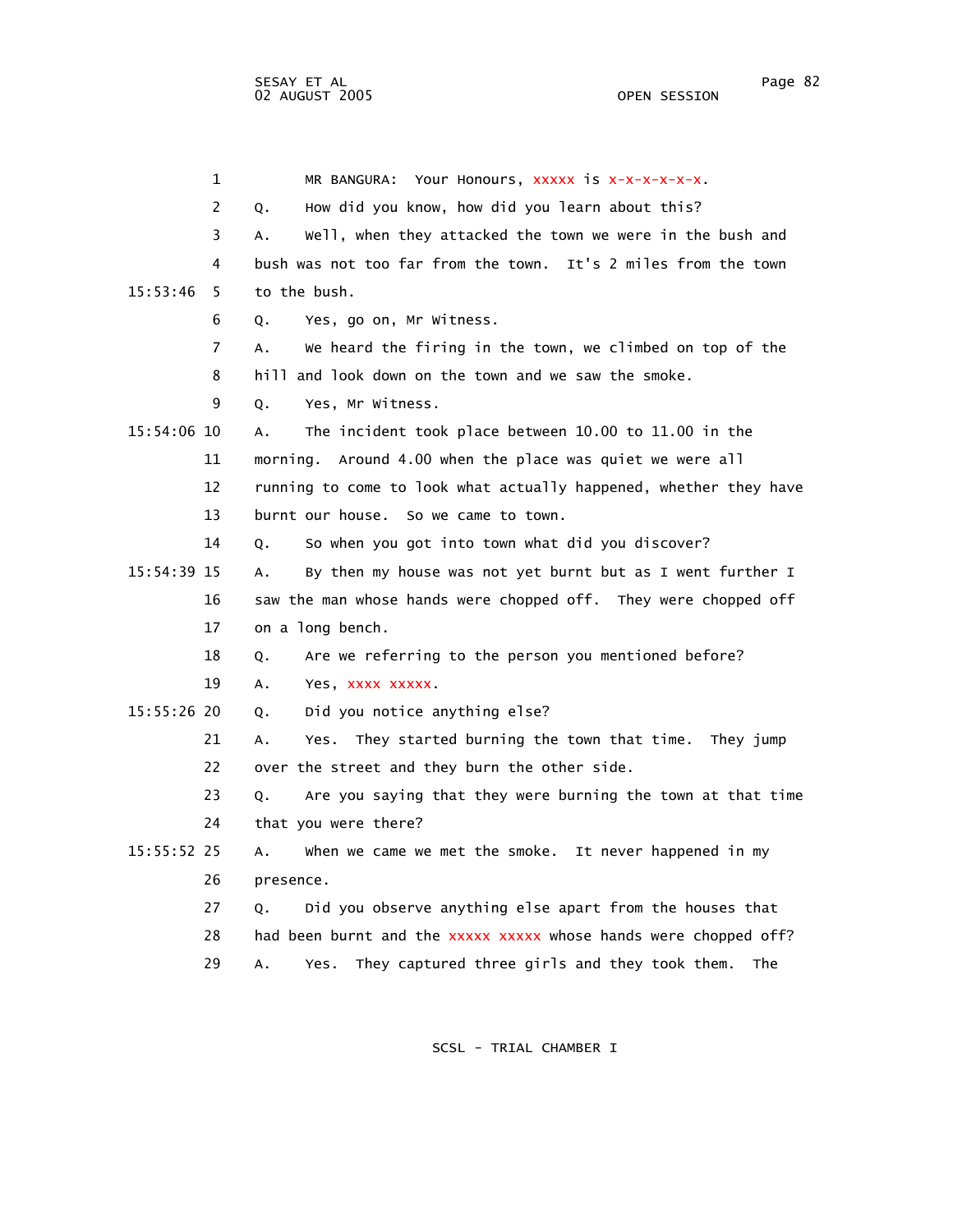|               | $\mathbf{1}$ |        | two women later returned.                                   |
|---------------|--------------|--------|-------------------------------------------------------------|
|               | 2            | 0.     | So what happened to the other one?                          |
|               | 3            | A.     | The two women returned. Mammy XXXXX [as interpreted] and    |
|               | 4            |        | xxxx, they returned.                                        |
| 15:56:58      | 5            | Q.     | [Overlapping speakers]?                                     |
|               | 6            | A.     | In three day's time.                                        |
|               | 7            |        | THE INTERPRETER: Your Honours, Mammy XXXX is Mammy XXXX,    |
|               | 8            |        | correction from the interpreter.                            |
|               | 9            |        | MR BANGURA:                                                 |
| $15:57:10$ 10 |              | Q.     | Mr Witness, would you like to call the names out again, the |
|               | 11           |        | names of those persons that were captured?                  |
|               | 12           | Α.     | All of them or just the two that returned?                  |
|               | 13           | Q.     | First of all, let us know how many people were captured?    |
|               | 14           |        | PRESIDING JUDGE: Three.                                     |
| 15:57:32 15   |              |        | THE WITNESS: Those that they captured, they captured        |
|               | 16           | XXXXX. |                                                             |
|               | 17           |        | MR BANGURA: Your Honours, that is as in the drink xxxxx.    |
|               | 18           | Q.     | Yes, please.                                                |
|               | 19           | А.     | XXXXXXX XXXXXX.                                             |
| $15:57:49$ 20 |              |        | MR BANGURA: X-X-X-X-X-X.                                    |
|               | 21           |        | THE WITNESS: And XXXXXX.                                    |
|               | 22           |        | MR BANGURA: XXXXXXXX IS X-X-X-X-X.                          |
|               | 23           |        | THE WITNESS: And XXXXXX XXXXXXXX.                           |
|               | 24           |        | MR BANGURA: XXXXXXX IS X-X-X-X-X.                           |
| 15:58:17 25   |              |        | THE WITNESS: Five were captured on that day, but in three   |
|               | 26           |        | day's time $-$                                              |
|               | 27           |        | JUDGE ITOE: XXXXXXX XXXXXX and who?                         |
|               | 28           |        | xxxxx, Your Honour, x-x-x-x-x.<br>MR BANGURA:               |
|               | 29           |        | xxxxx xxxxxx and xxxxx returned after three<br>THE WITNESS: |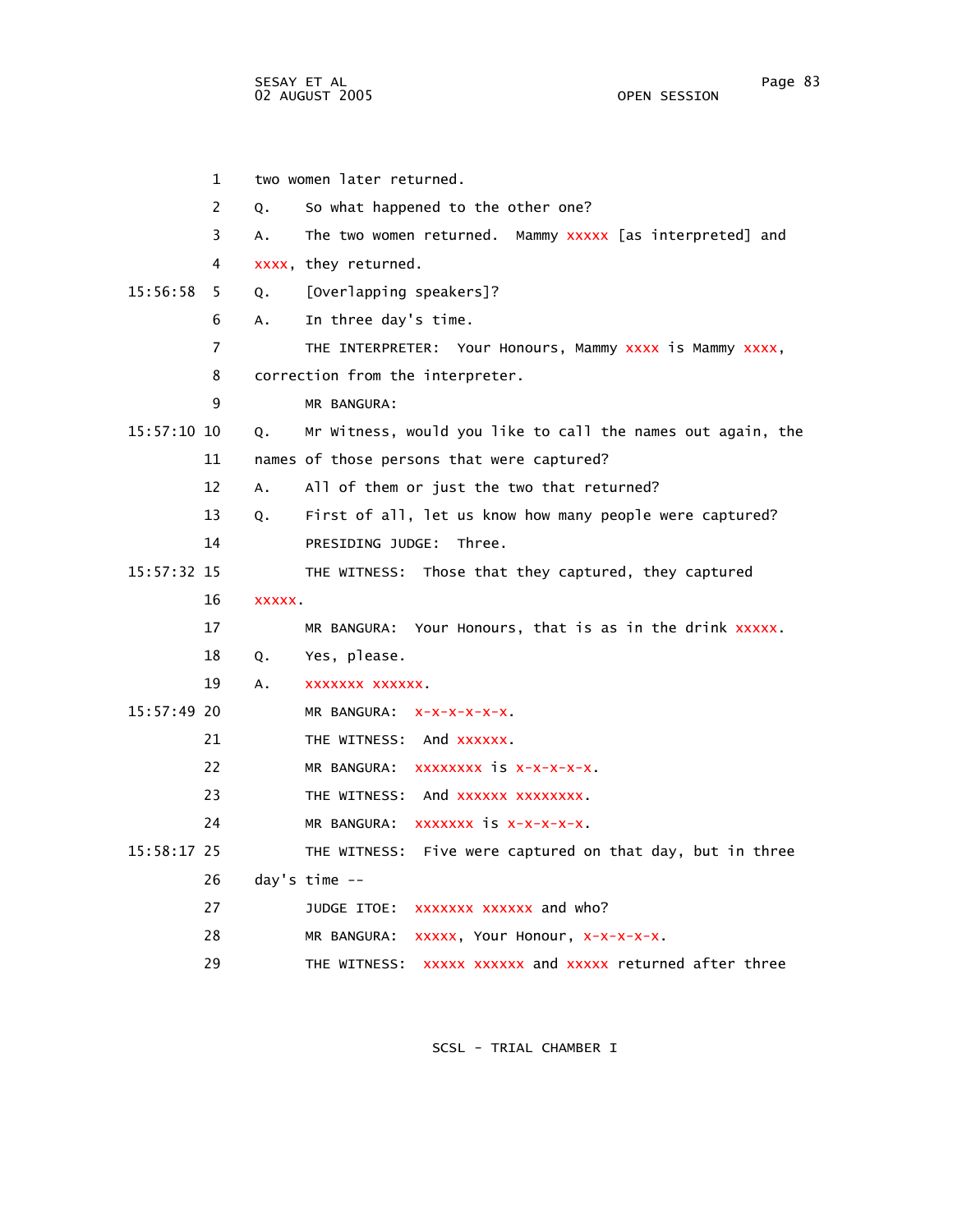1 days. Three others stayed with them until after the ceasefire 2 before we saw them. They stayed with them for over three years. 3 MR BANGURA: 4 Q. Mr Witness, after this attack on xxxxxxxxxxx did you do 15:59:10 5 anything? 6 A. Well, I was still in the bush. I ran back to the bush, I 7 went back to the bush, but the elders in the town, the big men in 8 the town -- 9 Q. Yes, go on. 15:59:33 10 A. -- went and reported to Kabala because by then ECOMOG was 11 based in Kabala. 12 Q. Did anything happen as a result of this report which was 13 made in Kabala? 14 A. Yes. They sent 15 ECOMOG soldiers to secure the town. 16:00:16 15 Q. Can you describe the situation in the town after these 16 soldiers, the ECOMOG soldiers, were sent to xxxxxxxxx? Can you 17 describe what the situation became? 18 A. They were trying to invite the people to come back to the 19 town but most of them refused to come. It was not easy to 16:01:00 20 convince them to return. 21 0. Did you yourself return? 22 A. I did not return. 23 Q. Did anything happen after this in xxxxxxxxx? 24 A. Yes. In the same town, xxxxxxxxxx, by then we were in the 16:01:44 25 bush. 26 Q. Yes, go on, please. 27 THE INTERPRETER: Your Honours, the witness's mic is off. 28 PRESIDING JUDGE: Mr Witness, your microphone is off. 29 THE WITNESS: Okay. They asked the hunters to direct them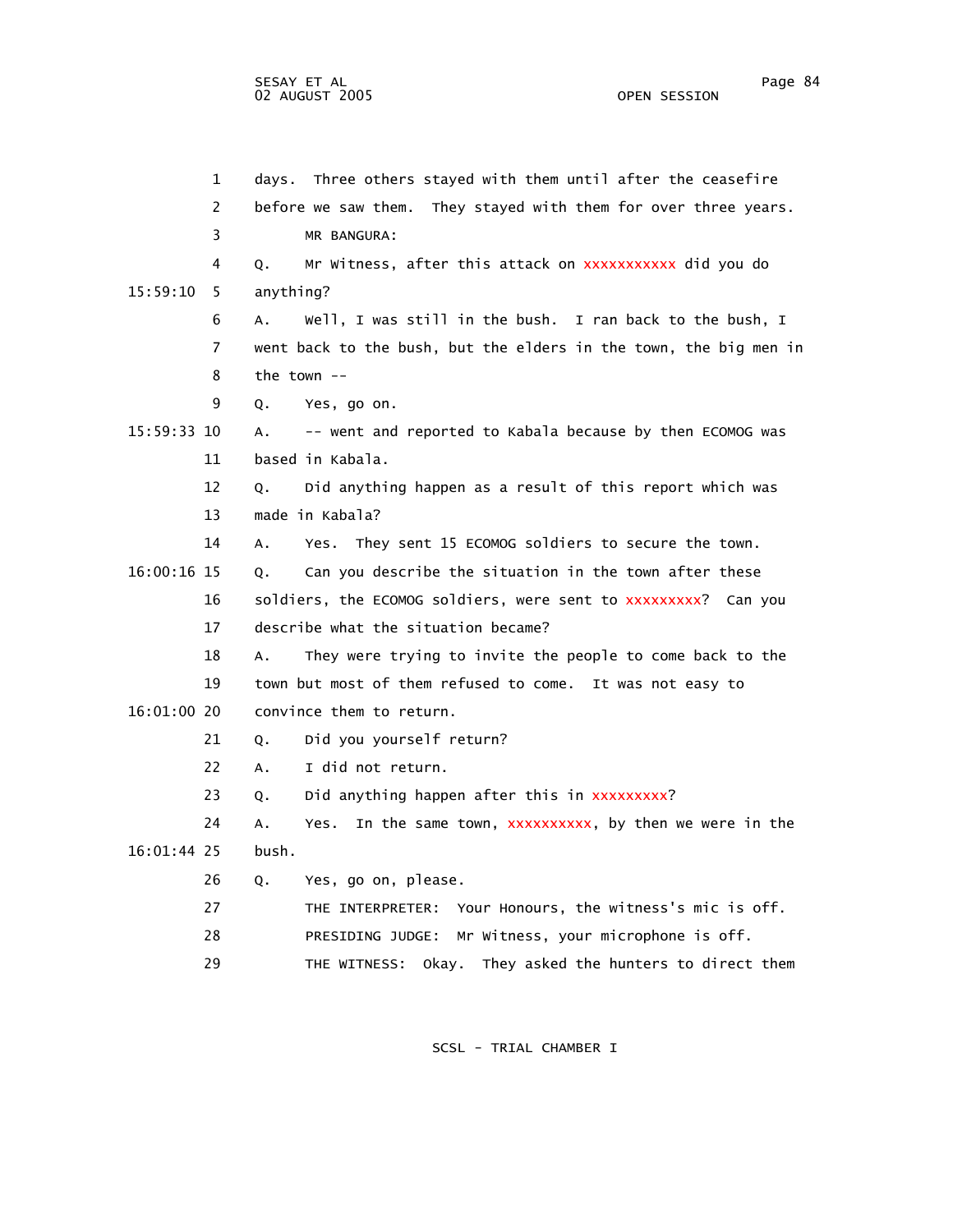1 where the RUF used to bypass to come and disturb them in the 2 town. 3 MR BANGURA: 4 Q. Who did you say asked hunters to direct them, to show them? 16:02:33 5 A. The strangers that came, the ECOMOG soldiers. Because they 6 were strangers, they are not used to the terrain. 7 Q. Yes, go on, please. 8 A. By then we were trying to cultivate our farms, so it was a 9 hunter who went and told me that "Tomorrow your work will 16:03:11 10 commence", which was Thursday. 11 Q. When you say "your work", what work are you referring to? 12 A. To plough my farm, because we are doing some work whilst in 13 the bush. 14 Q. So did anything happen after this? 16:03:47 15 A. Yes. In the morning the work could not commence because 16 the hunter went and killed an animal in the bush. 17 Q. Yes, please. 18 A. So that disturbed the commencement of my work. So they 19 took the meat to come and sell in the town. So I went to 16:04:31 20 purchase Maggi and salt to get ready for my work the following 21 day. 22 Q. Where did you go to buy Maggi and salt? 23 A. In the town, because we already know that ECOMOG was in 24 town because ECOMOG was based there. So I went to buy the Maggi 16:04:57 25 and salt, because they were based there. 26 Q. Did anything happen in town while you were there? 27 A. Yes. Well, that was the day I had my own problems. 28 Q. Can you describe to this Court what happened?

SCSL - TRIAL CHAMBER I

29 A. Well, when I went to town I was going to enter my house,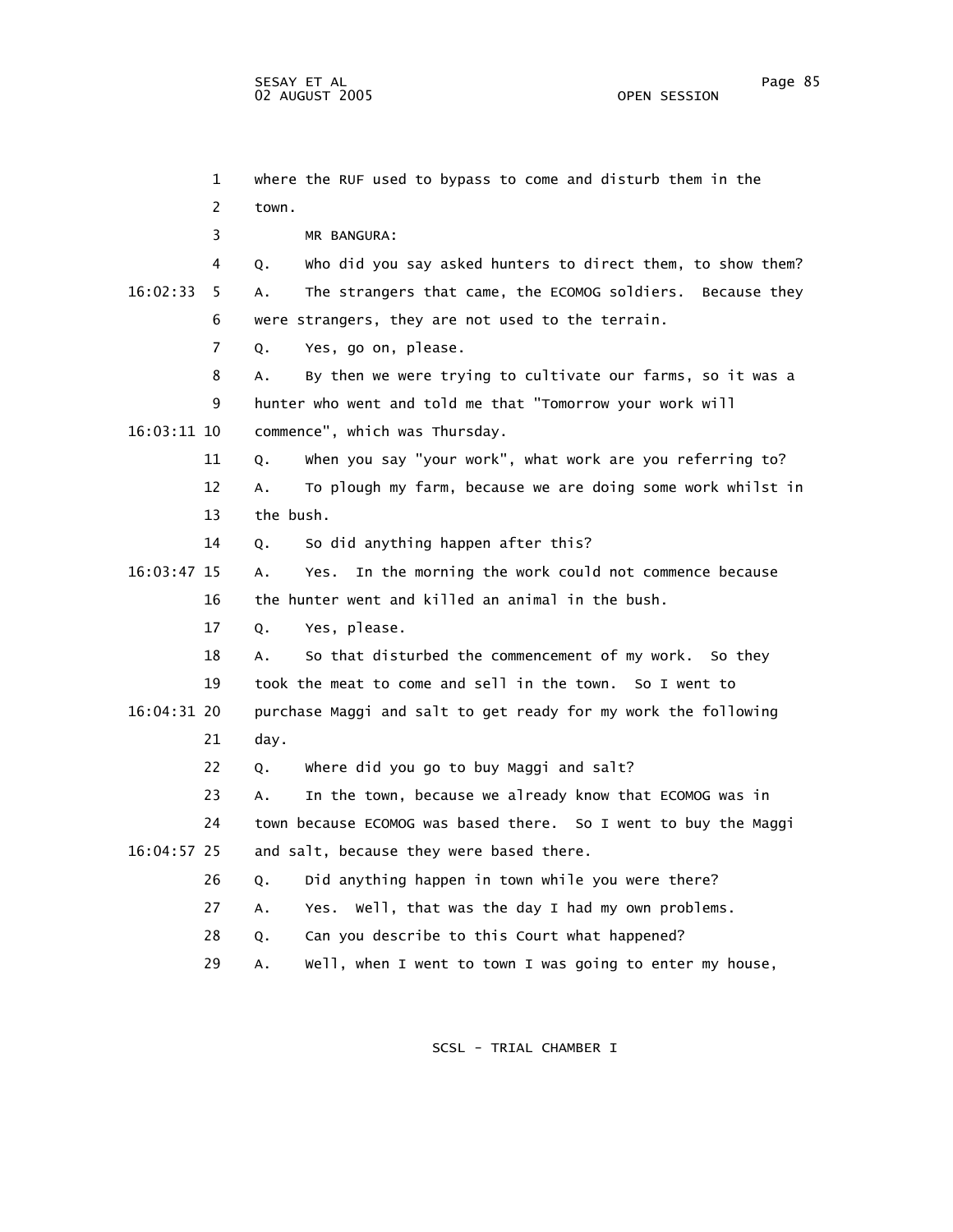- 
- 1 but I was not allowed by the ECOMOG because they thought I was
- 2 somebody different.
- 3 Q. Could you take it slowly, Mr Witness, please?
- 4 A. Okay.
- 16:05:52 5 Q. Yes, continue, please.

 6 A. When I was going to enter my house the ECOMOG refused me to 7 enter the house. They thought I was somebody different. But the 8 other people told ECOMOG that that house belongs to me, I built 9 the house. Then they allowed me to enter my house. I put my bag 16:06:23 10 and cutlass inside the house. I took my money to go and purchase 11 the salt and Maggi. By the time I approached where to buy this 12 salt and Maggi, and by then my house -- I have left my house 13 behind, some distance.

- 14 Q. Go on, please.
- 16:07:01 15 A. So I heard firing at the back of the banana trees, but by 16 then I thought it was, like, because the ECOMOG had just went 17 there, they were just firing for security purposes. So I thought 18 it was shots coming from ECOMOG. But the firing intensified 19 round and around the township. Then I was scared. Then I ran. 16:07:58 20 I ran towards the school compound where I knew that that was an 21 area that ECOMOG was based. By the time I reached the area I 22 didn't see any ECOMOG soldier. They were all -- all of them 23 disappeared. Then I passed round the school building to enter 24 into the bush.
- 16:08:46 25 Q. Yes, please.
	- 26 A. Then I approached the people that went with the firing. 27 Then they captured me and they said, "We have come for you 28 people".
	- 29 Q. Mr Witness, when you say "the people that went with the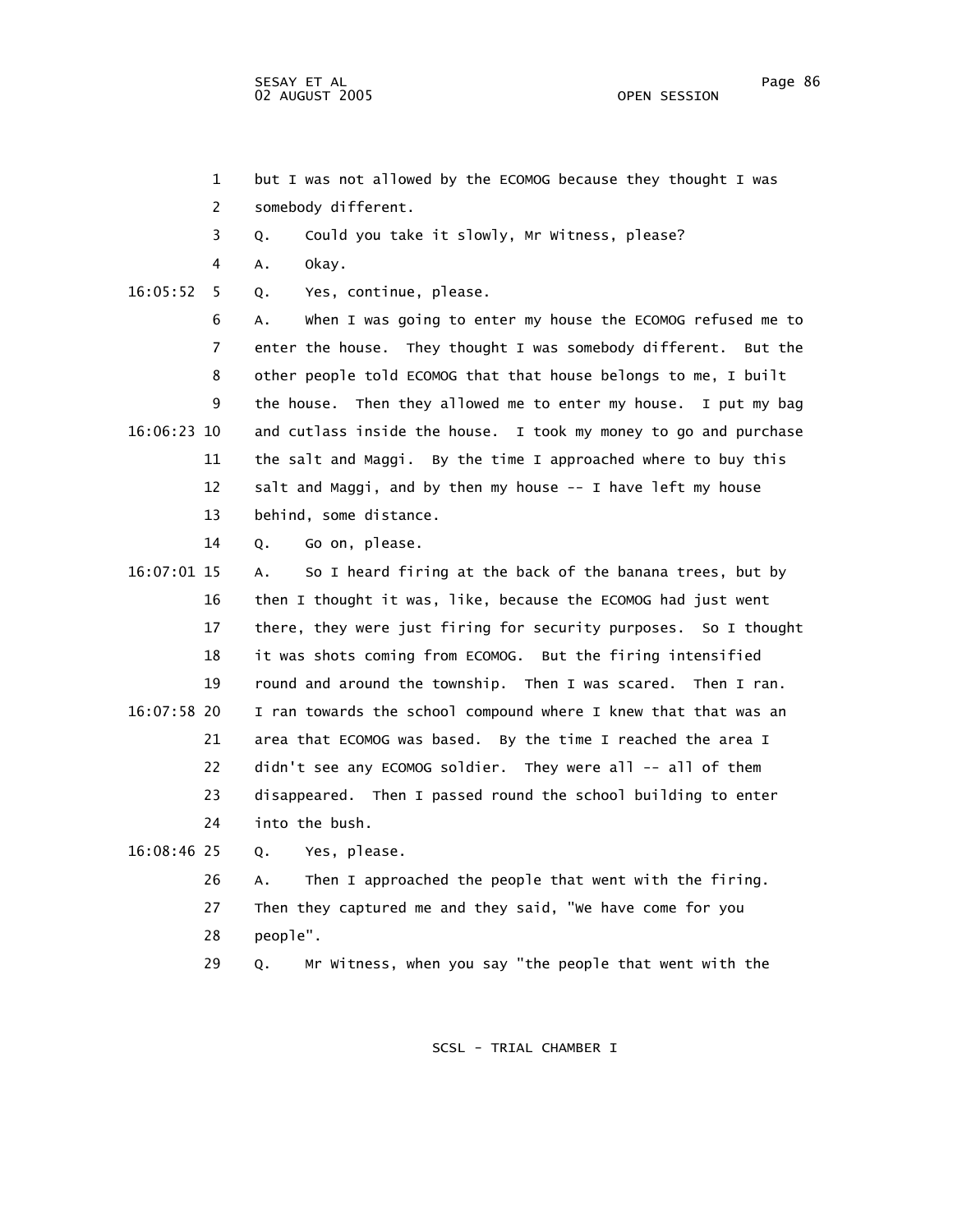SESAY ET AL Page 87 02 AUGUST 2005

 1 firing", can you explain that again? What do you mean? 2 A. I have reached there, sir. I will come. Because when they 3 captured me they identified themselves to me. 4 Q. Thank you. Yes, then, go on, please. 16:09:40 5 A. They said, "We have come for you people. We are 6 Foday Sankoh's rebels. So you are encouraging ECOMOG soldiers in 7 this place." 8 Q. Yes, please. 9 A. By then I was a slave. They asked me to sit on the ground 16:10:17 10 and I sat. They asked me to stand up and to carry the load for 11 them. 12 Q. Did you carry the load? 13 A. Sir? 14 Q. You said they ordered you to stand up and to carry a load 16:11:06 15 for them. Did you carry it? 16 A. Yes. They did it by force. I put it on my head. We 17 started moving to the town. 18 Q. Did anything happen after this? 19 A. Yes. They went into the school compound where ECOMOG was 16:11:38 20 based. 21 Q. Yes, go on, please. 22 A. We met there uniforms, arms and ammunitions. In fact, that 23 was where some of them took some uniforms to put on and even the 24 boots that were left by ECOMOG soldiers. 16:12:12 25 PRESIDING JUDGE: That was at the school? 26 MR BANGURA: As I understand it. 27 Q. Yes, Mr Witness. 28 A. That was where they took two boxes of ammunition, moving

29 towards the town by the cotton tree.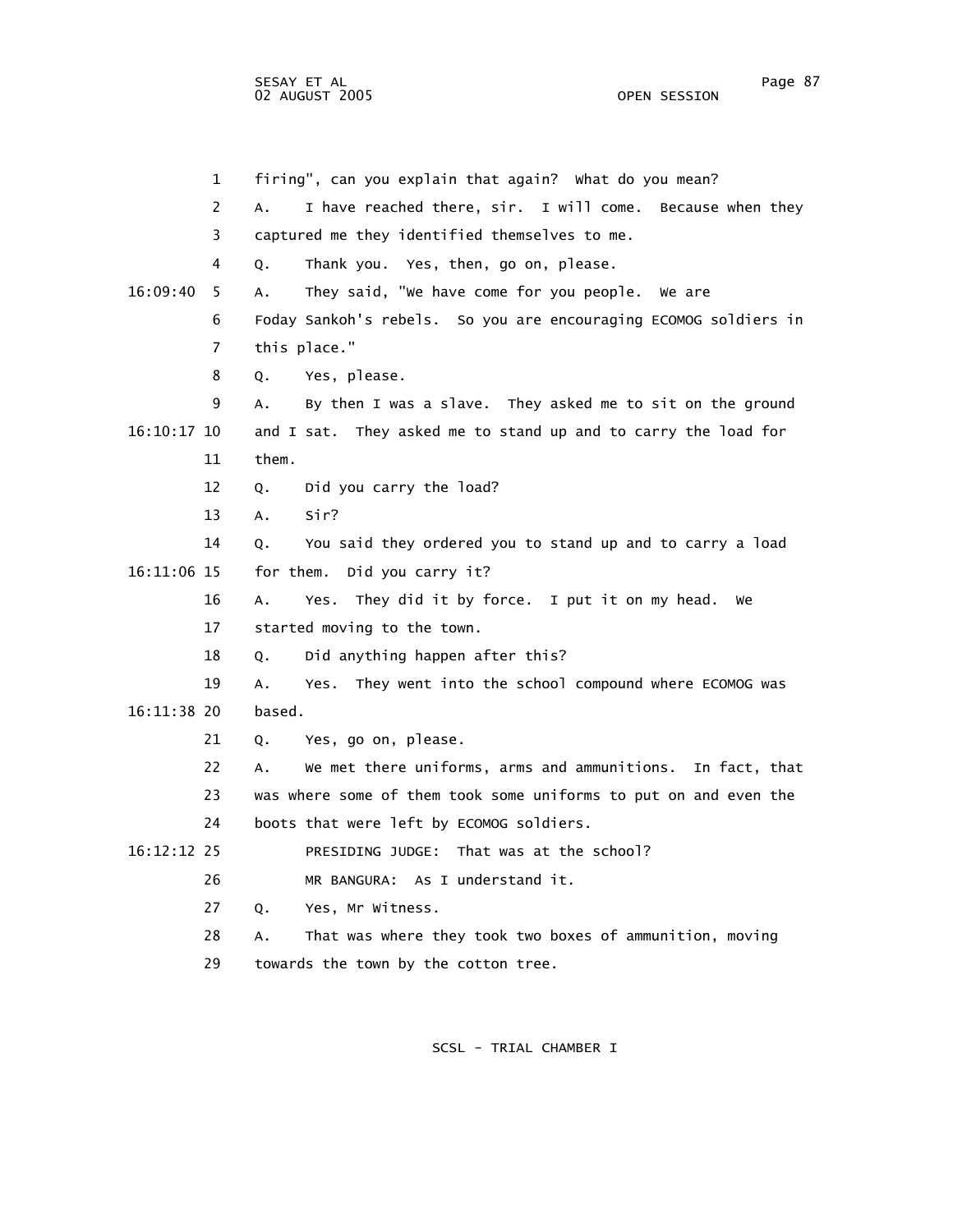1 Q. Did anything happen as you were going? 2 A. They put some heavy load on the cotton tree and they asked  $3$  me to  $-$  4 THE INTERPRETER: Your Honours, the last part of the 16:13:10 5 witness's testimony is not clear. Can he please repeat? 6 MR BANGURA: 7 Q. Mr Witness, can you again give your answer to this last 8 question? 9 A. Yes, sir. 16:13:24 10 Q. Did anything happen as you were going? As you went to the 11 school, these people took two boxes of ammunition and you were 12 going. Did anything happen on the way? 13 A. They captured me and when they captured me they gave me the 14 load to carry. It was under the cotton tree that they asked me 16:14:04 15 to put down the load. That was where they told me to go down 16 with them. I took off my shirt and went down with them. 17 Q. When you say "down", where was down? 18 A. That is the lower part of the town. Everywhere you have 19 the upper part and the lower part. I'm not referring to the 16:14:28 20 upper part, I'm referring to the lower part of the town. 21 Q. Thank you. So what happened? 22 A. Then they took one mattress from one house which 23 contained -- 24 THE INTERPRETER: Your Honours, can the witness explain 16:14:50 25 what was contained in that mattress. I did not get that clear, 26 please. 27 MR BANGURA: 28 Q. Mr Witness, you said they took a mattress from a house 29 which contained something. What did this mattress have in it?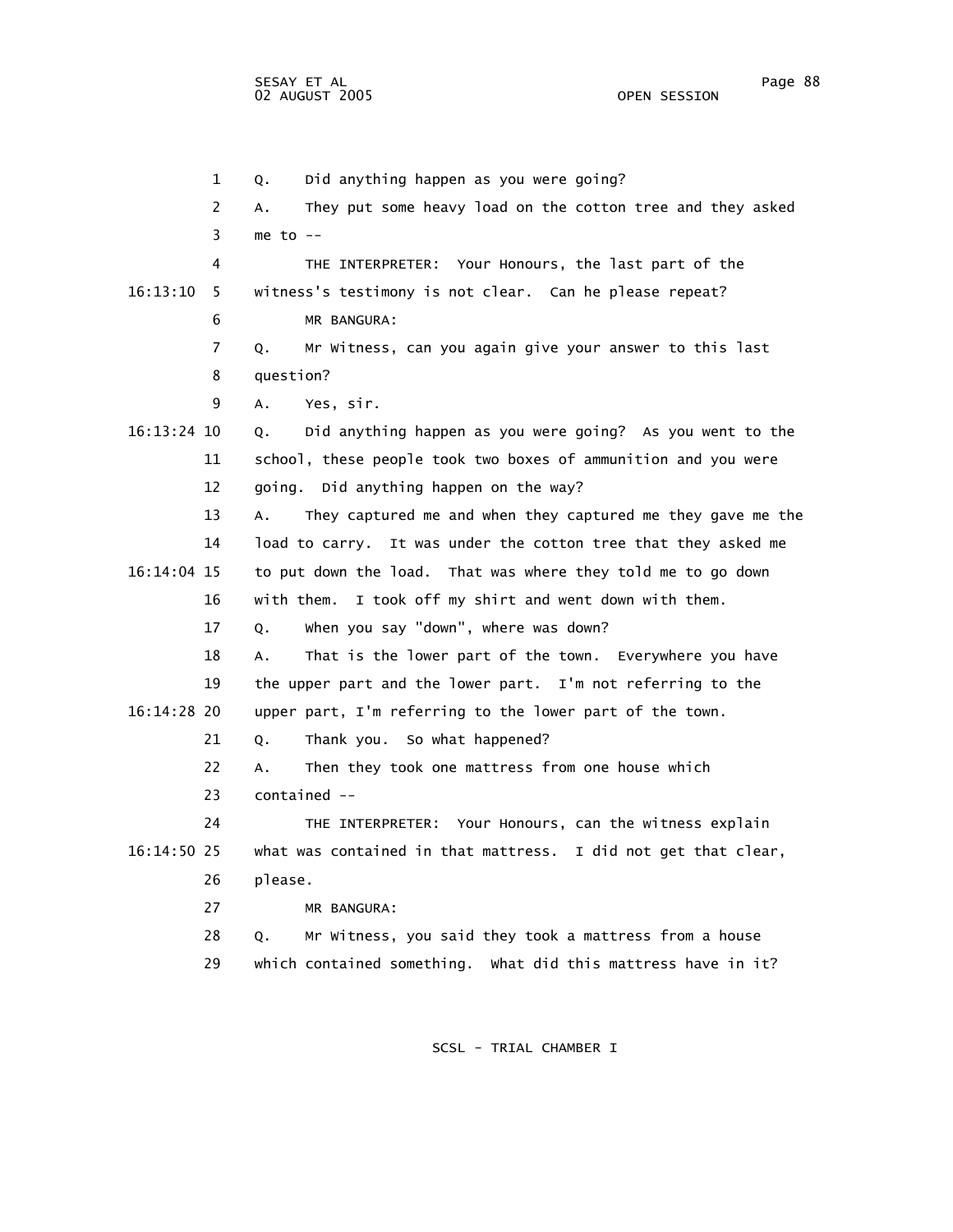|             | $\mathbf 1$ | Okay. It had air in it. It was blown. So when it is<br>А.         |
|-------------|-------------|-------------------------------------------------------------------|
|             | 2           | blown, it floated and it stopped, then you can lie on it. They    |
|             | 3           | took it from the house.                                           |
|             | 4           | PRESIDING JUDGE: Air mattress.                                    |
| 16:15:19    | 5           | JUDGE THOMPSON: An air bed, I think.                              |
|             | 6           | MR BANGURA:                                                       |
|             | 7           | What were you asked to do to this bed, this mattress?<br>Q.       |
|             | 8           | They asked me to take off the tube and deflate it right in<br>А.  |
|             | 9           | front of the house, the verandah of the house.                    |
| 16:15:41 10 |             | And did you do that?<br>Q.                                        |
|             | 11          | whilst doing that, then another group came from the chief's<br>Α. |
|             | 12          | compound.                                                         |
|             | 13          | Another group of?<br>Q.                                           |
|             | 14          | Of the same RUF who attacked the town.<br>A.                      |
| 16:16:03 15 |             | Yes. What did this group do?<br>Q.                                |
|             | 16          | Then they asked their colleagues, saying, "This man, is it<br>А.  |
|             | 17          | here that you arrested him and captured him?" Then those who      |
|             | 18          | captured me said, "Yes, this is where we captured him and         |
|             | 19          | arrested him".                                                    |
| 16:16:27 20 |             | And what happened after that?<br>Q.                               |
|             | 21          | Then they ordered that I move to their group: "Let him<br>А.      |
|             | 22          | come over to our group".                                          |
|             | 23          | Did you go over to the other group?<br>Q.                         |
|             | 24          | I apologise. I said, "You captured me, please". But they<br>А.    |
| 16:16:52 25 |             | refused. They said, "Now, move down". I went down. When I want    |
|             | 26          | to come closer to one of them, they said, "No, no, no. Go down,   |
|             | 27          | go ahead, go." To realise that they want to do something to me,   |
|             | 28          | he told his colleagues, "Please keep off from him so that you     |
|             | 29          | will escape from bullets". I turned behind. I saw him holding a   |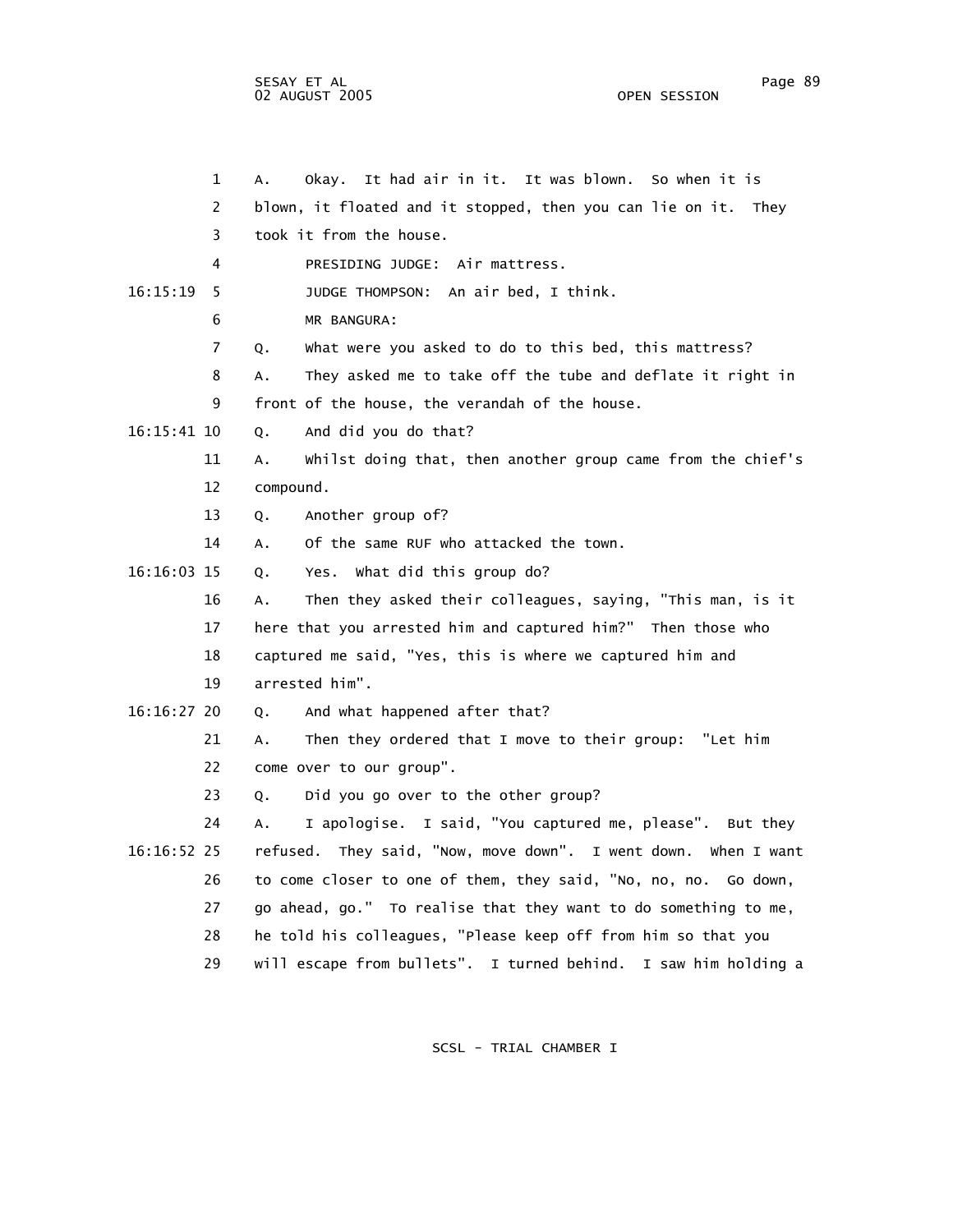1 pistol and he was trying to point it at me.

2 Q. Yes, Mr Witness.

 3 A. At that time I couldn't run away from them. I was right in 4 the midst of them. All of them had guns. I left -- I was just 16:18:20 5 walking along because I did not know whether I was going to fall 6 on the ground and I knew that they wanted to kill me. There was 7 no way to run from them.

8 Q. Did anything happen at that point?

 9 A. Yes. He cocked the gun two times, thrice. I did not know 16:18:44 10 whether there were any bullets and they said -- he ordered that I 11 be held.

12 Q. And did anything happen next?

13 A. They captured me and they kicked me on my back.

14 Q. Yes, go on, please.

 16:19:15 15 A. They said, "Take him up and lay him there", so as to know 16 that they had captured other people. I did not know that except 17 when we reach up at the cotton tree and I saw my companions who 18 were laid on the ground. That was the time I knew that some 19 other people had been captured. They laid me on the ground.

16:19:51 20 Q. And did anything happen after that?

 21 A. Yes. And they said that these were the ones they were 22 going to kill later, before we leave the town. Those that were

 23 behind, they came and said, "Let us kill these people and let us 24 leave this town."

 16:20:13 25 Q. Mr Witness, when you said "those that were behind", who 26 were those?

> 27 A. The same RUF. They were the same group. They were the 28 ones that were in the town. They were with us. They had 29 captured us. We were in their hands.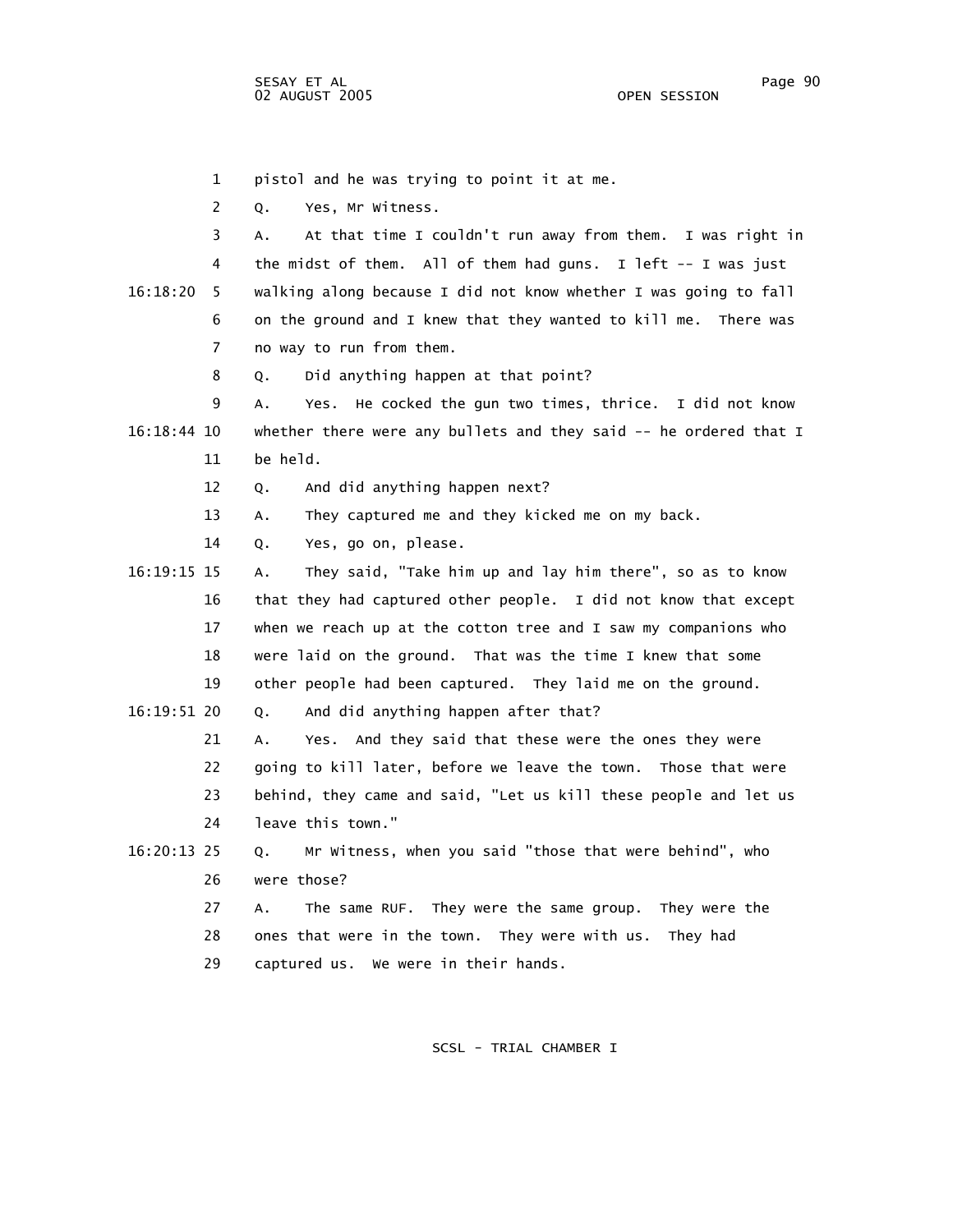1 Q. Thank you. So when they said that you should be killed, 2 did anything happen? 3 A. Yes. They said, "Let us don't worry" -- their boss man 4 said, "Let us don't worry for us to kill these people. I want to 16:20:45 5 see smoke. Set fire. I want to see smoke". Their boss -- the 6 trousers of their boss man was combat. He had a white T-shirt on 7 and he had a cap. He had a pistol on his side. He shouted at 8 them to set fire. 9 Q. Were his orders carried out? 16:21:20 10 A. Yes, they went. There was one that was -- 11 THE INTERPRETER: Your Honours, would he please go step by 12 step, please. 13 MR BANGURA: 14 Q. Mr Witness, can you go over that again, the last sentence, 16:21:42 15 the last words that you said? 16 A. I said when he gave an order that fire should be set, those 17 that were short, they turned the mortar, see, at the verandah. 18 And they stood on that and they started setting the houses 19 ablaze. 16:22:12 20 Q. Mr Witness, you say "those that were short". What do you 21 really mean when you say "those that were short"? 22 A. Those were the smallest, the youngest ones. Those that 23 were not that tall. 24 Q. And these ones who you are talking about, the smallest 16:23:01 25 ones, would you say that they were grown ups -- 26 PRESIDING JUDGE: He said the youngest ones. 27 MR BANGURA: The youngest ones. 28 PRESIDING JUDGE: That's the word he used. 29 MR BANGURA: Thank you, Your Honour.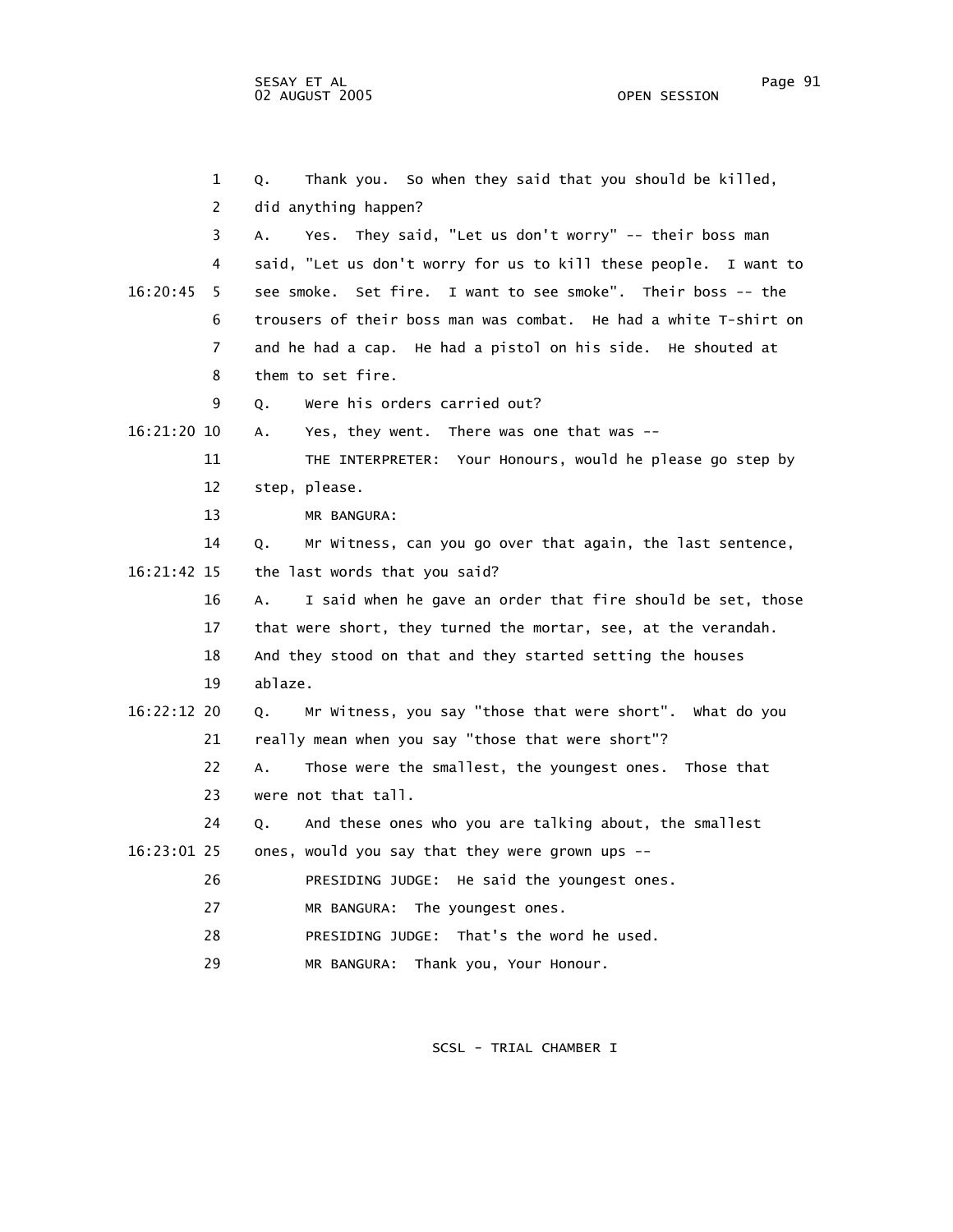| 1              | Are you able to describe how old were these youngest ones<br>Q.    |
|----------------|--------------------------------------------------------------------|
| $\overline{2}$ | that you're talking about?                                         |
| 3              | Well, I think you advise me to lie. Because when you see<br>А.     |
| 4              | people, stunted people like that, you wouldn't know whether they   |
| 16:23:32<br>5. | were 15, 16 or 20 years of age. You wouldn't know.<br>It's         |
| 6              | difficult for me to tell you exactly their years.                  |
| 7              | So after these orders had been given and were carried out,<br>Q.   |
| 8              | did anything else happen?                                          |
| 9              | Yes. When they went to set the fire, their boss man got<br>Α.      |
| 16:24:03 10    | up, he took a paper from his bag.                                  |
| 11             | And what did he do?<br>Q.                                          |
| 12             | He stood. You know, he did not sit down. He wrote.<br>А.<br>He.    |
| 13             | took the paper and put it on his leg and started writing.          |
| 14             | And what happened after that?<br>Q.                                |
| 16:24:23 15    | He called one man who was called -- he called him Junta 2.<br>А.   |
| 16             | He said Junta 2, he said, "Come and take this paper."              |
| 17             | Yes, go on, please.<br>Q.                                          |
| 18             | Junta 2 took this paper, he said, "Yes, sir." He said,<br>А.       |
| 19             | "This shows that the men's right hand should be cut -- should be   |
| 16:24:58 20    | cut off and the woman's left hand should be cut off."              |
| 21             | Did anything happen after that?<br>Yes.<br>Q.                      |
| 22             | So we started pleading with them. Junta 2 turned and<br>А.<br>Yes. |
| 23             | said to us -- said, "Look, you think that you are blessed more     |
| 24             | than those people that are lying down there." That was the time    |
| 16:25:47 25    | that we saw the one who had been killed, who was a Sierra Leone    |
| 26             | police, who was John xxxx. We saw him. We saw his corpse.<br>With  |
| 27             | one Mohamed, who was a baker. We also saw their corpses.           |
| 28             | Can you take it slowly, please. When he asked -- the<br>Q.         |
| 29             | Junta 2 asked you whether you thought you were more blessed than   |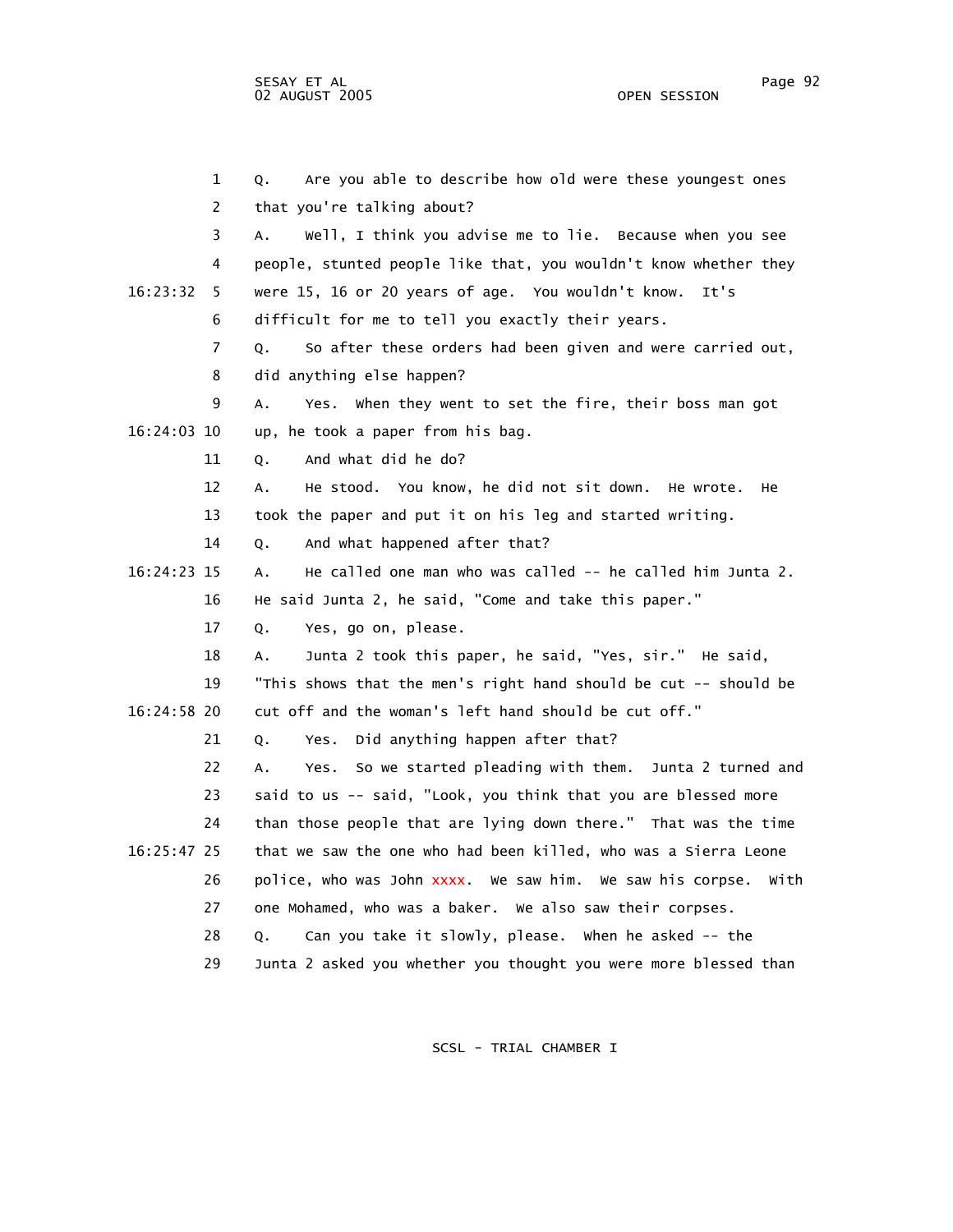1 those persons who were lying there, you turned and you saw -- who 2 were the persons you saw lying there? Take it one by one, 3 please. 4 A. Okay. When Junta 2 told us that if we felt that we had 16:26:29 5 more blesses than those people who were lying on the other side, 6 when I turned and looked at that direction that was the time that 7 I saw one Sierra Leone police who was called John Bai, his 8 corpse. 9 Q. Is it John xxxx? 16:26:50 10 A. Yes. 11 MR BANGURA: x-x-x-x, Your Honour. 12 Q. Who else did you see? 13 A. Plus Mohamed who was a baker. 14 JUDGE ITOE: Mohamed who was? 16:27:10 15 MR BANGURA: A baker. 16 THE WITNESS: A baker. He used to bake bread. 17 MR BANGURA: 18 Q. What did you notice about Mohamed? 19 A. He was also killed. 16:27:34 20 Q. Did you notice anything else? 21 A. It was then that their bossman saw them bringing two men 22 whose hands were tied together. 23 JUDGE ITOE: I thought he referred to three corpses that he 24 saw. 16:27:48 25 MR BANGURA: Yes, Your Honour. 26 JUDGE ITOE: Now he's mentioned two. 27 MR BANGURA: He has mentioned two. 28 THE WITNESS: I am coming. 29 MR BANGURA: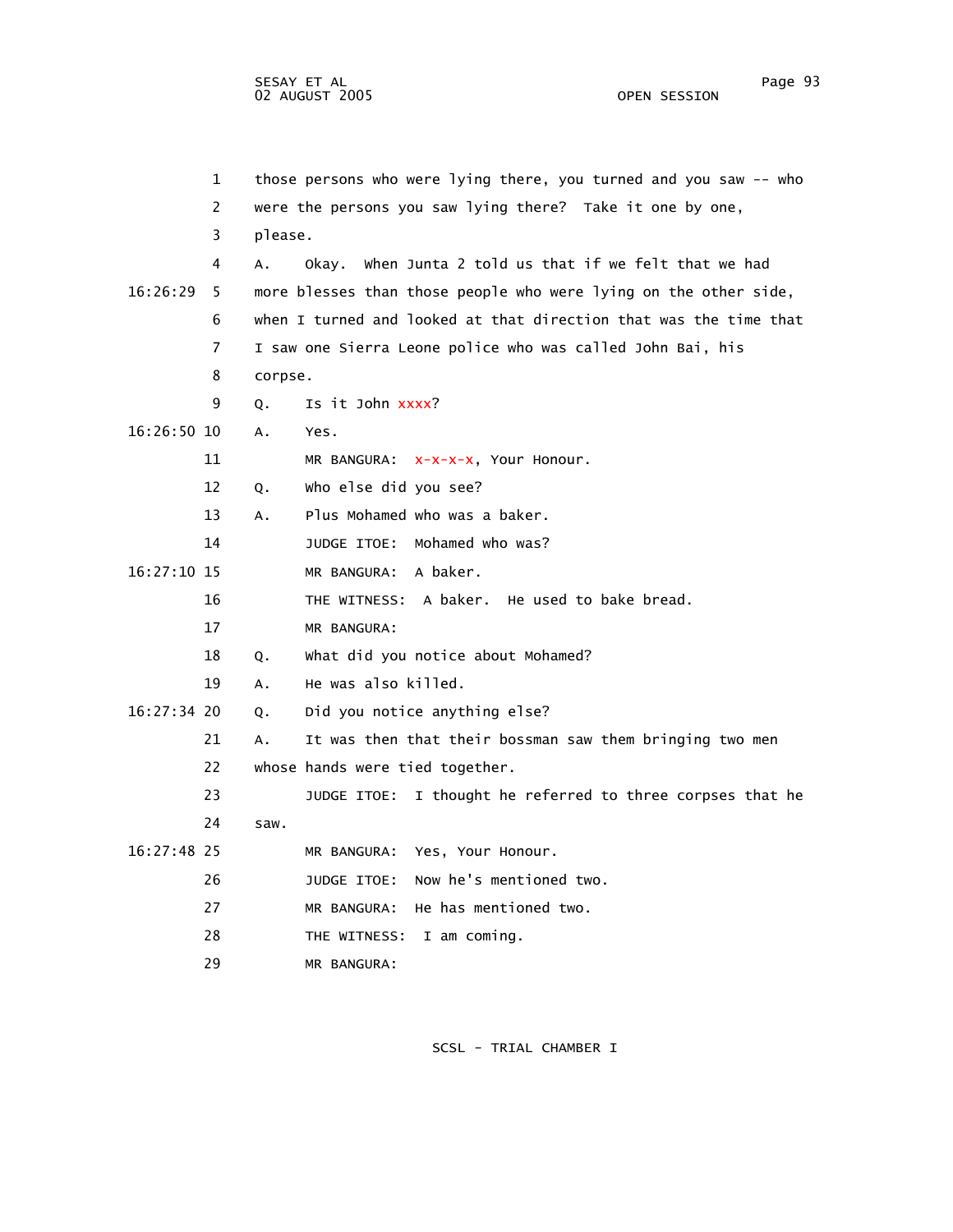1 Q. Mr Witness, you mentioned that you saw three corpses. Now 2 you have named two of them. What about the third one? 3 A. They tied up. Wait for me, I am coming. They saw them, 4 they said -- 16:28:22 5 Q. Are you now getting to the third person? Is that what 6 you're trying to do? 7 A. Yes. See, I am coming to that. 8 Q. I see. Go on then, please. You saw two people being led 9 whose hands were tied? 16:28:41 10 A. They were bringing them to us where we were. 11 Q. Yes. 12 A. That was the time that their boss asked them and said, "Why 13 have you tied these people? What have they done?" 14 Q. And what was their response? 16:29:04 15 JUDGE ITOE: Who asked? 16 MR BANGURA: Their boss. 17 Q. Who was this boss that asked? 18 A. The one who had been giving orders. 19 Q. And what was their response? 16:29:34 20 A. "This was a fighter. This was the man that was fighting 21 us". 22 Q. Did anything happen? 23 A. When they said that -- when they said that -- 24 THE INTERPRETER: Your Honours, would the witness go a 16:30:00 25 little bit slow. 26 MR BANGURA: 27 Q. Mr Witness, try not to go too fast. I have told you 28 before. Everything you say here is being recorded. 29 A. Okay. Okay.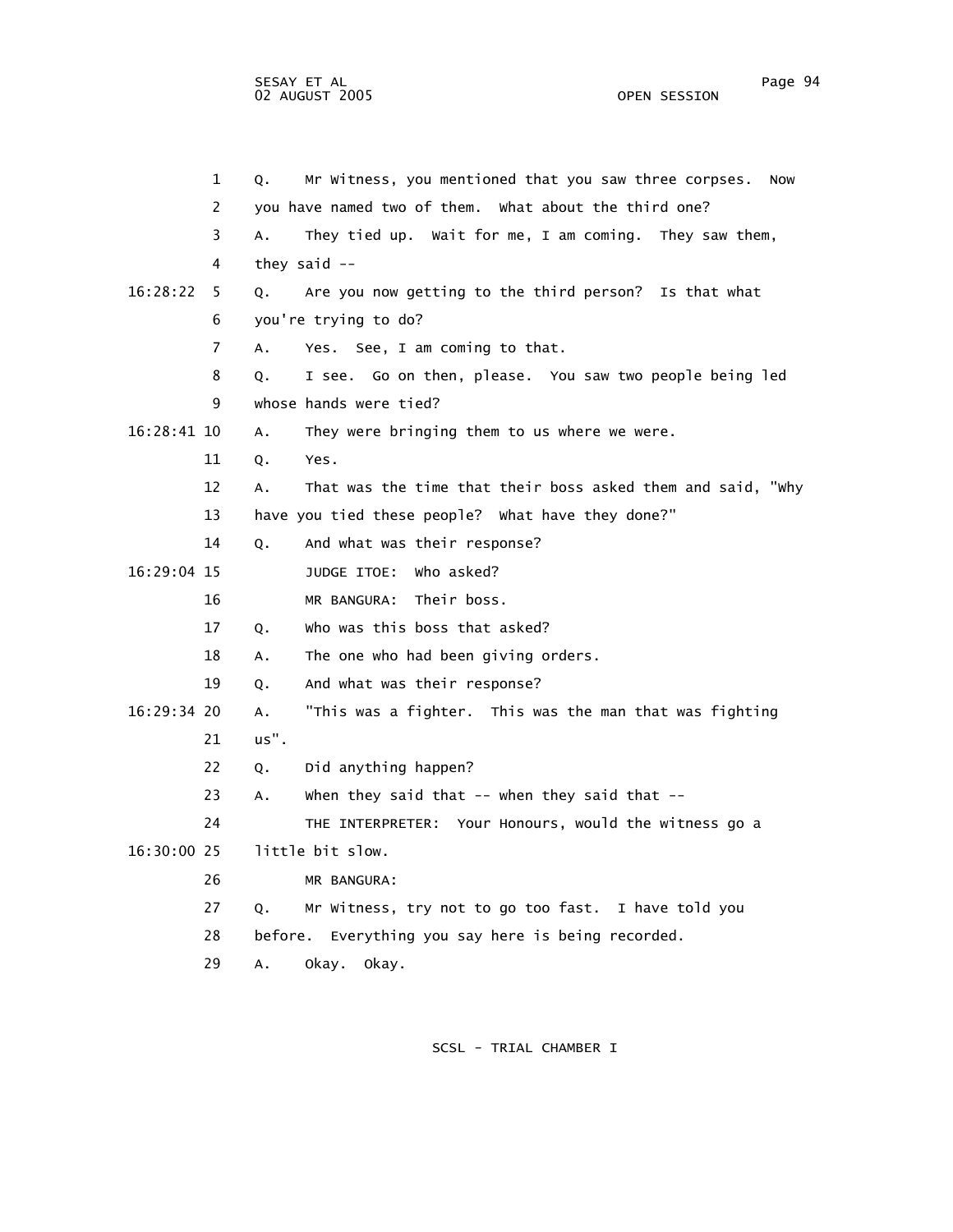|             | $\mathbf 1$ | Take it again from after the boss had been told that<br>Q.<br>Yes. |
|-------------|-------------|--------------------------------------------------------------------|
|             | 2           | these people were trying to fight or were fighting. What did he    |
|             | 3           | do?                                                                |
|             | 4           | He fired at the man straightaway because he fought with<br>А.      |
| 16:30:28    | 5.          | Two shots, one on his head and on his chest.<br>them.              |
|             | 6           | what did he use?<br>Q.                                             |
|             | 7           | He used a pistol. He had a long pistol.<br>Α.                      |
|             | 8           | You said there were two men brought to him. What about the<br>Q.   |
|             | 9           | other one?                                                         |
| 16:30:55 10 |             | The other one, he said --<br>А.                                    |
|             | 11          | THE INTERPRETER: Your Honours, let him go a little bit             |
|             | 12          | slow.<br>Sorry.                                                    |
|             | 13          | MR BANGURA:                                                        |
|             | 14          | Again what happened to the other man?<br>Q.                        |
| 16:31:16 15 |             | They cut the rope that was binding both of them.<br>А.             |
|             | 16          | Was anything done to him?<br>Q.                                    |
|             | 17          | Yes, but it was not in front of me. But that man, they cut<br>А.   |
|             | 18          | that man's hand and they gave him a letter. They did not do him    |
|             | 19          | anything in front of me. At that moment we continued to plead      |
| 16:31:53 20 |             | with Junta 2.                                                      |
|             | 21          | You were pleading with him for what?<br>Q.                         |
|             | 22          | We were pleading with him so that he could not cut our<br>Α.       |
|             | 23          | So he said in order to believe -- your begging will not<br>hands.  |
|             | 24          | solve the problem at all. It was that small child among us --      |
| 16:32:18 25 |             | among you that we are going to start chopping hands.               |
|             | 26          | And so what happened?<br>Q.                                        |
|             | 27          | So they took the small child whose name was xxxxx xxxxx<br>А.      |
|             | 28          | and they chopped off his hand and he was six years of age.         |
|             | 29          | This child, was he a male or female --<br>Q.                       |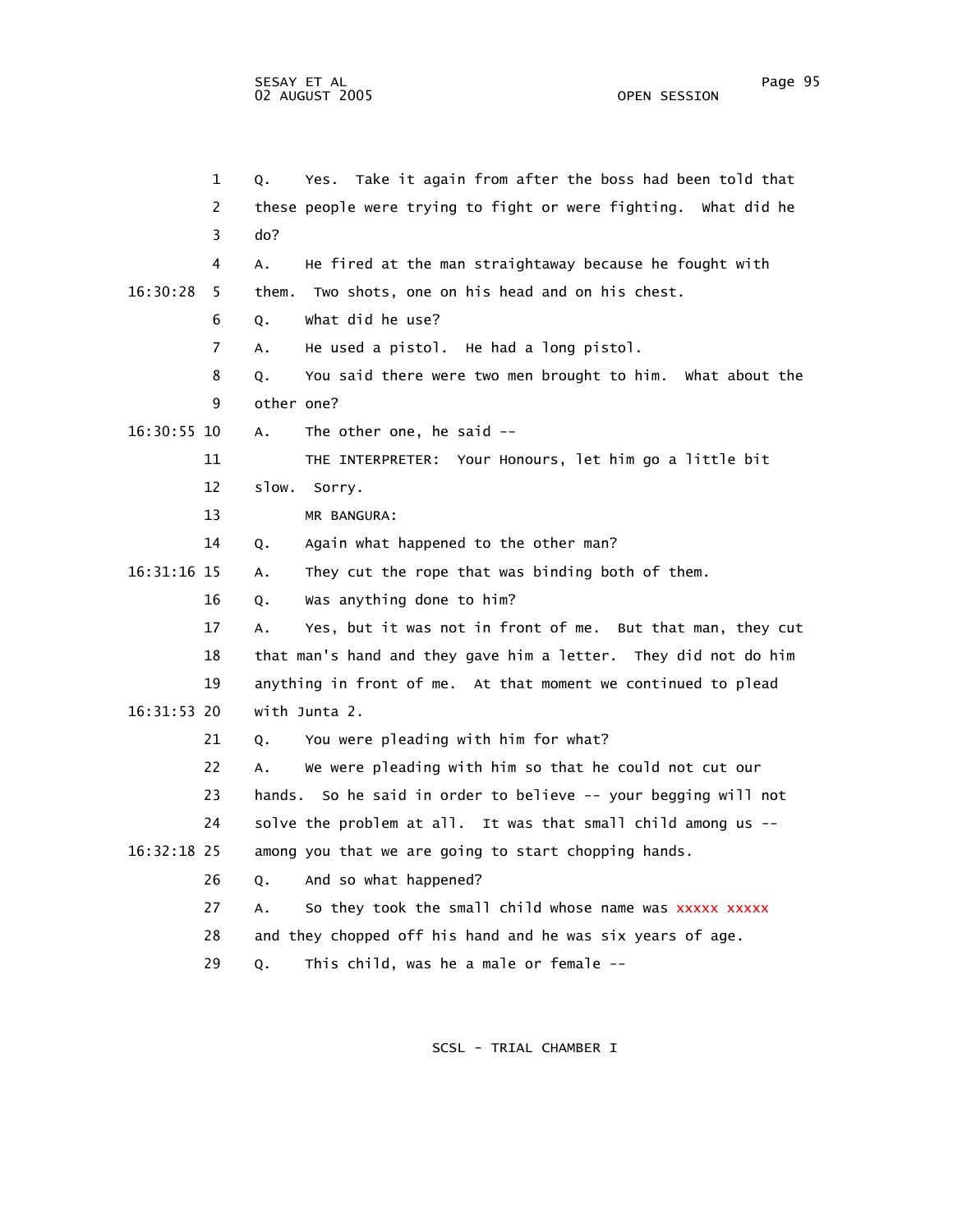|             | 1              |           | [Microphone not activated] we're trying to<br>JUDGE THOMPSON:    |
|-------------|----------------|-----------|------------------------------------------------------------------|
|             | 2              |           | get the evidence and you interpose your questions even before we |
|             | 3              |           | get the answers.                                                 |
|             | 4              |           | MR BANGURA: I'm sorry about that, Your Honour.                   |
| 16:32:57    | 5              |           | We pleaded with them not to cut our hands<br>JUDGE THOMPSON:     |
|             | 6              |           | and they said no and then --                                     |
|             | $\overline{7}$ |           | MR BANGURA: I'll get the witness --                              |
|             | 8              |           | JUDGE THOMPSON: -- started with the example of the little        |
|             | 9              | boy.      | Let's get that, except if you don't want it on the record.       |
| 16:33:15 10 |                |           | MR BANGURA: Of course I do, Your Honour.                         |
|             | 11             | Q.        | Mr Witness, let me take you back so that you are properly        |
|             | 12             | recorded? |                                                                  |
|             | 13             | А.        | Okay, sir.                                                       |
|             | 14             | Q.        | You were saying that after you had pleaded, Junta 2 --           |
| 16:33:35 15 |                |           | JUDGE THOMPSON: He said that begging would not help and he       |
|             | 16             |           | went on to expound their philosophy. Go ahead.                   |
|             | 17             |           | MR BANGURA:                                                      |
|             | 18             | Q.        | So Mr Witness, how did they go about say showing that            |
|             | 19             |           | begging would not help and that they would go ahead with the     |
| 16:33:55 20 |                |           | order that had been given. How did they show it?                 |
|             | 21             | А.        | They said the smallest one that was captured with us, they       |
|             | 22             |           | cut his hand and his name was xxxxx xxxxxx. She was a girl.      |
|             | 23             |           | MR BANGURA: Your Honours, XXXXX is X-X-X-X-X.                    |
|             | 24             |           | PRESIDING JUDGE: And you say she was six years old.              |
| 16:34:23 25 |                |           | THE WITNESS: Yes.                                                |
|             | 26             |           | MR BANGURA:                                                      |
|             | 27             | Q.        | Can you describe how this was done?                              |
|             | 28             | А.        | Do what?                                                         |
|             |                |           |                                                                  |

SCSL - TRIAL CHAMBER I

29 Q. Can you describe how they cut off xxxxx's hand?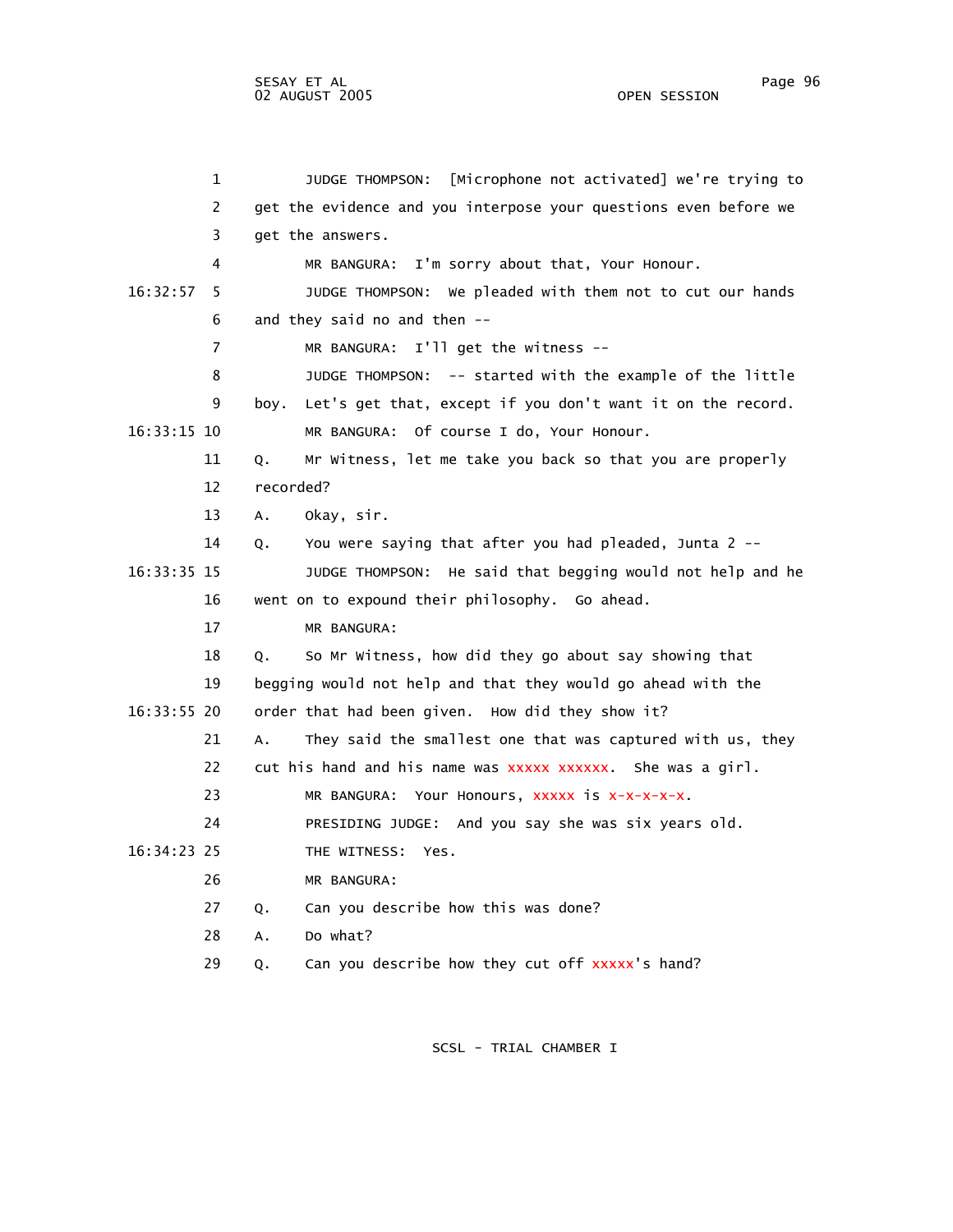sesay et al. International and the second service of the service of the service of the service of the service o 02 AUGUST 2005 OPEN SESSION

|               | $\mathbf 1$ | А. | They took a machete, cut her hand and put her hand in<br>Yes.     |
|---------------|-------------|----|-------------------------------------------------------------------|
|               | 2           |    | the policeman's mouth. That's the policeman who was dead.<br>They |
|               | 3           |    | put his hand in his mouth -- her hand in his mouth.               |
|               | 4           | Q. | What did they use to $cut$ --                                     |
| 16:35:11      | 5           |    | JUDGE THOMPSON: Which hand was this?                              |
|               | 6           |    | MR BANGURA: I was coming to that.                                 |
|               | 7           | Q. | what did they use to cut xxxxx's hand?                            |
|               | 8           |    | PRESIDING JUDGE: He just said a machete.                          |
|               | 9           |    | THE WITNESS: A machete. A machete.                                |
| 16:35:28 10   |             |    | MR BANGURA:                                                       |
|               | 11          | Q. | And who cut xxxxxx's hand?                                        |
|               | 12          | А. | That man who was called Junta 2.                                  |
|               | 13          | Q. | And which hand of xxxxx's did they cut?                           |
|               | 14          | Α. | It was the left hand. As long as it was a woman it was the        |
| $16:35:50$ 15 |             |    | left hand. They had passed the order, they said women left and    |
|               | 16          |    | men the right.                                                    |
|               | 17          | Q. | After this incident with xxxxx did anything else happen?          |
|               | 18          | A. | They cut her mother's left hand again.                            |
|               | 19          | Q. | what's her mother's name?                                         |
| 16:36:20 20   |             | А. | XXXXX XXXXXX.                                                     |
|               | 21          |    | MR BANGURA: Your Honours, it's x-x-x-x-x.                         |
|               | 22          | Q. | Did anything else happen after that?                              |
|               | 23          | Α. | Then they came to us, I and my companion, where we were           |
|               | 24          |    | lying down.                                                       |
| $16:36:59$ 25 |             | Q. | Yes, and what happened?                                           |
|               | 26          | А. | So they laid my companion's hand on the ground and they           |
|               | 27          |    | chopped it off.                                                   |
|               | 28          | Q. | Now who was doing this chopping off?                              |
|               |             |    |                                                                   |

29 A. The man to whom the orders were given, to man to whom they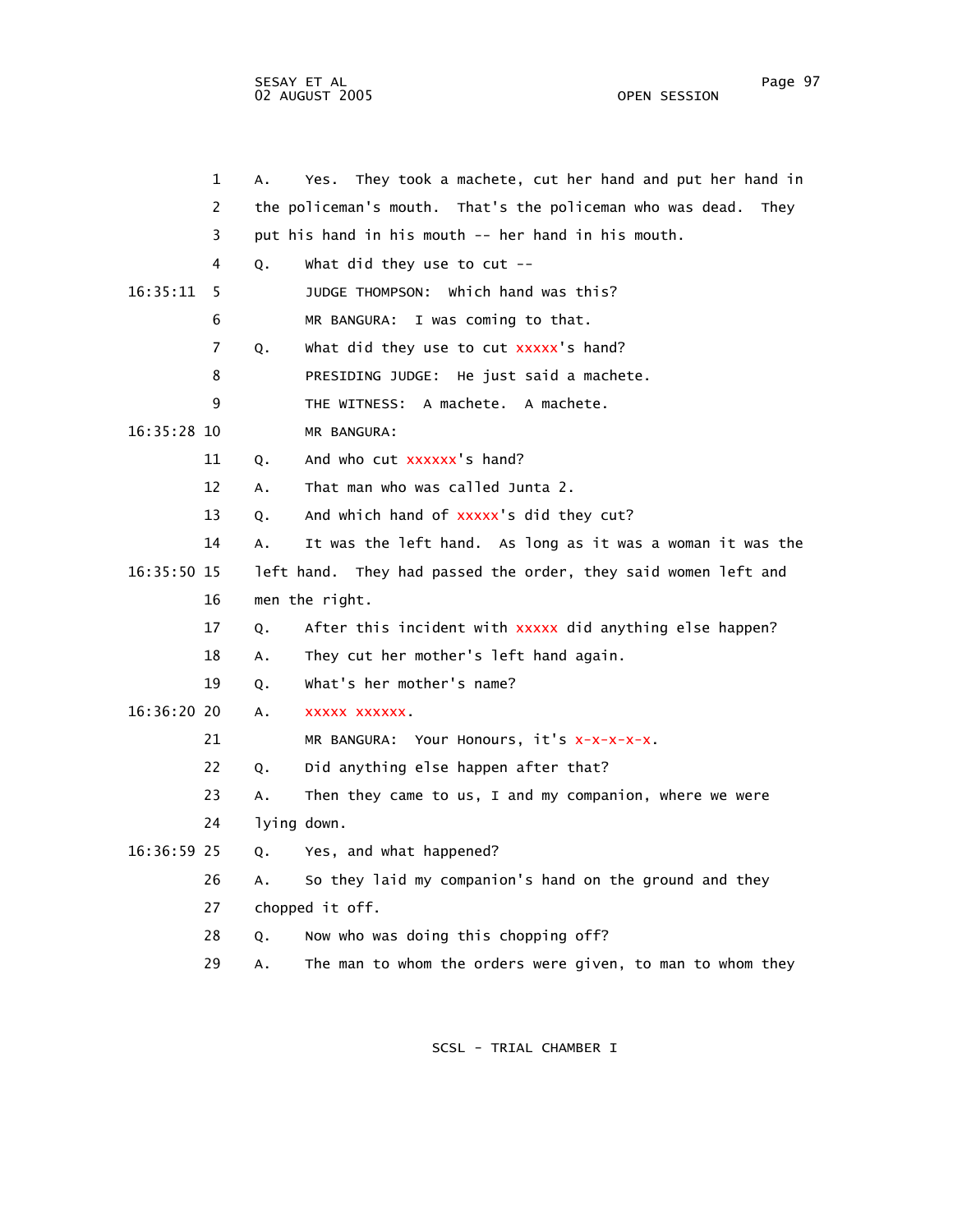1 gave the paper, Junta 2. 2 Q. This, your friend whose hand was chopped off, what's his 3 name? 4 A. xxxxxx Koroma. It was his right hand. With the men it was 16:37:50 5 the right hand.  $6$  MR BANGURA:  $xxxxxx$ , Your Honours is  $x-x-x-x$ . 7 Q. After x-x-x-x-x? 8 A. It was I. They had come to me, myself. They lay my hand 9 in the ground. On top of the root of a cotton tree, the cutlass 16:38:28 10 was blunt. I will take it off so that you people will see it. 11 Not the first chopping. It was not a single time. They chopped 12 it, this side. They chopped the other side. They chopped it 13 right up to last so -- 14 Q. Mr Witness, if you'd like to explain it rather slowly it 16:38:53 15 would help His Lordship? 16 PRESIDING JUDGE: Mr Witness, we want to know exactly what 17 happened so take your time. We'll listen to you, please. So 18 tell us again what happened to you. You say they put your hand 19 on the route of a cotton tree? 16:39:14 20 THE WITNESS: They put my hand this way. They turned it 21 like this. You see, this one, they knocked it off with a 22 cutlass. See right up to the end. That was the time that they 23 chopped it. So they pushed, they drew my hand. The last vein on 24 this other hand was not cut off. You see, they rooted it off and 16:39:40 25 they threw me there. So that was how I raised my hand, with a 26 vein. 27 MR BANGURA: 28 Q. Thank you, Mr Witness. How many times -- how many blows 29 were you given on your hand with the cutlass?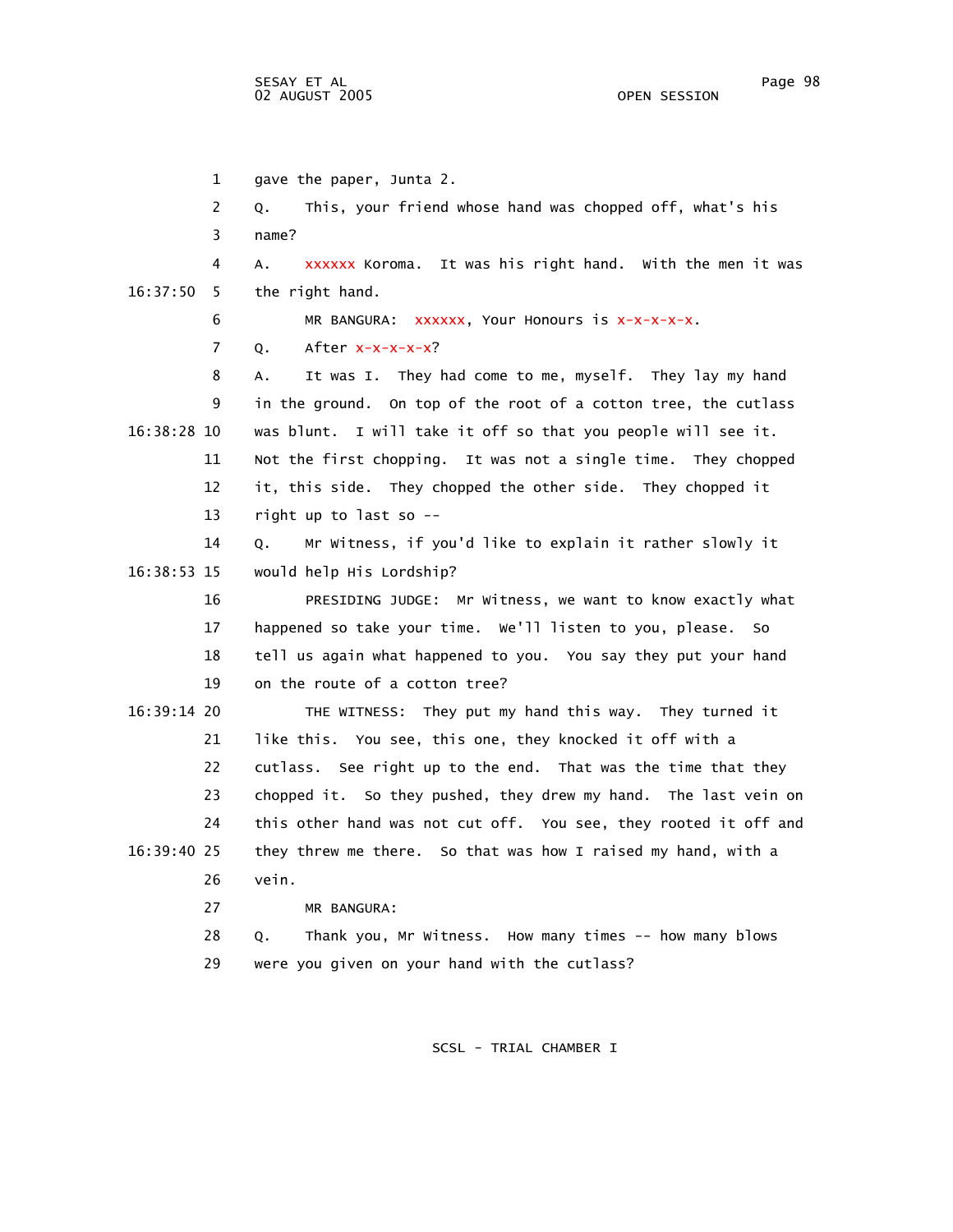|             | $\mathbf 1$    | I cannot tell.<br>I cannot tell because I knew how I was<br>А.   |
|-------------|----------------|------------------------------------------------------------------|
|             | 2              | feeling that day. In fact, now that I'm talking, in fact I'm     |
|             | 3              | recollecting, it seems as though it is happening right now.      |
|             | 4              | PRESIDING JUDGE: Take your time. Take your time.                 |
| 16:40:11    | 5              | MR BANGURA:                                                      |
|             | 6              | You want the Court to hear this so please take your time.<br>Q.  |
|             | $\overline{7}$ | It's more than four times, five times, because the cutlass<br>А. |
|             | 8              | was blunt. It's more than four or five times because the cutlass |
|             | 9              | was blunt and it was on top of the root of a cotton tree, that   |
| 16:40:28 10 |                | was where they laid my hand.                                     |
|             | 11             | MR BANGURA: Your Honours, the witness had earlier raised         |
|             | 12             | his right hand to show the Court the --                          |
|             | 13             | PRESIDING JUDGE: And he showed with his gesture how this         |
|             | 14             | was done.                                                        |
| 16:40:53 15 |                | MR BANGURA: I hope the records do reflect that.                  |
|             | 16             | PRESIDING JUDGE: Well, maybe you can just describe it            |
|             | 17             | so -- if you want to. We've seen it. I think it is sufficient    |
|             | 18             | to say that the witness has described to the Court.              |
|             | 19             | MR BANGURA: The witness is better able to explain what           |
| 16:41:09 20 |                | happened.                                                        |
|             | 21             | PRESIDING JUDGE: Yes.                                            |
|             | 22             | MR BANGURA:                                                      |
|             | 23             | Mr Witness, did anything else happen after this?<br>Q.           |
|             | 24             | They said, "These hands, these hands that were chopped,<br>Α.    |
| 16:41:27 25 |                | these were the hands that you took, you know, to vote for a      |
|             | 26             | civilian government. You will never vote for any civilian        |
|             | 27             | government again."                                               |
|             | 28             | Mr Witness, after you did you notice anybody else's hands<br>Q.  |
|             | 29             | being chopped off again?                                         |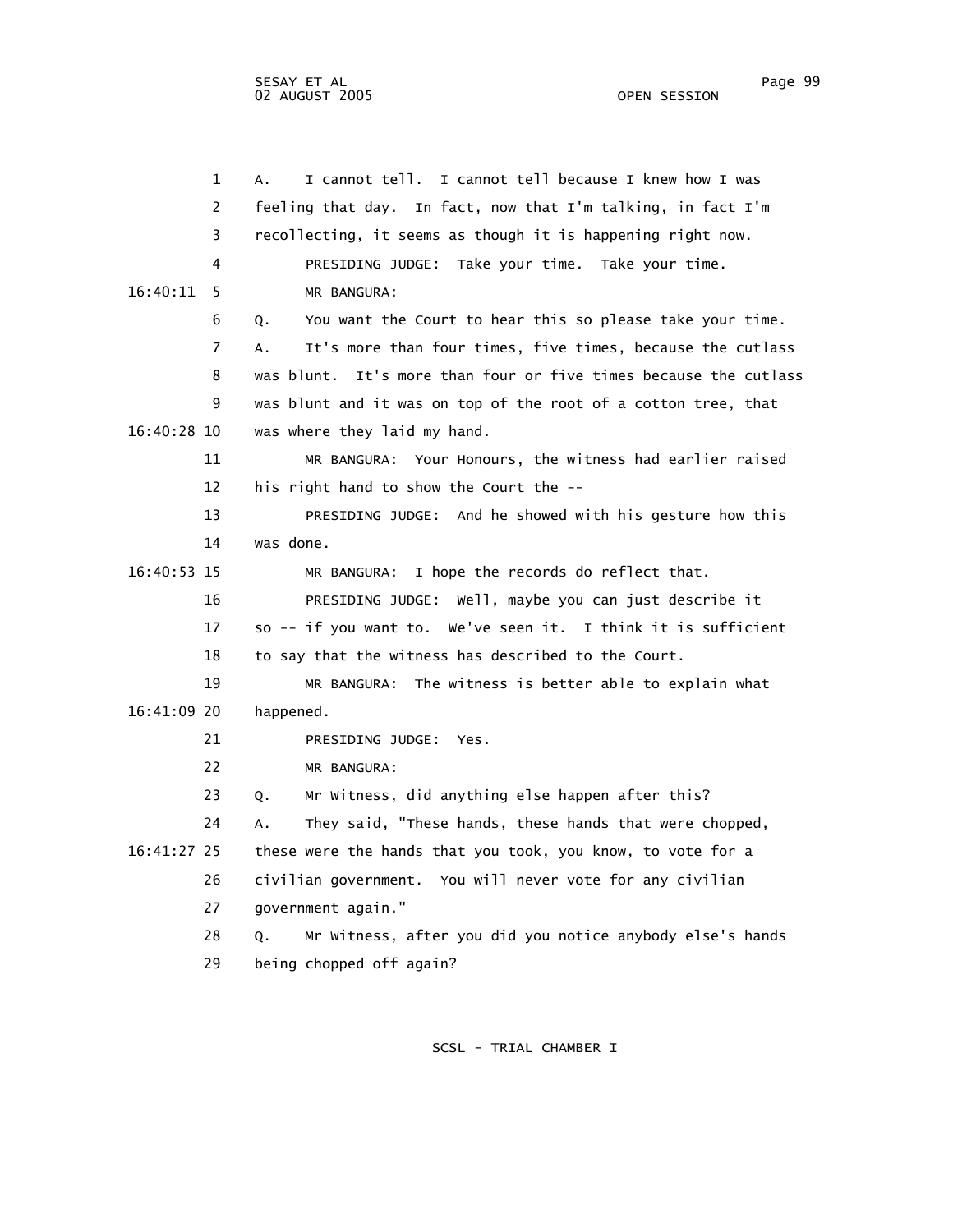1 A. Yes. 2 Q. Who else? 3 A. Then they brought that pa, Sergeant-Major xxxxxxx. He was 4 stabbed. He was stabbed before with a bayonet before they 16:42:36 5 chopped his right-hand off. 6 MR BANGURA:  $x-x-x-x$ . 7 THE WITNESS: For me, I came to know that they were 8 stabbing him when he was shouting. 9 MR BANGURA: 16:42:59 10 Q. You called him sergeant-major. Was that his usual name? 11 A. He was an old soldier. He was a retired soldier. He was a 12 retired soldier. He had been retired. 13 Q. After Sergeant-Major xxxxxxx did you notice anything else? 14 A. They told us that we were to move. They said go away. Go 16:43:31 15 and tell them that we must go to Kabala and tell them that in 16 fact Tejan Kabbah has bought one container of hands. So go away. 17 Q. So where did you go? 18 A. They said we should go to Kabala. 19 Q. And did you go anywhere, Mr Witness? 16:43:52 20 A. We moved. We decided to move from the place so that we 21 would not stay there and lest they decide to kill us. 22 Q. And where did you go to? 23 A. When we were coming we found out that xxxxxx had been 24 killed. We saw his corpse on the way.  $16:44:18$  25 0. 26  $\,$  A.  $\,$  During that we were all with him.  $\,$  xxxxxxx was a gardener. 27 Q. Did you notice anything else on the way? 28 A. Yes. When we went up again, right in front of my house, in 29 the other house they killed an ECOMOG, a huge man. who is xxxxxxx?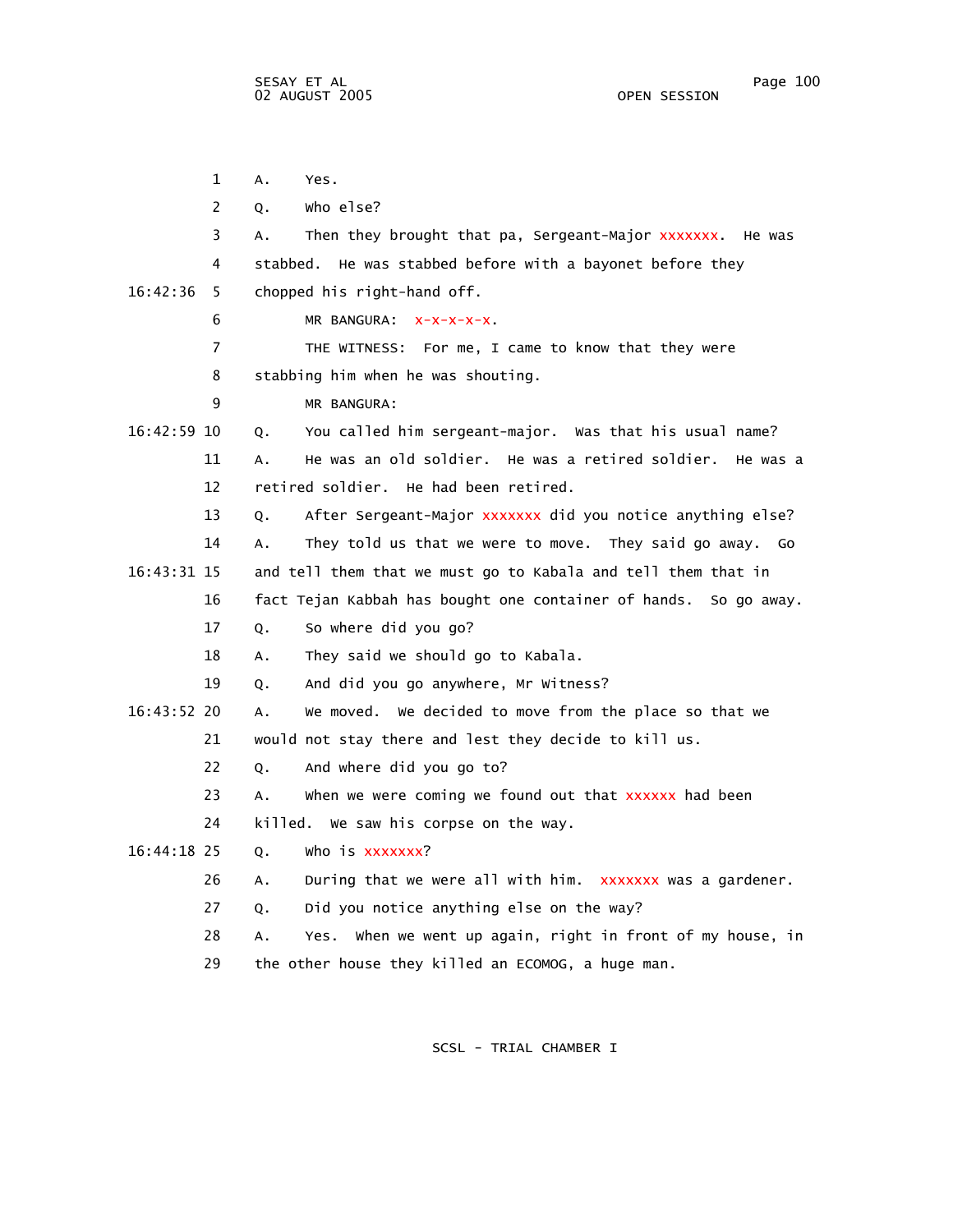SESAY ET AL Page 101 02 AUGUST 2005

 1 Q. Did you notice anything else? 2 A. Yes. They killed one girl that was called Aminata. She 3 gave birth three months ago. We were all hiding in the same bush 4 with that girl. Aminata xxxxxxx. 16:45:19 5 MR BANGURA: Your Honours, Aminata is A-M-I-N-A-T-A and, 6 for the records, Marka was M-A-R-K-A. 7 Q. Yes, Mr Witness, did you go anywhere? 8 A. Yes. I saw that my house had been set ablaze. So I -- so 9 we went along the Kabala Road. 16:46:22 10 Q. Did you get to Kabala? 11 A. Well, at that moment we entered the forest when we left the 12 town because we were thirsty, so we laid down on the ground. 13 But -- 14 Q. Mr Witness, when you say "we" who are you talking about? 16:46:43 15 A. Three of us. I with my companions whose hands were chopped 16 off. We were the ones that were trying to go to Kabala. But 17 that day we were not able to go to Kabala. I, when we were lying 18 down -- 19 Q. Mr Witness, if you would try to slow it down a bit, please? 16:47:02 20 A. Okay. Okay. 21 JUDGE THOMPSON: Proceed, counsel. 22 MR BANGURA: Thank you, Your Honour. 23 Q. You say you were not able to get to Kabala that day. Why? 24 A. It was too late and we had pains. So if I went my children 16:47:54 25 would have felt that I had died. So I went to the bush where I 26 left them so as to make them see what had happened. 27 Q. Were you able to get to Kabala later? 28 A. Yes, I arrived at Kabala the next day. Because they

SCSL - TRIAL CHAMBER I

29 chopped off my hand May, Thursday 19 around 3.30. I reached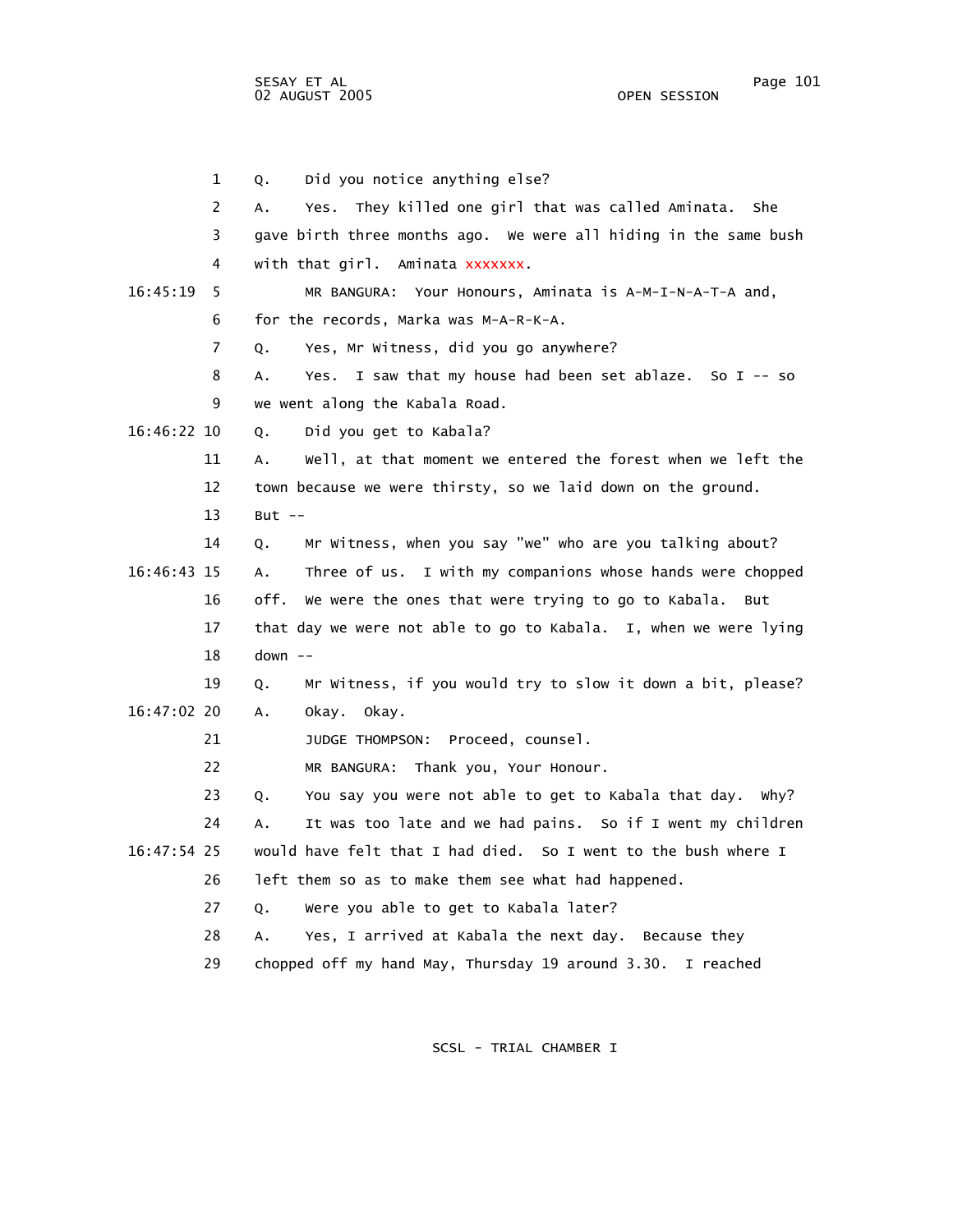SESAY ET AL Page 102 02 AUGUST 2005

 1 Kabala on Friday. 2 JUDGE ITOE: That would be 19? 3 MR BANGURA: May 19th, he says, on a Friday. 4 JUDGE ITOE: Yes, what year? 16:48:47 5 MR BANGURA: 6 Q. Mr Witness, what year was this? 7 A. 1998, May 19th. 8 JUDGE THOMPSON: Yes, counsel. 9 MS ASHRAPH: I'm sorry to interrupt, Your Honour, but 16:49:11 10 Mr Sesay needs to go to the bathroom and he would like a recess 11 for a couple of minutes. 12 JUDGE THOMPSON: Then we'll recess for a few minutes. 13 [Break taken at 4.45 p.m.] 14 [RUF02AUG05E-SGH] 16:52:01 15 [Upon resuming at 4.48 p.m.] 16 JUDGE THOMPSON: We will continue, Mr Bangura. 17 MR BANGURA: Thank you, Your Honour. 18 Q. Mr Witness, we were at the point where you had reached 19 Kabala; is that correct? 17:02:55 20 A. Well -- 21 PRESIDING JUDGE: On May 19? 22 MR BANGURA: Sorry. 23 PRESIDING JUDGE: May 19? 24 MR BANGURA: That is right, Your Honour. 17:03:10 25 JUDGE THOMPSON: Did he give a time? I thought I heard 26 3.30 p.m. 27 MR BANGURA: I am not so sure. 28 JUDGE THOMPSON: I am not sure, I just thought I had it. 29 It may well have been something else.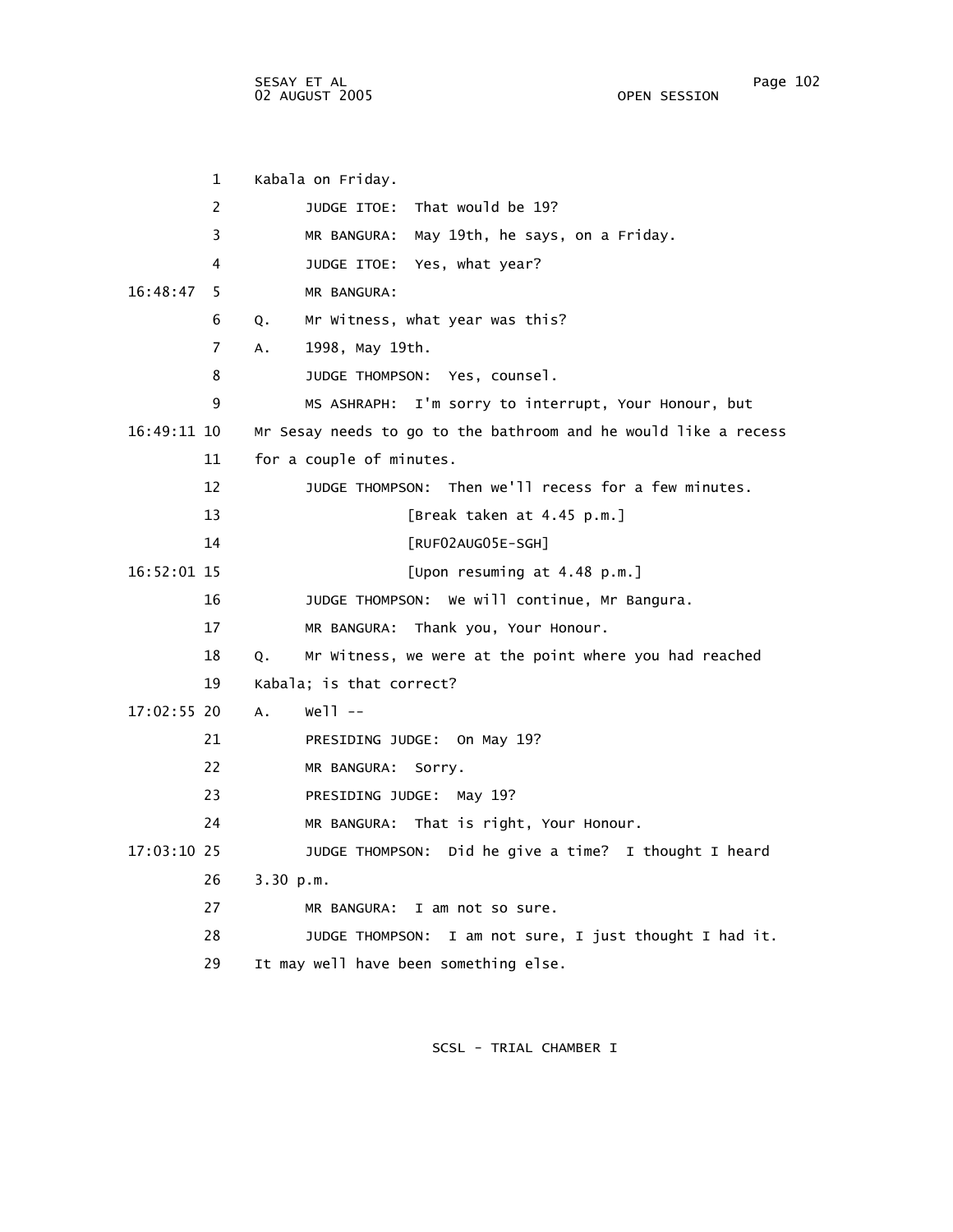1 JUDGE ITOE: The 19th was the date his hand was chopped 2 off. 3 THE WITNESS: I said, I arrived in Kabala on the 20th. It 4 was May 19th that they cut my hand. I arrived in Kabala on 28th. 17:03:35 5 The 19th at 3.30 that this time they chopped off my hand. 6 JUDGE THOMPSON: We note that, yes. 7 PRESIDING JUDGE: Sorry, sorry. 8 MR BANGURA: I wasn't so sharp on that. 9 JUDGE THOMPSON: 3.30, I thought I heard that. 17:03:43 10 MR BANGURA: Thank you. 11 Q. Mr Witness, when you got to Kabala you said there were 12 three of you going and you got to Kabala. Did all three of you 13 get there together? 14 A. No, sir. Forewa -- 15 JUDGE ITOE: [Overlapping speakers] Kabala again? 16 MR BANGURA: Sorry, Your Honour? 17 JUDGE ITOE: He said he arrived Kabala on what date? 18 MR BANGURA: May 20. 19 JUDGE THOMPSON: May 20. 20 JUDGE ITOE: On May 20? 21 MR BANGURA: Yes, Your Honour. 22 Q. Yes, Mr Witness. 23 A. We wanted to rest where they said we were to go, that is 24 where Sergeant-Major xxxxxx was not able to leave the bush. He 17:04:48 25 stayed there and that is where he died. He was not able to go to 26 Kabala. 27 Q. When you got to Kabala, Mr Witness, did you find any other 28 people there? 29 A. Yes, that was the day that I knew that they amputated some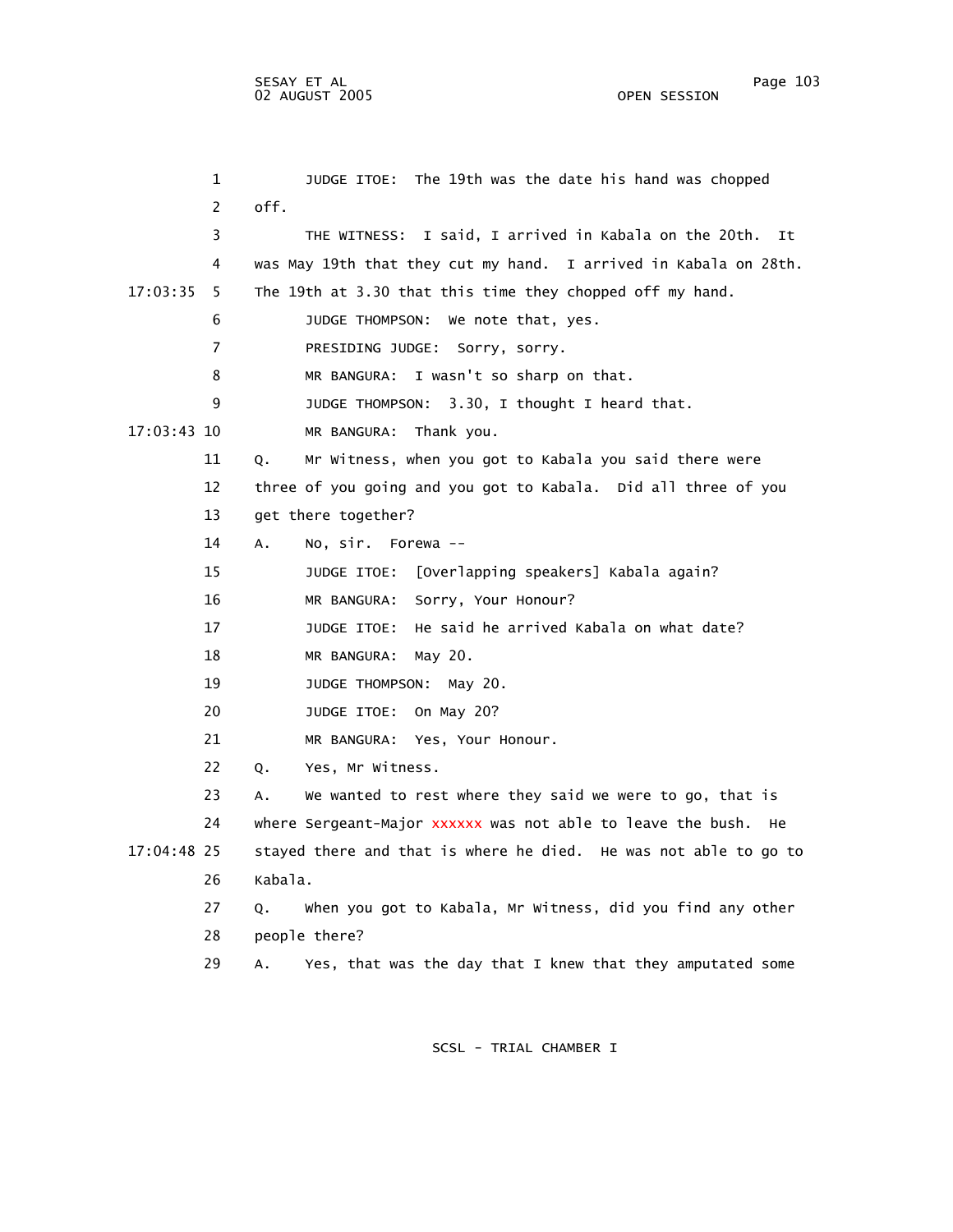1 other women behind us that same day. 2 Q. These other women that you came to know were amputated, 3 where were they from? 4 A. From the same town that very day, but -- the same town 17:05:48 5 where my hand was chopped off that was the town they came from. 6 But we did not understand ourselves during that day. We only 7 came to know ourselves when we get to Kabala. 8 Q. Mr Witness, did you eventually get any medical help when 9 you got Kabala? 17:06:10 10 A. I had no treatment. It took four days before getting some 11 treatment. It was a Christian organisation which was called CES 12 which sent a message to MSF in Freetown who went and collected us 13 with the helicopter. 14 Q. The organisation in Kabala is CES, you say? 17:06:58 15 A. Yes. They were on the telephone. During that time the 16 road would not be plied by vehicles. 17 Q. Where did you come to when you were brought over to 18 Freetown? 19 A. They brought us on Saturday into Freetown and they took us 17:07:27 20 to Connaught. 21 Q. And you got treatment at Connaught hospital; is that 22 correct? 23 A. Yes. Through a white woman who went and collected us. Who 24 was called Monica and Martha, they were the ones that collected 17:07:56 25 us. 26 Q. This Monica and Martha, who were they? 27 A. They were MSF volunteer workers. They were the ones 28 charged with responsibility of collecting the victims to bring 29 them to Connaught.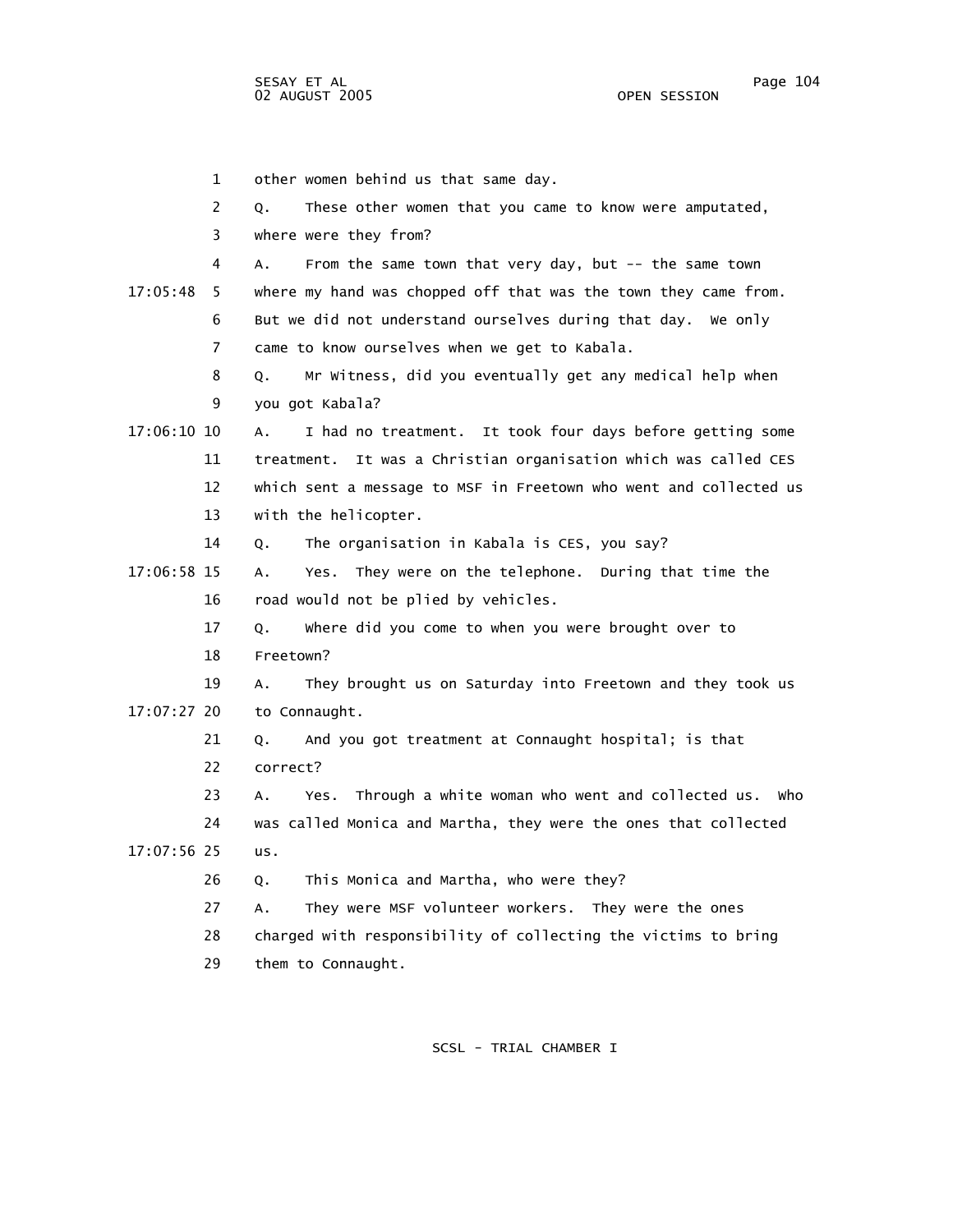SESAY ET AL Page 105 02 AUGUST 2005

 1 Q. Mr Witness, were you hospitalised at Connaught? 2 A. Yes, ward three. 3 Q. How long were you in hospital? 4 A. I spent thirteen days there and they sent me back to ADRA 17:09:00 5 at Waterloo. ADRA Hospital. 6 JUDGE ITOE: He spent how many days? 7 MR BANGURA: Thirteen days. And ADRA, I believe, is an 8 acronym for some organisation, but it is A-D-R-A -- A-R-D-R-A 9 [sic]. 17:09:37 10 PRESIDING JUDGE: In Waterloo? 11 MR BANGURA: Yes. 12 THE WITNESS: All amputees were sent to Waterloo. It was 13 not I alone. 14 MR BANGURA: 17:09:47 15 Q. Mr Witness, during the course of your stay in hospital were 16 you able to -- did you come across any other persons from your 17 town whom you had not met before? 18 A. Yes. That attack at xxxxxx. It was at Connaught that I 19 discovered those people who had suffered during that attack. 17:10:27 20 Q. What did you discover? Who did you -- were you able to 21 know? 22 A. Those that suffered on the attack at xxxxxx, one was 23 Pa xxxxxx xxxxxxxx, xxxxxx xxxxxxx. 24 MR BANGURA: Your Honours, xxxxxx is x-x-x-x-x-x. xxxxxx is 17:11:04 25 26 Q. Yes? 27 A. Mohammed xxxxxx and xxxxxxx. 28 Q. XXXXXXXXX is x-x-x-x-x-x. Mr Witness, how many of them 29 did you -- how many people did you meet at the hospital who were  $x-x-x-x-x$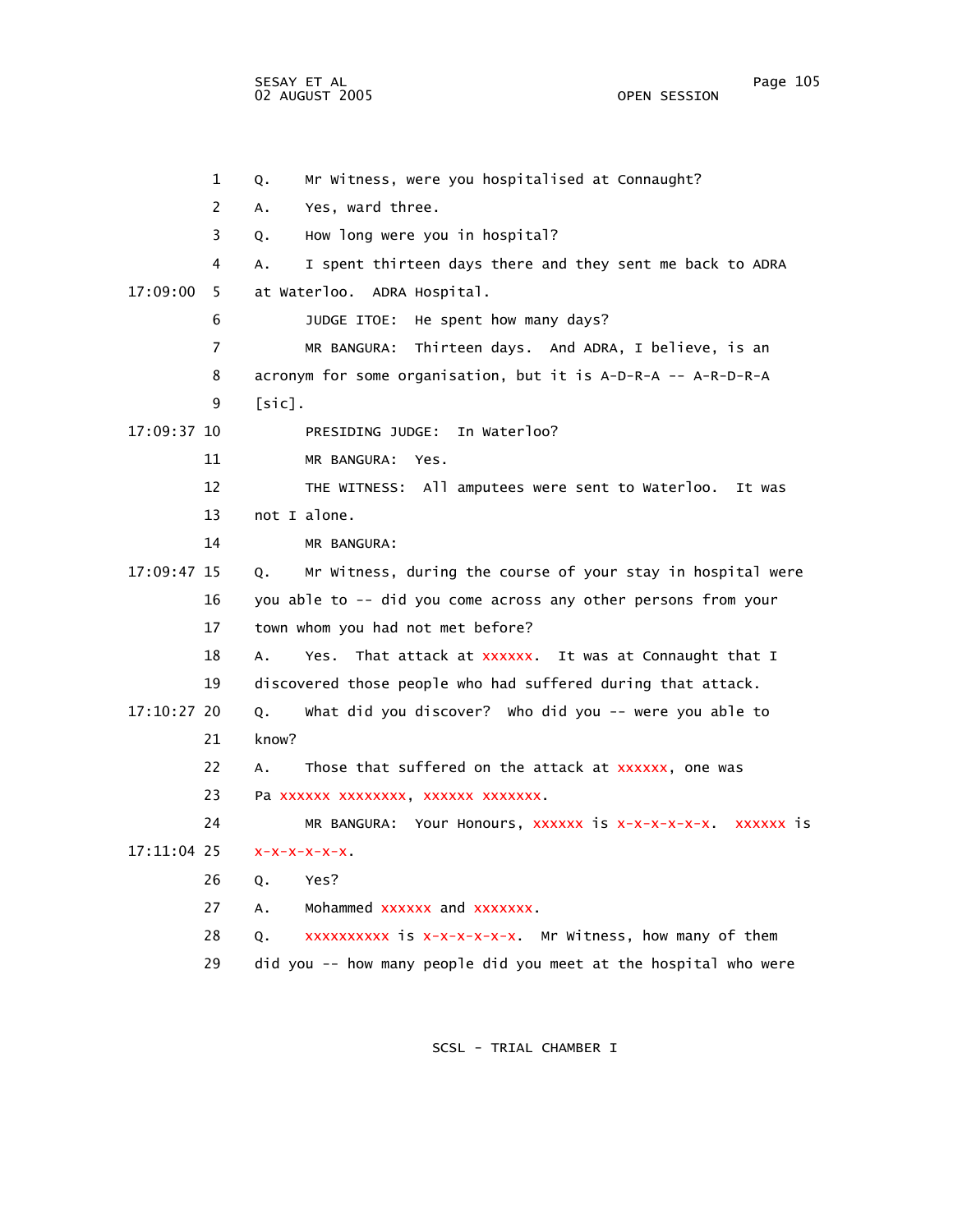1 from xxxxxxxx? 2 A. There were around six or seven. 3 MR BANGURA: Thank you very much, Mr Witness. 4 Your Honours, that will be all for this witness. 17:12:02 5 JUDGE THOMPSON: Thank you. 6 CROSS-EXAMINED BY MS ASHRAPH: 7 JUDGE THOMPSON: Counsel for the first accused, you'll 8 proceed. 9 MS ASHRAPH: Thank you, Your Honour. 17:12:29 10 Q. Mr Witness, I only have a few questions for you so I hope 11 not to keep you long. 12 A. Okay, all right. 13 Q. I am going to take you back to February of 1998 in 14 You said at that time fighters had come out of xxxxxxxxx.  $17:12:45$   $15$  Freetown and were passing through  $xxxxxxx$ ; is that right? 16 A. Yes. 17 Q. They left Freetown with their families, didn't they? 18 A. Well, I wasn't able to identify their families because I 19 saw a lot of crowd; I did know who their brothers were, who their 17:13:13 20 sisters were. 21 Q. Did you see the fighters with their wives and their 22 children at that time? 23 A. I saw people going. I saw women. I didn't know whether 24 they were captured women, whether they were their wives. I was 17:13:30 25 not able to know. And I saw people passing and I was not used to 26 them, so I was not able to know. 27 Q. Thank you, Mr Witness. The first attack on xxxxxxxxx 28 takes place in February of 1998; is that right? 29 A. No, no, no. What do you mean? Let me hear it properly.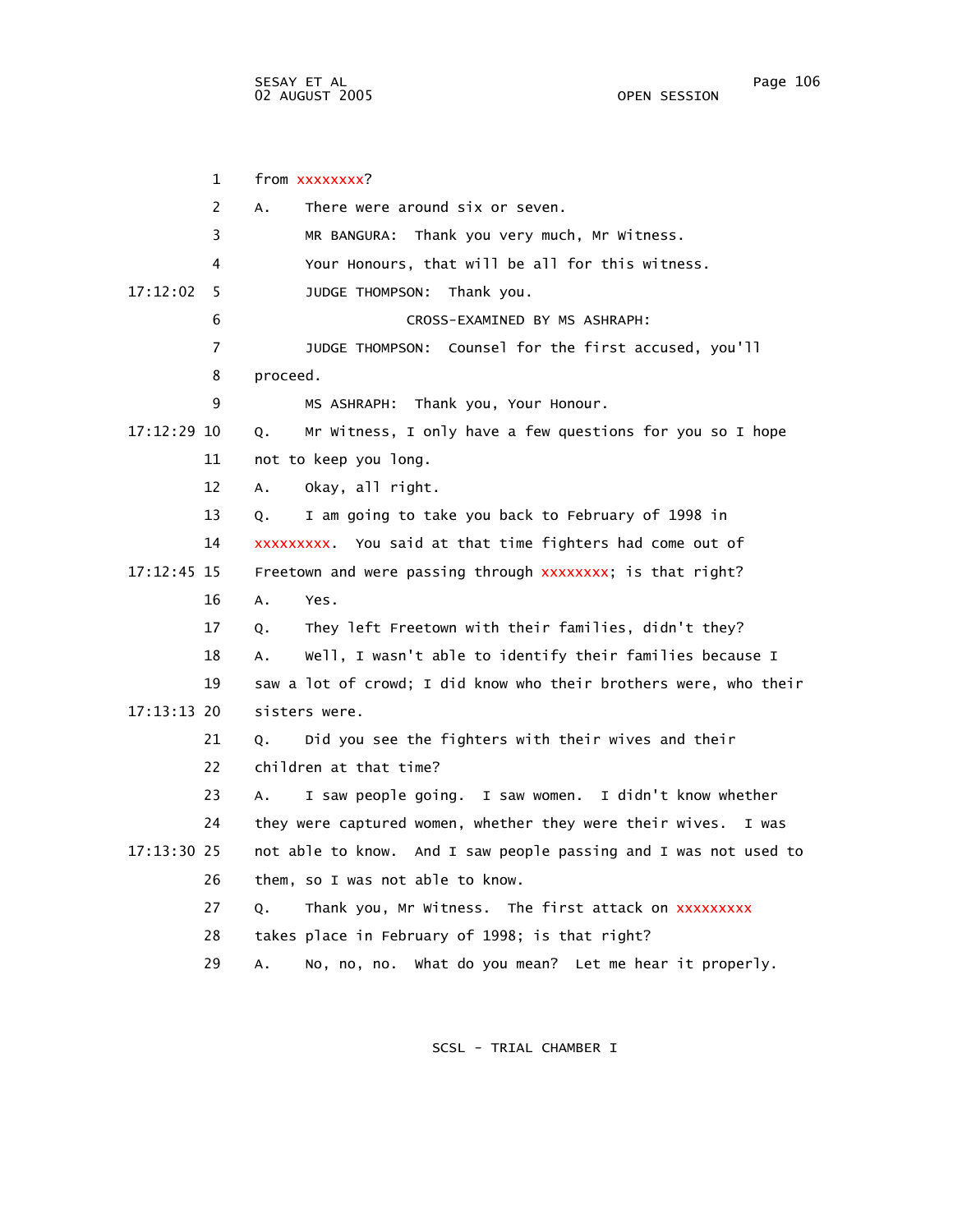1 Say it again. 2 Q. The first time the fighters came to xxxxxxxx was in 3 February of 1998 when they came out of Freetown. 4 A. When they just left Freetown to go? 17:14:17 5 Q. Yes. 6 A. That time it was not night. I cannot tell. Perhaps during 7 that time it may be so, but during that time they were not 8 fighting, they were just going up. I think they were not 9 fighting at that time. 17:14:38 10 Q. And the attack on xxxxxxxx, in which you were injured, in 11 which your hand was cut, was in May of 1998; you said 19th 12 May 1998? 13 A. May 19th, 1998; yes. 14 Q. And in between those two attacks there were also attacks on 17:15:06 15 xxxxxxx, xxxxxxx village, xxxxxxxxx and xxxxxxxxx. That is correct, 16 isn't it? 17 MR BANGURA: May it please Your Honours. 18 THE WITNESS: They came through the line. 19 JUDGE THOMPSON: Yes, counsel, what's your difficulty? 17:15:18 20 MR BANGURA: Yes, Your Honour. Counsel suggested to the 21 witness that the first attack was in February '98 and the witness  $22$  said  $-$  23 JUDGE THOMPSON: I cannot tell whether -- 24 MR BANGURA: Whether there was an attack or not. And now 17:15:28 25 counsel moves on to pose a question which more or less suggests 26 that there was a first and a second attack, which indeed -- 27 JUDGE THOMPSON: Actually she did ask another question 28 which unleashed the answer that it was on 19th May 1998 that a 29 hand was chopped off. That was the question which came before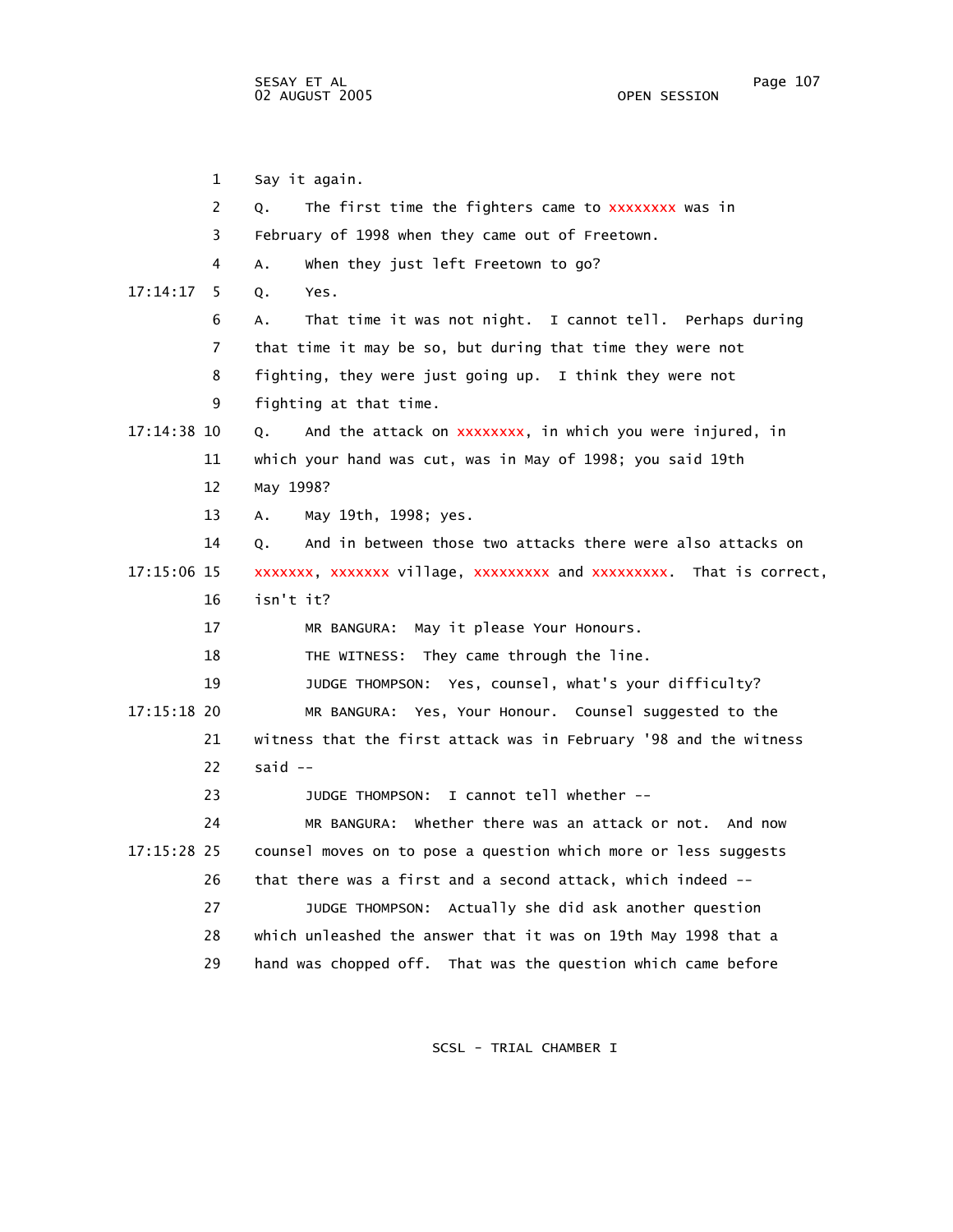02 AUGUST 2005

 1 this one. 2 MR BANGURA: Yes, that is right. 3 JUDGE THOMPSON: So what is your difficulty? 4 MR BANGURA: My difficulty, Your Honour -- 17:15:53 5 JUDGE THOMPSON: Just a minute, Witness. 6 THE WITNESS: February did not attack. 7 JUDGE THOMPSON: Just a minute. Be quiet. 8 MR BANGURA: My difficulty is that counsel is asking about 9 attacks between the two attacks. 17:16:12 10 JUDGE THOMPSON: Well, perhaps the witness should help us 11 unravel that. 12 PRESIDING JUDGE: Yes. 13 MS ASHRAPH: I can re-phrase, Your Honour. I understand 14 the point. 17:16:20 15 JUDGE THOMPSON: That is okay. Right, thank you. 16 MS ASHRAPH: 17 Q. In between seeing the rebels in February 1998 and the 18 attack on xxxxxxxx on 19th May -- 19 JUDGE ITOE: Ms Ashraph, please go slowly so that you can 17:16:30 20 be translated, please. 21 MS ASHRAPH: 22 Q. In between February 1998 and 19th May 1998, there were 23 attacks on xxxxxxx, xxxxxxx village, xxxxxxxxx and xxxxxxxx; is that 24 correct? 17:16:57 25 A. No, I want you to get me clearly. I said when they started 26 attacking us it was towards the end of April. End of April they 27 started attacking from xxxxx area. And up to xxxxxx, up to 28 up to the bush where they caught Pa and up to xxxxxxxx, xxxxxxx 29 xxxxxxxx and up to xxxxxxxxx and they returned and went and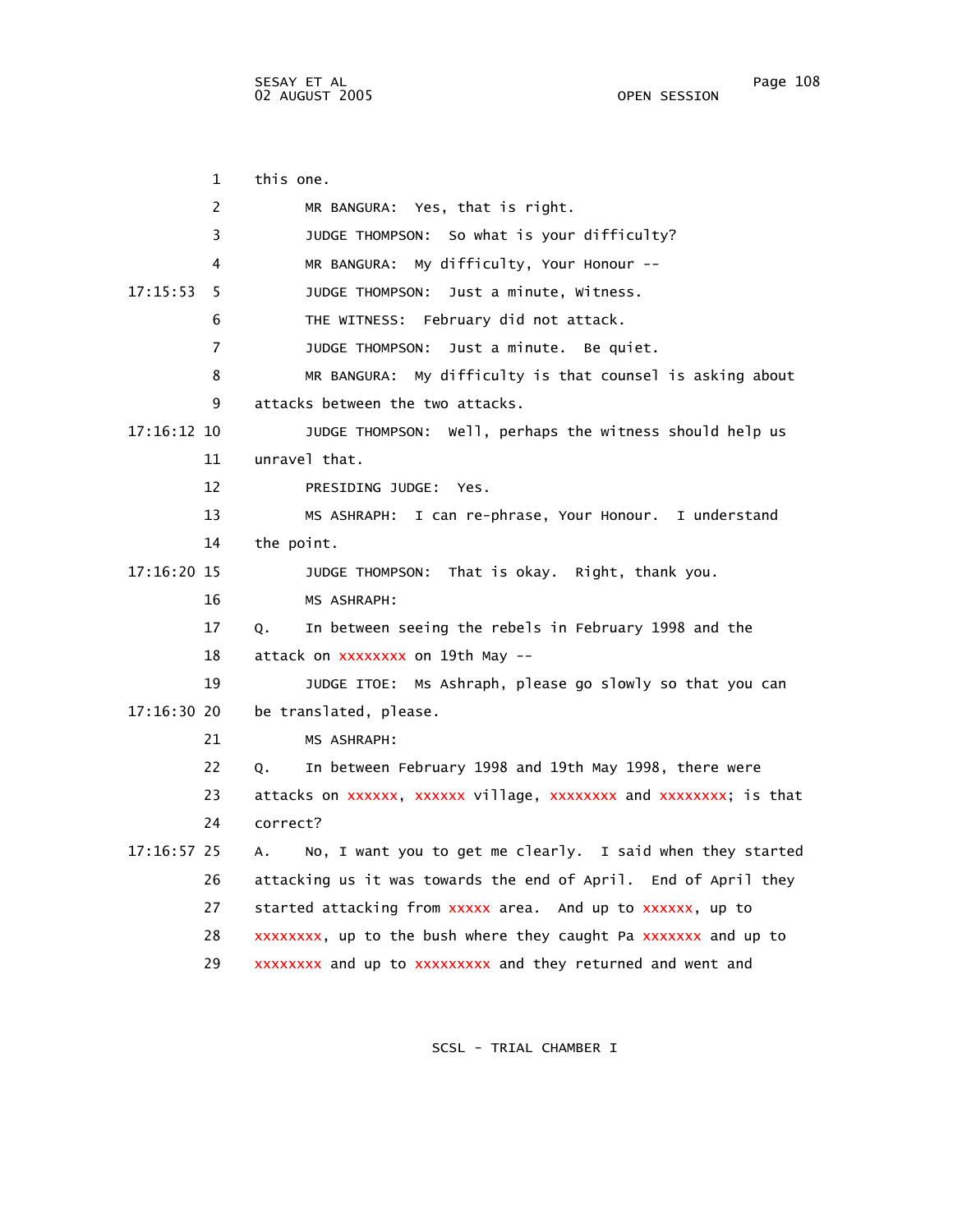| $\mathbf{1}$   | attacked xxxxxx and they came and attack xxxxxxxxx for the first    |
|----------------|---------------------------------------------------------------------|
| 2              | time. And they went and came and attacked where I myself was        |
| 3              | involved which was on the 19th of May. I did not talk about         |
| 4              | February attack.                                                    |
| 17:17:45<br>-5 | I am grateful for that clarification. xxxxxxxx, xxxxxxxx<br>Q.      |
| 6              | Village, XXXXXXX, XXXXXXXX and XXXXXXX are all in the               |
| 7              | xxxxxxxx District, are they?                                        |
| 8              | Yes, at the highway. It was the same road to when you come<br>А.    |
| 9              | from xxxxxx and we go to xxxxxxx. This was the road that they       |
| 17:18:08 10    | followed when they were wreaking this havoc.                        |
| 11             | So, it must be correct that they were either a group or<br>Q.       |
| 12             | groups of fighters in the area of xxxxxx, xxxxxxx, xxxxxxx and      |
| 13             | xxxxxxxduring April and May of 1998?                                |
| 14             | well, well, let me get it clearly.<br>Α.                            |
| 17:18:32 15    | I will simplify that. In April to May of 1998 when the<br>Q.        |
| 16             | attacks on xxxxxxx xxxxxx and xxxxxxx were going on, there must     |
| 17             | have been either one group or groups of fighters staying in that    |
| 18             | area.                                                               |
| 19             | Well, first of all, I was not able to identify whether it<br>Α.     |
| 17:19:01 20    | was one group or two groups or three groups, but it was they        |
| 21             | that, when we saw description of -- the inscription on xxxxxxx's    |
| 22             | head, that was the day we were able to identify the group because   |
| 23             | the inscription was RUF. That is the day that I was able to         |
| 24             | know. We did not know whether it was RUF or Kamajor, but the day    |
| 17:19:19 25    | when they wrote RUF on Pa's xxxxxxxx head, that was the day we knew |
| 26             | it was the RUF.                                                     |
| 27             | Thank you. On 19th May 1998, when your hand was amputated,<br>Q.    |
| 28             | after the amputation Junta 2 said to you, is it right, "Your hand   |
| 29             | which you voted for a civilian government can no longer vote for    |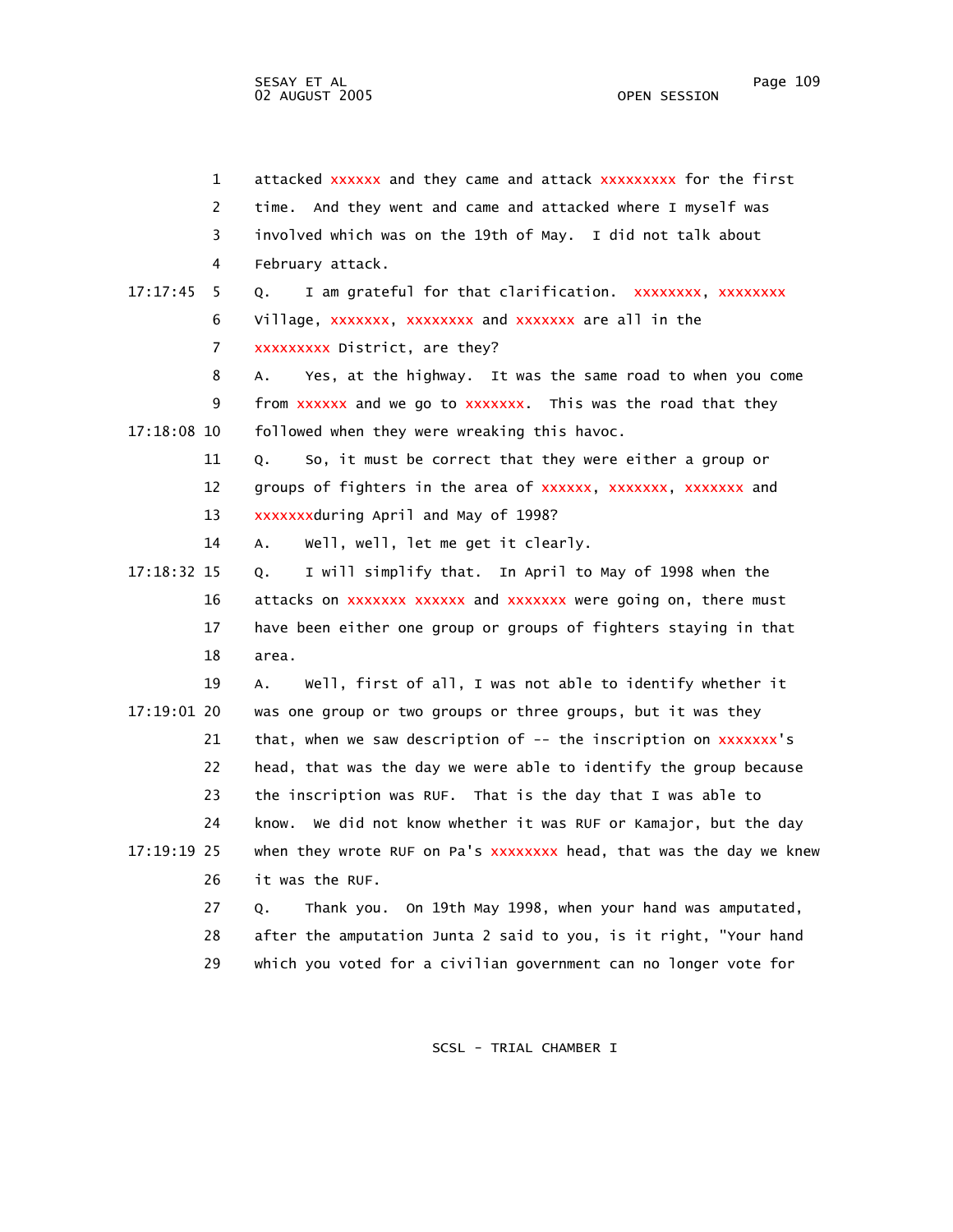1 a civilian government"? 2 A. That is what they said to us. They left us and said that 3 we should go. 4 Q. Just one final question, Mr Witness. Is it right that you 17:20:10 5 spoke to a man who had escaped from the fighters or the rebels 6 groups and he had told you that SAJ Musa's group was travelling 7 from xxxxxxx to xxxxxxxx? 8 A. Well, at that time, I wasn't able to get that clearly 9 because at that time we were in pain. In fact, even to say sorry 17:20:43 10 to me, no, I would feel angry. So please understand that 11 clearly. 12 Q. I understand that, Witness. I am just asking if you have 13 any recollection at all. I understand it was a very traumatic 14 time for you, but if you have any recollection at all of whether 17:20:58 15 a man who had escaped had said to you that SAJ Musa's group was 16 in the area travelling between xxxxxxx to xxxxxxxxx. 17 A. That part that you called, I was not in that part. That 18 part that you called, I was not in that part. I was on this way, 19 a different part. xxxxxxx and xxxxxxx are far different areas. 17:21:22 20 Q. Do you recall a man saying that to you in the Connaught -- 21 A. Yes, I can remember at Connaught I heard him saying so. I 22 was not able to answer to what he had said because if had 23 answered you would have seen it on the paper. 24 MS ASHRAPH: Thank you. Can I just take some instructions. 17:21:48 25 I have no further questions for this witness. 26 JUDGE THOMPSON: Mr Nicol-Wilson. 27 CROSS-EXAMINED BY MR NICHOL-WILSON: 28 Q. Mr Witness, the rebels who passed through xxxxxxxxx in 29 February 1998 informed you that they were going to xxxx; is that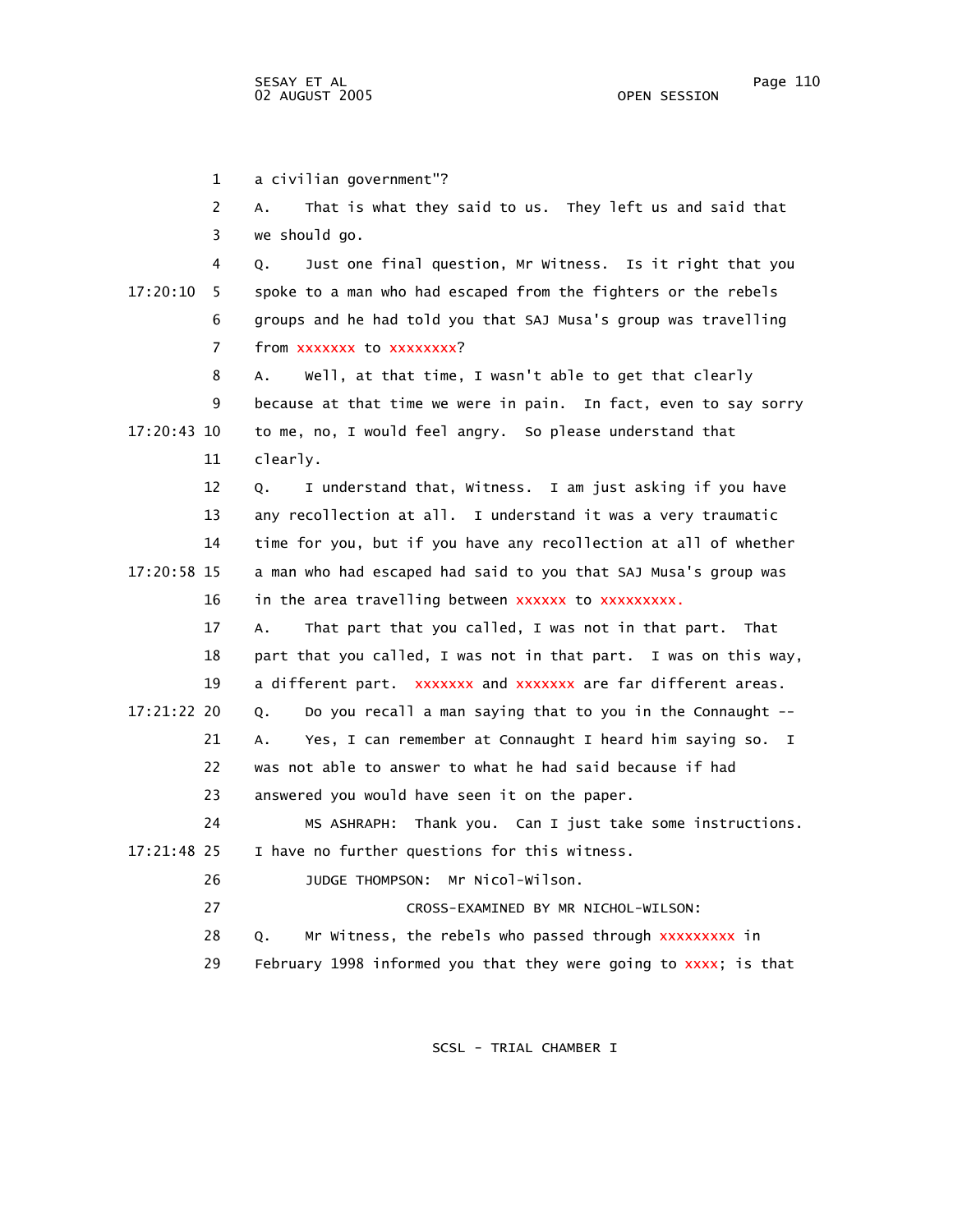1 correct? 2 A. Yes. 3 Q. Now the road from xxxxxxxxxx to xxxxxxxx is different from the 4 road from xxxxxxxx to xxxxx; is that not so? 17:22:37 5 A. Yes. From xxxxx to xxxxxxxx is a highway. Then from 6 xxxxxxxx to xxxxxx it is a bush path. There the vehicle stops at 7 xxxxxx. It is a shortcut. 8 Q. In fact, if you are coming from Freetown you will first get 9 to Kabala before xxxxxxx and then xxxxx. 17:23:05 10 A. We don't enter into xxxxx -- 11 THE INTERPRETER: Your Honours, the witness is too fast. 12 Let him go a little bit slow so as to get him properly. 13 PRESIDING JUDGE: Mr Witness, please don't go too fast in 14 your answers. We need to be able to hear and understand what you 17:23:20 15 are saying. Thank you. 16 A. Okay, sir. Thank you. Sorry. When you leave xxxxxx to go 17 to xxxxxx, you will not get into xxxxxxx. You would reach xxxxxxxxx 18 then you would branch 5 miles to xxxxx. Then you branch on the 19 right, go to xxxxx. From xxxxxxx, xxxxxxxx, xxxxxx, 17:23:59 20 Q. Now, you also stayed at xxxxxxxx when the rebels were 21 passing through? 22 A. Yes. 23 Q. As such, you cannot tell whether they actually went to xxxxxxx 24 or stayed in other villages such as xxxxxxxx? 17:24:23 25 A. Well, when a certain group is going to a certain area, it 26 is not all of them that will tell you where they are going. But 27 those that were arrested on the verandah must tell you where they 28 are going. 29 Q. Now at one point in time some of the rebels stayed at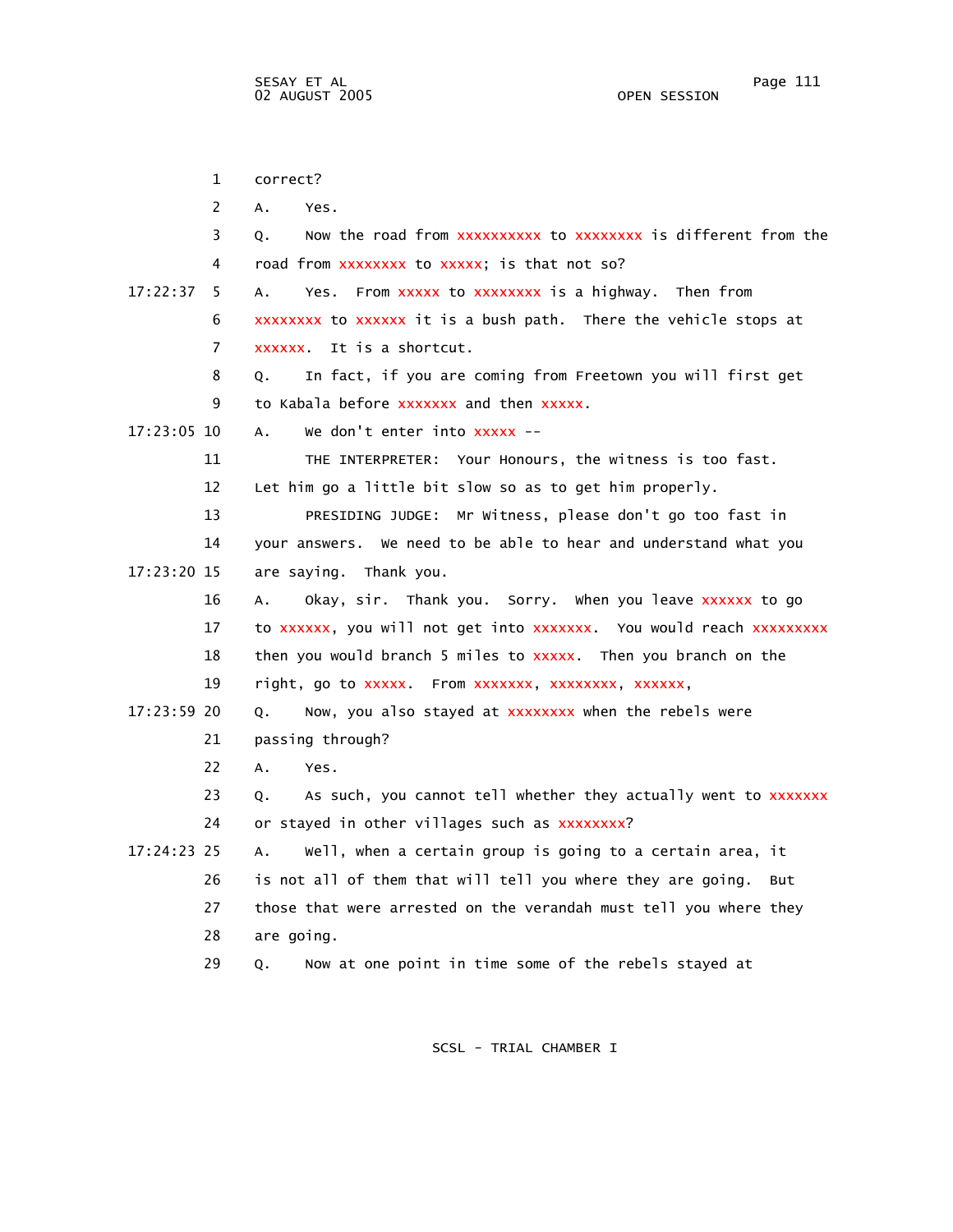1 xxxxxxxxx for three weeks; is that correct? 2 A. Yes. At that time, yes. But they were passing through. 3 They did not rest. 4 Q. So during this period did you hear the rebels talking about 17:25:05 5 a man called SAJ Musa? 6 A. No. 7 Q. Did the rebels talk about any commander called Junior Lion? 8 A. We didn't go close to them because we were afraid of going 9 close to them. Someone who has a gun, we were always afraid to 17:25:29 10 go near them. 11 Q. Now, were there rebels passing through xxxxxxxxx who spoke 12 Liberian English? 13 A. No. 14 Q. In fact, you are not in a position to tell which group the 17:26:33 15 rebels belonged to at the time they were passing through 16 17 A. Not at all. 18 Q. That will be all for the witness. 19 JUDGE THOMPSON: Thank you. Mr Cammegh. 17:26:47 20 MR CAMMEGH: No questions, thank you. 21 JUDGE THOMPSON: Mr Bangura, re-examination? 22 MR BANGURA: There will be no questions in re-examination, 23 Your Honour. 24 JUDGE THOMPSON: Thank you. 17:27:12 25 PRESIDING JUDGE: Mr Witness, we thank you very much for 26 coming to give your evidence before this Court. That concludes 27 your evidence. We thank you very much and we wish you good luck. 28 Thank you. 29 THE WITNESS: Yes, sir. Thank you very much. xxxxxxxxxx?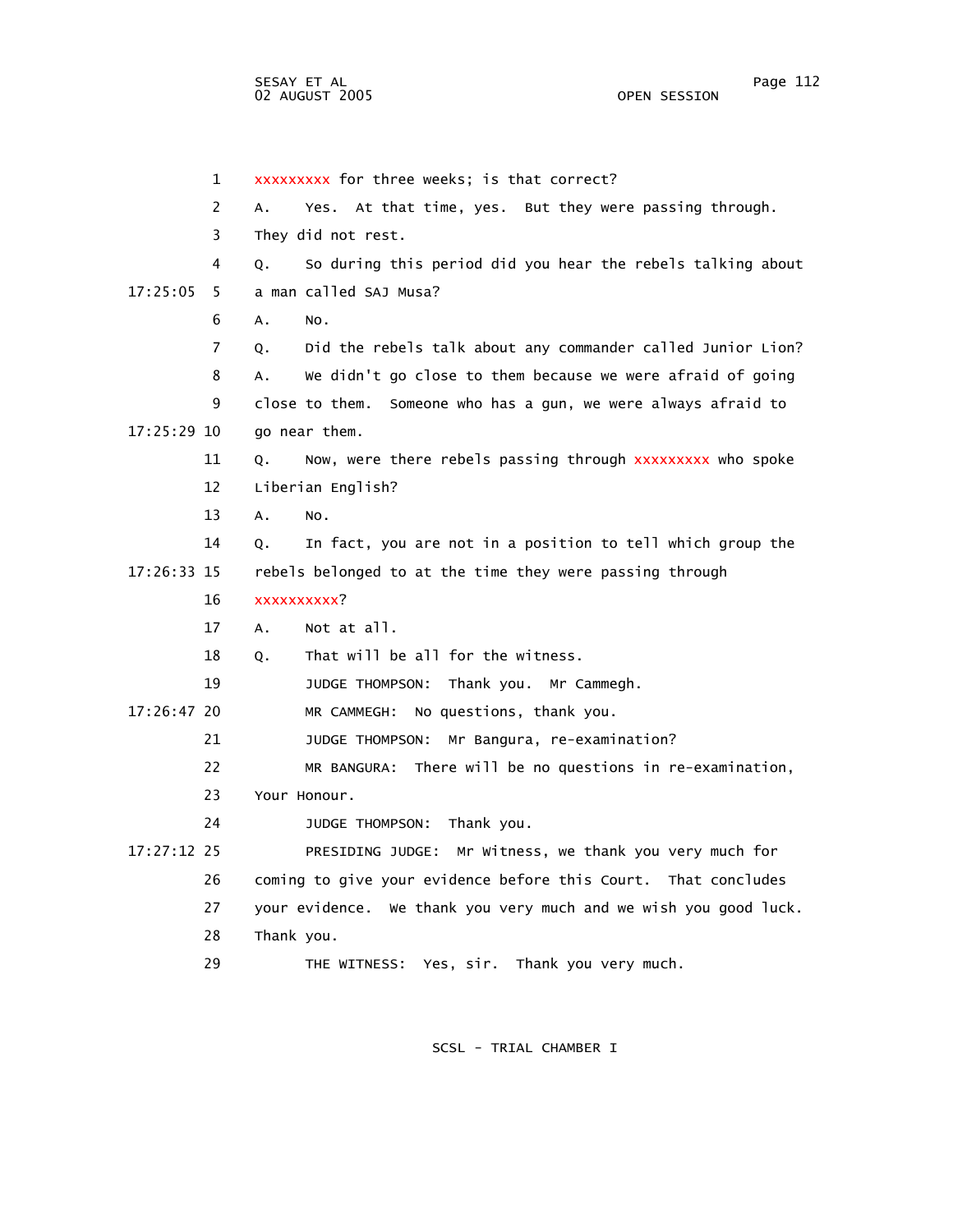1 PRESIDING JUDGE: So the Court is adjourned until 9.30 2 tomorrow morning to take it where we left off yesterday with 3 cross-examination by the second accused. Court is adjourned. 4 [Whereupon the hearing adjourned at 5.25 p.m., 5 to be reconvened on Wednesday, the 3rd day of 6 August 2005, at 9.30 am.]